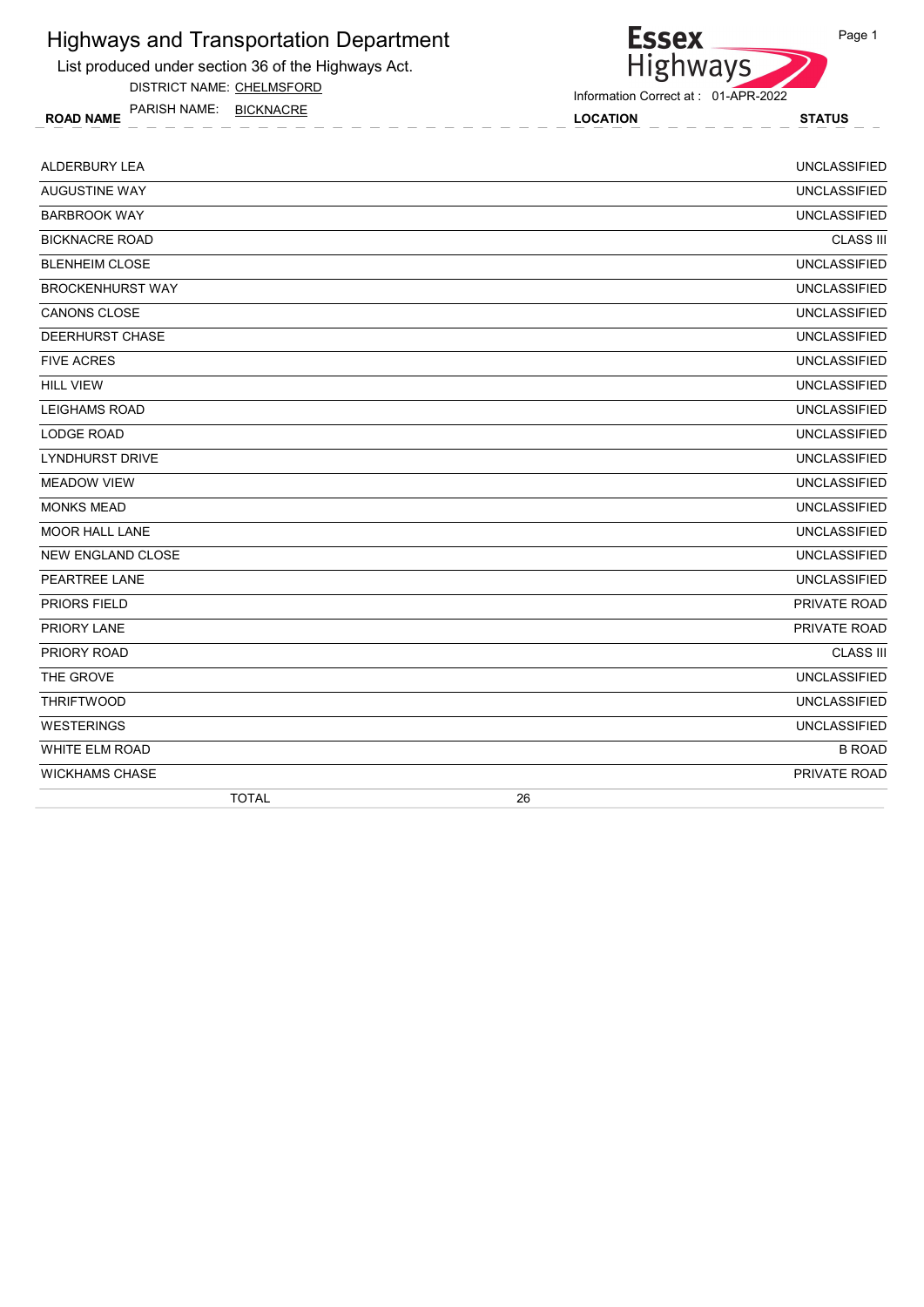| <b>Highways and Transportation Department</b>       | <b>Essex</b>                         | Page 2              |
|-----------------------------------------------------|--------------------------------------|---------------------|
| List produced under section 36 of the Highways Act. | Highways                             |                     |
| DISTRICT NAME: CHELMSFORD                           | Information Correct at: 01-APR-2022  |                     |
| PARISH NAME: BOREHAM<br><b>ROAD NAME</b>            | <b>LOCATION</b>                      | <b>STATUS</b>       |
| ACCESS ROAD TO HOTEL AND RESTAURANT                 |                                      | PRIVATE ROAD        |
| <b>ALLENS CLOSE</b>                                 |                                      | <b>UNCLASSIFIED</b> |
| <b>AMBER LINK</b>                                   |                                      | PRIVATE ROAD        |
| <b>ARMONDE CLOSE</b>                                |                                      | <b>UNCLASSIFIED</b> |
| <b>BIRDS FARM LANE</b>                              |                                      | <b>UNCLASSIFIED</b> |
| <b>BOLEYN WAY</b>                                   |                                      | <b>UNCLASSIFIED</b> |
| <b>BOONS CLOSE</b>                                  |                                      | <b>UNCLASSIFIED</b> |
| <b>BOREHAM BYPASS</b>                               |                                      | A ROAD              |
| <b>BOREHAM ROAD</b>                                 |                                      | <b>CLASS III</b>    |
| BOREHAM ROUNDABOUT                                  | <b>BOREHAM</b><br><b>INTERCHANGE</b> | A ROAD              |
| <b>BRICK HOUSE LANE</b>                             |                                      | <b>UNCLASSIFIED</b> |
| <b>BUTTERFIELD ROAD</b>                             |                                      | <b>UNCLASSIFIED</b> |
| <b>CHANTRY LANE</b>                                 |                                      | <b>UNCLASSIFIED</b> |
| CHELMER ROAD                                        |                                      | A ROAD              |
| <b>CHELMSFORD BYPASS</b>                            |                                      | A ROAD              |
| <b>CHURCH ROAD</b>                                  |                                      | <b>CLASS III</b>    |
| <b>CLAYPITS ROAD</b>                                |                                      | <b>UNCLASSIFIED</b> |
| <b>CLEVES COURT</b>                                 |                                      | <b>UNCLASSIFIED</b> |
| <b>COLCHESTER ROAD</b>                              |                                      | <b>B ROAD</b>       |
| <b>COLCHESTER ROAD</b>                              |                                      | A ROAD              |
| <b>CRANHAM ROAD</b>                                 |                                      | <b>UNCLASSIFIED</b> |
| CROMWELL CLOSE                                      |                                      | PRIVATE ROAD        |
| <b>CROMWELL CLOSE</b>                               |                                      | <b>UNCLASSIFIED</b> |
| DAMASES LANE                                        |                                      | <b>UNCLASSIFIED</b> |
| <b>DROVERS WAY</b>                                  |                                      | <b>UNCLASSIFIED</b> |
| DROVERS WAY ROUNDABOUT                              | <b>BOREHAM</b><br><b>INTERCHANGE</b> | A ROAD              |
| <b>DUDLEY CLOSE</b>                                 |                                      | <b>UNCLASSIFIED</b> |
| DUKES WOOD CLOSE                                    |                                      | PRIVATE ROAD        |
| EASTBOUND SLIP FROM CHELMER ROAD TO BOREHAM         |                                      | A ROAD              |
| <b>ELM WAY</b>                                      |                                      | <b>UNCLASSIFIED</b> |
| <b>FALKLAND CLOSE</b>                               |                                      | <b>UNCLASSIFIED</b> |
| FITZWALTER ROAD                                     |                                      | <b>UNCLASSIFIED</b> |
| <b>GARNET ROAD</b>                                  |                                      | PRIVATE ROAD        |
| <b>GENERALS LANE</b>                                |                                      | <b>UNCLASSIFIED</b> |
| <b>GENERALS LANE</b>                                |                                      | PRIVATE ROAD        |
| <b>GENERALS LANE ROUNDABOUT</b>                     | <b>BOREHAM</b><br><b>INTERCHANGE</b> | A ROAD              |
| <b>GWYN CLOSE</b>                                   |                                      | <b>UNCLASSIFIED</b> |
| <b>HASELFOOT ROAD</b>                               |                                      | PRIVATE ROAD        |
| <b>HOLMANS</b>                                      |                                      | <b>UNCLASSIFIED</b> |
| <b>HOWARDS CLOSE</b>                                |                                      | <b>UNCLASSIFIED</b> |
| <b>HULTON CLOSE</b>                                 |                                      | <b>UNCLASSIFIED</b> |
| <b>HURRELL DOWN</b>                                 |                                      | <b>UNCLASSIFIED</b> |
| JUNIPER ROAD                                        |                                      | <b>UNCLASSIFIED</b> |
| <b>LEWIN PLACE</b>                                  |                                      | <b>UNCLASSIFIED</b> |
|                                                     |                                      |                     |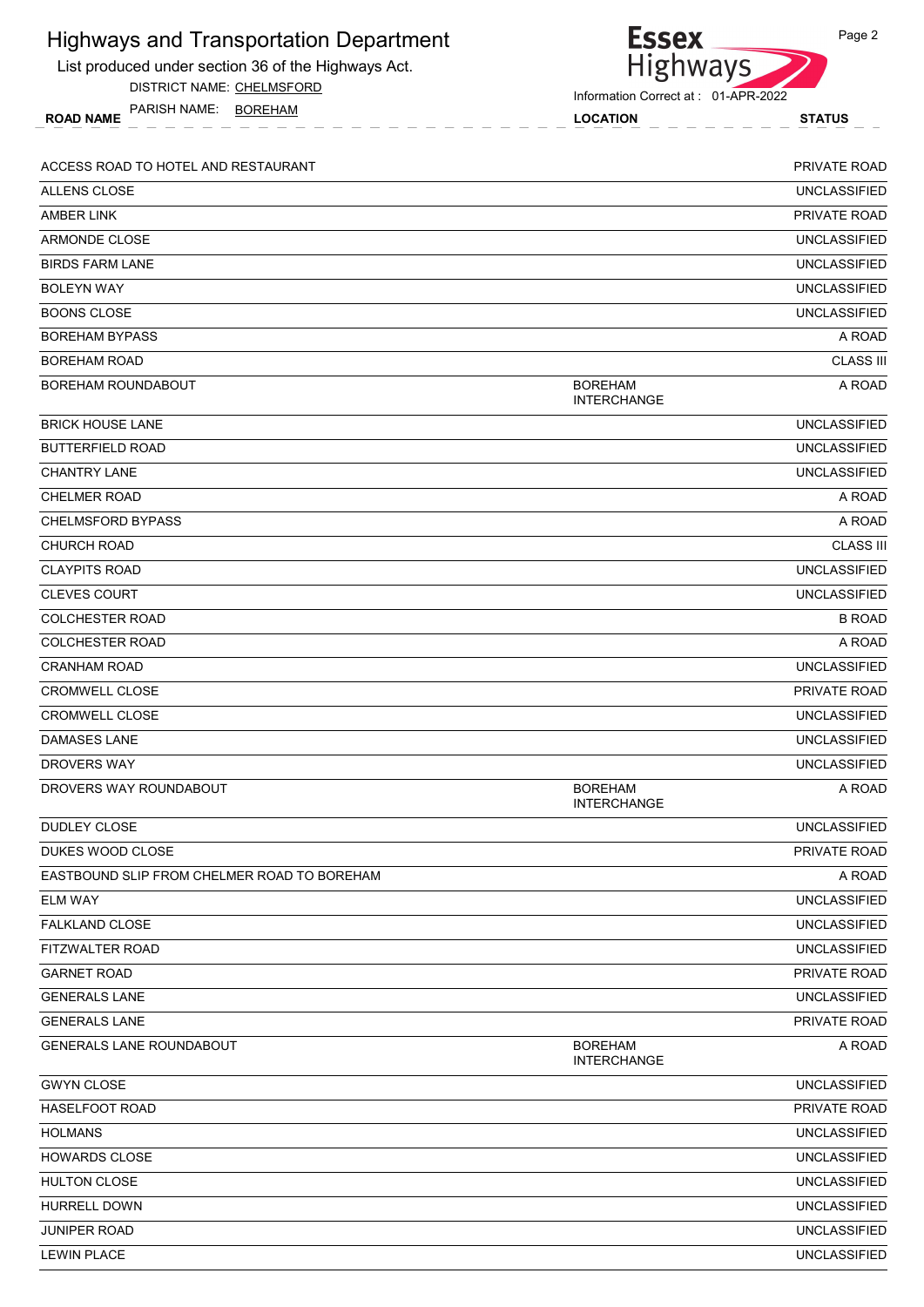| <b>Highways and Transportation Department</b>                          |                | <b>Essex</b>                        | Page 3              |
|------------------------------------------------------------------------|----------------|-------------------------------------|---------------------|
| List produced under section 36 of the Highways Act.                    |                | Highways                            |                     |
| DISTRICT NAME: CHELMSFORD                                              |                | Information Correct at: 01-APR-2022 |                     |
| PARISH NAME: BOREHAM<br><b>ROAD NAME</b>                               |                | <b>LOCATION</b>                     | <b>STATUS</b>       |
|                                                                        |                |                                     |                     |
| LINK BETWEEN GENERALS LANE ROUNDABOUT AND BOREHAM<br><b>ROUNDABOUT</b> | <b>BOREHAM</b> | <b>INTERCHANGE</b>                  | A ROAD              |
| LINK FROM DROVERS WAY ROUNDABOUT TO GENERALS LANE<br><b>ROUNDABOUT</b> | <b>BOREHAM</b> | <b>INTERCHANGE</b>                  | A ROAD              |
| <b>LODGE CRESCENT</b>                                                  |                |                                     | <b>UNCLASSIFIED</b> |
| <b>MAIN ROAD</b>                                                       |                |                                     | <b>B ROAD</b>       |
| <b>NOAKES FARM LANE</b>                                                |                |                                     | <b>UNCLASSIFIED</b> |
| NORTHBOUND SLIP FROM A12 TO BOREHAM                                    | <b>BOREHAM</b> |                                     | A ROAD              |
| <b>OLD FORGE ROAD</b>                                                  |                |                                     | <b>UNCLASSIFIED</b> |
| ORCHARD WAY                                                            |                |                                     | PRIVATE ROAD        |
| PLANTATION ROAD                                                        |                |                                     | <b>CLASS III</b>    |
| <b>PORTERS PARK</b>                                                    |                |                                     | PRIVATE ROAD        |
| <b>SEABROOK GARDENS</b>                                                |                |                                     | <b>UNCLASSIFIED</b> |
| SHEARERS WAY                                                           |                |                                     | <b>UNCLASSIFIED</b> |
| SLIP FROM GENERALS LANE ROUNDABOUT TO A12 NORTHBOUND                   | <b>BOREHAM</b> | <b>INTERCHANGE</b>                  | A ROAD              |
| SOUTHBOUND SLIP FROM A12 TO BOREHAM                                    | <b>BOREHAM</b> |                                     | A ROAD              |
| SOUTHBOUND SLIP FROM BOREHAM TO A12                                    | <b>BOREHAM</b> |                                     | A ROAD              |
| <b>ST ANDREWS ROAD</b>                                                 |                |                                     | <b>UNCLASSIFIED</b> |
| <b>SUSSEX CLOSE</b>                                                    |                |                                     | <b>UNCLASSIFIED</b> |
| THE CHASE                                                              |                |                                     | <b>UNCLASSIFIED</b> |
| THE WILLOWS                                                            |                |                                     | <b>UNCLASSIFIED</b> |
| <b>TYSSEN MEAD</b>                                                     |                |                                     | <b>UNCLASSIFIED</b> |
| <b>VILLIERS PLACE</b>                                                  |                |                                     | <b>UNCLASSIFIED</b> |
| <b>WALTHAM ROAD</b>                                                    |                |                                     | <b>CLASS III</b>    |
| WESTBOUND SLIP FROM BOREHAM TO CHELMER ROAD                            |                | A12 TO B1137                        | A ROAD              |
| <b>WINSFORD WAY</b>                                                    |                |                                     | <b>UNCLASSIFIED</b> |
| YONGE CLOSE                                                            |                |                                     | <b>UNCLASSIFIED</b> |
| <b>TOTAL</b>                                                           | 69             |                                     |                     |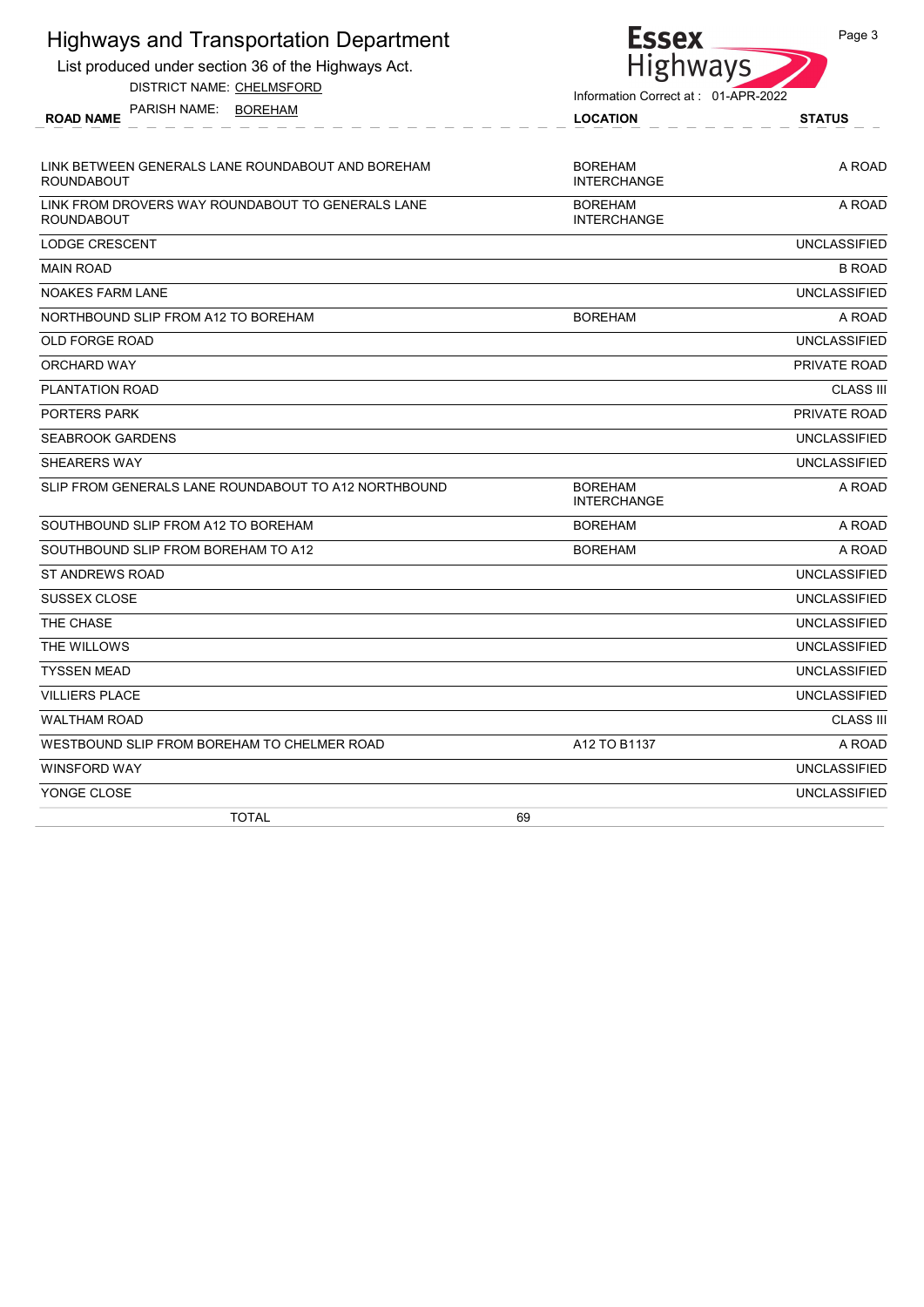

DISTRICT NAME: CHELMSFORD

ROAD NAME LOCATION STATUS PARISH NAME: BROOMFIELD



Information Correct at : 01-APR-2022

| ALBATROSS WAY                    | PRIVATE STREET        |
|----------------------------------|-----------------------|
| <b>ASHFORD PLACE</b>             | <b>PRIVATE STREET</b> |
| <b>AYLETTS</b>                   | PRIVATE ROAD          |
| <b>BACK LANE</b>                 | <b>CLASS III</b>      |
| <b>BELSTEADS FARM ROUNDABOUT</b> | A ROAD                |
| <b>BERWICK AVENUE</b>            | <b>UNCLASSIFIED</b>   |
| <b>BRASSIE WOOD</b>              | <b>PRIVATE STREET</b> |
| <b>BROOMHALL CLOSE</b>           | <b>UNCLASSIFIED</b>   |
| <b>BROOMHALL ROAD</b>            | <b>UNCLASSIFIED</b>   |
| <b>BUTLERS CLOSE</b>             | <b>UNCLASSIFIED</b>   |
| CAPEL CLOSE                      | <b>UNCLASSIFIED</b>   |
| CHELMER VALLEY ROAD              | A ROAD                |
| <b>CHURCH AVENUE</b>             | <b>UNCLASSIFIED</b>   |
| <b>CHURCH GREEN</b>              | <b>UNCLASSIFIED</b>   |
| <b>CLARK WAY</b>                 | <b>UNCLASSIFIED</b>   |
| <b>CONDOR GATE</b>               | PRIVATE STREET        |
| <b>CONSTANCE CLOSE</b>           | <b>UNCLASSIFIED</b>   |
| <b>COOMBE RISE</b>               | <b>UNCLASSIFIED</b>   |
| COPLAND CLOSE                    | PRIVATE ROAD          |
| <b>COURT ROAD</b>                | <b>UNCLASSIFIED</b>   |
| <b>CRICKETERS CLOSE</b>          | <b>UNCLASSIFIED</b>   |
| DAYS CLOSE                       | <b>UNCLASSIFIED</b>   |
| DEVERILL CLOSE                   | <b>UNCLASSIFIED</b>   |
| <b>ELM CLOSE</b>                 | <b>UNCLASSIFIED</b>   |
| <b>ERICK AVENUE</b>              | <b>UNCLASSIFIED</b>   |
| <b>ESSEX REGIMENT WAY</b>        | A ROAD                |
| <b>FAIRWAY DRIVE</b>             | <b>PRIVATE STREET</b> |
| <b>GERNON CLOSE</b>              | <b>UNCLASSIFIED</b>   |
| <b>GIBSON VALE</b>               | UNCLASSIFIED          |
| <b>GLEBE CRESCENT</b>            | <b>UNCLASSIFIED</b>   |
| <b>GOULTON ROAD</b>              | <b>UNCLASSIFIED</b>   |
| <b>GUTTERS LANE</b>              | PRIVATE ROAD          |
| HEARSALL AVENUE                  | <b>UNCLASSIFIED</b>   |
| <b>HEATHFIELD ROAD</b>           | <b>UNCLASSIFIED</b>   |
| <b>HOLLOW LANE</b>               | <b>UNCLASSIFIED</b>   |
| <b>HOMESTEAD</b>                 | <b>UNCLASSIFIED</b>   |
| HOSPITAL APPROACH                | <b>UNCLASSIFIED</b>   |
| <b>JIGGER GARDENS</b>            | PRIVATE STREET        |
| JUBILEE AVENUE                   | <b>UNCLASSIFIED</b>   |
| <b>JULIAN CLOSE</b>              | <b>UNCLASSIFIED</b>   |
| LITTLE WALTHAM ROAD              | <b>CLASS III</b>      |
| LONGSHOTS CLOSE                  | <b>UNCLASSIFIED</b>   |
| <b>MAIN ROAD</b>                 | <b>B ROAD</b>         |
| MAIN ROAD ACCESS ROAD            | <b>UNCLASSIFIED</b>   |
| MAIN ROAD ROUNDABOUT             | <b>B ROAD</b>         |
| MANDEVILLE WAY                   | <b>UNCLASSIFIED</b>   |
|                                  |                       |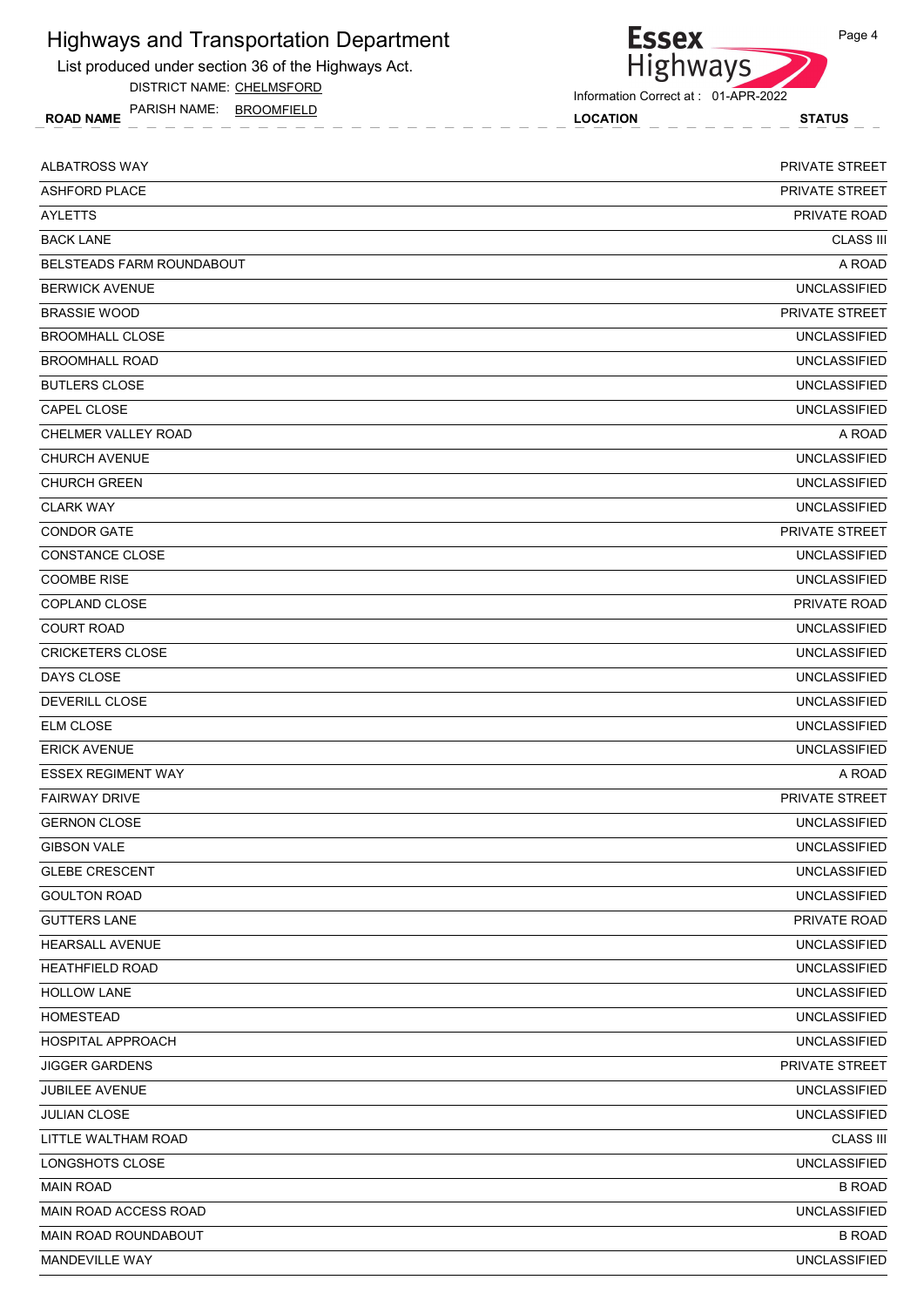

DISTRICT NAME: CHELMSFORD

**Essex** Highways

Information Correct at : 01-APR-2022

ROAD NAME LOCATION STATUS PARISH NAME: BROOMFIELD

| <b>MASHIE LINK</b>        | PRIVATE STREET      |
|---------------------------|---------------------|
| <b>MILL LANE</b>          | <b>UNCLASSIFIED</b> |
| <b>MORAN AVENUE</b>       | <b>UNCLASSIFIED</b> |
| <b>NASH DRIVE</b>         | <b>UNCLASSIFIED</b> |
| <b>NEW ROAD</b>           | <b>UNCLASSIFIED</b> |
| <b>NIBLICK GREEN</b>      | PRIVATE STREET      |
| NORTH COURT ROAD          | <b>UNCLASSIFIED</b> |
| PARSONAGE CLOSE           | <b>UNCLASSIFIED</b> |
| <b>PARSONAGE GREEN</b>    | <b>UNCLASSIFIED</b> |
| <b>PARTRIDGE GREEN</b>    | <b>UNCLASSIFIED</b> |
| <b>PATCHING HALL LANE</b> | <b>UNCLASSIFIED</b> |
| POST OFFICE ROAD          | PRIVATE ROAD        |
| <b>RIDLEY ROAD</b>        | <b>UNCLASSIFIED</b> |
| ROLAND CLOSE              | <b>UNCLASSIFIED</b> |
| ROSELAWN FIELDS           | <b>UNCLASSIFIED</b> |
| <b>RUTHERFORDS</b>        | PRIVATE ROAD        |
| <b>SAXON WAY</b>          | PRIVATE ROAD        |
| <b>SCHOOL LANE</b>        | <b>UNCLASSIFIED</b> |
| <b>ST MARYS MEAD</b>      | <b>UNCLASSIFIED</b> |
| THE WINDMILLS             | PRIVATE ROAD        |
| <b>VELLACOTTS</b>         | <b>UNCLASSIFIED</b> |
| <b>WARREN CLOSE</b>       | <b>UNCLASSIFIED</b> |
| <b>WHITE MEAD</b>         | <b>UNCLASSIFIED</b> |
| <b>WILLIAMS ROAD</b>      | <b>UNCLASSIFIED</b> |
| <b>WILLOW CLOSE</b>       | <b>UNCLASSIFIED</b> |
| <b>WOODHOUSE LANE</b>     | <b>UNCLASSIFIED</b> |
| <b>TOTAL</b>              | 72                  |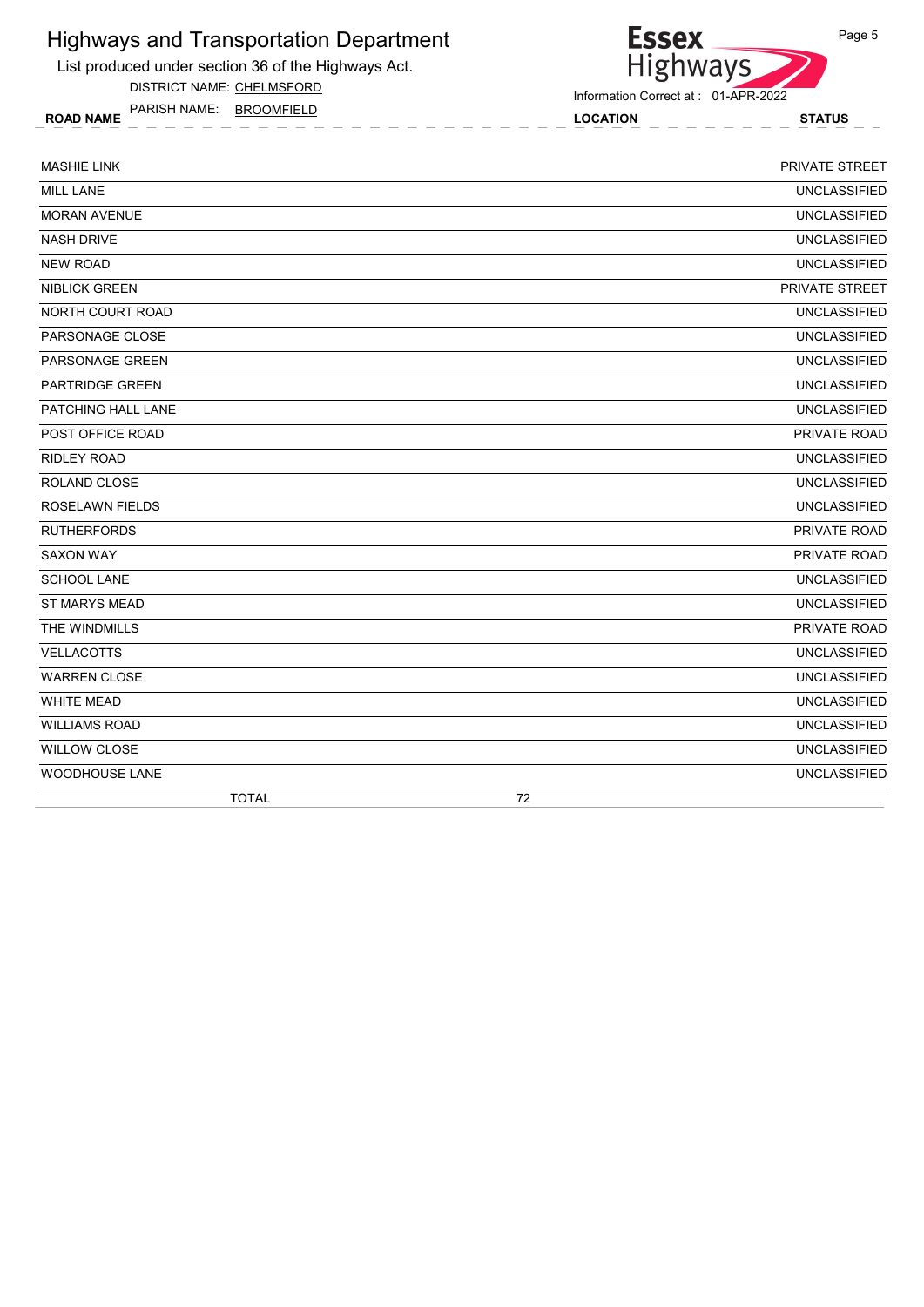List produced under section 36 of the Highways Act.

DISTRICT NAME: CHELMSFORD

ROAD NAME LOCATION STATUS PARISH NAME: CHELMSFORD



Information Correct at : 01-APR-2022

| ABBESS CLOSE                                                            |                      | <b>UNCLASSIFIED</b> |
|-------------------------------------------------------------------------|----------------------|---------------------|
| ABBOTTS PLACE                                                           |                      | PRIVATE ROAD        |
| ACCESS ROAD FROM DELAMERE ROAD FOR WATERHOUSE LANE<br><b>PROPERTIES</b> |                      | <b>UNCLASSIFIED</b> |
| ACCESS ROAD FROM FOREST DRIVE FOR WATERHOUSE LANE<br><b>PROPERTIES</b>  |                      | <b>UNCLASSIFIED</b> |
| <b>ACRES END</b>                                                        |                      | <b>UNCLASSIFIED</b> |
| <b>ADMIRALS WALK</b>                                                    |                      | <b>UNCLASSIFIED</b> |
| <b>ALAMEIN ROAD</b>                                                     |                      | <b>UNCLASSIFIED</b> |
| <b>ALAN CHERRY DRIVE</b>                                                |                      | <b>UNCLASSIFIED</b> |
| <b>ALAN CHERRY DRIVE</b>                                                |                      | PRIVATE ROAD        |
| ALBANY CLOSE                                                            |                      | <b>UNCLASSIFIED</b> |
| ALDEBURGH WAY                                                           |                      | <b>UNCLASSIFIED</b> |
| <b>ALDER DRIVE</b>                                                      |                      | <b>UNCLASSIFIED</b> |
| ALL SAINTS CLOSE                                                        |                      | <b>UNCLASSIFIED</b> |
| <b>ALMA DRIVE</b>                                                       |                      | <b>UNCLASSIFIED</b> |
| AMCOTES PLACE                                                           |                      | <b>UNCLASSIFIED</b> |
| ANCHOR STREET                                                           |                      | <b>UNCLASSIFIED</b> |
| <b>ANDERSON AVENUE</b>                                                  |                      | <b>UNCLASSIFIED</b> |
| ANDREWS PLACE                                                           |                      | <b>UNCLASSIFIED</b> |
| <b>ANNONAY WALK</b>                                                     |                      | <b>UNCLASSIFIED</b> |
| <b>ARBOUR LANE</b>                                                      | <b>REAR OF 14-24</b> | PRIVATE ROAD        |
| <b>ARBOUR LANE</b>                                                      |                      | <b>CLASS III</b>    |
| ARBUTUS CLOSE                                                           |                      | <b>UNCLASSIFIED</b> |
| ARMY AND NAVY ROUNDABOUT                                                |                      | A ROAD              |
| <b>ARNHEM ROAD</b>                                                      |                      | <b>UNCLASSIFIED</b> |
| <b>ARTHUR COURT</b>                                                     |                      | <b>UNCLASSIFIED</b> |
| <b>ARUN CLOSE</b>                                                       |                      | <b>UNCLASSIFIED</b> |
| <b>ASH GROVE</b>                                                        |                      | <b>UNCLASSIFIED</b> |
| <b>ASHFORD ROAD</b>                                                     |                      | <b>UNCLASSIFIED</b> |
| <b>ASHTREE CLOSE</b>                                                    |                      | <b>UNCLASSIFIED</b> |
| <b>ASHTREE CRESCENT</b>                                                 |                      | <b>UNCLASSIFIED</b> |
| <b>AUBREY CLOSE</b>                                                     |                      | <b>UNCLASSIFIED</b> |
| AUCKLAND CLOSE                                                          |                      | <b>UNCLASSIFIED</b> |
| <b>AVON ROAD</b>                                                        |                      | <b>UNCLASSIFIED</b> |
| <b>BACKNANG SQUARE</b>                                                  |                      | <b>UNCLASSIFIED</b> |
| <b>BADDOW ROAD</b>                                                      |                      | <b>UNCLASSIFIED</b> |
| <b>BAKER STREET</b>                                                     |                      | <b>UNCLASSIFIED</b> |
| <b>BARDELL CLOSE</b>                                                    |                      | <b>UNCLASSIFIED</b> |
| <b>BARKIS CLOSE</b>                                                     |                      | <b>UNCLASSIFIED</b> |
| <b>BARNABY RUDGE</b>                                                    |                      | <b>UNCLASSIFIED</b> |
| <b>BARNFIELD MEWS</b>                                                   |                      | <b>UNCLASSIFIED</b> |
| <b>BARRACK SQUARE</b>                                                   |                      | <b>UNCLASSIFIED</b> |
| <b>BEACHS DRIVE</b>                                                     |                      | <b>UNCLASSIFIED</b> |
| <b>BEAUMONT WALK</b>                                                    |                      | <b>FOOTPATH</b>     |
| BEECHES CLOSE                                                           |                      | <b>UNCLASSIFIED</b> |
| <b>BEECHES COURT</b>                                                    |                      | PRIVATE ROAD        |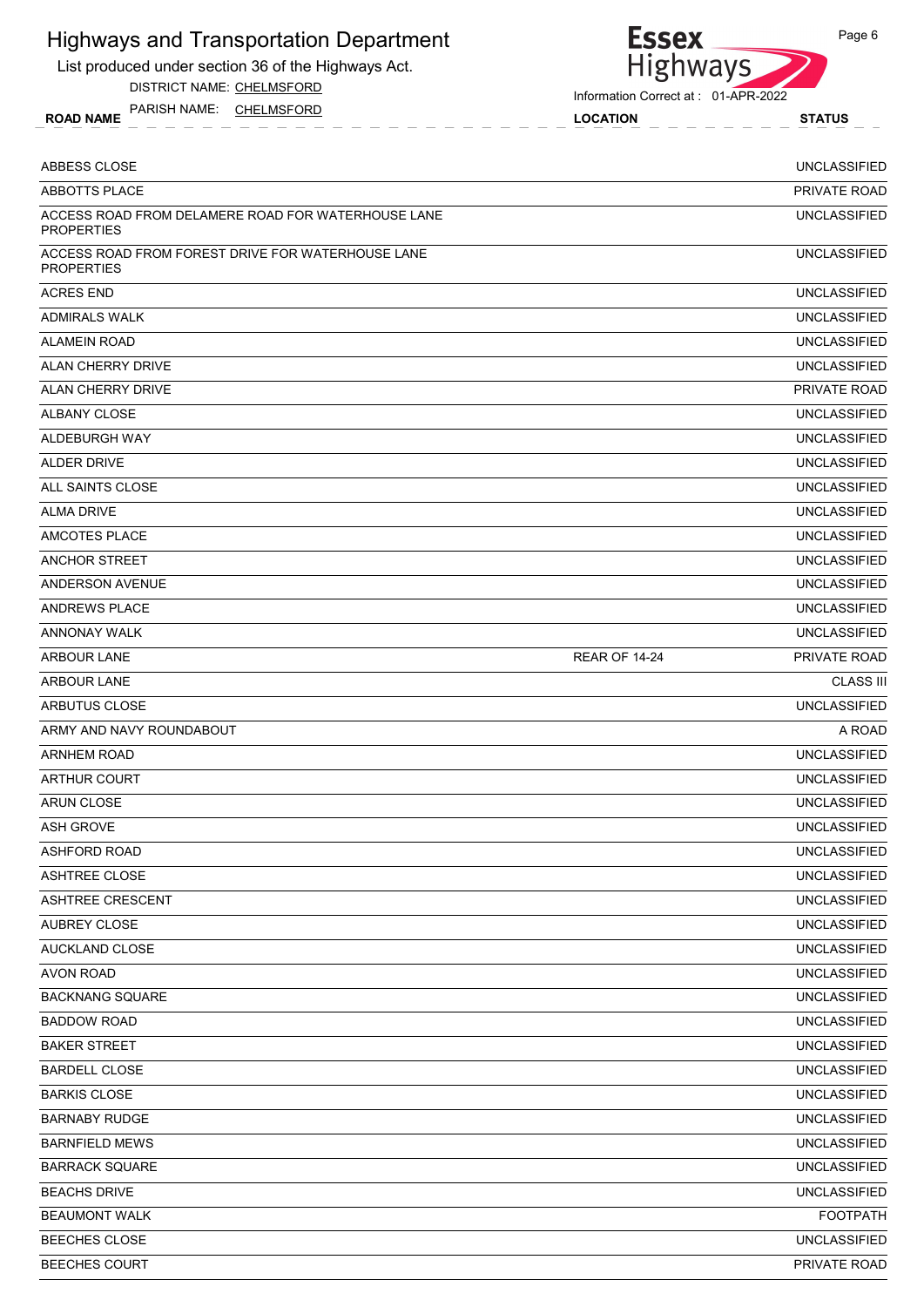List produced under section 36 of the Highways Act.

DISTRICT NAME: CHELMSFORD

ROAD NAME LOCATION STATUS PARISH NAME: CHELMSFORD

Essex<br>Highways

Information Correct at : 01-APR-2022

| <b>BEECHES CRESCENT</b>               |                | <b>UNCLASSIFIED</b> |
|---------------------------------------|----------------|---------------------|
| <b>BEECHES ROAD</b>                   |                | <b>UNCLASSIFIED</b> |
| <b>BEKESWELL LANE</b>                 |                | <b>UNCLASSIFIED</b> |
| <b>BELLE VUE</b>                      |                | <b>UNCLASSIFIED</b> |
| <b>BELLMEAD</b>                       |                | <b>UNCLASSIFIED</b> |
| <b>BELVAWNEY CLOSE</b>                |                | <b>UNCLASSIFIED</b> |
| <b>BENEDICT DRIVE</b>                 |                | <b>UNCLASSIFIED</b> |
| <b>BERWICK AVENUE</b>                 |                | <b>UNCLASSIFIED</b> |
| <b>BILTON ROAD</b>                    |                | <b>UNCLASSIFIED</b> |
| <b>BISHOP HALL LANE</b>               |                | <b>PRIVATE ROAD</b> |
| <b>BISHOP HALL LANE</b>               |                | PRIVATE ROAD        |
| <b>BISHOP HALL LANE</b>               |                | <b>UNCLASSIFIED</b> |
| <b>BISHOP ROAD</b>                    |                | <b>UNCLASSIFIED</b> |
| <b>BISHOPS COURT GARDENS</b>          |                | PRIVATE ROAD        |
| <b>BISHOPS COURT GARDENS</b>          |                | <b>UNCLASSIFIED</b> |
| <b>BLACKWATER CLOSE</b>               |                | <b>UNCLASSIFIED</b> |
| <b>BODMIN ROAD</b>                    |                | <b>UNCLASSIFIED</b> |
| <b>BOND STREET</b>                    |                | PRIVATE ROAD        |
| <b>BOND STREET</b>                    |                | <b>UNCLASSIFIED</b> |
| <b>BORDA CLOSE</b>                    |                | <b>UNCLASSIFIED</b> |
| <b>BOSWELLS DRIVE</b>                 |                | <b>UNCLASSIFIED</b> |
| <b>BOUNDERBY GROVE</b>                |                | <b>UNCLASSIFIED</b> |
| <b>BOUVERIE ROAD</b>                  |                | <b>UNCLASSIFIED</b> |
| <b>BOYNE DRIVE</b>                    |                | <b>UNCLASSIFIED</b> |
| <b>BRADFORD STREET</b>                |                | <b>UNCLASSIFIED</b> |
| <b>BRAEMAR AVENUE</b>                 |                | <b>UNCLASSIFIED</b> |
| <b>BRENDON PLACE</b>                  |                | <b>UNCLASSIFIED</b> |
| <b>BRIAN CLOSE</b>                    |                | <b>UNCLASSIFIED</b> |
| <b>BRIDPORT ROAD</b>                  |                | <b>UNCLASSIFIED</b> |
| <b>BROCKLEY ROAD</b>                  |                | <b>UNCLASSIFIED</b> |
| <b>BROOK STREET</b>                   | OFF NEW STREET | <b>UNCLASSIFIED</b> |
| <b>BROOKHURST CLOSE</b>               |                | <b>UNCLASSIFIED</b> |
| <b>BROOKLANDS WALK</b>                |                | <b>UNCLASSIFIED</b> |
| <b>BROOMFIELD PARADE SERVICE ROAD</b> |                | <b>UNCLASSIFIED</b> |
| <b>BROOMFIELD ROAD</b>                |                | <b>UNCLASSIFIED</b> |
| <b>BROOMFIELD ROAD</b>                |                | <b>B ROAD</b>       |
| <b>BROOMFIELD ROAD REAR SERVICE</b>   |                | <b>UNCLASSIFIED</b> |
| <b>BROWNINGS AVENUE</b>               |                | <b>UNCLASSIFIED</b> |
| <b>BRUCE GROVE</b>                    |                | <b>UNCLASSIFIED</b> |
| <b>BUNTING CLOSE</b>                  |                | <b>UNCLASSIFIED</b> |
| <b>BURGESS SPRINGS</b>                |                | <b>UNCLASSIFIED</b> |
| <b>BURGESS SPRINGS</b>                |                | PRIVATE ROAD        |
| <b>BURGHLEY WAY</b>                   |                | <b>UNCLASSIFIED</b> |
| <b>BURNHAM ROAD</b>                   |                | <b>UNCLASSIFIED</b> |
| <b>BURNS CRESCENT</b>                 |                | <b>UNCLASSIFIED</b> |
| <b>BURNSIDE CRESCENT</b>              |                | <b>UNCLASSIFIED</b> |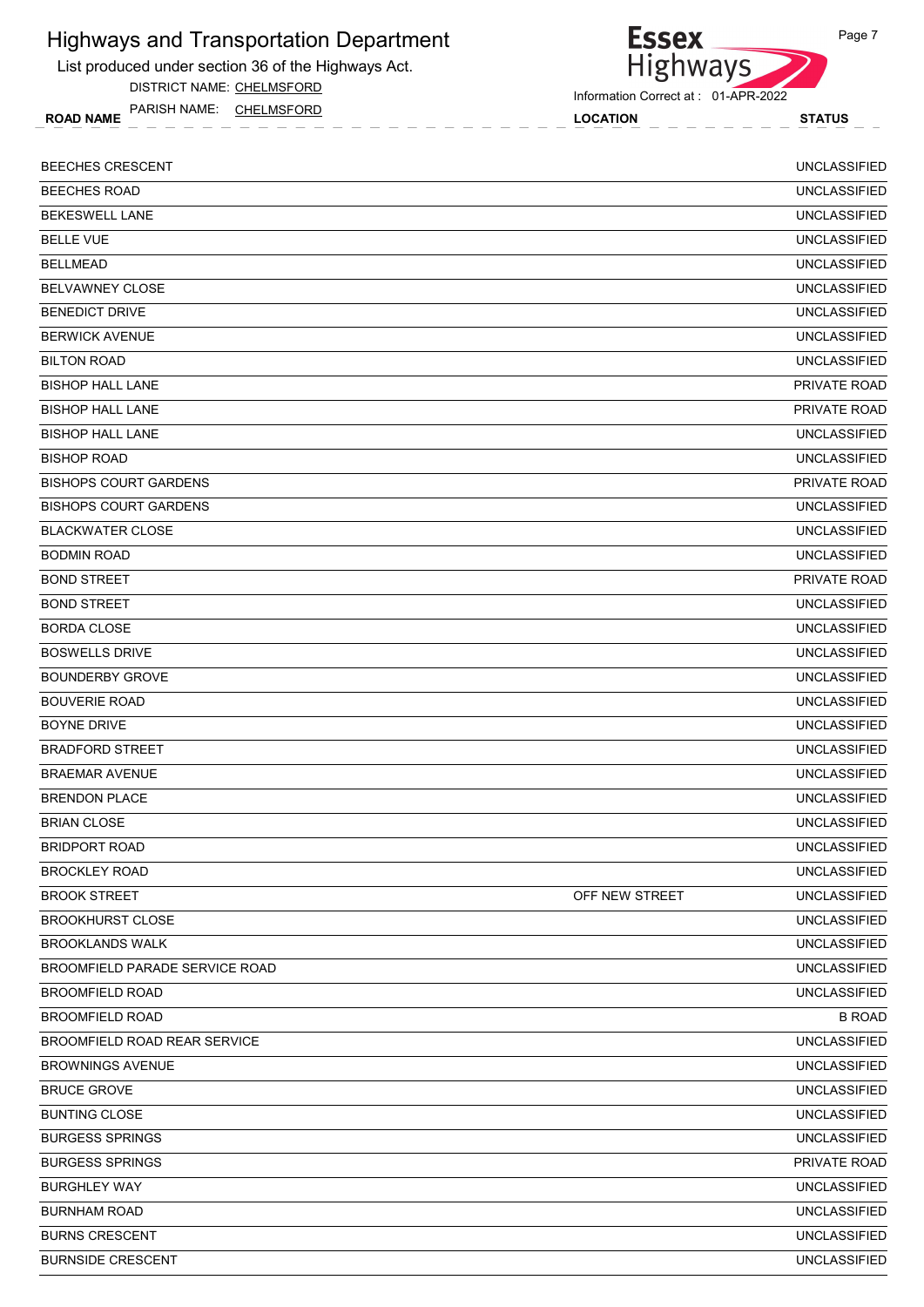List produced under section 36 of the Highways Act.

DISTRICT NAME: CHELMSFORD

ROAD NAME LOCATION STATUS PARISH NAME: CHELMSFORD



**Essex** 

| <b>BURWOOD COURT</b>      |                | <b>PRIVATE ROAD</b> |
|---------------------------|----------------|---------------------|
| <b>BUTTS WAY</b>          | OFF PRIVATE RD | PRIVATE ROAD        |
| <b>BYRON ROAD</b>         |                | <b>UNCLASSIFIED</b> |
| CAMBORNE CLOSE            |                | <b>UNCLASSIFIED</b> |
| CAMELOT CLOSE             |                | <b>UNCLASSIFIED</b> |
| CAMPBELL CLOSE            |                | <b>UNCLASSIFIED</b> |
| <b>CAN BRIDGE WAY</b>     |                | <b>UNCLASSIFIED</b> |
| CANBERRA CLOSE            |                | <b>UNCLASSIFIED</b> |
| <b>CANTERBURY WAY</b>     |                | <b>UNCLASSIFIED</b> |
| <b>CANUDEN ROAD</b>       |                | <b>UNCLASSIFIED</b> |
| <b>CASSINO ROAD</b>       |                | <b>UNCLASSIFIED</b> |
| CATHEDRAL WALK            |                | PRIVATE ROAD        |
| <b>CAVENDISH GARDENS</b>  |                | <b>UNCLASSIFIED</b> |
| <b>CEDAR AVENUE</b>       |                | <b>UNCLASSIFIED</b> |
| <b>CEDAR AVENUE WEST</b>  |                | <b>UNCLASSIFIED</b> |
| CHARNWOOD AVENUE          |                | <b>UNCLASSIFIED</b> |
| <b>CHAUCER ROAD</b>       |                | <b>UNCLASSIFIED</b> |
| <b>CHELMER PLACE</b>      |                | PRIVATE ROAD        |
| <b>CHELMER ROAD</b>       |                | <b>UNCLASSIFIED</b> |
| <b>CHELMER ROAD</b>       |                | A ROAD              |
| CHELMER VALLEY ROAD       |                | A ROAD              |
| <b>CHELMSFORD BYPASS</b>  |                | A ROAD              |
| <b>CHERRY GARDEN LANE</b> |                | <b>UNCLASSIFIED</b> |
| <b>CHERWELL DRIVE</b>     |                | <b>UNCLASSIFIED</b> |
| <b>CHESTER PLACE</b>      |                | <b>UNCLASSIFIED</b> |
| <b>CHESTNUT WALK</b>      |                | <b>UNCLASSIFIED</b> |
| <b>CHEVIOT DRIVE</b>      |                | <b>UNCLASSIFIED</b> |
| <b>CHICHESTER DRIVE</b>   |                | <b>UNCLASSIFIED</b> |
| <b>CHIGNAL ROAD</b>       |                | <b>CLASS III</b>    |
| CHILTERN CLOSE            |                | PRIVATE ROAD        |
| CHILTERN CLOSE            |                | <b>UNCLASSIFIED</b> |
| CHINERY CLOSE             |                | <b>UNCLASSIFIED</b> |
| <b>CHISLETT ROW</b>       |                | <b>UNCLASSIFIED</b> |
| <b>CHRISTY AVENUE</b>     |                | <b>UNCLASSIFIED</b> |
| CHURCH LANE               |                | <b>CLASS III</b>    |
| CHURCH LANE               |                | PRIVATE ROAD        |
| CHURCH LANE               |                | <b>UNCLASSIFIED</b> |
| CHURCH STREET             |                | <b>UNCLASSIFIED</b> |
| CHUZZLEWIT DRIVE          |                | <b>UNCLASSIFIED</b> |
| CLIVEDEN CLOSE            |                | <b>UNCLASSIFIED</b> |
| <b>CLYDE CRESCENT</b>     |                | <b>UNCLASSIFIED</b> |
| <b>COATES QUAY</b>        |                | PRIVATE ROAD        |
| COBBS PLACE               |                | PRIVATE ROAD        |
| <b>COMPASSES ROW</b>      |                | <b>UNCLASSIFIED</b> |
| <b>CONDUIT STREET</b>     |                | <b>UNCLASSIFIED</b> |
| COOMBE RISE               |                | <b>UNCLASSIFIED</b> |
|                           |                |                     |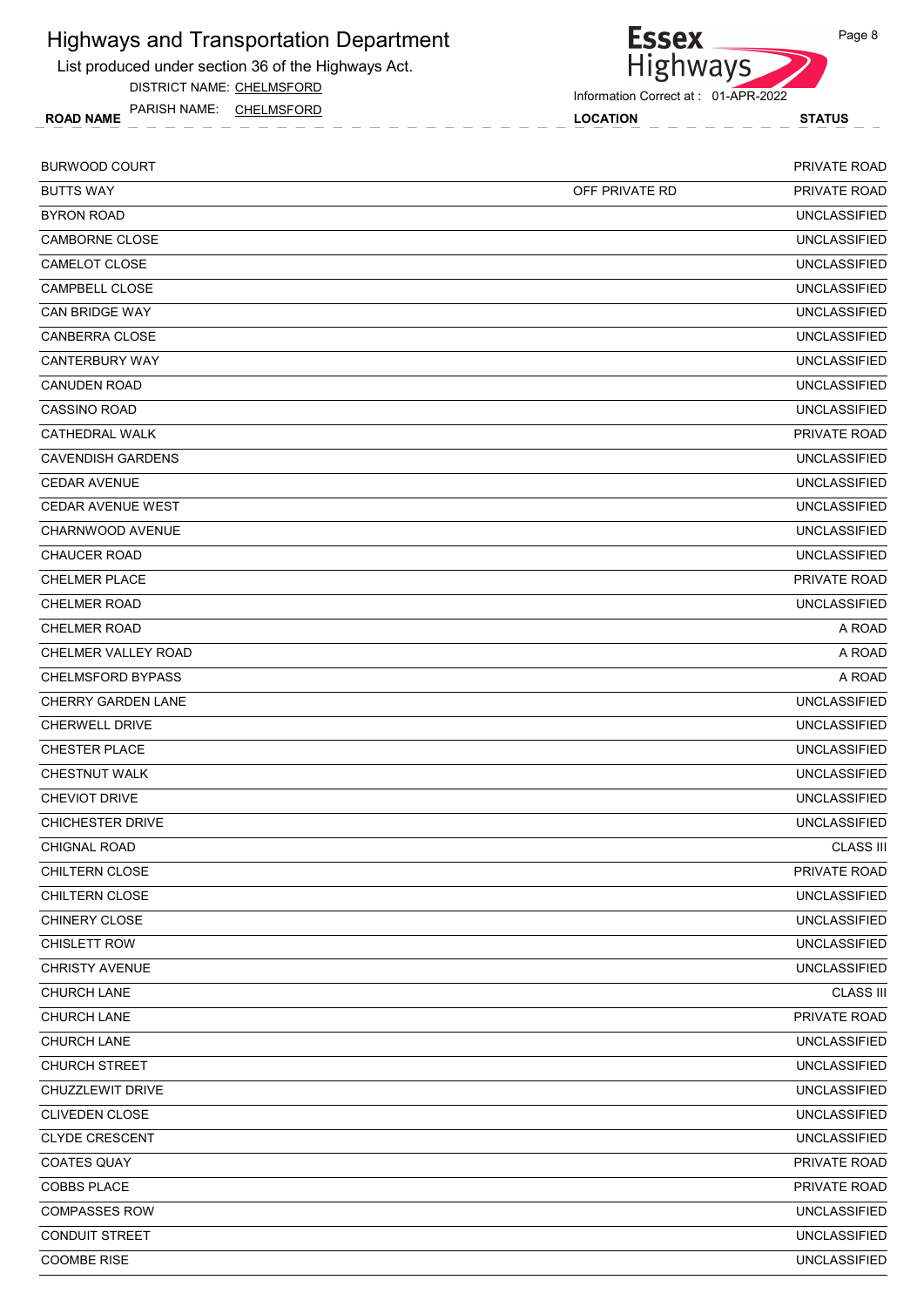List produced under section 36 of the Highways Act.

DISTRICT NAME: CHELMSFORD

ROAD NAME LOCATION STATUS PARISH NAME: CHELMSFORD



Information Correct at : 01-APR-2022

| <b>COOPERS ROW</b>                             | <b>UNCLASSIFIED</b> |
|------------------------------------------------|---------------------|
| <b>COPPERFIELD ROAD</b>                        | <b>UNCLASSIFIED</b> |
| <b>COPPINS CLOSE</b>                           | <b>UNCLASSIFIED</b> |
| <b>CORMORANT WALK</b>                          | <b>FOOTPATH</b>     |
| CORNWALL CRESCENT                              | <b>UNCLASSIFIED</b> |
| <b>CORPORATION ROAD</b>                        | <b>UNCLASSIFIED</b> |
| COTSWOLD CRESCENT                              | <b>UNCLASSIFIED</b> |
| <b>COTTAGE PLACE</b>                           | <b>UNCLASSIFIED</b> |
| <b>COUNTY PLACE</b>                            | <b>UNCLASSIFIED</b> |
| <b>COURTLANDS</b>                              | <b>UNCLASSIFIED</b> |
| <b>COVAL AVENUE</b>                            | <b>UNCLASSIFIED</b> |
| <b>COVAL LANE</b>                              | <b>UNCLASSIFIED</b> |
| <b>COWELL AVENUE</b>                           | <b>UNCLASSIFIED</b> |
| <b>COWLIN MEAD</b>                             | <b>UNCLASSIFIED</b> |
| <b>CRAMPHORN WALK</b>                          | PRIVATE ROAD        |
| <b>CRAMPHORN WALK</b>                          | <b>UNCLASSIFIED</b> |
| <b>CREMATORIUM ACCESS ROAD</b>                 | <b>UNCLASSIFIED</b> |
| <b>CRESSY QUAY</b>                             | <b>UNCLASSIFIED</b> |
| <b>CROMAR WAY</b>                              | <b>UNCLASSIFIED</b> |
| <b>CROMPTON STREET</b>                         | <b>UNCLASSIFIED</b> |
| CROMPTON STREET REAR ACCESS ROAD               | <b>UNCLASSIFIED</b> |
| CROMPTON STREET TO WATERHOUSE LANE ACCESS ROAD | <b>UNCLASSIFIED</b> |
| <b>CROSSWAYS</b>                               | <b>UNCLASSIFIED</b> |
| <b>CRUSHTON PLACE</b>                          | <b>UNCLASSIFIED</b> |
| <b>CUMBERLAND CRESCENT</b>                     | <b>UNCLASSIFIED</b> |
| <b>CUTMORE PLACE</b>                           | <b>UNCLASSIFIED</b> |
| <b>CUTON HALL FLYOVER</b>                      | A ROAD              |
| <b>CYPRESS DRIVE</b>                           | <b>UNCLASSIFIED</b> |
| DALRYMPLE CLOSE                                | <b>UNCLASSIFIED</b> |
| DANE ROAD                                      | <b>UNCLASSIFIED</b> |
| <b>DARNAY RISE</b>                             | <b>UNCLASSIFIED</b> |
| DARRELL CLOSE                                  | <b>UNCLASSIFIED</b> |
| DARTMOUTH ROAD                                 | <b>UNCLASSIFIED</b> |
| <b>DELAMERE ROAD</b>                           | <b>UNCLASSIFIED</b> |
| DENE COURT                                     | <b>UNCLASSIFIED</b> |
| <b>DICKENS PLACE</b>                           | <b>UNCLASSIFIED</b> |
| <b>DIXON AVENUE</b>                            | <b>UNCLASSIFIED</b> |
| DOMBEY CLOSE                                   | <b>UNCLASSIFIED</b> |
| DONALD WAY                                     | <b>UNCLASSIFIED</b> |
| <b>DOUGLAS WALK</b>                            | <b>UNCLASSIFIED</b> |
| DOVE LANE                                      | <b>UNCLASSIFIED</b> |
| <b>DOWNSWAY</b>                                | <b>UNCLASSIFIED</b> |
| DROOD CLOSE                                    | <b>UNCLASSIFIED</b> |
| <b>DUKE STREET</b>                             | <b>CLASS III</b>    |
| <b>DUKE STREET</b>                             | <b>UNCLASSIFIED</b> |
| <b>DUKE STREET</b>                             | A ROAD              |
|                                                |                     |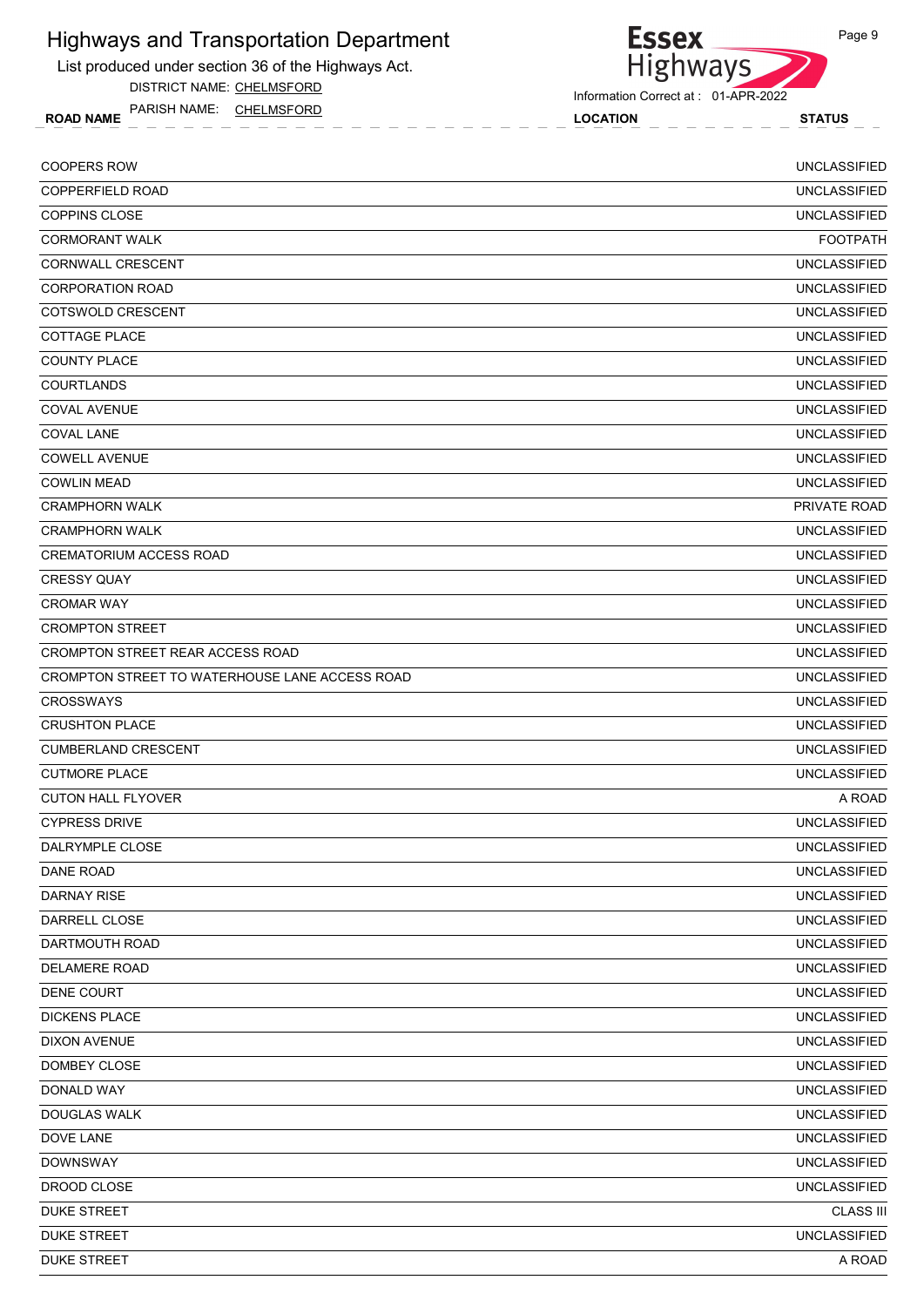List produced under section 36 of the Highways Act.

DISTRICT NAME: CHELMSFORD

ROAD NAME LOCATION STATUS PARISH NAME: CHELMSFORD



**Essex** 

| <b>DUNN SIDE</b>          |            | PRIVATE ROAD        |
|---------------------------|------------|---------------------|
| <b>EASTERN CRESCENT</b>   |            | <b>PRIVATE ROAD</b> |
| <b>EASTERN CRESCENT</b>   |            | <b>UNCLASSIFIED</b> |
| <b>ECKERSLEY ROAD</b>     |            | <b>UNCLASSIFIED</b> |
| <b>EDDY DOWNS</b>         |            | <b>UNCLASSIFIED</b> |
| <b>EDWARD DRIVE</b>       |            | <b>UNCLASSIFIED</b> |
| <b>ELGIN AVENUE</b>       |            | <b>UNCLASSIFIED</b> |
| <b>ELM ROAD</b>           |            | <b>UNCLASSIFIED</b> |
| <b>ELMS DRIVE</b>         |            | <b>UNCLASSIFIED</b> |
| <b>EMBERSON CROFT</b>     |            | <b>UNCLASSIFIED</b> |
| <b>EMPIRE WALK</b>        |            | <b>UNCLASSIFIED</b> |
| <b>EPPING CLOSE</b>       |            | <b>UNCLASSIFIED</b> |
| <b>ESSEX AVENUE</b>       |            | <b>UNCLASSIFIED</b> |
| <b>ESSEX YEOMANRY WAY</b> |            | A ROAD              |
| <b>ESTELLA MEAD</b>       |            | <b>UNCLASSIFIED</b> |
| <b>EVELYN PLACE</b>       |            | <b>UNCLASSIFIED</b> |
| <b>EVES CRESCENT</b>      |            | <b>UNCLASSIFIED</b> |
| <b>EXETER ROAD</b>        |            | <b>UNCLASSIFIED</b> |
| <b>EXMOOR CLOSE</b>       |            | <b>UNCLASSIFIED</b> |
| <b>FAIRFIELD ROAD</b>     |            | <b>UNCLASSIFIED</b> |
| <b>FALCON WAY</b>         |            | <b>UNCLASSIFIED</b> |
| <b>FALCONS MEAD</b>       |            | <b>UNCLASSIFIED</b> |
| <b>FALMOUTH ROAD</b>      |            | <b>UNCLASSIFIED</b> |
| <b>FARROW ROAD</b>        |            | <b>UNCLASSIFIED</b> |
| <b>FELL CHRISTY</b>       |            | <b>UNCLASSIFIED</b> |
| <b>FIFTH AVENUE</b>       |            | <b>UNCLASSIFIED</b> |
| <b>FINCHLEY AVENUE</b>    |            | <b>UNCLASSIFIED</b> |
| FIR TREE RISE             |            | <b>UNCLASSIFIED</b> |
| <b>FIRECREST ROAD</b>     |            | <b>UNCLASSIFIED</b> |
| <b>FIRST AVENUE</b>       |            | <b>UNCLASSIFIED</b> |
| FITZWALTER PLACE          |            | <b>UNCLASSIFIED</b> |
| <b>FLINTWICH MANOR</b>    |            | <b>UNCLASSIFIED</b> |
| <b>FLYOVER</b>            |            | A ROAD              |
| FLYOVER APPROACH          |            | A ROAD              |
| <b>FOREST DRIVE</b>       |            | <b>UNCLASSIFIED</b> |
| <b>FORTINBRAS WAY</b>     |            | <b>UNCLASSIFIED</b> |
| FOURTH AVENUE             |            | <b>UNCLASSIFIED</b> |
| FOX CRESCENT              |            | <b>UNCLASSIFIED</b> |
| <b>FRASER CLOSE</b>       |            | <b>UNCLASSIFIED</b> |
| <b>FRENCHS WALK</b>       |            | <b>UNCLASSIFIED</b> |
| <b>FRIARS WALK</b>        |            | <b>UNCLASSIFIED</b> |
| GAINSBOROUGH CRESCENT     |            | <b>UNCLASSIFIED</b> |
| GALLEYWOOD ROAD           | CHELMSFORD | <b>B ROAD</b>       |
| <b>GEORGE STREET</b>      |            | <b>UNCLASSIFIED</b> |
| <b>GLADSTONE COURT</b>    |            | PRIVATE ROAD        |
| <b>GLEBE ROAD</b>         |            | <b>UNCLASSIFIED</b> |
|                           |            |                     |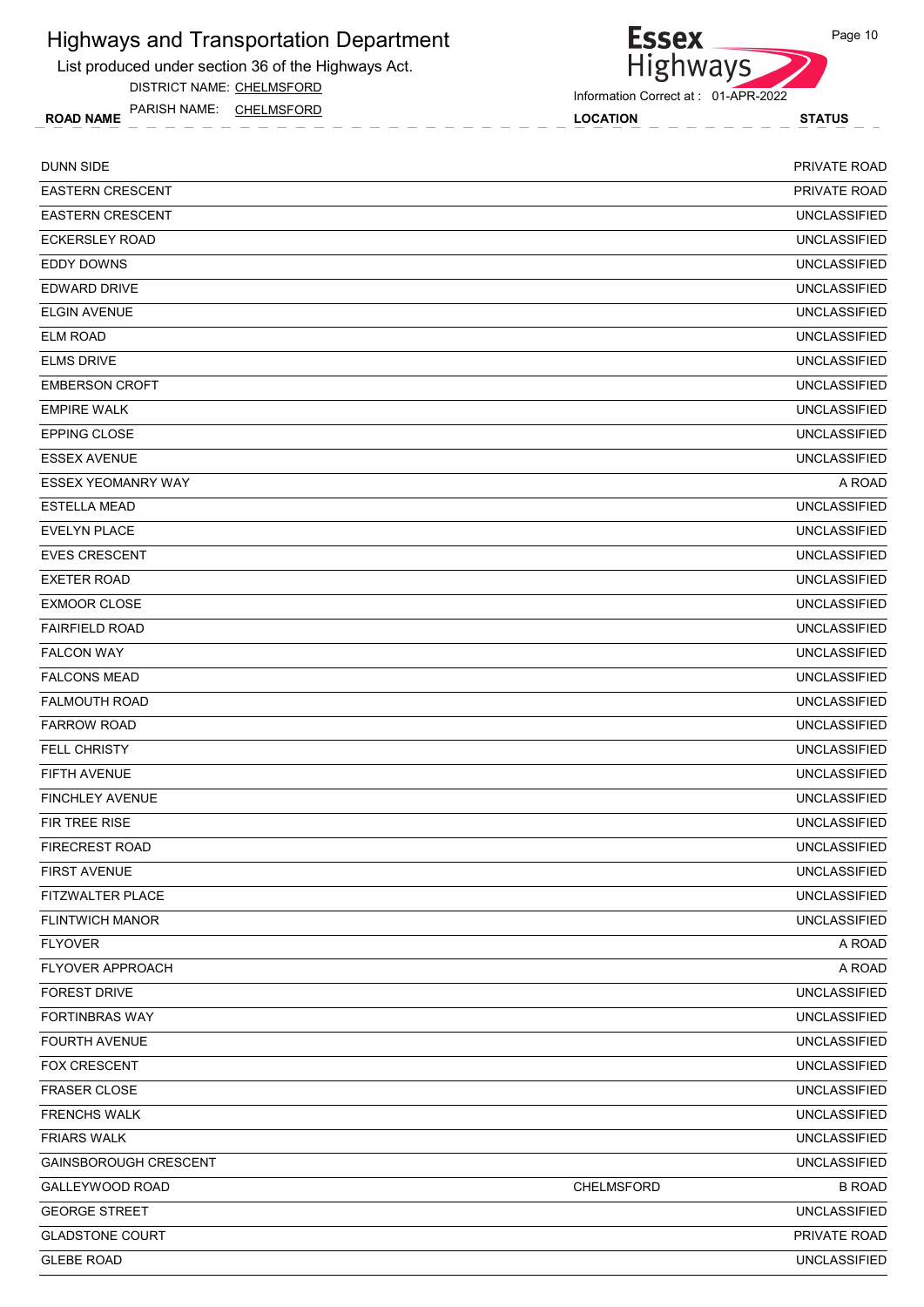List produced under section 36 of the Highways Act.

DISTRICT NAME: CHELMSFORD

ROAD NAME LOCATION STATUS PARISH NAME: CHELMSFORD



Information Correct at : 01-APR-2022

| <b>GLOUCESTER AVENUE</b>        |                  | <b>UNCLASSIFIED</b> |
|---------------------------------|------------------|---------------------|
| <b>GLOUCESTER CRESCENT</b>      |                  | <b>UNCLASSIFIED</b> |
| <b>GOAT HALL LANE</b>           |                  | <b>UNCLASSIFIED</b> |
| <b>GOAT HALL LANE</b>           |                  | PRIVATE ROAD        |
| <b>GODFREYS MEWS</b>            |                  | PRIVATE ROAD        |
| <b>GOLDLAY AVENUE</b>           |                  | <b>UNCLASSIFIED</b> |
| <b>GOLDLAY GARDENS</b>          |                  | <b>UNCLASSIFIED</b> |
| <b>GOLDLAY ROAD</b>             |                  | <b>UNCLASSIFIED</b> |
| <b>GOODIER ROAD</b>             |                  | <b>UNCLASSIFIED</b> |
| <b>GORDON ROAD</b>              |                  | <b>UNCLASSIFIED</b> |
| <b>GOSHAWK DRIVE</b>            |                  | <b>UNCLASSIFIED</b> |
| <b>GRAMPIAN GROVE</b>           |                  | <b>UNCLASSIFIED</b> |
| <b>GRANGER ROW</b>              |                  | <b>UNCLASSIFIED</b> |
| <b>GREAT COB</b>                |                  | <b>UNCLASSIFIED</b> |
| <b>GREEN CLOSE</b>              |                  | PRIVATE ROAD        |
| <b>GREENBURY WAY</b>            |                  | A ROAD              |
| <b>GREENWAYS</b>                |                  | <b>UNCLASSIFIED</b> |
| <b>GROVE ROAD</b>               |                  | <b>UNCLASSIFIED</b> |
| <b>GUNSON GATE</b>              |                  | <b>UNCLASSIFIED</b> |
| <b>HAIG COURT</b>               |                  | <b>PRIVATE ROAD</b> |
| <b>HAIG COURT</b>               |                  | <b>UNCLASSIFIED</b> |
| <b>HAINAULT GROVE</b>           |                  | <b>UNCLASSIFIED</b> |
| <b>HALL STREET</b>              |                  | <b>UNCLASSIFIED</b> |
| HALL STREET SERVICE ROAD        |                  | <b>UNCLASSIFIED</b> |
| <b>HAMLET ROAD</b>              |                  | <b>UNCLASSIFIED</b> |
| <b>HANBURY ROAD</b>             |                  | <b>UNCLASSIFIED</b> |
| HAREWOOD ROAD                   |                  | <b>UNCLASSIFIED</b> |
| <b>HARLINGS GROVE</b>           |                  | <b>PRIVATE ROAD</b> |
| <b>HART STREET</b>              |                  | PRIVATE ROAD        |
| HART STREET                     |                  | <b>UNCLASSIFIED</b> |
| HATFIELD GROVE                  |                  | <b>UNCLASSIFIED</b> |
| <b>HAVENGORE</b>                |                  | <b>UNCLASSIFIED</b> |
| <b>HAVISHAM WAY</b>             |                  | <b>UNCLASSIFIED</b> |
| <b>HAWFINCH WALK</b>            |                  | <b>FOOTPATH</b>     |
| HAWFINCH WALK REAR SERVICE ROAD | OFF GOSHWAWK DR  | <b>UNCLASSIFIED</b> |
| <b>HAWKHURST CLOSE</b>          |                  | <b>UNCLASSIFIED</b> |
| <b>HAWTHORN CLOSE</b>           |                  | <b>UNCLASSIFIED</b> |
| HAYES CLOSE                     |                  | PRIVATE ROAD        |
| <b>HEATH DRIVE</b>              |                  | <b>UNCLASSIFIED</b> |
| <b>HELSTON ROAD</b>             |                  | <b>UNCLASSIFIED</b> |
| <b>HENRY ROAD</b>               |                  | <b>UNCLASSIFIED</b> |
| <b>HIGH BRIDGE ROAD</b>         | SPRINGFIELD LINK | A ROAD              |
| <b>HIGH CHELMER</b>             |                  | <b>FOOTPATH</b>     |
| <b>HIGH STREET</b>              |                  | <b>CLASS III</b>    |
| HIGHFIELD ROAD                  |                  | <b>UNCLASSIFIED</b> |
| HILL CRESCENT                   |                  | <b>UNCLASSIFIED</b> |
|                                 |                  |                     |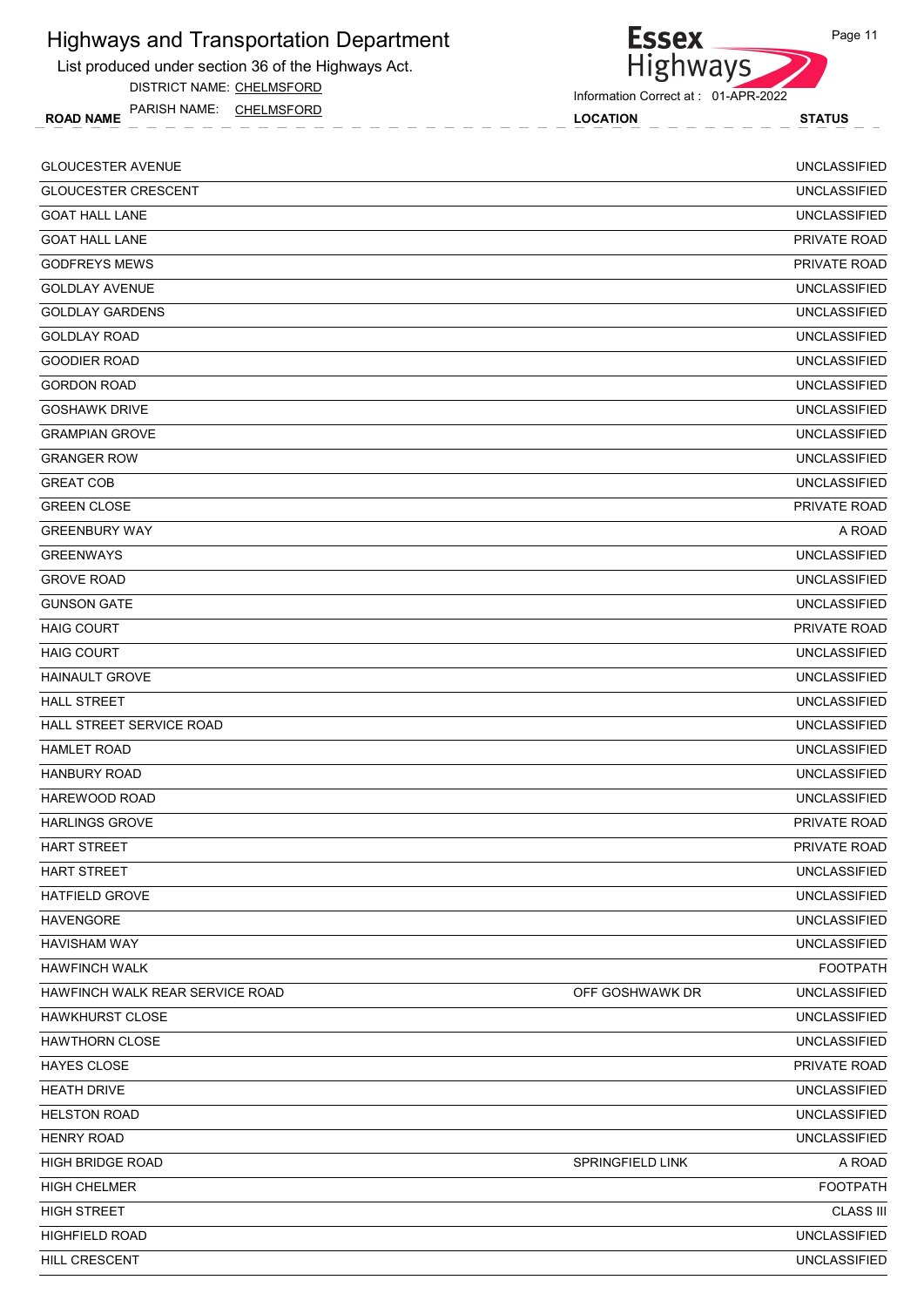List produced under section 36 of the Highways Act.

DISTRICT NAME: CHELMSFORD

ROAD NAME LOCATION STATUS PARISH NAME: CHELMSFORD



**Essex** 

| <b>HILL ROAD</b>        |             | <b>UNCLASSIFIED</b> |
|-------------------------|-------------|---------------------|
| HILL ROAD SOUTH         |             | <b>UNCLASSIFIED</b> |
| <b>HILL VIEW ROAD</b>   |             | <b>UNCLASSIFIED</b> |
| <b>HILLARY CLOSE</b>    |             | <b>UNCLASSIFIED</b> |
| <b>HILLSIDE GROVE</b>   |             | <b>UNCLASSIFIED</b> |
| <b>HILLSIDE MEWS</b>    |             | <b>UNCLASSIFIED</b> |
| <b>HOBART CLOSE</b>     |             | <b>UNCLASSIFIED</b> |
| <b>HOFFMANNS WAY</b>    |             | <b>UNCLASSIFIED</b> |
| <b>HOLLY WAY</b>        |             | <b>UNCLASSIFIED</b> |
| <b>HOMEFIELD CLOSE</b>  |             | <b>UNCLASSIFIED</b> |
| <b>HORNBEAM CLOSE</b>   |             | <b>UNCLASSIFIED</b> |
| HORSE AND GROOM LANE    |             | <b>UNCLASSIFIED</b> |
| <b>HUMBER ROAD</b>      |             | <b>UNCLASSIFIED</b> |
| <b>JARNDYCE</b>         |             | <b>UNCLASSIFIED</b> |
| <b>JUNIPER DRIVE</b>    |             | <b>UNCLASSIFIED</b> |
| <b>KELVEDON CLOSE</b>   |             | <b>UNCLASSIFIED</b> |
| <b>KESTREL WALK</b>     |             | <b>FOOTPATH</b>     |
| KINGS HEAD WALK         |             | <b>UNCLASSIFIED</b> |
| KINGS MEADOW ROUNDABOUT | SPRINGFIELD | A ROAD              |
| <b>KINGS ROAD</b>       |             | <b>UNCLASSIFIED</b> |
| <b>KINGSTON AVENUE</b>  |             | <b>UNCLASSIFIED</b> |
| KINGSTON CRESCENT       |             | PRIVATE STREET      |
| KINGSTON CRESCENT       |             | <b>UNCLASSIFIED</b> |
| KIPLING CLOSE           |             | <b>UNCLASSIFIED</b> |
| <b>KIRKLEES</b>         |             | <b>UNCLASSIFIED</b> |
| <b>LABURNUM DRIVE</b>   |             | <b>UNCLASSIFIED</b> |
| <b>LADY LANE</b>        |             | <b>UNCLASSIFIED</b> |
| LANGDALE GARDENS        |             | <b>UNCLASSIFIED</b> |
| <b>LANGTON AVENUE</b>   |             | <b>UNCLASSIFIED</b> |
| <b>LARCH GROVE</b>      |             | <b>UNCLASSIFIED</b> |
| <b>LAWN LANE</b>        |             | <b>CLASS III</b>    |
| LAWN LANE SERVICE ROAD  |             | <b>UNCLASSIFIED</b> |
| LEEFORD                 |             | <b>UNCLASSIFIED</b> |
| <b>LEGG STREET</b>      |             | <b>UNCLASSIFIED</b> |
| LEWIS DRIVE             |             | <b>UNCLASSIFIED</b> |
| LICHFIELD CLOSE         |             | <b>UNCLASSIFIED</b> |
| LILAC CLOSE             |             | <b>UNCLASSIFIED</b> |
| LIME WALK               |             | <b>UNCLASSIFIED</b> |
| LINDEN CLOSE            |             | <b>UNCLASSIFIED</b> |
| LINKS DRIVE             |             | <b>UNCLASSIFIED</b> |
| <b>LINNET DRIVE</b>     |             | <b>UNCLASSIFIED</b> |
| LIONFIELD TERRACE       |             | PRIVATE ROAD        |
| LIONFIELD TERRACE       |             | <b>UNCLASSIFIED</b> |
| LIONMEDE ROAD           |             | PRIVATE ROAD        |
| <b>LISTER TYE</b>       |             | PRIVATE ROAD        |
| <b>LISTER TYE</b>       |             | <b>UNCLASSIFIED</b> |
|                         |             |                     |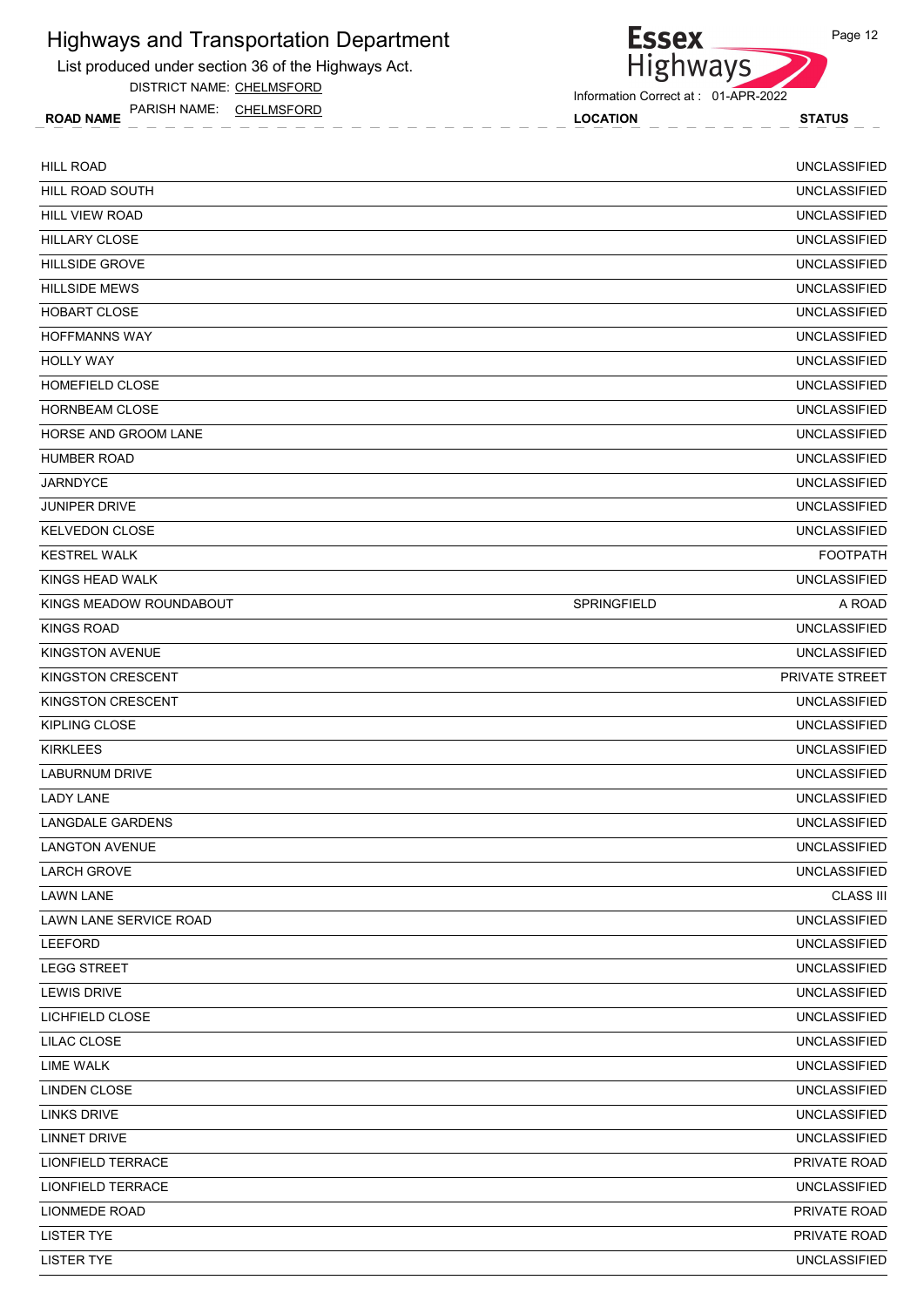List produced under section 36 of the Highways Act.

DISTRICT NAME: CHELMSFORD

ROAD NAME LOCATION STATUS PARISH NAME: CHELMSFORD

Essex<br>Highways

| LITTLE DORRIT           |                  | <b>UNCLASSIFIED</b> |
|-------------------------|------------------|---------------------|
| LITTLE NELL             |                  | <b>UNCLASSIFIED</b> |
| LLEWELLYN CLOSE         |                  | <b>UNCLASSIFIED</b> |
| <b>LOCKSIDE MARINA</b>  |                  | PRIVATE ROAD        |
| <b>LOMBARDY PLACE</b>   |                  | PRIVATE ROAD        |
| <b>LONDON ROAD</b>      |                  | A ROAD              |
| <b>LONGACRE</b>         |                  | <b>UNCLASSIFIED</b> |
| LONGLEAT CLOSE          |                  | <b>UNCLASSIFIED</b> |
| LONGSTOMPS AVENUE       |                  | <b>UNCLASSIFIED</b> |
| LOWER ANCHOR STREET     |                  | <b>UNCLASSIFIED</b> |
| LUCAS AVENUE            |                  | <b>UNCLASSIFIED</b> |
| LYNMOUTH AVENUE         |                  | <b>UNCLASSIFIED</b> |
| <b>LYNMOUTH GARDENS</b> |                  | <b>UNCLASSIFIED</b> |
| <b>LYNTON DRIVE</b>     |                  | <b>UNCLASSIFIED</b> |
| <b>MACE WALK</b>        |                  | <b>UNCLASSIFIED</b> |
| <b>MADELINE PLACE</b>   |                  | <b>UNCLASSIFIED</b> |
| <b>MAGNOLIA CLOSE</b>   |                  | <b>UNCLASSIFIED</b> |
| <b>MAGWITCH CLOSE</b>   |                  | <b>UNCLASSIFIED</b> |
| <b>MALDON ROAD</b>      |                  | <b>CLASS III</b>    |
| <b>MALLARD ROAD</b>     |                  | <b>UNCLASSIFIED</b> |
| <b>MALTESE ROAD</b>     |                  | <b>UNCLASSIFIED</b> |
| <b>MALVERN CLOSE</b>    |                  | <b>UNCLASSIFIED</b> |
| <b>MANOR ROAD</b>       |                  | <b>UNCLASSIFIED</b> |
| <b>MAPLE DRIVE</b>      |                  | <b>UNCLASSIFIED</b> |
| <b>MARCONI ROAD</b>     |                  | <b>UNCLASSIFIED</b> |
| <b>MARKET ROAD</b>      |                  | <b>CLASS III</b>    |
| <b>MARLBOROUGH ROAD</b> |                  | <b>UNCLASSIFIED</b> |
| <b>MAY WALK</b>         |                  | <b>UNCLASSIFIED</b> |
| <b>MEAD PATH</b>        |                  | <b>UNCLASSIFIED</b> |
| <b>MEADOW SIDE</b>      |                  | PRIVATE ROAD        |
| <b>MEADOW SIDE</b>      |                  | <b>UNCLASSIFIED</b> |
| <b>MEADOW WALK</b>      |                  | <b>UNCLASSIFIED</b> |
| <b>MEADOWSIDE</b>       | OFF SPRINGF'D RD | <b>UNCLASSIFIED</b> |
| MEDWAY CLOSE            |                  | <b>UNCLASSIFIED</b> |
| MELBOURNE AVENUE        |                  | <b>UNCLASSIFIED</b> |
| <b>MENDIP ROAD</b>      |                  | <b>UNCLASSIFIED</b> |
| <b>MEON CLOSE</b>       |                  | <b>UNCLASSIFIED</b> |
| <b>MERDLE SQUARE</b>    |                  | <b>UNCLASSIFIED</b> |
| <b>MERLIN PLACE</b>     |                  | <b>UNCLASSIFIED</b> |
| <b>METEOR WAY</b>       |                  | PRIVATE ROAD        |
| <b>METEOR WAY</b>       |                  | <b>UNCLASSIFIED</b> |
| <b>MEWS COURT</b>       |                  | <b>UNCLASSIFIED</b> |
| MICAWBER WAY            |                  | <b>UNCLASSIFIED</b> |
| MILBURN CRESCENT        |                  | <b>UNCLASSIFIED</b> |
| MILDMAY ROAD            |                  | <b>UNCLASSIFIED</b> |
| <b>MILTON PLACE</b>     |                  | <b>UNCLASSIFIED</b> |
|                         |                  |                     |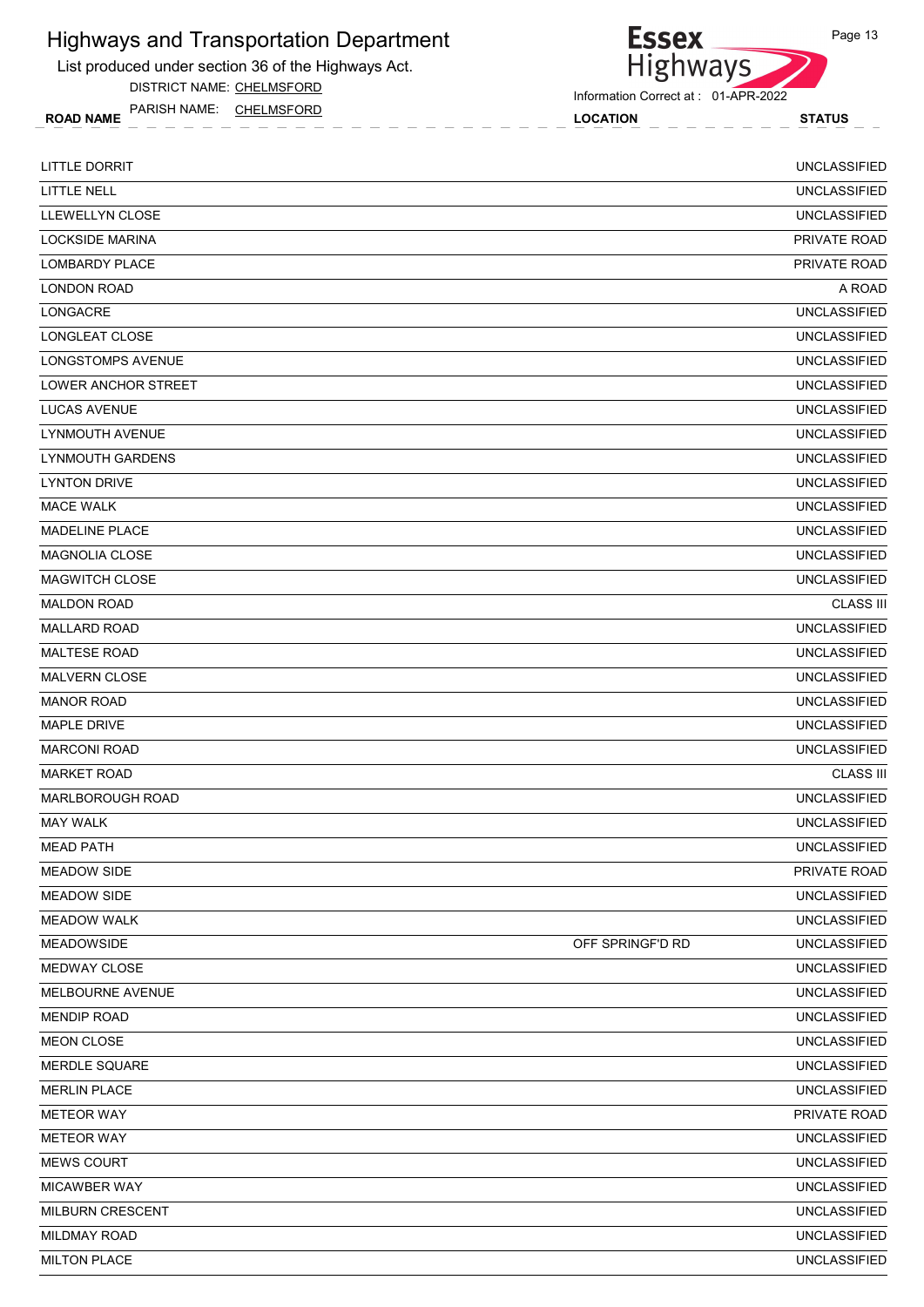List produced under section 36 of the Highways Act.

DISTRICT NAME: CHELMSFORD

ROAD NAME LOCATION STATUS PARISH NAME: CHELMSFORD

Essex<br>Highways

Information Correct at : 01-APR-2022

| MONTFORT DRIVE                                        |                 | <b>UNCLASSIFIED</b> |
|-------------------------------------------------------|-----------------|---------------------|
| <b>MORRIS ROAD</b>                                    |                 | <b>UNCLASSIFIED</b> |
| <b>MOSS WALK</b>                                      |                 | <b>FOOTPATH</b>     |
| <b>MOULSHAM CHASE</b>                                 |                 | <b>UNCLASSIFIED</b> |
| MOULSHAM DRIVE                                        |                 | <b>UNCLASSIFIED</b> |
| <b>MOULSHAM GRANGE SLIP</b>                           | OFF MOULSHAM ST | A ROAD              |
| <b>MOULSHAM STREET</b>                                |                 | <b>B ROAD</b>       |
| <b>MOULSHAM STREET</b>                                |                 | <b>CLASS III</b>    |
| <b>MOULSHAM THRIFT</b>                                |                 | PRIVATE ROAD        |
| <b>MOUNTHILL AVENUE</b>                               |                 | <b>UNCLASSIFIED</b> |
| MULBERRY WAY                                          |                 | <b>UNCLASSIFIED</b> |
| <b>MURCHISON CLOSE</b>                                |                 | <b>UNCLASSIFIED</b> |
| NABBOTT ROAD                                          |                 | <b>UNCLASSIFIED</b> |
| <b>NALLA GARDENS</b>                                  |                 | <b>UNCLASSIFIED</b> |
| NAPIER COURT                                          |                 | PRIVATE ROAD        |
| <b>NAVIGATION ROAD</b>                                |                 | <b>UNCLASSIFIED</b> |
| <b>NELSON GROVE</b>                                   |                 | <b>UNCLASSIFIED</b> |
| NEW COURT ROAD                                        |                 | <b>UNCLASSIFIED</b> |
| NEW LONDON ROAD                                       |                 | <b>B ROAD</b>       |
| NEW LONDON ROAD                                       |                 | <b>CLASS III</b>    |
| <b>NEW STREET</b>                                     |                 | <b>B ROAD</b>       |
| <b>NEW STREET</b>                                     |                 | <b>CLASS III</b>    |
| NEW STREET ROUNDABOUT                                 |                 | <b>B ROAD</b>       |
| NEW WRITTLE STREET                                    |                 | <b>UNCLASSIFIED</b> |
| NICKLEBY ROAD                                         |                 | <b>UNCLASSIFIED</b> |
| NORFOLK DRIVE                                         |                 | <b>UNCLASSIFIED</b> |
| <b>NORTH AVENUE</b>                                   |                 | <b>UNCLASSIFIED</b> |
| NORTHBOUND SLIP FROM CHELMER ROAD TO SPRINGFIELD ROAD | CHELMER RD      | A ROAD              |
| <b>NORTON ROAD</b>                                    |                 | <b>UNCLASSIFIED</b> |
| NURSERY ROAD                                          |                 | <b>UNCLASSIFIED</b> |
| <b>OAKLANDS CRESCENT</b>                              |                 | <b>UNCLASSIFIED</b> |
| OAKLEA AVENUE                                         |                 | <b>UNCLASSIFIED</b> |
| OAT LEYS                                              |                 | <b>UNCLASSIFIED</b> |
| OCKELFORD AVENUE                                      |                 | <b>UNCLASSIFIED</b> |
| OFF WATERHOUSE STREET                                 |                 | <b>UNCLASSIFIED</b> |
| <b>OLD COURT</b>                                      |                 | <b>UNCLASSIFIED</b> |
| OLD COURT ROAD                                        |                 | <b>UNCLASSIFIED</b> |
| OLD SCHOOL FIELD                                      |                 | PRIVATE ROAD        |
| OLD SCHOOL FIELD                                      |                 | <b>UNCLASSIFIED</b> |
| OLIVER WAY                                            |                 | <b>UNCLASSIFIED</b> |
| ORANGE TREE CLOSE                                     |                 | <b>UNCLASSIFIED</b> |
| ORCHARD STREET                                        |                 | <b>UNCLASSIFIED</b> |
| ORFORD CRESCENT                                       |                 | <b>UNCLASSIFIED</b> |
| <b>OSEA WAY</b>                                       |                 | <b>UNCLASSIFIED</b> |
| <b>OSPREY WAY</b>                                     |                 | <b>UNCLASSIFIED</b> |
| <b>OXFORD COURT</b>                                   |                 | <b>UNCLASSIFIED</b> |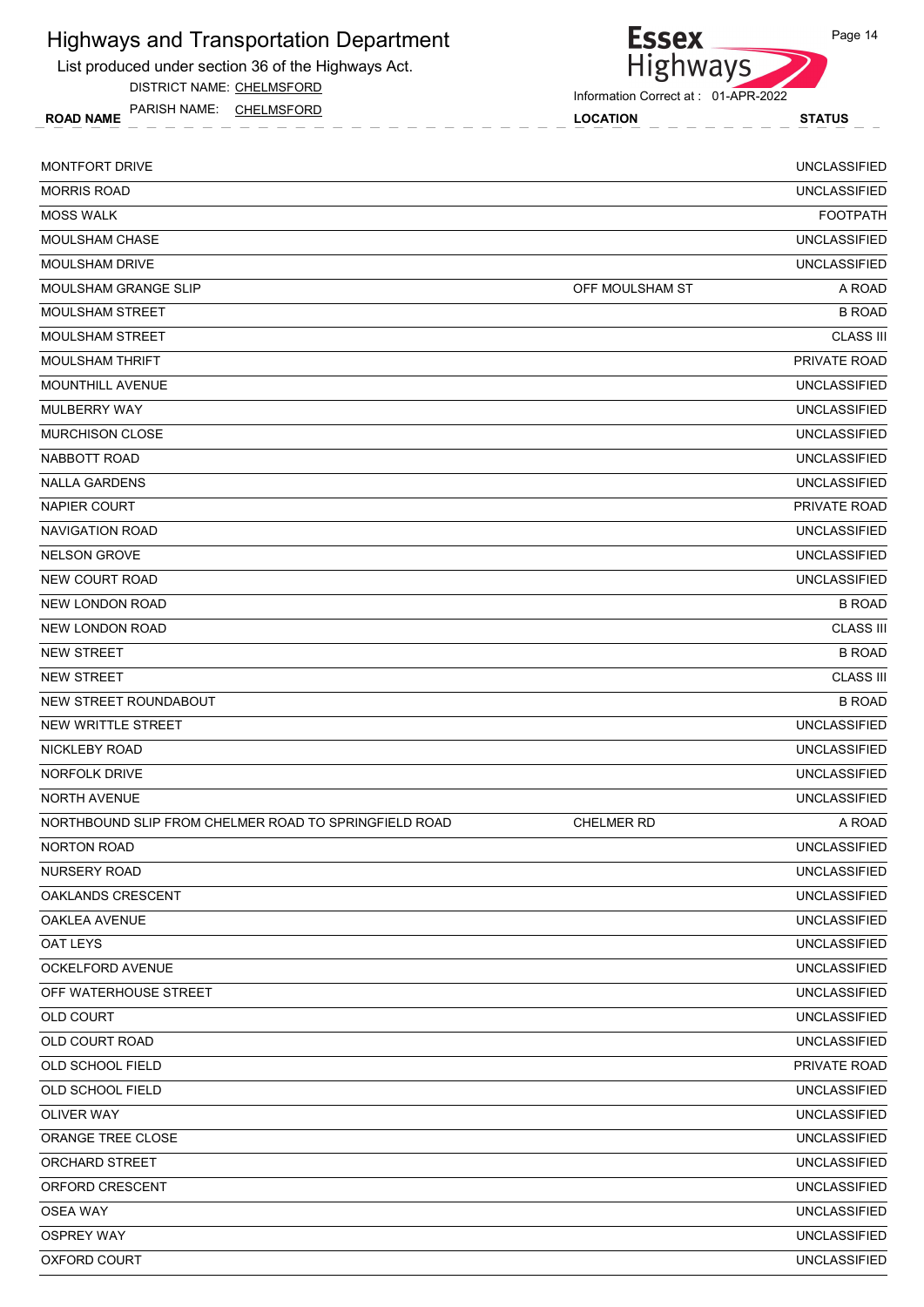List produced under section 36 of the Highways Act.

DISTRICT NAME: CHELMSFORD

ROAD NAME LOCATION STATUS PARISH NAME: CHELMSFORD



Information Correct at : 01-APR-2022

| PAIGNTON AVENUE                        | <b>UNCLASSIFIED</b> |
|----------------------------------------|---------------------|
| PALM CLOSE                             | <b>UNCLASSIFIED</b> |
| PAN WALK                               | <b>FOOTPATH</b>     |
| PARK AVENUE                            | <b>UNCLASSIFIED</b> |
| <b>PARK ROAD</b>                       | <b>UNCLASSIFIED</b> |
| <b>PARKER ROAD</b>                     | <b>UNCLASSIFIED</b> |
| <b>PARKINSON DRIVE</b>                 | <b>UNCLASSIFIED</b> |
| PARKLANDS DRIVE                        | <b>UNCLASSIFIED</b> |
| <b>PARKWAY</b>                         | <b>UNCLASSIFIED</b> |
| <b>PARKWAY</b>                         | A ROAD              |
| PARKWAY ROUNDABOUT BADDOW ROAD         | A ROAD              |
| PARKWAY ROUNDABOUT VICTORIA ROAD SOUTH | A ROAD              |
| <b>PARTRIDGE AVENUE</b>                | <b>UNCLASSIFIED</b> |
| PATCHING HALL LANE                     | <b>UNCLASSIFIED</b> |
| PEARCE MANOR                           | <b>UNCLASSIFIED</b> |
| PEARSON GROVE                          | PRIVATE ROAD        |
| <b>PEARSON GROVE</b>                   | <b>UNCLASSIFIED</b> |
| PEEL ROAD                              | <b>UNCLASSIFIED</b> |
| PEGGOTTY CLOSE                         | <b>UNCLASSIFIED</b> |
| PEMBROKE PLACE                         | <b>UNCLASSIFIED</b> |
| PENNINE ROAD                           | <b>UNCLASSIFIED</b> |
| PENTLAND AVENUE                        | <b>UNCLASSIFIED</b> |
| PENZANCE CLOSE                         | <b>UNCLASSIFIED</b> |
| PEREGRINE DRIVE                        | <b>UNCLASSIFIED</b> |
| PERRIN PLACE                           | PRIVATE ROAD        |
| PERRY HILL                             | <b>UNCLASSIFIED</b> |
| <b>PETERSFIELD</b>                     | <b>UNCLASSIFIED</b> |
| PETREL WAY                             | <b>UNCLASSIFIED</b> |
| PHOENIX GROVE                          | PRIVATE ROAD        |
| PICKWICK AVENUE                        | <b>UNCLASSIFIED</b> |
| PINES ROAD                             | <b>UNCLASSIFIED</b> |
| PIPCHIN ROAD                           | <b>UNCLASSIFIED</b> |
| PLANE TREE CLOSE                       | <b>UNCLASSIFIED</b> |
| PLOVER WALK                            | <b>FOOTPATH</b>     |
| PLOVER WALK SERVICE ROAD               | <b>UNCLASSIFIED</b> |
| PLYMOUTH ROAD                          | <b>UNCLASSIFIED</b> |
| POPLAR CLOSE                           | <b>UNCLASSIFIED</b> |
| PORTREATH PLACE                        | <b>UNCLASSIFIED</b> |
| POTTERY LANE                           | <b>UNCLASSIFIED</b> |
| PRIMROSE HILL                          | <b>UNCLASSIFIED</b> |
| PRINCES ROAD                           | A ROAD              |
| PRINCES ROAD ROUNDABOUT                | A ROAD              |
| PRIORY CLOSE                           | <b>UNCLASSIFIED</b> |
| PRIVATE ROAD                           | PRIVATE STREET      |
| PROVIDENT SQUARE                       | PRIVATE ROAD        |
| PRYKES DRIVE                           | <b>UNCLASSIFIED</b> |
|                                        |                     |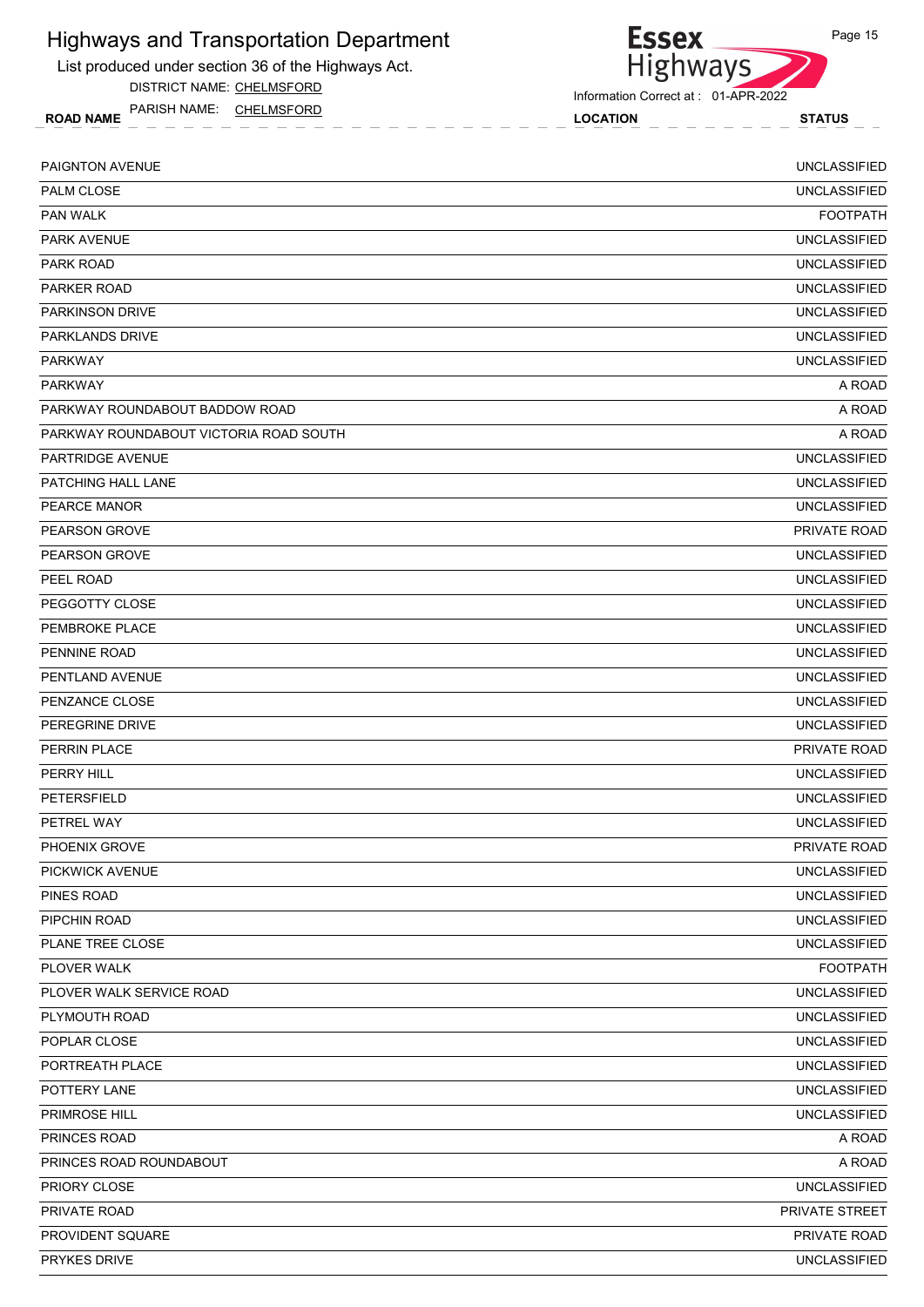List produced under section 36 of the Highways Act.

DISTRICT NAME: CHELMSFORD

ROAD NAME LOCATION STATUS PARISH NAME: CHELMSFORD

```
Essex
Highways
```
Information Correct at : 01-APR-2022

| <b>UNCLASSIFIED</b><br><b>QUEEN STREET</b><br><b>QUEENS ROAD</b><br><b>UNCLASSIFIED</b><br>QUEENSLAND CRESCENT<br><b>UNCLASSIFIED</b><br>QUILP DRIVE<br><b>UNCLASSIFIED</b><br><b>UNCLASSIFIED</b><br>QUINION CLOSE<br><b>RAILWAY SQUARE</b><br><b>UNCLASSIFIED</b><br><b>RAILWAY STREET</b><br><b>UNCLASSIFIED</b><br><b>RAINSFORD AVENUE</b><br><b>UNCLASSIFIED</b><br><b>RAINSFORD LANE</b><br>A ROAD<br><b>UNCLASSIFIED</b><br><b>RAINSFORD LANE</b><br><b>RAINSFORD ROAD</b><br>A ROAD<br><b>RAINSFORD ROAD</b><br><b>UNCLASSIFIED</b><br>RANDULPH TERRACE<br>PRIVATE ROAD<br><b>RANSOMES WAY</b><br><b>UNCLASSIFIED</b><br><b>RANSOMES WAY</b><br><b>PRIVATE ROAD</b><br><b>UNCLASSIFIED</b><br>RAVENSBOURNE DRIVE<br><b>B ROAD</b><br><b>RECTORY LANE</b><br><b>RECTORY LANE</b><br>A ROAD<br><b>UNCLASSIFIED</b><br><b>REDCLIFFE ROAD</b><br><b>REDGATES PLACE</b><br><b>UNCLASSIFIED</b><br><b>REDGATES PLACE</b><br>PRIVATE ROAD<br><b>UNCLASSIFIED</b><br>REDMAYNE DRIVE<br>REDRUTH CLOSE<br><b>UNCLASSIFIED</b><br>REGAL CLOSE<br><b>UNCLASSIFIED</b><br><b>REGENCY CLOSE</b><br><b>UNCLASSIFIED</b><br><b>UNCLASSIFIED</b><br><b>REGINA ROAD</b><br><b>UNCLASSIFIED</b><br><b>RICHARDSON PLACE</b><br>RIDDIFORD DRIVE<br><b>UNCLASSIFIED</b><br><b>UNCLASSIFIED</b><br>RIDGEWELL AVENUE<br><b>RIVERSIDE</b><br><b>FOOTPATH</b><br>RIVERSIDE INDUSTRIAL ESTATE<br>PRIVATE ROAD<br><b>UNCLASSIFIED</b><br>ROBERT CLOSE<br><b>ROBIN WAY</b><br><b>UNCLASSIFIED</b><br>ROBJOHNS ROAD<br><b>UNCLASSIFIED</b><br><b>UNCLASSIFIED</b><br>ROCHFORD ROAD<br>RODNEY WAY<br><b>UNCLASSIFIED</b><br><b>UNCLASSIFIED</b><br>ROMAN ROAD<br>ROOKES CRESCENT<br>ROSE GLEN<br><b>UNCLASSIFIED</b><br>ROSEBERY ROAD<br><b>UNCLASSIFIED</b><br>ROSLINGS CLOSE<br><b>UNCLASSIFIED</b><br><b>ROSSENDALE</b><br><b>UNCLASSIFIED</b><br>ROTHBURY ROAD<br><b>UNCLASSIFIED</b><br>ROTHESAY AVENUE<br><b>UNCLASSIFIED</b><br><b>UNCLASSIFIED</b><br>ROXWELL AVENUE | <b>PYNCHON MEWS</b> | PRIVATE ROAD |
|-------------------------------------------------------------------------------------------------------------------------------------------------------------------------------------------------------------------------------------------------------------------------------------------------------------------------------------------------------------------------------------------------------------------------------------------------------------------------------------------------------------------------------------------------------------------------------------------------------------------------------------------------------------------------------------------------------------------------------------------------------------------------------------------------------------------------------------------------------------------------------------------------------------------------------------------------------------------------------------------------------------------------------------------------------------------------------------------------------------------------------------------------------------------------------------------------------------------------------------------------------------------------------------------------------------------------------------------------------------------------------------------------------------------------------------------------------------------------------------------------------------------------------------------------------------------------------------------------------------------------------------------------------------------------------------------------------------------------------------------------------------------------------------------------------------------------------------------------------------------------------------------------------------------------------------------------------|---------------------|--------------|
|                                                                                                                                                                                                                                                                                                                                                                                                                                                                                                                                                                                                                                                                                                                                                                                                                                                                                                                                                                                                                                                                                                                                                                                                                                                                                                                                                                                                                                                                                                                                                                                                                                                                                                                                                                                                                                                                                                                                                       |                     |              |
|                                                                                                                                                                                                                                                                                                                                                                                                                                                                                                                                                                                                                                                                                                                                                                                                                                                                                                                                                                                                                                                                                                                                                                                                                                                                                                                                                                                                                                                                                                                                                                                                                                                                                                                                                                                                                                                                                                                                                       |                     |              |
|                                                                                                                                                                                                                                                                                                                                                                                                                                                                                                                                                                                                                                                                                                                                                                                                                                                                                                                                                                                                                                                                                                                                                                                                                                                                                                                                                                                                                                                                                                                                                                                                                                                                                                                                                                                                                                                                                                                                                       |                     |              |
|                                                                                                                                                                                                                                                                                                                                                                                                                                                                                                                                                                                                                                                                                                                                                                                                                                                                                                                                                                                                                                                                                                                                                                                                                                                                                                                                                                                                                                                                                                                                                                                                                                                                                                                                                                                                                                                                                                                                                       |                     |              |
|                                                                                                                                                                                                                                                                                                                                                                                                                                                                                                                                                                                                                                                                                                                                                                                                                                                                                                                                                                                                                                                                                                                                                                                                                                                                                                                                                                                                                                                                                                                                                                                                                                                                                                                                                                                                                                                                                                                                                       |                     |              |
|                                                                                                                                                                                                                                                                                                                                                                                                                                                                                                                                                                                                                                                                                                                                                                                                                                                                                                                                                                                                                                                                                                                                                                                                                                                                                                                                                                                                                                                                                                                                                                                                                                                                                                                                                                                                                                                                                                                                                       |                     |              |
|                                                                                                                                                                                                                                                                                                                                                                                                                                                                                                                                                                                                                                                                                                                                                                                                                                                                                                                                                                                                                                                                                                                                                                                                                                                                                                                                                                                                                                                                                                                                                                                                                                                                                                                                                                                                                                                                                                                                                       |                     |              |
|                                                                                                                                                                                                                                                                                                                                                                                                                                                                                                                                                                                                                                                                                                                                                                                                                                                                                                                                                                                                                                                                                                                                                                                                                                                                                                                                                                                                                                                                                                                                                                                                                                                                                                                                                                                                                                                                                                                                                       |                     |              |
|                                                                                                                                                                                                                                                                                                                                                                                                                                                                                                                                                                                                                                                                                                                                                                                                                                                                                                                                                                                                                                                                                                                                                                                                                                                                                                                                                                                                                                                                                                                                                                                                                                                                                                                                                                                                                                                                                                                                                       |                     |              |
|                                                                                                                                                                                                                                                                                                                                                                                                                                                                                                                                                                                                                                                                                                                                                                                                                                                                                                                                                                                                                                                                                                                                                                                                                                                                                                                                                                                                                                                                                                                                                                                                                                                                                                                                                                                                                                                                                                                                                       |                     |              |
|                                                                                                                                                                                                                                                                                                                                                                                                                                                                                                                                                                                                                                                                                                                                                                                                                                                                                                                                                                                                                                                                                                                                                                                                                                                                                                                                                                                                                                                                                                                                                                                                                                                                                                                                                                                                                                                                                                                                                       |                     |              |
|                                                                                                                                                                                                                                                                                                                                                                                                                                                                                                                                                                                                                                                                                                                                                                                                                                                                                                                                                                                                                                                                                                                                                                                                                                                                                                                                                                                                                                                                                                                                                                                                                                                                                                                                                                                                                                                                                                                                                       |                     |              |
|                                                                                                                                                                                                                                                                                                                                                                                                                                                                                                                                                                                                                                                                                                                                                                                                                                                                                                                                                                                                                                                                                                                                                                                                                                                                                                                                                                                                                                                                                                                                                                                                                                                                                                                                                                                                                                                                                                                                                       |                     |              |
|                                                                                                                                                                                                                                                                                                                                                                                                                                                                                                                                                                                                                                                                                                                                                                                                                                                                                                                                                                                                                                                                                                                                                                                                                                                                                                                                                                                                                                                                                                                                                                                                                                                                                                                                                                                                                                                                                                                                                       |                     |              |
|                                                                                                                                                                                                                                                                                                                                                                                                                                                                                                                                                                                                                                                                                                                                                                                                                                                                                                                                                                                                                                                                                                                                                                                                                                                                                                                                                                                                                                                                                                                                                                                                                                                                                                                                                                                                                                                                                                                                                       |                     |              |
|                                                                                                                                                                                                                                                                                                                                                                                                                                                                                                                                                                                                                                                                                                                                                                                                                                                                                                                                                                                                                                                                                                                                                                                                                                                                                                                                                                                                                                                                                                                                                                                                                                                                                                                                                                                                                                                                                                                                                       |                     |              |
|                                                                                                                                                                                                                                                                                                                                                                                                                                                                                                                                                                                                                                                                                                                                                                                                                                                                                                                                                                                                                                                                                                                                                                                                                                                                                                                                                                                                                                                                                                                                                                                                                                                                                                                                                                                                                                                                                                                                                       |                     |              |
|                                                                                                                                                                                                                                                                                                                                                                                                                                                                                                                                                                                                                                                                                                                                                                                                                                                                                                                                                                                                                                                                                                                                                                                                                                                                                                                                                                                                                                                                                                                                                                                                                                                                                                                                                                                                                                                                                                                                                       |                     |              |
|                                                                                                                                                                                                                                                                                                                                                                                                                                                                                                                                                                                                                                                                                                                                                                                                                                                                                                                                                                                                                                                                                                                                                                                                                                                                                                                                                                                                                                                                                                                                                                                                                                                                                                                                                                                                                                                                                                                                                       |                     |              |
|                                                                                                                                                                                                                                                                                                                                                                                                                                                                                                                                                                                                                                                                                                                                                                                                                                                                                                                                                                                                                                                                                                                                                                                                                                                                                                                                                                                                                                                                                                                                                                                                                                                                                                                                                                                                                                                                                                                                                       |                     |              |
|                                                                                                                                                                                                                                                                                                                                                                                                                                                                                                                                                                                                                                                                                                                                                                                                                                                                                                                                                                                                                                                                                                                                                                                                                                                                                                                                                                                                                                                                                                                                                                                                                                                                                                                                                                                                                                                                                                                                                       |                     |              |
|                                                                                                                                                                                                                                                                                                                                                                                                                                                                                                                                                                                                                                                                                                                                                                                                                                                                                                                                                                                                                                                                                                                                                                                                                                                                                                                                                                                                                                                                                                                                                                                                                                                                                                                                                                                                                                                                                                                                                       |                     |              |
| <b>UNCLASSIFIED</b>                                                                                                                                                                                                                                                                                                                                                                                                                                                                                                                                                                                                                                                                                                                                                                                                                                                                                                                                                                                                                                                                                                                                                                                                                                                                                                                                                                                                                                                                                                                                                                                                                                                                                                                                                                                                                                                                                                                                   |                     |              |
|                                                                                                                                                                                                                                                                                                                                                                                                                                                                                                                                                                                                                                                                                                                                                                                                                                                                                                                                                                                                                                                                                                                                                                                                                                                                                                                                                                                                                                                                                                                                                                                                                                                                                                                                                                                                                                                                                                                                                       |                     |              |
|                                                                                                                                                                                                                                                                                                                                                                                                                                                                                                                                                                                                                                                                                                                                                                                                                                                                                                                                                                                                                                                                                                                                                                                                                                                                                                                                                                                                                                                                                                                                                                                                                                                                                                                                                                                                                                                                                                                                                       |                     |              |
|                                                                                                                                                                                                                                                                                                                                                                                                                                                                                                                                                                                                                                                                                                                                                                                                                                                                                                                                                                                                                                                                                                                                                                                                                                                                                                                                                                                                                                                                                                                                                                                                                                                                                                                                                                                                                                                                                                                                                       |                     |              |
|                                                                                                                                                                                                                                                                                                                                                                                                                                                                                                                                                                                                                                                                                                                                                                                                                                                                                                                                                                                                                                                                                                                                                                                                                                                                                                                                                                                                                                                                                                                                                                                                                                                                                                                                                                                                                                                                                                                                                       |                     |              |
|                                                                                                                                                                                                                                                                                                                                                                                                                                                                                                                                                                                                                                                                                                                                                                                                                                                                                                                                                                                                                                                                                                                                                                                                                                                                                                                                                                                                                                                                                                                                                                                                                                                                                                                                                                                                                                                                                                                                                       |                     |              |
|                                                                                                                                                                                                                                                                                                                                                                                                                                                                                                                                                                                                                                                                                                                                                                                                                                                                                                                                                                                                                                                                                                                                                                                                                                                                                                                                                                                                                                                                                                                                                                                                                                                                                                                                                                                                                                                                                                                                                       |                     |              |
|                                                                                                                                                                                                                                                                                                                                                                                                                                                                                                                                                                                                                                                                                                                                                                                                                                                                                                                                                                                                                                                                                                                                                                                                                                                                                                                                                                                                                                                                                                                                                                                                                                                                                                                                                                                                                                                                                                                                                       |                     |              |
|                                                                                                                                                                                                                                                                                                                                                                                                                                                                                                                                                                                                                                                                                                                                                                                                                                                                                                                                                                                                                                                                                                                                                                                                                                                                                                                                                                                                                                                                                                                                                                                                                                                                                                                                                                                                                                                                                                                                                       |                     |              |
|                                                                                                                                                                                                                                                                                                                                                                                                                                                                                                                                                                                                                                                                                                                                                                                                                                                                                                                                                                                                                                                                                                                                                                                                                                                                                                                                                                                                                                                                                                                                                                                                                                                                                                                                                                                                                                                                                                                                                       |                     |              |
|                                                                                                                                                                                                                                                                                                                                                                                                                                                                                                                                                                                                                                                                                                                                                                                                                                                                                                                                                                                                                                                                                                                                                                                                                                                                                                                                                                                                                                                                                                                                                                                                                                                                                                                                                                                                                                                                                                                                                       |                     |              |
|                                                                                                                                                                                                                                                                                                                                                                                                                                                                                                                                                                                                                                                                                                                                                                                                                                                                                                                                                                                                                                                                                                                                                                                                                                                                                                                                                                                                                                                                                                                                                                                                                                                                                                                                                                                                                                                                                                                                                       |                     |              |
|                                                                                                                                                                                                                                                                                                                                                                                                                                                                                                                                                                                                                                                                                                                                                                                                                                                                                                                                                                                                                                                                                                                                                                                                                                                                                                                                                                                                                                                                                                                                                                                                                                                                                                                                                                                                                                                                                                                                                       |                     |              |
|                                                                                                                                                                                                                                                                                                                                                                                                                                                                                                                                                                                                                                                                                                                                                                                                                                                                                                                                                                                                                                                                                                                                                                                                                                                                                                                                                                                                                                                                                                                                                                                                                                                                                                                                                                                                                                                                                                                                                       |                     |              |
|                                                                                                                                                                                                                                                                                                                                                                                                                                                                                                                                                                                                                                                                                                                                                                                                                                                                                                                                                                                                                                                                                                                                                                                                                                                                                                                                                                                                                                                                                                                                                                                                                                                                                                                                                                                                                                                                                                                                                       |                     |              |
|                                                                                                                                                                                                                                                                                                                                                                                                                                                                                                                                                                                                                                                                                                                                                                                                                                                                                                                                                                                                                                                                                                                                                                                                                                                                                                                                                                                                                                                                                                                                                                                                                                                                                                                                                                                                                                                                                                                                                       |                     |              |
|                                                                                                                                                                                                                                                                                                                                                                                                                                                                                                                                                                                                                                                                                                                                                                                                                                                                                                                                                                                                                                                                                                                                                                                                                                                                                                                                                                                                                                                                                                                                                                                                                                                                                                                                                                                                                                                                                                                                                       |                     |              |
|                                                                                                                                                                                                                                                                                                                                                                                                                                                                                                                                                                                                                                                                                                                                                                                                                                                                                                                                                                                                                                                                                                                                                                                                                                                                                                                                                                                                                                                                                                                                                                                                                                                                                                                                                                                                                                                                                                                                                       |                     |              |
|                                                                                                                                                                                                                                                                                                                                                                                                                                                                                                                                                                                                                                                                                                                                                                                                                                                                                                                                                                                                                                                                                                                                                                                                                                                                                                                                                                                                                                                                                                                                                                                                                                                                                                                                                                                                                                                                                                                                                       |                     |              |
|                                                                                                                                                                                                                                                                                                                                                                                                                                                                                                                                                                                                                                                                                                                                                                                                                                                                                                                                                                                                                                                                                                                                                                                                                                                                                                                                                                                                                                                                                                                                                                                                                                                                                                                                                                                                                                                                                                                                                       |                     |              |
|                                                                                                                                                                                                                                                                                                                                                                                                                                                                                                                                                                                                                                                                                                                                                                                                                                                                                                                                                                                                                                                                                                                                                                                                                                                                                                                                                                                                                                                                                                                                                                                                                                                                                                                                                                                                                                                                                                                                                       |                     |              |
|                                                                                                                                                                                                                                                                                                                                                                                                                                                                                                                                                                                                                                                                                                                                                                                                                                                                                                                                                                                                                                                                                                                                                                                                                                                                                                                                                                                                                                                                                                                                                                                                                                                                                                                                                                                                                                                                                                                                                       |                     |              |
|                                                                                                                                                                                                                                                                                                                                                                                                                                                                                                                                                                                                                                                                                                                                                                                                                                                                                                                                                                                                                                                                                                                                                                                                                                                                                                                                                                                                                                                                                                                                                                                                                                                                                                                                                                                                                                                                                                                                                       |                     |              |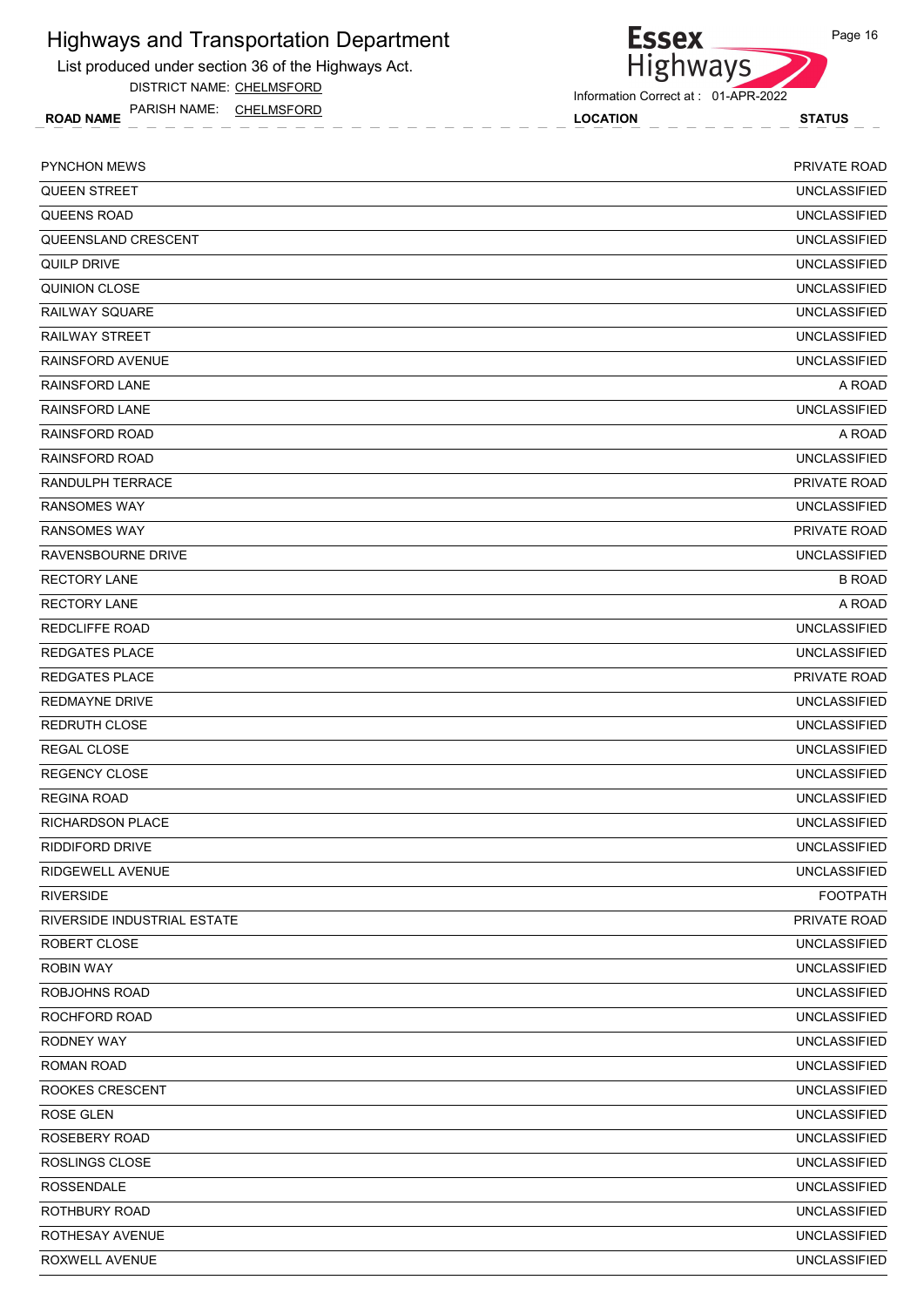List produced under section 36 of the Highways Act.

DISTRICT NAME: CHELMSFORD

ROAD NAME LOCATION STATUS PARISH NAME: CHELMSFORD

Highways Information Correct at : 01-APR-2022

**Essex** 

| <b>ROXWELL ROAD</b>         |                 | A ROAD              |
|-----------------------------|-----------------|---------------------|
| ROXWELL ROAD CUL DE SAC     |                 | <b>UNCLASSIFIED</b> |
| <b>RUNNING MARE LANE</b>    |                 | PRIVATE ROAD        |
| <b>RUNNING MARE LANE</b>    |                 | <b>UNCLASSIFIED</b> |
| <b>RUSHLEYDALE</b>          |                 | <b>UNCLASSIFIED</b> |
| <b>RUSKIN ROAD</b>          |                 | <b>UNCLASSIFIED</b> |
| <b>RUSSELL GARDENS</b>      |                 | <b>UNCLASSIFIED</b> |
| <b>RUSSELL WAY</b>          |                 | <b>UNCLASSIFIED</b> |
| <b>RUTLAND ROAD</b>         |                 | <b>UNCLASSIFIED</b> |
| SACKVILLE CLOSE             |                 | <b>UNCLASSIFIED</b> |
| <b>SALERNO WAY</b>          |                 | <b>UNCLASSIFIED</b> |
| SANDFORD ROAD               |                 | <b>CLASS III</b>    |
| SANDRINGHAM PLACE           |                 | <b>UNCLASSIFIED</b> |
| SANDRINGHAM PLACE           |                 | PRIVATE ROAD        |
| <b>SAVERNAKE ROAD</b>       |                 | <b>UNCLASSIFIED</b> |
| <b>SCHOOL VIEW ROAD</b>     |                 | PRIVATE ROAD        |
| SCHOOL VIEW ROAD            |                 | <b>UNCLASSIFIED</b> |
| <b>SCOTTS WALK</b>          |                 | <b>FOOTPATH</b>     |
| <b>SECOND AVENUE</b>        |                 | <b>UNCLASSIFIED</b> |
| <b>SEVEN ASH GREEN</b>      |                 | <b>UNCLASSIFIED</b> |
| <b>SEVENTH AVENUE</b>       |                 | <b>UNCLASSIFIED</b> |
| <b>SEYMOUR STREET</b>       |                 | <b>UNCLASSIFIED</b> |
| SHELLEY ROAD                |                 | <b>UNCLASSIFIED</b> |
| SHERBORNE ROAD              |                 | <b>UNCLASSIFIED</b> |
| SHERWOOD DRIVE              |                 | <b>UNCLASSIFIED</b> |
| SHRUBLANDS CLOSE            |                 | <b>UNCLASSIFIED</b> |
| SIDMOUTH ROAD               |                 | <b>UNCLASSIFIED</b> |
| <b>SIXTH AVENUE</b>         |                 | <b>UNCLASSIFIED</b> |
| <b>SKERRY RISE</b>          |                 | <b>UNCLASSIFIED</b> |
| <b>SKREENS COURT</b>        |                 | <b>UNCLASSIFIED</b> |
| <b>SKYLARK WALK</b>         |                 | <b>FOOTPATH</b>     |
| <b>SLADES LANE</b>          |                 | <b>UNCLASSIFIED</b> |
| SMITH HUGHES CLOSE          |                 | <b>UNCLASSIFIED</b> |
| SOMERSET PLACE              |                 | <b>UNCLASSIFIED</b> |
| SOUTH PRIMROSE HILL         |                 | <b>UNCLASSIFIED</b> |
| SOUTHBOROUGH ROAD           |                 | <b>UNCLASSIFIED</b> |
| SOWERBERRY CLOSE            |                 | <b>UNCLASSIFIED</b> |
| <b>SPALDING AVENUE</b>      |                 | <b>UNCLASSIFIED</b> |
| SPENLOW DRIVE               |                 | UNCLASSIFIED        |
| SPRINGFIELD GREEN           |                 | <b>UNCLASSIFIED</b> |
| SPRINGFIELD HALL ROUNDABOUT | CH.VALL.RTE STH | A ROAD              |
| SPRINGFIELD PARK AVENUE     |                 | <b>UNCLASSIFIED</b> |
| SPRINGFIELD PARK HILL       |                 | <b>UNCLASSIFIED</b> |
| SPRINGFIELD PARK LANE       |                 | UNCLASSIFIED        |
| SPRINGFIELD PARK PARADE     |                 | <b>UNCLASSIFIED</b> |
| SPRINGFIELD PARK ROAD       |                 | UNCLASSIFIED        |

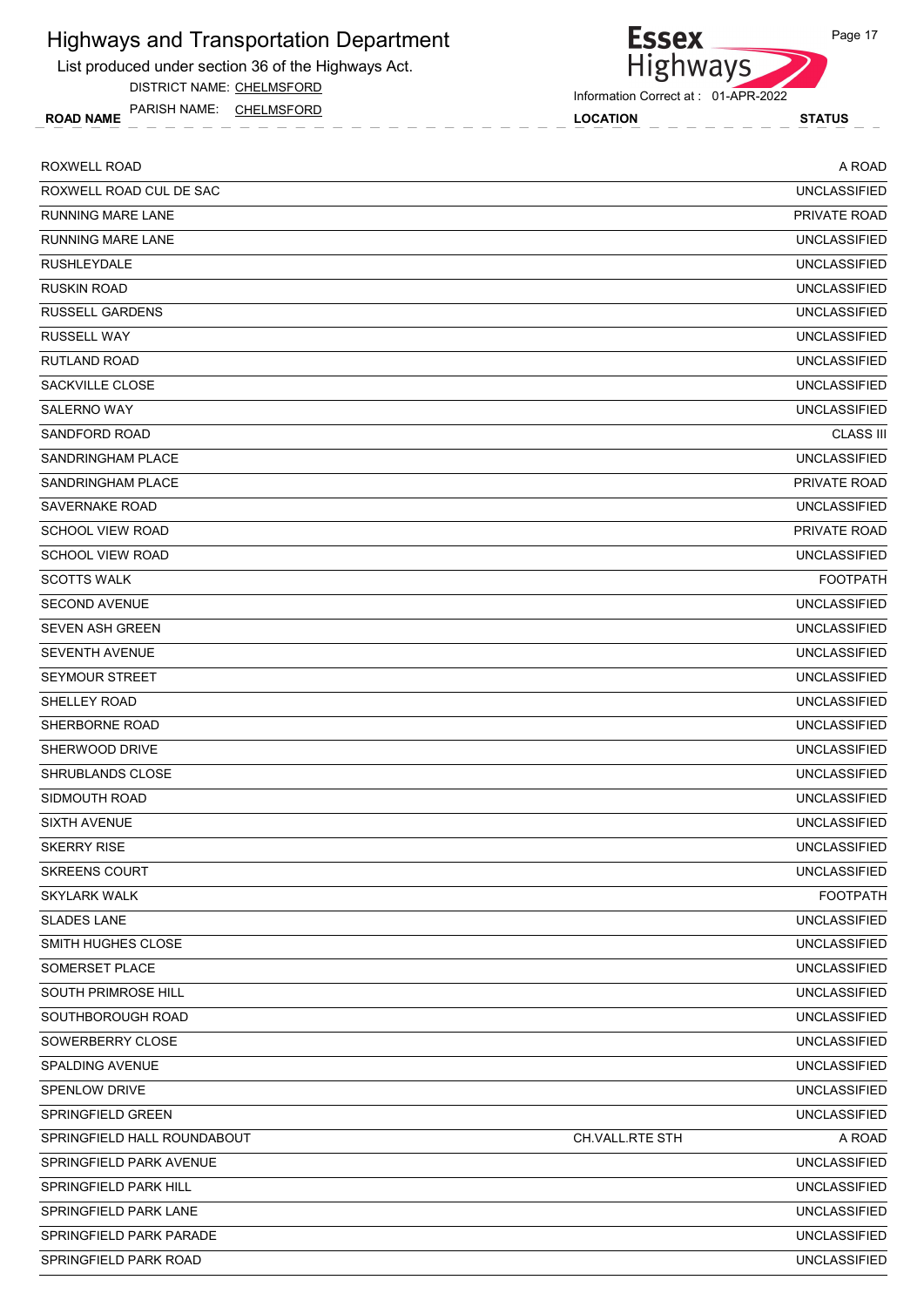

DISTRICT NAME: CHELMSFORD

ROAD NAME LOCATION STATUS PARISH NAME: CHELMSFORD



Information Correct at : 01-APR-2022

| <b>SPRINGFIELD PLACE</b>    | PRIVATE ROAD        |
|-----------------------------|---------------------|
| SPRINGFIELD ROAD            | A ROAD              |
| SPRINGFIELD ROAD            | <b>B ROAD</b>       |
| SPRINGFIELD ROAD            | <b>CLASS III</b>    |
| SPRINGFIELD ROAD            | <b>UNCLASSIFIED</b> |
| SPRINGFIELD ROAD ROUNDABOUT | <b>B ROAD</b>       |
| SQUIRRELLS COURT            | <b>UNCLASSIFIED</b> |
| <b>ST ANNES COURT</b>       | PRIVATE ROAD        |
| <b>ST ANNES PLACE</b>       | PRIVATE ROAD        |
| ST ANTHONYS DRIVE           | <b>UNCLASSIFIED</b> |
| ST CATHERINES ROAD          | <b>UNCLASSIFIED</b> |
| <b>ST FABIANS DRIVE</b>     | <b>UNCLASSIFIED</b> |
| <b>ST JAMES PARK</b>        | <b>UNCLASSIFIED</b> |
| ST JOHNS AVENUE             | <b>UNCLASSIFIED</b> |
| ST JOHNS ROAD               | <b>UNCLASSIFIED</b> |
| ST MARGARETS ROAD           | PRIVATE STREET      |
| ST MARGARETS ROAD           | <b>PRIVATE ROAD</b> |
| ST MARGARETS ROAD           | <b>UNCLASSIFIED</b> |
| <b>ST MICHAELS ROAD</b>     | <b>UNCLASSIFIED</b> |
| ST MILDREDS ROAD            | <b>UNCLASSIFIED</b> |
| ST NAZAIRE ROAD             | <b>UNCLASSIFIED</b> |
| ST PETERS ROAD              | <b>UNCLASSIFIED</b> |
| ST VINCENTS ROAD            | <b>UNCLASSIFIED</b> |
| STANSTED CLOSE              | <b>UNCLASSIFIED</b> |
| STAPLEFORD CLOSE            | <b>UNCLASSIFIED</b> |
| <b>STATION APPROACH</b>     | PRIVATE ROAD        |
| STEERFORTH CLOSE            | <b>UNCLASSIFIED</b> |
| <b>STEWART ROAD</b>         | <b>UNCLASSIFIED</b> |
| <b>STONEBRIDGE WALK</b>     | <b>UNCLASSIFIED</b> |
| <b>STUMP LANE</b>           | <b>UNCLASSIFIED</b> |
| SUNNINGDALE ROAD            | <b>UNCLASSIFIED</b> |
| SUNRISE AVENUE              | <b>UNCLASSIFIED</b> |
| <b>SWALLOW PATH</b>         | <b>FOOTPATH</b>     |
| <b>SWALLOW PATH</b>         | <b>UNCLASSIFIED</b> |
| <b>SWANS PASTURE</b>        | <b>UNCLASSIFIED</b> |
| <b>SWISS AVENUE</b>         | <b>UNCLASSIFIED</b> |
| SYCAMORE WAY                | <b>UNCLASSIFIED</b> |
| SYLVAN CLOSE                | <b>UNCLASSIFIED</b> |
| <b>TAMAR RISE</b>           | <b>UNCLASSIFIED</b> |
| <b>TAPLEY ROAD</b>          | <b>UNCLASSIFIED</b> |
| TATTERSALL WAY              | <b>UNCLASSIFIED</b> |
| <b>TAUNTON ROAD</b>         | <b>UNCLASSIFIED</b> |
| <b>TAVISTOCK ROAD</b>       | <b>UNCLASSIFIED</b> |
| <b>TAYLOR AVENUE</b>        | <b>UNCLASSIFIED</b> |
| <b>TEES ROAD</b>            | <b>UNCLASSIFIED</b> |
| <b>TELFORD PLACE</b>        | <b>UNCLASSIFIED</b> |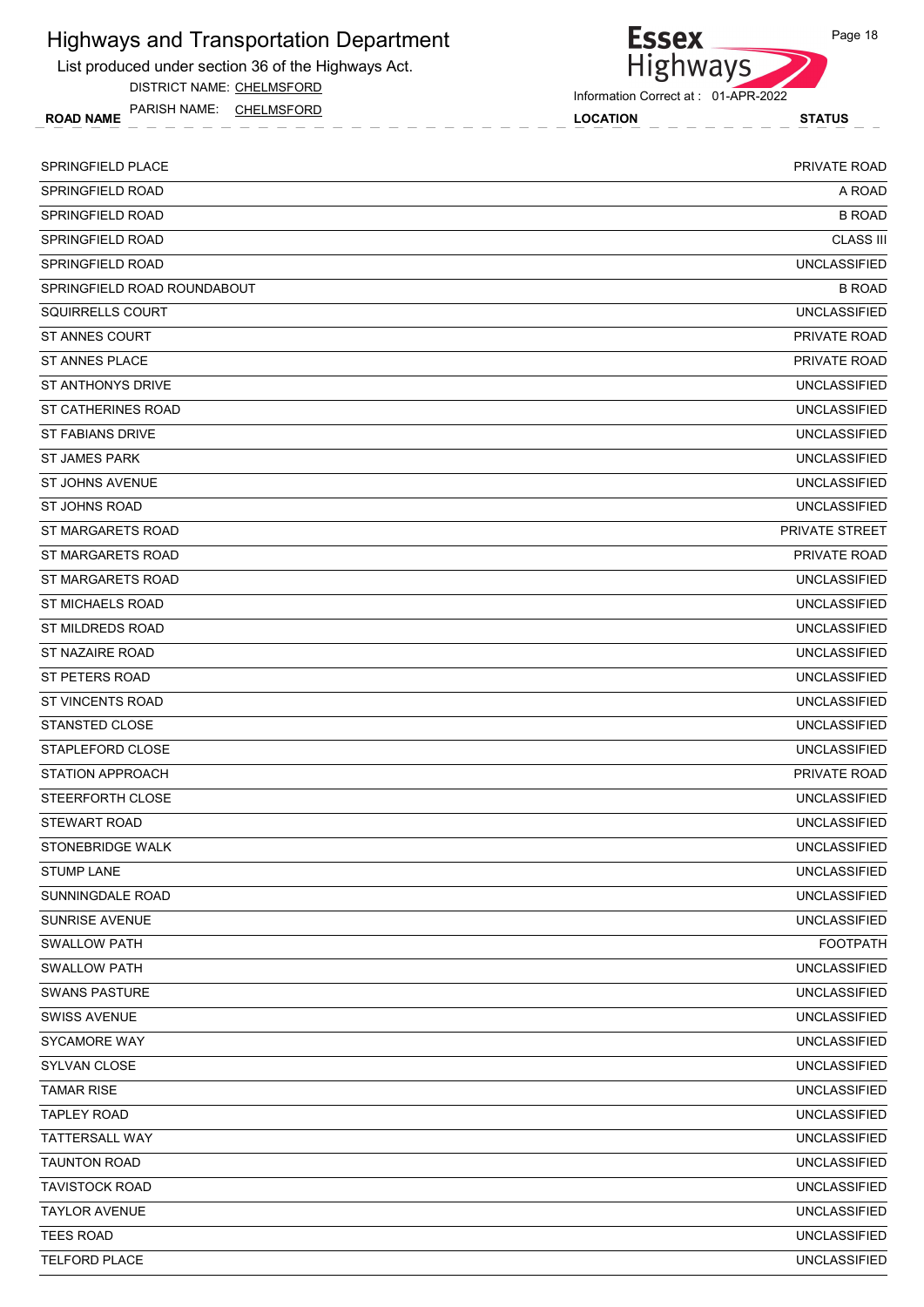List produced under section 36 of the Highways Act.

DISTRICT NAME: CHELMSFORD

ROAD NAME LOCATION STATUS PARISH NAME: CHELMSFORD



| <b>TENNYSON ROAD</b>      |                   | <b>UNCLASSIFIED</b> |
|---------------------------|-------------------|---------------------|
| <b>TESCO SERVICE ROAD</b> | OFF SPRINGIELD RD | <b>UNCLASSIFIED</b> |
| <b>THAMES AVENUE</b>      |                   | <b>UNCLASSIFIED</b> |
| THE DRIVE                 |                   | <b>UNCLASSIFIED</b> |
| THE GREEN                 |                   | <b>UNCLASSIFIED</b> |
| THE HEYTHROP              |                   | <b>UNCLASSIFIED</b> |
| THE LEYS                  |                   | <b>UNCLASSIFIED</b> |
| THE MEADES                |                   | <b>UNCLASSIFIED</b> |
| THE RAY                   |                   | <b>UNCLASSIFIED</b> |
| THIRD AVENUE              |                   | <b>UNCLASSIFIED</b> |
| THREADNEEDLE STREET       |                   | <b>UNCLASSIFIED</b> |
| THREE MILE HILL           |                   | A ROAD              |
| <b>TIMSONS LANE</b>       |                   | <b>UNCLASSIFIED</b> |
| <b>TINDAL SQUARE</b>      |                   | <b>CLASS III</b>    |
| <b>TINDAL STREET</b>      |                   | <b>UNCLASSIFIED</b> |
| <b>TOBRUK ROAD</b>        |                   | <b>UNCLASSIFIED</b> |
| <b>TORQUAY ROAD</b>       |                   | <b>UNCLASSIFIED</b> |
| <b>TORRINGTON CLOSE</b>   |                   | <b>UNCLASSIFIED</b> |
| <b>TOTNES WALK</b>        |                   | <b>UNCLASSIFIED</b> |
| <b>TOWER AVENUE</b>       |                   | <b>UNCLASSIFIED</b> |
| <b>TOWN CROFT</b>         |                   | <b>UNCLASSIFIED</b> |
| <b>TOWNFIELD STREET</b>   |                   | <b>UNCLASSIFIED</b> |
| <b>TRADDLES COURT</b>     |                   | <b>UNCLASSIFIED</b> |
| <b>TRENT ROAD</b>         |                   | <b>UNCLASSIFIED</b> |
| <b>TRINITY ROAD</b>       |                   | <b>UNCLASSIFIED</b> |
| TROTWOOD CLOSE            |                   | <b>UNCLASSIFIED</b> |
| <b>TUDOR AVENUE</b>       |                   | <b>UNCLASSIFIED</b> |
| <b>TUGBY PLACE</b>        |                   | <b>UNCLASSIFIED</b> |
| <b>TUPMAN CLOSE</b>       |                   | <b>UNCLASSIFIED</b> |
| <b>TURKEY OAKS</b>        |                   | <b>UNCLASSIFIED</b> |
| <b>TYDEMANS</b>           |                   | <b>UNCLASSIFIED</b> |
| TYLERS CLOSE              |                   | <b>UNCLASSIFIED</b> |
| <b>TYRELLS CLOSE</b>      |                   | <b>UNCLASSIFIED</b> |
| UPPER BRIDGE ROAD         |                   | <b>UNCLASSIFIED</b> |
| UPPER CHASE               |                   | <b>UNCLASSIFIED</b> |
| UPPER ROMAN ROAD          |                   | <b>UNCLASSIFIED</b> |
| VALLETTA CLOSE            |                   | <b>UNCLASSIFIED</b> |
| VALLETTA CLOSE            |                   | PRIVATE ROAD        |
| <b>VALLEY BRIDGE</b>      |                   | <b>CLASS III</b>    |
| VAN DIEMANS LANE          |                   | <b>UNCLASSIFIED</b> |
| VAN DIEMANS ROAD          |                   | A ROAD              |
| VARDEN CLOSE              |                   | <b>UNCLASSIFIED</b> |
| <b>VIADUCT ROAD</b>       |                   | <b>UNCLASSIFIED</b> |
| <b>VICARAGE ROAD</b>      |                   | <b>UNCLASSIFIED</b> |
| VICTORIA CRESCENT         |                   | <b>UNCLASSIFIED</b> |
| <b>VICTORIA ROAD</b>      |                   | A ROAD              |
|                           |                   |                     |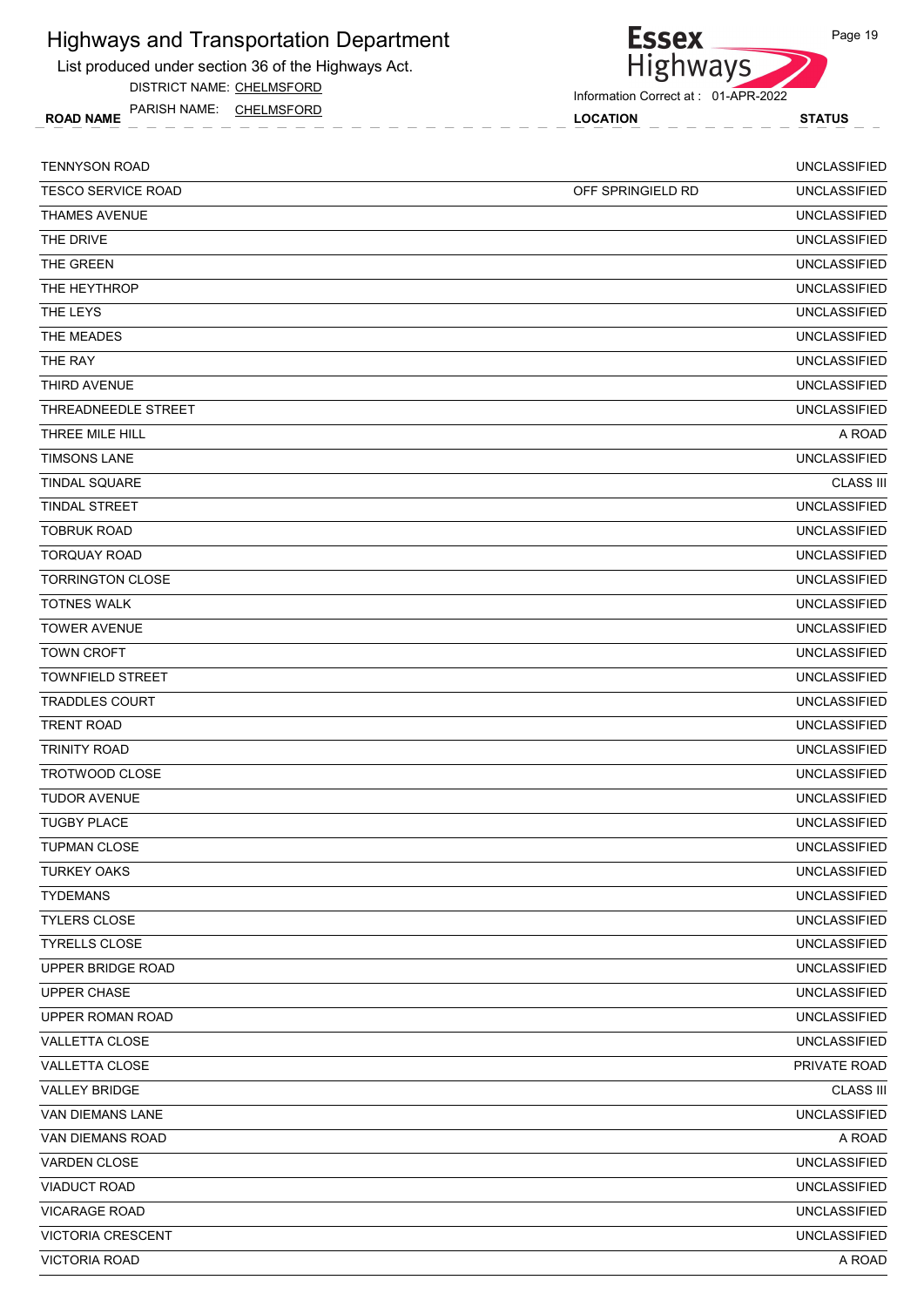List produced under section 36 of the Highways Act.

DISTRICT NAME: CHELMSFORD

ROAD NAME LOCATION STATUS PARISH NAME: CHELMSFORD

**Essex** Highways

Information Correct at : 01-APR-2022

| <b>VICTORIA ROAD</b>                |                  | <b>UNCLASSIFIED</b> |
|-------------------------------------|------------------|---------------------|
| VICTORIA ROAD SOUTH                 |                  | A ROAD              |
| <b>WALLACE CRESCENT</b>             |                  | <b>UNCLASSIFIED</b> |
| <b>WALLASEA GARDENS</b>             |                  | <b>UNCLASSIFIED</b> |
| <b>WALTHAM GLEN</b>                 |                  | <b>UNCLASSIFIED</b> |
| <b>WARDLE WAY</b>                   |                  | <b>UNCLASSIFIED</b> |
| <b>WARWICK SQUARE</b>               |                  | <b>UNCLASSIFIED</b> |
| <b>WATERHOUSE LANE</b>              |                  | A ROAD              |
| <b>WATERHOUSE STREET</b>            |                  | <b>UNCLASSIFIED</b> |
| WATERHOUSE STREET REAR SERVICE ROAD |                  | <b>UNCLASSIFIED</b> |
| <b>WATERLOO LANE</b>                |                  | PRIVATE ROAD        |
| <b>WATERLOO LANE</b>                |                  | <b>UNCLASSIFIED</b> |
| <b>WATERSON VALE</b>                |                  | <b>UNCLASSIFIED</b> |
| <b>WATSON HEIGHTS</b>               |                  | PRIVATE ROAD        |
| <b>WAVENEY DRIVE</b>                |                  | <b>UNCLASSIFIED</b> |
| <b>WEAR DRIVE</b>                   |                  | <b>UNCLASSIFIED</b> |
| <b>WEIGHT ROAD</b>                  |                  | <b>UNCLASSIFIED</b> |
| <b>WELLAND AVENUE</b>               |                  | <b>UNCLASSIFIED</b> |
| <b>WELLER GROVE</b>                 |                  | <b>UNCLASSIFIED</b> |
| <b>WELLINGTON CLOSE</b>             |                  | <b>UNCLASSIFIED</b> |
| WELLMEADS                           |                  | <b>UNCLASSIFIED</b> |
| <b>WELLS COURT</b>                  |                  | <b>UNCLASSIFIED</b> |
| <b>WELLS STREET</b>                 |                  | <b>UNCLASSIFIED</b> |
| <b>WEST AVENUE</b>                  |                  | <b>UNCLASSIFIED</b> |
| <b>WESTFIELD AVENUE</b>             |                  | <b>UNCLASSIFIED</b> |
| <b>WESTWAY</b>                      |                  | A ROAD              |
| <b>WESTWAY SERVICE ROAD</b>         |                  | <b>UNCLASSIFIED</b> |
| <b>WEYMOUTH ROAD</b>                |                  | <b>UNCLASSIFIED</b> |
| <b>WHARF ROAD</b>                   |                  | PRIVATE ROAD        |
| <b>WHARF ROAD</b>                   |                  | <b>UNCLASSIFIED</b> |
| WHEATFIELD WAY                      |                  | <b>UNCLASSIFIED</b> |
| <b>WHITEBEAM CLOSE</b>              |                  | <b>UNCLASSIFIED</b> |
| <b>WHITETHORN GARDENS</b>           |                  | <b>UNCLASSIFIED</b> |
| <b>WHITFIELD LINK</b>               |                  | <b>UNCLASSIFIED</b> |
| <b>WICKFIELD ASH</b>                |                  | <b>UNCLASSIFIED</b> |
| <b>WICKHAM CRESCENT</b>             |                  | <b>UNCLASSIFIED</b> |
| <b>WICKLOW AVENUE</b>               |                  | <b>UNCLASSIFIED</b> |
| <b>WICKS PLACE</b>                  | OFF RAINSFORD RD | <b>UNCLASSIFIED</b> |
| <b>WIDFORD CHASE</b>                |                  | <b>UNCLASSIFIED</b> |
| WIDFORD CLOSE                       |                  | <b>UNCLASSIFIED</b> |
| WIDFORD GROVE                       |                  | <b>UNCLASSIFIED</b> |
| WIDFORD PARK PLACE                  | <b>WIDFORD</b>   | <b>UNCLASSIFIED</b> |
| <b>WIDFORD PARK PLACE</b>           | <b>WIDFORD</b>   | PRIVATE ROAD        |
| <b>WIDFORD ROAD</b>                 |                  | <b>UNCLASSIFIED</b> |
| WINDLEY TYE                         |                  | <b>UNCLASSIFIED</b> |
| WINDLEY TYE                         |                  | PRIVATE ROAD        |
|                                     |                  |                     |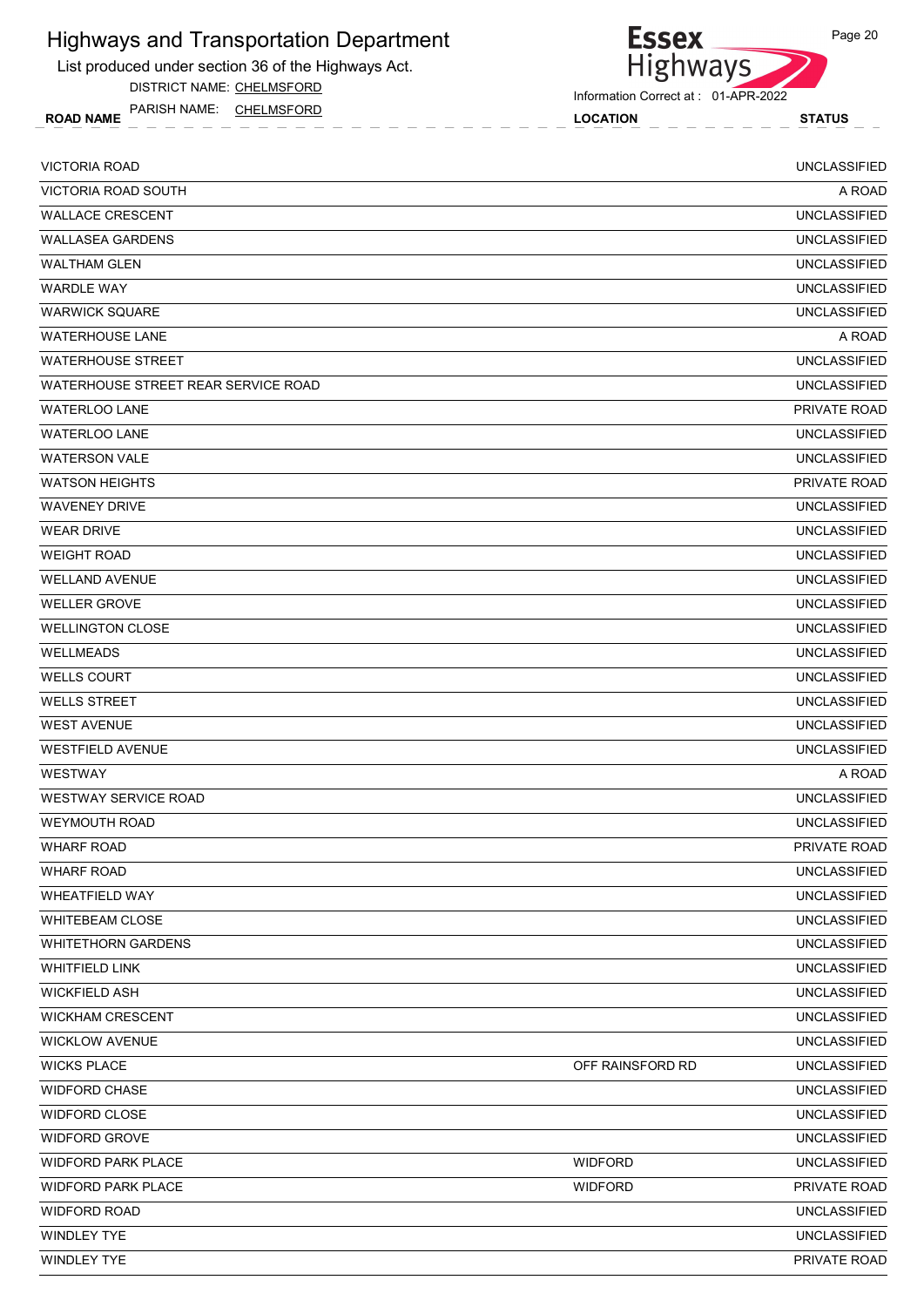

DISTRICT NAME: CHELMSFORD

ROAD NAME LOCATION STATUS PARISH NAME: CHELMSFORD



| <b>WINDRUSH DRIVE</b>             |     | UNCLASSIFIED        |
|-----------------------------------|-----|---------------------|
| <b>WOLSELEY ROAD</b>              |     | <b>UNCLASSIFIED</b> |
| WOOD LEYS                         |     | <b>UNCLASSIFIED</b> |
| <b>WOOD STREET</b>                |     | <b>UNCLASSIFIED</b> |
| <b>WOOD STREET</b>                |     | <b>B ROAD</b>       |
| WOOD STREET ACCESS TO SUPERMARKET |     | PRIVATE ROAD        |
| WOOD STREET ROUNDABOUT            |     | A ROAD              |
| <b>WOODHALL ROAD</b>              |     | <b>UNCLASSIFIED</b> |
| <b>WOODHALL ROAD</b>              |     | PRIVATE ROAD        |
| WOODLAND ROAD                     |     | <b>UNCLASSIFIED</b> |
| WRITTLE BYPASS ROUNDABOUT         |     | A ROAD              |
| <b>WRITTLE ROAD</b>               |     | <b>CLASS III</b>    |
| WRITTLE ROAD ROUNDABOUT           |     | <b>CLASS III</b>    |
| YARWOOD ROAD                      |     | <b>UNCLASSIFIED</b> |
| YEW TREE GARDENS                  |     | <b>UNCLASSIFIED</b> |
| YORK ROAD                         |     | <b>UNCLASSIFIED</b> |
| <b>TOTAL</b>                      | 705 |                     |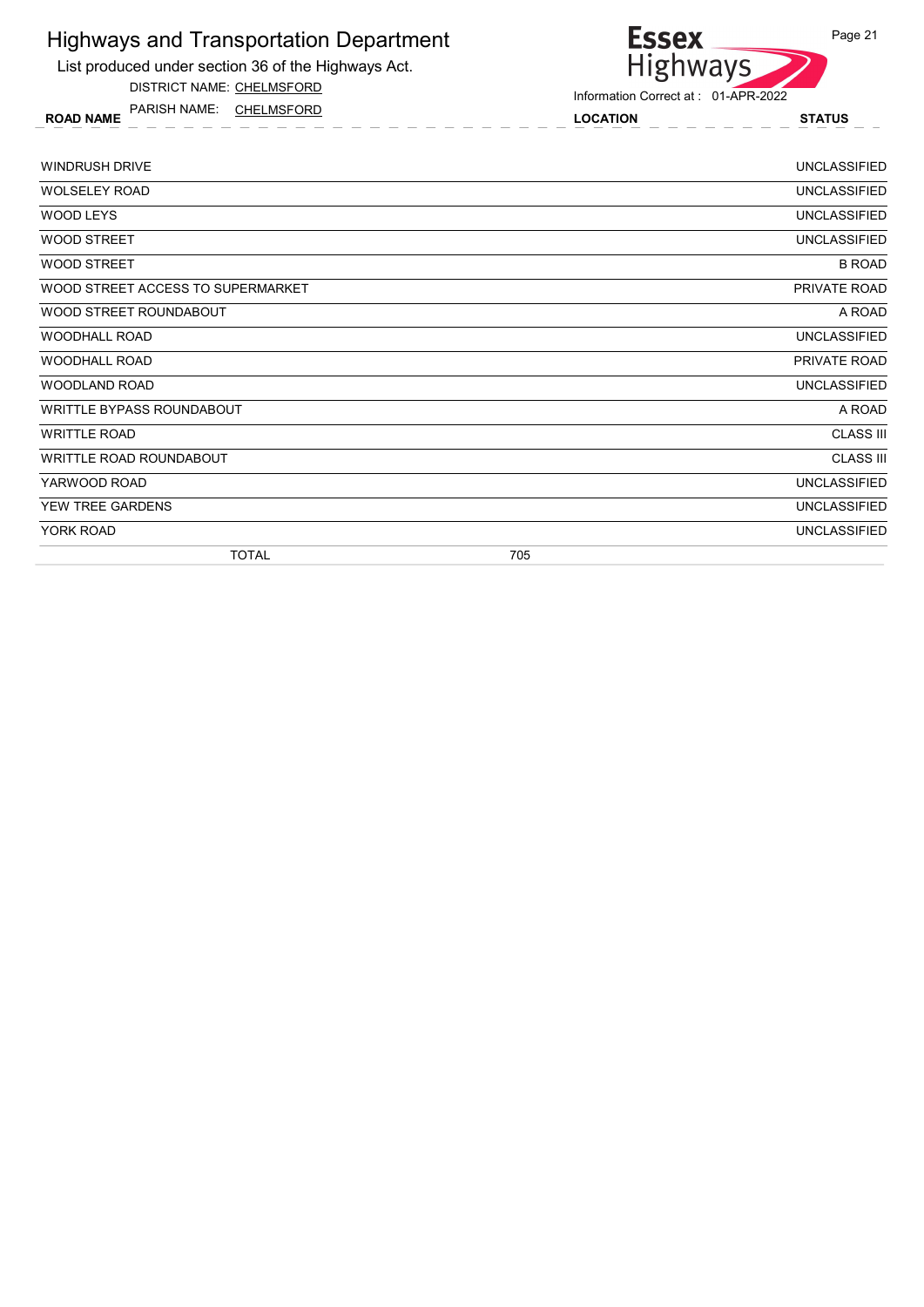

DISTRICT NAME: CHELMSFORD

ROAD NAME LOCATION STATUS PARISH NAME: CHIGNALL



| <b>BREEDS ROAD</b>   |    |                         | <b>CLASS III</b>    |
|----------------------|----|-------------------------|---------------------|
| CHIGNAL HALL LANE    |    |                         | <b>UNCLASSIFIED</b> |
| <b>CHIGNAL ROAD</b>  |    |                         | <b>UNCLASSIFIED</b> |
| <b>CHIGNAL ROAD</b>  |    |                         | <b>CLASS III</b>    |
| <b>HOLLOW LANE</b>   |    |                         | <b>UNCLASSIFIED</b> |
| <b>MASHBURY ROAD</b> |    |                         | <b>UNCLASSIFIED</b> |
| <b>MASHBURY ROAD</b> |    |                         | <b>CLASS III</b>    |
| THE GREEN            |    | <b>CHIGNAL ST JAMES</b> | <b>UNCLASSIFIED</b> |
| THE GREEN            |    | CHIGNAL ST JAMES        | <b>PRIVATE ROAD</b> |
| <b>WOODHALL HILL</b> |    |                         | <b>CLASS III</b>    |
| <b>TOTAL</b>         | 10 |                         |                     |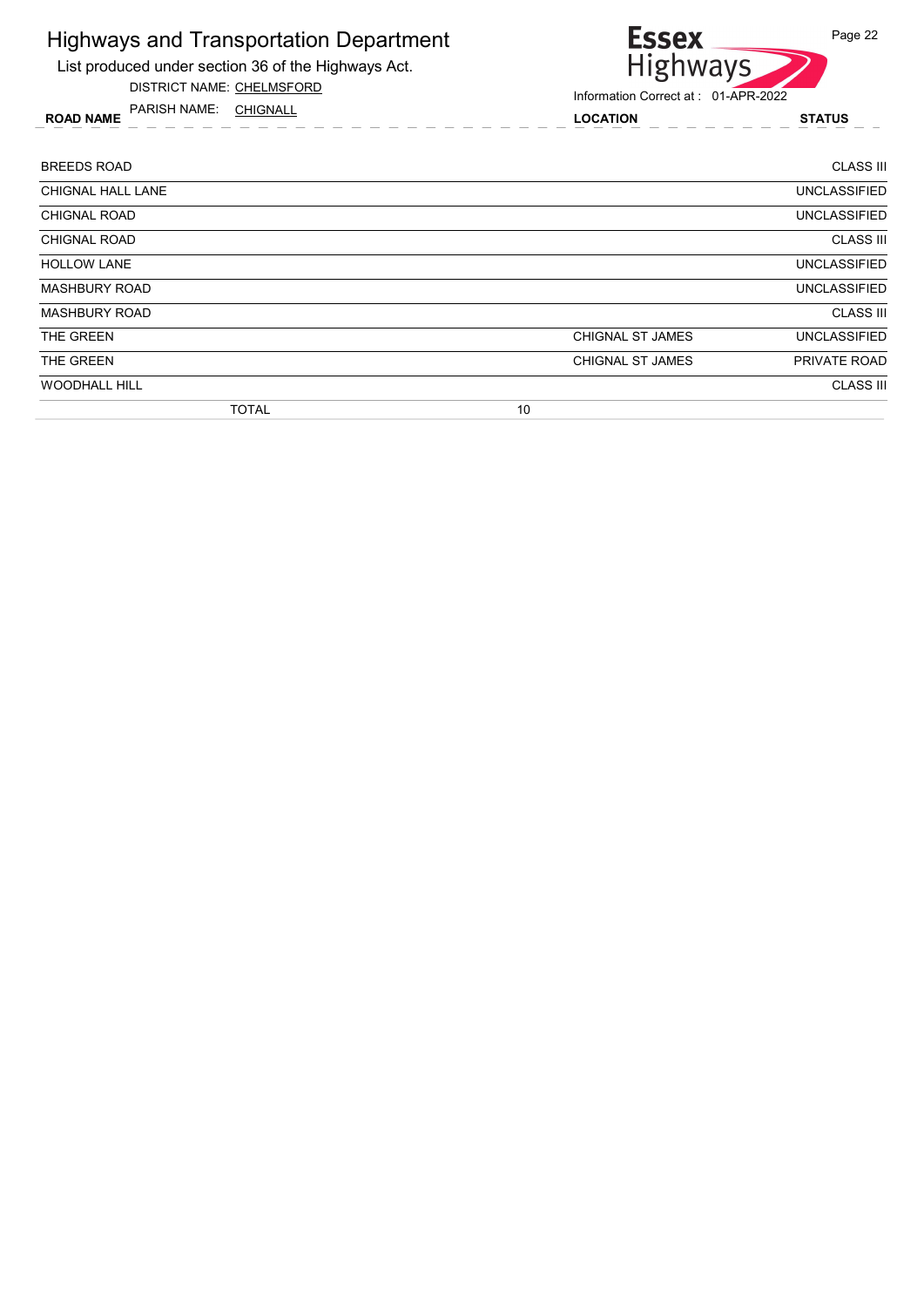

DISTRICT NAME: CHELMSFORD

ROAD NAME LOCATION STATUS PARISH NAME: DANBURY

Essex<br>Highways Information Correct at : 01-APR-2022

| ARMSTRONG CLOSE           | <b>UNCLASSIFIED</b> |
|---------------------------|---------------------|
| <b>BAKERS LANE</b>        | PRIVATE ROAD        |
| <b>BARLEY MEAD</b>        | <b>UNCLASSIFIED</b> |
| <b>BAXTERS</b>            | <b>UNCLASSIFIED</b> |
| <b>BEAUMONT PARK</b>      | <b>UNCLASSIFIED</b> |
| <b>BELVEDERE CLOSE</b>    | <b>UNCLASSIFIED</b> |
| <b>BELVEDERE ROAD</b>     | <b>UNCLASSIFIED</b> |
| <b>BICKNACRE ROAD</b>     | <b>CLASS III</b>    |
| <b>BUTTS LANE</b>         | <b>UNCLASSIFIED</b> |
| <b>CAPONS LANE</b>        | <b>UNCLASSIFIED</b> |
| CHERRY GARDEN LANE        | <b>UNCLASSIFIED</b> |
| <b>COPT HILL</b>          | <b>UNCLASSIFIED</b> |
| <b>DAEN INGAS</b>         | <b>UNCLASSIFIED</b> |
| DANBURY VALE              | <b>UNCLASSIFIED</b> |
| <b>DILSTON</b>            | <b>UNCLASSIFIED</b> |
| DOCKWRA LANE              | <b>UNCLASSIFIED</b> |
| <b>ELM GREEN LANE</b>     | <b>UNCLASSIFIED</b> |
| <b>EVES CORNER</b>        | <b>UNCLASSIFIED</b> |
| <b>FAIRLEADS</b>          | <b>UNCLASSIFIED</b> |
| <b>GAY BOWERS LANE</b>    | <b>UNCLASSIFIED</b> |
| <b>GAY BOWERS ROAD</b>    | <b>UNCLASSIFIED</b> |
| <b>GREEN MEADOWS</b>      | <b>UNCLASSIFIED</b> |
| <b>HAWKS CLOSE</b>        | <b>UNCLASSIFIED</b> |
| <b>HAY GREEN</b>          | <b>UNCLASSIFIED</b> |
| <b>HIGHFIELD CLOSE</b>    | PRIVATE ROAD        |
| <b>HOPKIRK CLOSE</b>      | <b>UNCLASSIFIED</b> |
| <b>HOPPING JACKS LANE</b> | <b>UNCLASSIFIED</b> |
| <b>HOYNORS</b>            | <b>UNCLASSIFIED</b> |
| <b>HYDE CHASE</b>         | PRIVATE ROAD        |
| <b>HYDE GREEN</b>         | PRIVATE ROAD        |
| <b>HYDE LANE</b>          | <b>B ROAD</b>       |
| <b>HYDE LANE</b>          | <b>UNCLASSIFIED</b> |
| <b>JUBILEE RISE</b>       | <b>UNCLASSIFIED</b> |
| LANDISDALE                | <b>UNCLASSIFIED</b> |
| LINGWOOD CLOSE            | PRIVATE ROAD        |
| LITTLE BADDOW ROAD        | <b>CLASS III</b>    |
| <b>LITTLE FIELDS</b>      | <b>UNCLASSIFIED</b> |
| LONDON ROAD               | <b>CLASS III</b>    |
| <b>MAIN ROAD</b>          | A ROAD              |
| <b>MALDON ROAD</b>        | <b>B ROAD</b>       |
| <b>MALDON ROAD</b>        | A ROAD              |
| <b>MAYES LANE</b>         | <b>CLASS III</b>    |
| <b>MILDMAYS</b>           | <b>UNCLASSIFIED</b> |
| MILL LANE                 | <b>UNCLASSIFIED</b> |
| <b>MILLFIELDS</b>         | <b>UNCLASSIFIED</b> |
| NURSERY LANE              | <b>UNCLASSIFIED</b> |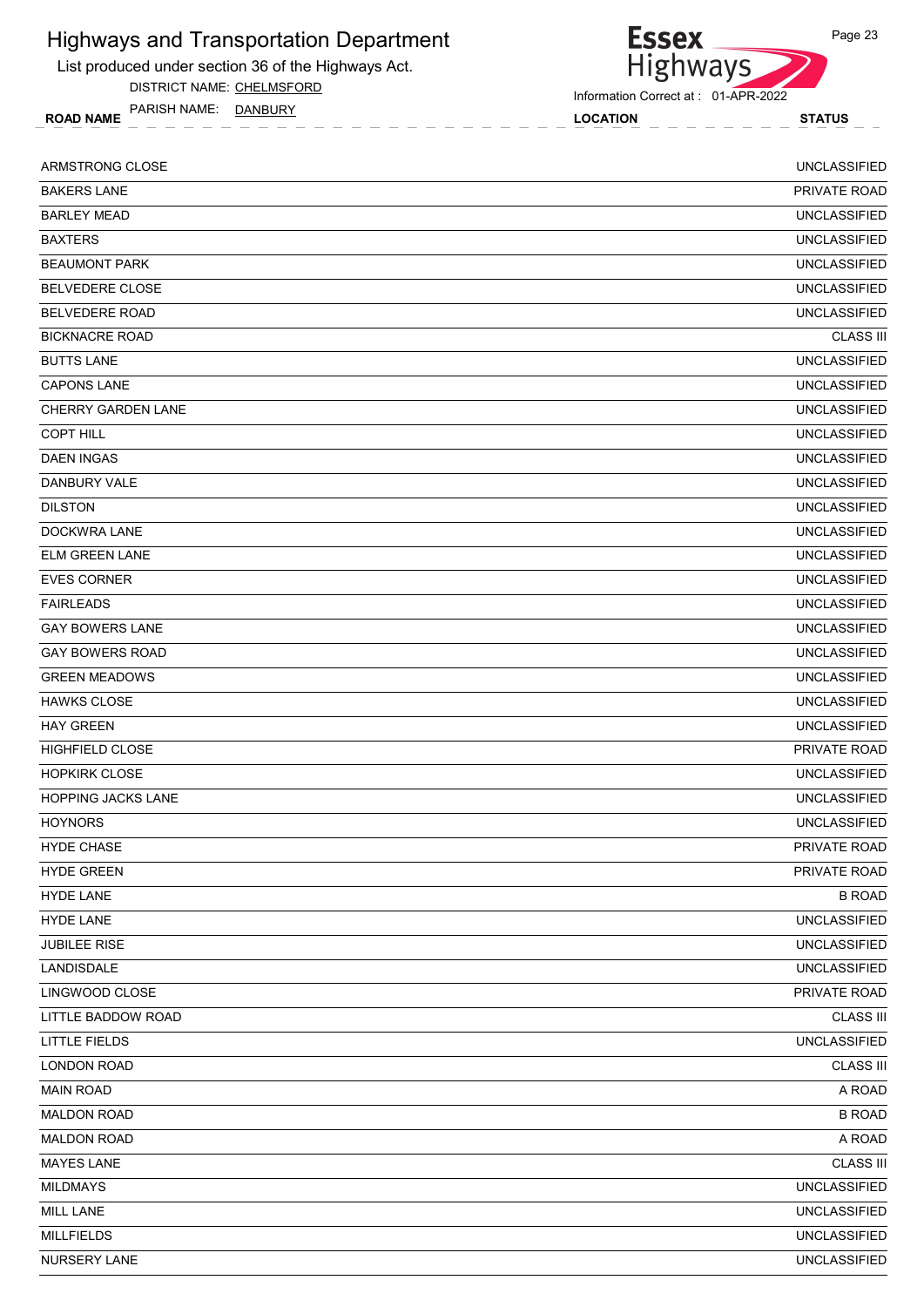

DISTRICT NAME: CHELMSFORD

ROAD NAME LOCATION STATUS PARISH NAME: DANBURY



Information Correct at : 01-APR-2022

| OLD LONDON ROAD         |              |                  | <b>CLASS III</b>    |
|-------------------------|--------------|------------------|---------------------|
| PARKDALE                |              |                  | <b>UNCLASSIFIED</b> |
| PEDLARS CLOSE           |              |                  | <b>UNCLASSIFIED</b> |
| <b>PEDLARS PATH</b>     |              |                  | <b>UNCLASSIFIED</b> |
| PENNY ROYAL ROAD        |              |                  | <b>CLASS III</b>    |
| PENNY ROYAL ROAD        |              |                  | <b>UNCLASSIFIED</b> |
| POTTERS CLOSE           |              |                  | <b>UNCLASSIFIED</b> |
| POTTERS CLOSE           |              |                  | PRIVATE ROAD        |
| <b>RIFFHAMS LANE</b>    |              |                  | <b>UNCLASSIFIED</b> |
| <b>RUMSEY FIELDS</b>    |              |                  | <b>UNCLASSIFIED</b> |
| RUNSELL CLOSE           |              |                  | <b>UNCLASSIFIED</b> |
| <b>RUNSELL GREEN</b>    |              |                  | <b>UNCLASSIFIED</b> |
| <b>RUNSELL LANE</b>     |              |                  | <b>UNCLASSIFIED</b> |
| <b>RUNSELL VIEW</b>     |              |                  | <b>UNCLASSIFIED</b> |
| SIMMONDS WAY            |              |                  | <b>UNCLASSIFIED</b> |
| <b>SLOUGH ROAD</b>      |              |                  | <b>CLASS III</b>    |
| <b>SOUTH HILL CLOSE</b> |              |                  | <b>UNCLASSIFIED</b> |
| SOUTH VIEW ROAD         |              |                  | PRIVATE ROAD        |
| SOUTH VIEW ROAD         |              |                  | <b>UNCLASSIFIED</b> |
| SOUTHWOOD CHASE         |              |                  | PRIVATE ROAD        |
| <b>SPORHAMS LANE</b>    |              |                  | <b>UNCLASSIFIED</b> |
| ST CLERES WAY           |              |                  | <b>UNCLASSIFIED</b> |
| THE AVENUE              |              |                  | <b>UNCLASSIFIED</b> |
| THE COMMON              |              | <b>HORNE ROW</b> | <b>UNCLASSIFIED</b> |
| THE HAWTHORNS           |              |                  | <b>UNCLASSIFIED</b> |
| THE HEIGHTS             |              |                  | <b>UNCLASSIFIED</b> |
| THE LEEWAY              |              |                  | <b>UNCLASSIFIED</b> |
| <b>TWITTY FEE</b>       |              |                  | <b>UNCLASSIFIED</b> |
| TYNDALES LANE           |              |                  | UNCLASSIFIED        |
| <b>WELL LANE</b>        |              |                  | <b>CLASS III</b>    |
| <b>WEST BELVEDERE</b>   |              |                  | <b>UNCLASSIFIED</b> |
| <b>WICKHAMS CHASE</b>   |              |                  | PRIVATE ROAD        |
| WOODHILL COMMON ROAD    |              |                  | <b>UNCLASSIFIED</b> |
| <b>WOODHILL ROAD</b>    |              |                  | <b>UNCLASSIFIED</b> |
| WOODHILL ROAD           |              |                  | <b>CLASS III</b>    |
|                         | <b>TOTAL</b> | 81               |                     |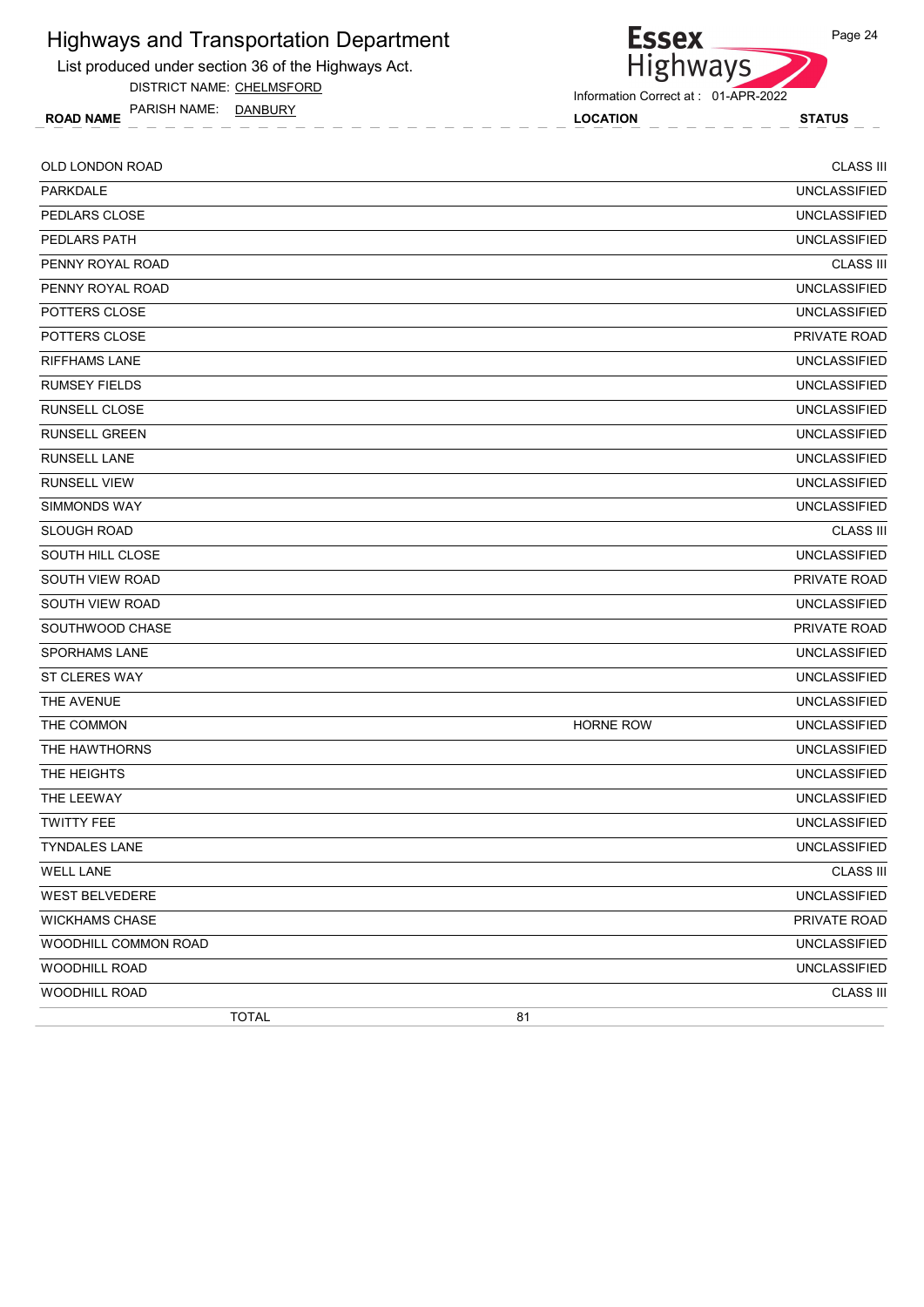List produced under section 36 of the Highways Act.

DISTRICT NAME: CHELMSFORD

ROAD NAME LOCATION STATUS PARISH NAME: EAST HANNINGFIELD

Essex<br>Highways

Information Correct at : 01-APR-2022

| A130 NEW BYPASS         | <b>UNCLASSIFIED</b> |
|-------------------------|---------------------|
| <b>ABBEY FIELDS</b>     | <b>UNCLASSIFIED</b> |
| <b>ASHLEY GREEN</b>     | <b>UNCLASSIFIED</b> |
| <b>BACK LANE</b>        | <b>UNCLASSIFIED</b> |
| <b>BENNETTS AVENUE</b>  | <b>PRIVATE ROAD</b> |
| <b>BICKNACRE ROAD</b>   | <b>CLASS III</b>    |
| <b>BRIDON CLOSE</b>     | <b>UNCLASSIFIED</b> |
| <b>CANON BARNS ROAD</b> | <b>UNCLASSIFIED</b> |
| <b>CANON BARNS ROAD</b> | PRIVATE ROAD        |
| <b>CATHERINE CLOSE</b>  | <b>UNCLASSIFIED</b> |
| <b>CLINTON CLOSE</b>    | <b>UNCLASSIFIED</b> |
| <b>COULDE DENNIS</b>    | <b>UNCLASSIFIED</b> |
| <b>CREEPHEDGE LANE</b>  | <b>UNCLASSIFIED</b> |
| EAST HANNINGFIELD ROAD  | <b>CLASS III</b>    |
| <b>FILLIOLL CLOSE</b>   | <b>UNCLASSIFIED</b> |
| <b>GEFFREY CLOSE</b>    | <b>UNCLASSIFIED</b> |
| <b>HALL LANE</b>        | <b>UNCLASSIFIED</b> |
| <b>HIGHFIELDS MEAD</b>  | <b>UNCLASSIFIED</b> |
| <b>MAIN ROAD</b>        | <b>CLASS III</b>    |
| <b>NICHOLSON PLACE</b>  | <b>UNCLASSIFIED</b> |
| <b>OLD BARN LANE</b>    | <b>UNCLASSIFIED</b> |
| <b>OLD CHURCH ROAD</b>  | <b>UNCLASSIFIED</b> |
| PAN LANE                | <b>UNCLASSIFIED</b> |
| PAYNE PLACE             | <b>UNCLASSIFIED</b> |
| PEASE PLACE             | <b>UNCLASSIFIED</b> |
| <b>RETTENDON ROAD</b>   | <b>CLASS III</b>    |
| SOUTHEND ROAD           | A ROAD              |
| THE COMMON              | <b>CLASS III</b>    |
| THE TYE                 | <b>CLASS III</b>    |
| WEST HANNINGFIELD ROAD  | <b>UNCLASSIFIED</b> |
| <b>TOTAL</b>            | 30                  |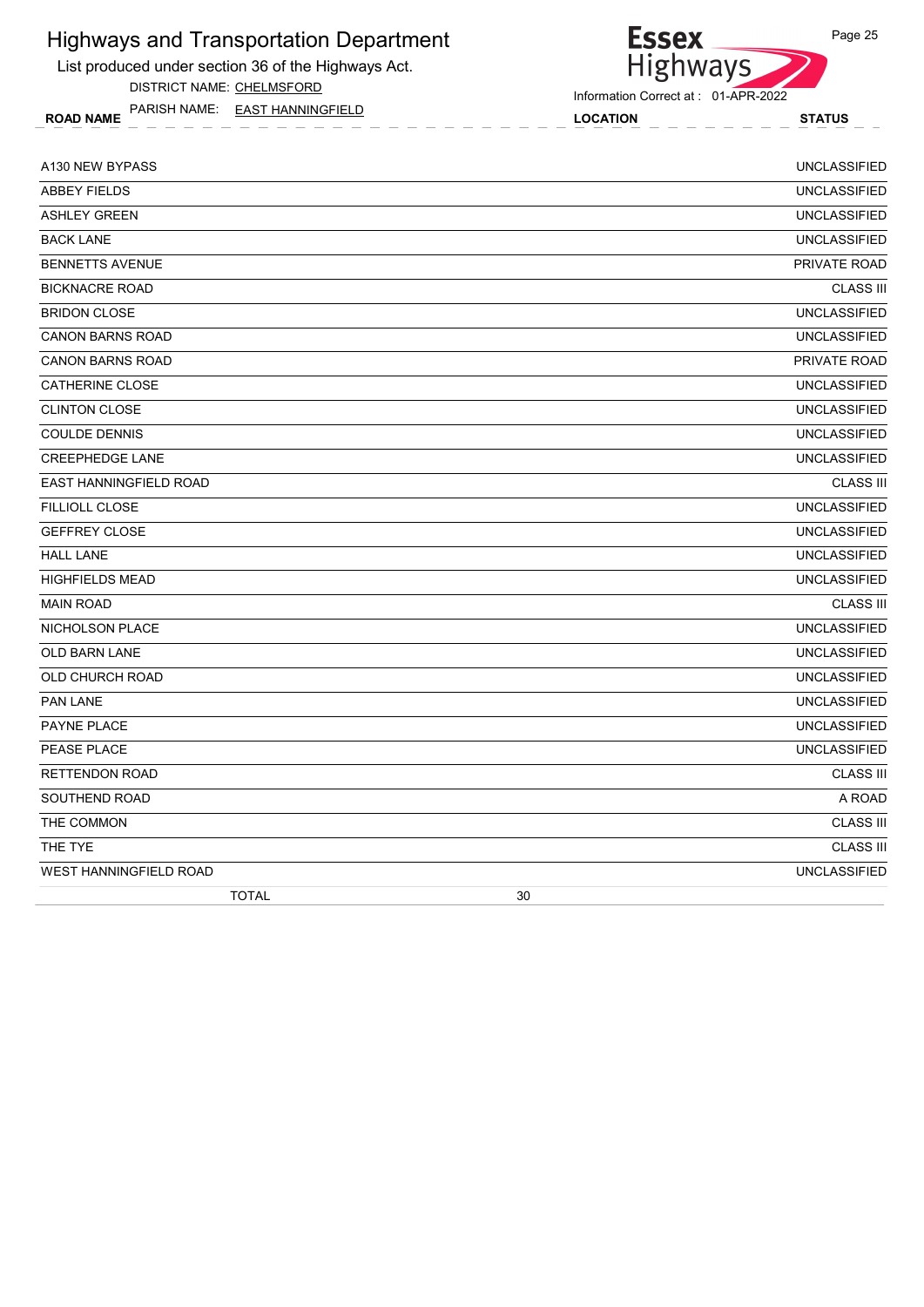List produced under section 36 of the Highways Act.

DISTRICT NAME: CHELMSFORD

ROAD NAME LOCATION STATUS PARISH NAME: GALLEYWOOD

| <b>ARCHERS WAY</b>                                  |                                                          | <b>FOOTPATH</b>     |
|-----------------------------------------------------|----------------------------------------------------------|---------------------|
|                                                     |                                                          |                     |
| ARNOLD WAY                                          |                                                          | <b>UNCLASSIFIED</b> |
| ATTWOODS CLOSE                                      |                                                          | <b>UNCLASSIFIED</b> |
| <b>AVILA CHASE</b>                                  |                                                          | <b>UNCLASSIFIED</b> |
| <b>BADGERS CLOSE</b>                                |                                                          | <b>UNCLASSIFIED</b> |
| <b>BAKERS LANE</b>                                  |                                                          | <b>UNCLASSIFIED</b> |
| <b>BARN MEAD</b>                                    |                                                          | <b>UNCLASSIFIED</b> |
| <b>BARNARD ROAD</b>                                 |                                                          | <b>UNCLASSIFIED</b> |
| <b>BEEHIVE LANE</b>                                 |                                                          | <b>B ROAD</b>       |
| BEKESWELL PLACE ACCESS ROAD                         | OFF BARNARD RD                                           | <b>UNCLASSIFIED</b> |
| <b>BIRCHES WALK</b>                                 |                                                          | <b>PRIVATE ROAD</b> |
| <b>BRAZIERS CLOSE</b>                               |                                                          | <b>UNCLASSIFIED</b> |
| <b>BROGRAVE CLOSE</b>                               |                                                          | <b>UNCLASSIFIED</b> |
| <b>BROOK LANE</b>                                   |                                                          | <b>UNCLASSIFIED</b> |
| <b>BULLEN WALK</b>                                  |                                                          | <b>FOOTPATH</b>     |
| <b>CANNON LEYS</b>                                  |                                                          | <b>UNCLASSIFIED</b> |
| <b>CHAPLIN CLOSE</b>                                |                                                          | <b>UNCLASSIFIED</b> |
| <b>CHELMSFORD BYPASS</b>                            |                                                          | A ROAD              |
| <b>COLVIN CHASE</b>                                 |                                                          | <b>UNCLASSIFIED</b> |
| DOUGLAS CLOSE                                       |                                                          | <b>UNCLASSIFIED</b> |
| EASTBOUND SLIP FROM CHELMSFORD BYPASS TO STOCK ROAD | <b>GALLEYWOOD</b>                                        | A ROAD              |
| EASTBOUND SLIP FROM STOCK ROAD TO CHELMSFORD BYPASS | <b>GALLEYWOOD</b>                                        | A ROAD              |
| <b>GALLEYDENE AVENUE</b>                            |                                                          | <b>FOOTPATH</b>     |
| GINGERBREADHALL BRIDGE ROUNDABOUT                   | <b>CHELMSFORD</b><br><b>BYPASS</b><br><b>INTERCHANGE</b> | A ROAD              |
| <b>GLEBE VIEW</b>                                   |                                                          | <b>FOOTPATH</b>     |
| <b>GLEBE VIEW</b>                                   |                                                          | <b>UNCLASSIFIED</b> |
| <b>GREY LADYS</b>                                   |                                                          | <b>UNCLASSIFIED</b> |
| <b>HOME MEAD</b>                                    |                                                          | UNCLASSIFIED        |
| HORSE AND GROOM LANE                                |                                                          | <b>UNCLASSIFIED</b> |
| <b>HOUBLON DRIVE</b>                                |                                                          | <b>FOOTPATH</b>     |
| HOUBLON DRIVE REAR ACCESS                           | OFF BARNARD RD                                           | <b>UNCLASSIFIED</b> |
| <b>JAMES CROFT</b>                                  |                                                          | <b>UNCLASSIFIED</b> |
| <b>KEENE WAY</b>                                    |                                                          | <b>UNCLASSIFIED</b> |
| <b>KETLEYS</b>                                      |                                                          | <b>UNCLASSIFIED</b> |
| <b>KIRKMANS ROAD</b>                                |                                                          | <b>UNCLASSIFIED</b> |
| <b>LONDON HILL</b>                                  |                                                          | <b>CLASS III</b>    |
| <b>LOWER GREEN</b>                                  |                                                          | <b>UNCLASSIFIED</b> |
| LYON CLOSE                                          |                                                          | UNCLASSIFIED        |
| MARGARETTING ROAD                                   |                                                          | <b>CLASS III</b>    |
| <b>MARKLAND CLOSE</b>                               |                                                          | <b>FOOTPATH</b>     |
| <b>MARVENS</b>                                      |                                                          | UNCLASSIFIED        |
| <b>MILLIGANS CHASE</b>                              |                                                          | <b>UNCLASSIFIED</b> |
| <b>MORETONS</b>                                     |                                                          | <b>UNCLASSIFIED</b> |
| <b>MOSS PATH</b>                                    |                                                          | <b>FOOTPATH</b>     |
|                                                     |                                                          |                     |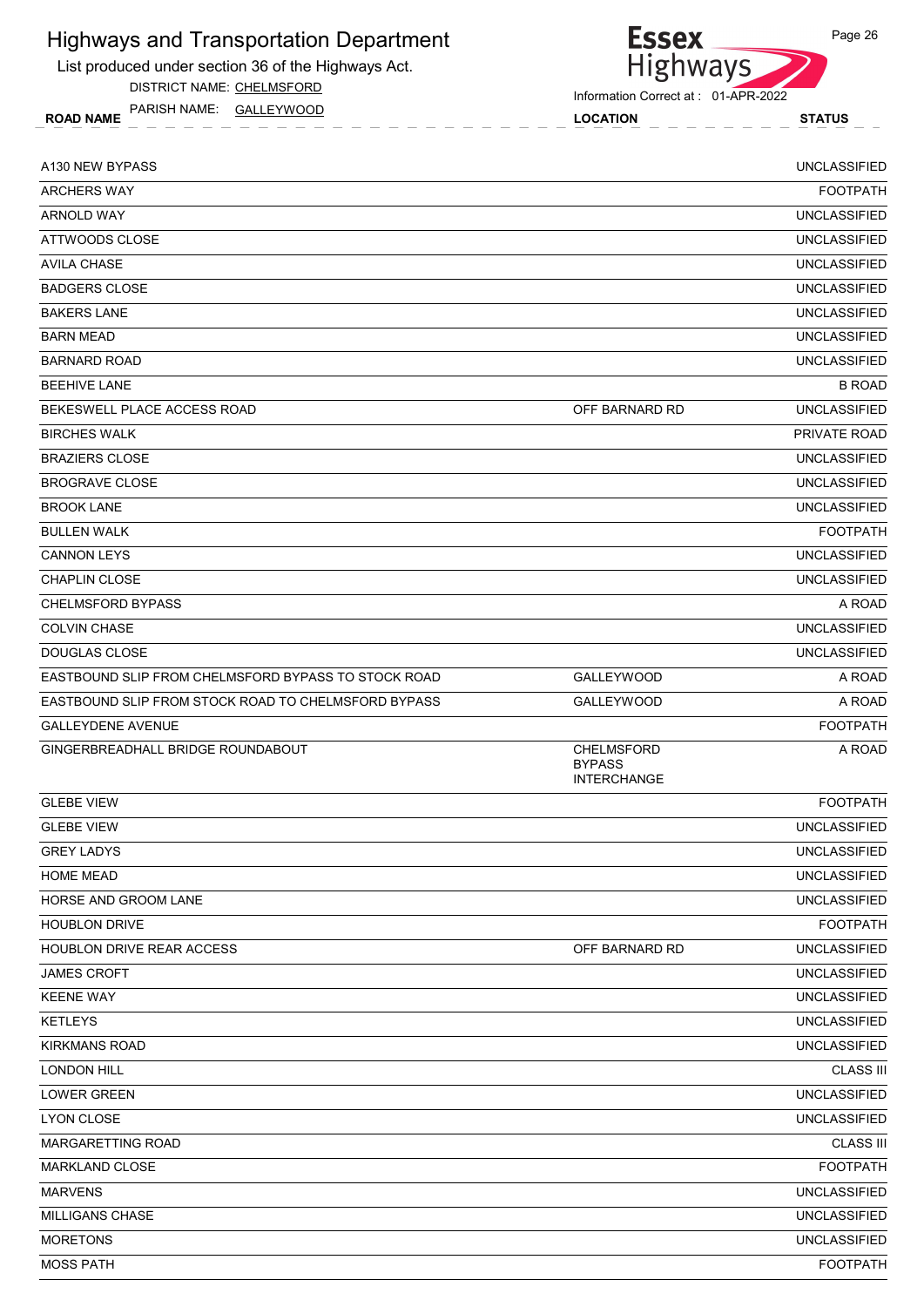| <b>Highways and Transportation Department</b>                     | <b>Essex</b>                        | Page 27             |
|-------------------------------------------------------------------|-------------------------------------|---------------------|
| List produced under section 36 of the Highways Act.               | Highways                            |                     |
| DISTRICT NAME: CHELMSFORD                                         | Information Correct at: 01-APR-2022 |                     |
| PARISH NAME: GALLEYWOOD<br><b>ROAD NAME</b>                       | <b>LOCATION</b>                     | <b>STATUS</b>       |
| NORTHBOUND SLIP FROM CHELMSFORD BYPASS TO ESSEX<br>YEOMANRY WAY   |                                     | A ROAD              |
| PARKLANDS WAY                                                     |                                     | <b>FOOTPATH</b>     |
| PARKLANDS WAY REAR ACCESS                                         | OFF BARNARD RD                      | <b>UNCLASSIFIED</b> |
| <b>PAVITT MEADOW</b>                                              |                                     | <b>UNCLASSIFIED</b> |
| <b>PIPERS TYE</b>                                                 |                                     | <b>UNCLASSIFIED</b> |
| PONDS ROAD                                                        |                                     | <b>UNCLASSIFIED</b> |
| PRYORS ROAD                                                       |                                     | <b>FOOTPATH</b>     |
| PRYORS ROAD REAR ACCESS                                           | OFF BARNARD RD                      | <b>UNCLASSIFIED</b> |
| <b>PYMS ROAD</b>                                                  |                                     | <b>UNCLASSIFIED</b> |
| <b>PYNE GATE</b>                                                  |                                     | <b>UNCLASSIFIED</b> |
| RIGNALS LANE                                                      |                                     | <b>UNCLASSIFIED</b> |
| <b>ROUGHTONS</b>                                                  |                                     | <b>UNCLASSIFIED</b> |
| <b>ROUS CHASE</b>                                                 |                                     | <b>UNCLASSIFIED</b> |
| <b>RUSSETS</b>                                                    |                                     | <b>UNCLASSIFIED</b> |
| SHARPINGTON CLOSE                                                 |                                     | <b>UNCLASSIFIED</b> |
| <b>SKINNERS LANE</b>                                              |                                     | <b>UNCLASSIFIED</b> |
| <b>SLADES LANE</b>                                                |                                     | <b>UNCLASSIFIED</b> |
| SOUTHBOUND SLIP FROM SOUTHEND ROAD TO CHELMSFORD<br><b>BYPASS</b> | <b>HOWE GREEN</b>                   | A ROAD              |
| <b>SOUTHEND ROAD</b>                                              |                                     | A ROAD              |
| <b>SPOTS WALK</b>                                                 |                                     | <b>FOOTPATH</b>     |
| <b>SPRING RISE</b>                                                |                                     | <b>FOOTPATH</b>     |
| <b>ST MICHAELS WALK</b>                                           |                                     | <b>FOOTPATH</b>     |
| ST MICHAELS WALK REAR ACCESS                                      | OFF BARNARD RD                      | <b>UNCLASSIFIED</b> |
| <b>STOCK ROAD</b>                                                 |                                     | <b>B ROAD</b>       |
| STOCK ROAD A12 FLYOVER                                            |                                     | <b>B ROAD</b>       |
| THE CHASE                                                         | OFF BROOK LA                        | <b>UNCLASSIFIED</b> |
| THE LIMES                                                         |                                     | <b>UNCLASSIFIED</b> |
| THE STREET                                                        |                                     | <b>UNCLASSIFIED</b> |
| <b>TWITTEN LANE</b>                                               |                                     | <b>UNCLASSIFIED</b> |
| <b>VALE END</b>                                                   |                                     | <b>UNCLASSIFIED</b> |
| <b>VICARAGE LANE</b>                                              |                                     | <b>UNCLASSIFIED</b> |
| <b>WALTERS CLOSE</b>                                              |                                     | <b>UNCLASSIFIED</b> |
| <b>WATCHOUSE ROAD</b>                                             |                                     | <b>CLASS III</b>    |
| <b>WELL LANE</b>                                                  |                                     | <b>UNCLASSIFIED</b> |
| <b>WEST HANNINGFIELD ROAD</b>                                     |                                     | <b>UNCLASSIFIED</b> |
| <b>WEST LAWN</b>                                                  |                                     | <b>FOOTPATH</b>     |
| WESTBOUND SLIP FROM CHELMSFORD BYPASS TO STOCK ROAD               | <b>GALLEYWOOD</b>                   | A ROAD              |
| WESTBOUND SLIP FROM STOCK ROAD TO CHELMSFORD BYPASS               | <b>GALLEYWOOD</b>                   | A ROAD              |
| <b>WILLOW BANK</b>                                                |                                     | <b>UNCLASSIFIED</b> |

TOTAL 84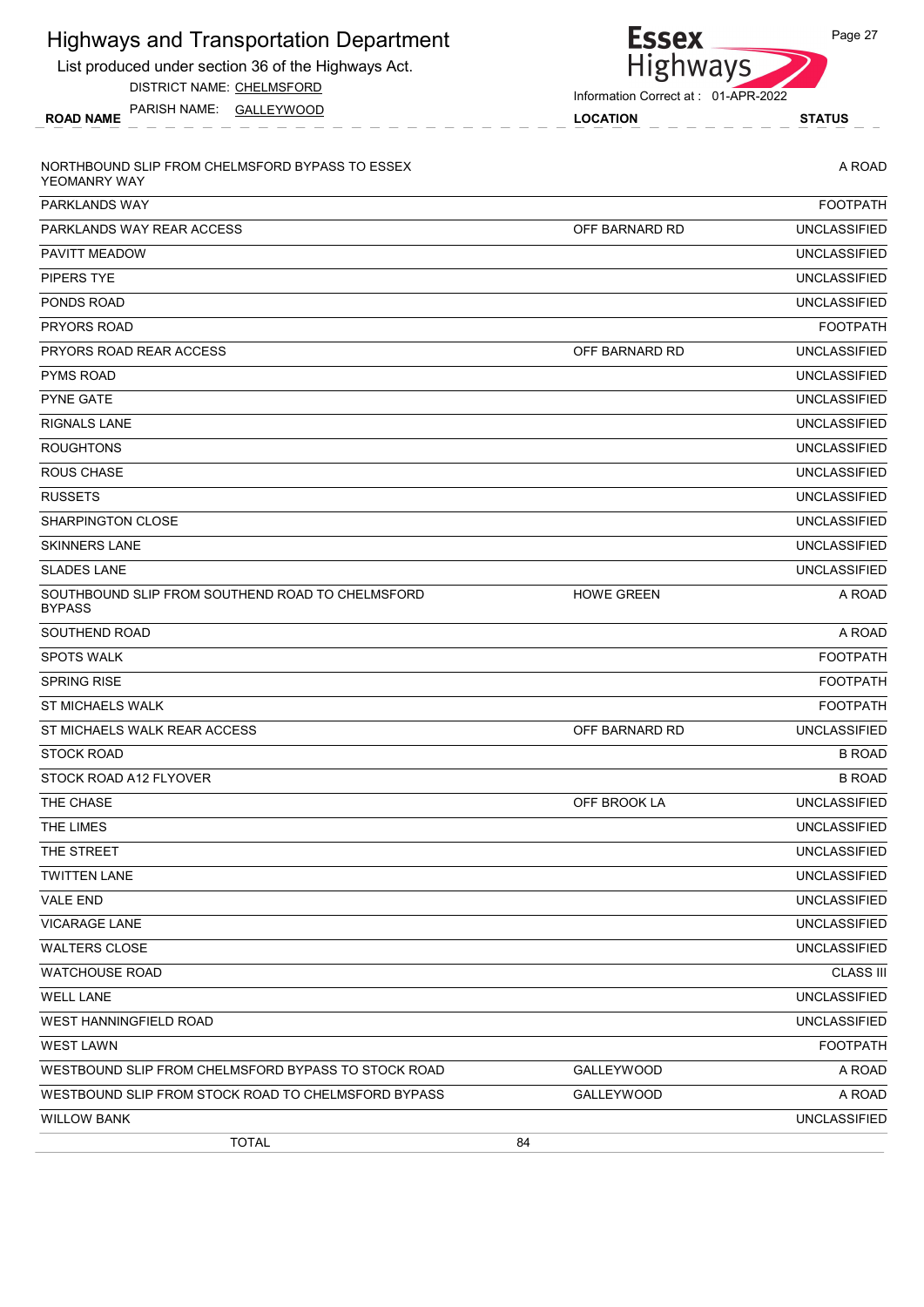

DISTRICT NAME: CHELMSFORD

ROAD NAME LOCATION STATUS PARISH NAME: GOOD EASTER



| AMADYES LANE               | UNCLASSIFIED        |
|----------------------------|---------------------|
| ARMOURS LANE               | <b>UNCLASSIFIED</b> |
| <b>CHELMSFORD ROAD</b>     | A ROAD              |
| <b>CLATTERFORD END</b>     | <b>UNCLASSIFIED</b> |
| <b>FARMBRIDGE END ROAD</b> | <b>UNCLASSIFIED</b> |
| <b>FOUNTAIN ROAD</b>       | <b>CLASS III</b>    |
| MILL ROAD                  | <b>CLASS III</b>    |
| <b>NEWARKS ROAD</b>        | <b>UNCLASSIFIED</b> |
| OLD CROFT CLOSE            | <b>UNCLASSIFIED</b> |
| <b>SCHOOL ROAD</b>         | <b>CLASS III</b>    |
| <b>SHORTS FARM LANE</b>    | <b>UNCLASSIFIED</b> |
| SOUTHER CROSS ROAD         | <b>CLASS III</b>    |
| <b>TITUSWELL LANE</b>      | <b>UNCLASSIFIED</b> |
| <b>WARES ROAD</b>          | <b>CLASS III</b>    |
| <b>WINCHMORE HILL</b>      | <b>CLASS III</b>    |
| <b>TOTAL</b>               | 15                  |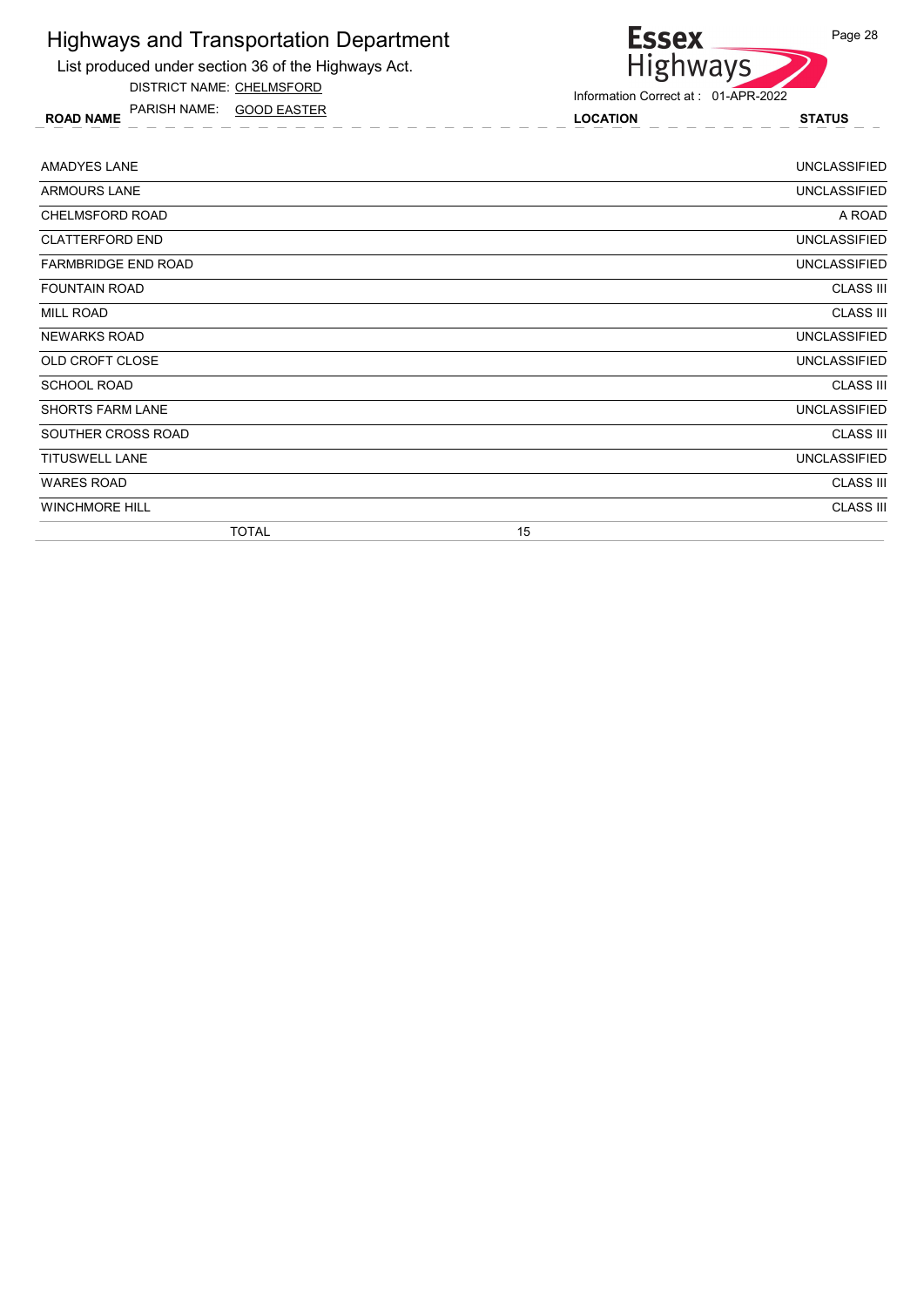

ROAD NAME LOCATION STATUS PARISH NAME: GREAT AND LITTLE LEIGHS



| <b>ARAGON ROAD</b>                    | <b>UNCLASSIFIED</b> |
|---------------------------------------|---------------------|
| <b>AUDLEY ROAD</b>                    | <b>UNCLASSIFIED</b> |
| <b>BANTERS LANE</b>                   | <b>UNCLASSIFIED</b> |
| <b>BEADLE WAY</b>                     | <b>UNCLASSIFIED</b> |
| <b>BLACKLEY LANE</b>                  | <b>CLASS III</b>    |
| <b>BOHUN CLOSE</b>                    | <b>UNCLASSIFIED</b> |
| <b>BOLINGBROKE CLOSE</b>              | <b>UNCLASSIFIED</b> |
| <b>BOREHAM ROAD</b>                   | <b>CLASS III</b>    |
| <b>BRICKBARNS</b>                     | <b>UNCLASSIFIED</b> |
| CASTLE CLOSE                          | <b>UNCLASSIFIED</b> |
| <b>CASTLEFIELDS</b>                   | <b>UNCLASSIFIED</b> |
| <b>CATHERINES CLOSE</b>               | <b>UNCLASSIFIED</b> |
| <b>CHATLEY ROAD</b>                   | <b>UNCLASSIFIED</b> |
| <b>CHURCH LANE</b>                    | <b>UNCLASSIFIED</b> |
| <b>COOPERS LANE</b>                   | <b>UNCLASSIFIED</b> |
| DAISLEYS LANE                         | <b>UNCLASSIFIED</b> |
| <b>DUMNEY LANE</b>                    | <b>UNCLASSIFIED</b> |
| FAYREWOOD DRIVE                       | <b>UNCLASSIFIED</b> |
| <b>FELSTED ROAD</b>                   | <b>CLASS III</b>    |
| <b>FORTUNE CLOSE</b>                  | <b>UNCLASSIFIED</b> |
| <b>FULLER STREET</b>                  | <b>CLASS III</b>    |
| <b>GLOVERS</b>                        | <b>UNCLASSIFIED</b> |
| <b>GOODMANS LANE</b>                  | <b>UNCLASSIFIED</b> |
| <b>GREAT LEIGHS BYPASS</b>            | A ROAD              |
| <b>GREAT LEIGHS BYPASS</b>            | <b>UNCLASSIFIED</b> |
| <b>GREAT LEIGHS BYPASS ROUNDABOUT</b> | <b>UNCLASSIFIED</b> |
| GREAT LEIGHS BYPASS ROUNDABOUT SOUTH  | A ROAD              |
| <b>HELEN HOW</b>                      | <b>UNCLASSIFIED</b> |
| <b>HORNELLS CORNER</b>                | <b>CLASS III</b>    |
| <b>HORNELLS LANE</b>                  | <b>UNCLASSIFIED</b> |
| KAY CLOSE                             | <b>UNCLASSIFIED</b> |
| <b>LEEZ ROAD</b>                      | <b>UNCLASSIFIED</b> |
| LEIGHS ROAD                           | <b>UNCLASSIFIED</b> |
| <b>LITTLEY GREEN ROAD</b>             | <b>CLASS III</b>    |
| LONDON ROAD                           | A ROAD              |
| <b>LONGS LANE</b>                     | <b>UNCLASSIFIED</b> |
| LYNDERSWOOD LANE                      | <b>UNCLASSIFIED</b> |
| <b>MAIN ROAD</b>                      | A ROAD              |
| MILL LANE                             | <b>UNCLASSIFIED</b> |
| MOULSHAM HALL LANE                    | <b>CLASS III</b>    |
| OAK MANOR VIEW                        | <b>UNCLASSIFIED</b> |
| OLD MOORS                             | <b>UNCLASSIFIED</b> |
| PAULK HALL LANE                       | <b>UNCLASSIFIED</b> |
| <b>PEARMAINS</b>                      | <b>UNCLASSIFIED</b> |
| <b>RANKS GREEN ROAD</b>               | UNCLASSIFIED        |
| <b>RECTORY LANE</b>                   | <b>UNCLASSIFIED</b> |
|                                       |                     |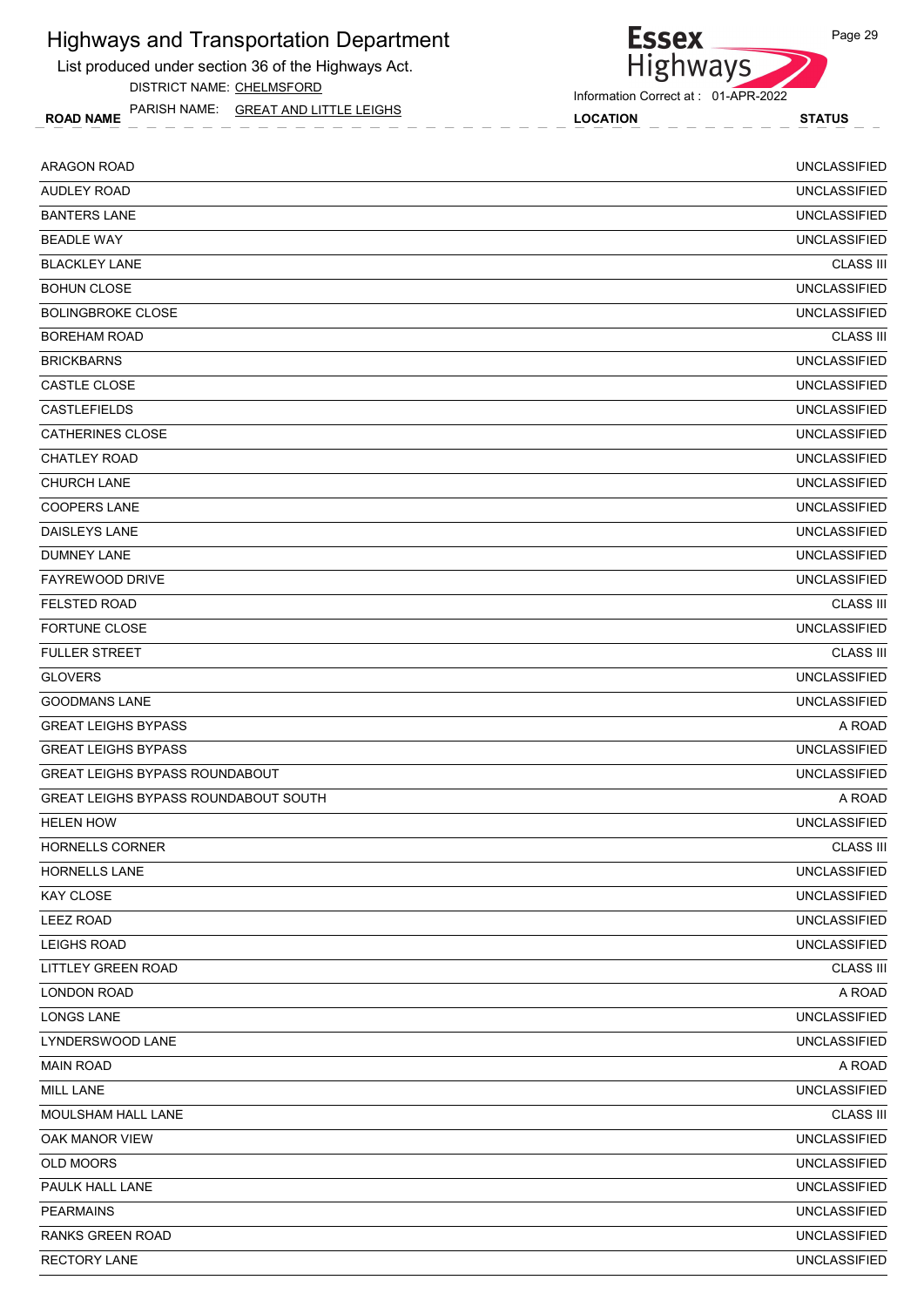

ROAD NAME LOCATION STATUS PARISH NAME: GREAT AND LITTLE LEIGHS

## Essex<br>Highways Page 30

| <b>RICH CLOSE</b>      |              |    | <b>UNCLASSIFIED</b> |
|------------------------|--------------|----|---------------------|
| <b>SCHOOL LANE</b>     |              |    | <b>CLASS III</b>    |
| <b>SCHOOL LANE</b>     |              |    | <b>UNCLASSIFIED</b> |
| <b>SHIMBROOKS</b>      |              |    | <b>UNCLASSIFIED</b> |
| <b>STRAWBROOK HILL</b> |              |    | A ROAD              |
| THE CRESCENT           |              |    | A ROAD              |
| <b>WHITES LANE</b>     |              |    | <b>UNCLASSIFIED</b> |
| WOODVIEW DRIVE         |              |    | PRIVATE ROAD        |
|                        | <b>TOTAL</b> | 54 |                     |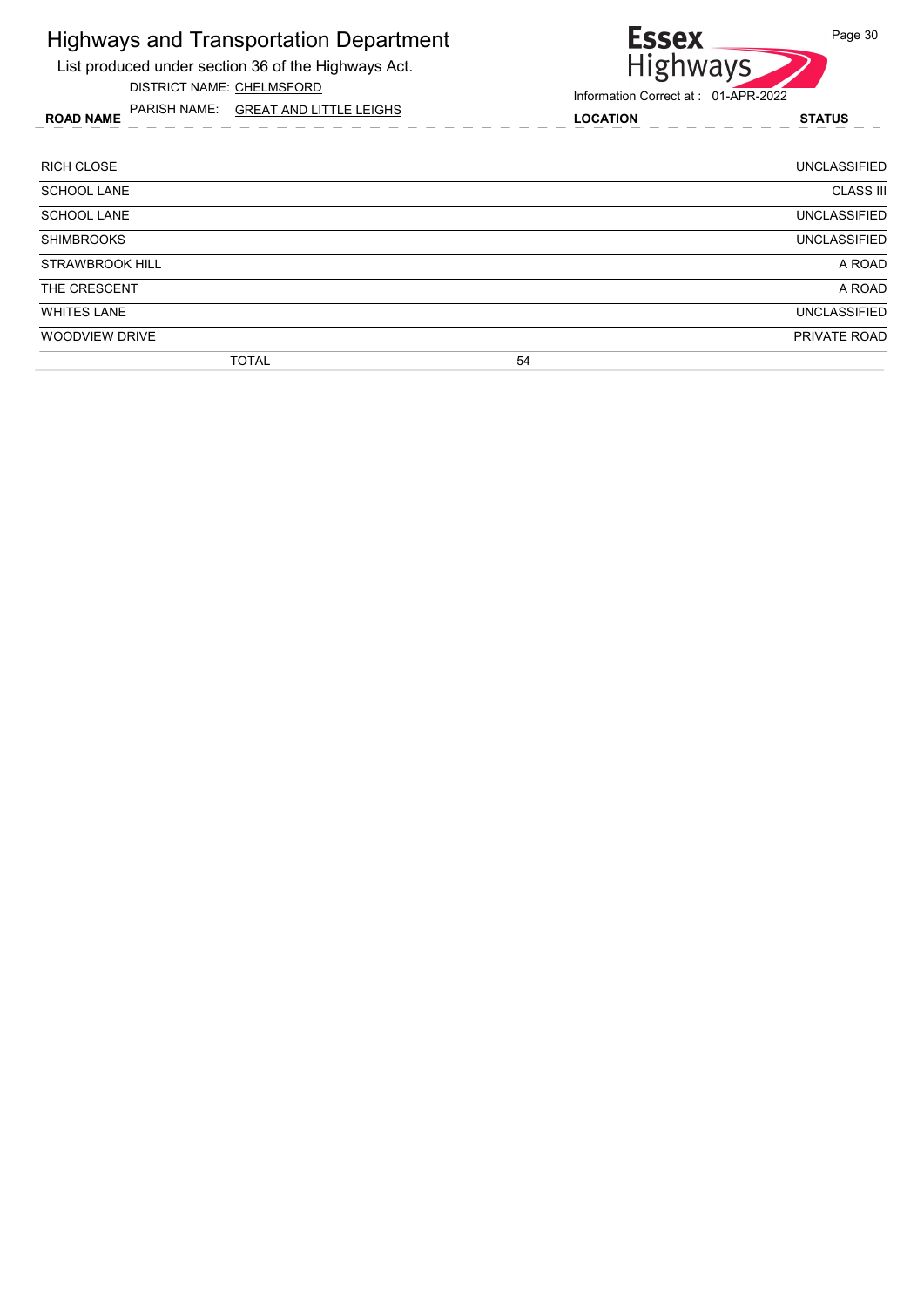List produced under section 36 of the Highways Act.

DISTRICT NAME: CHELMSFORD

ROAD NAME LOCATION STATUS PARISH NAME: GREAT BADDOW

| <b>AMOSS ROAD</b>           | <b>UNCLASSIFIED</b> |
|-----------------------------|---------------------|
| <b>APPLE WAY</b>            | <b>UNCLASSIFIED</b> |
| <b>ASHMEADS</b>             | <b>UNCLASSIFIED</b> |
| <b>ASHMEADS</b>             | PRIVATE ROAD        |
| <b>AVENUE ROAD</b>          | <b>UNCLASSIFIED</b> |
| <b>AVENUE ROAD</b>          | PRIVATE STREET      |
| <b>BADDOW HALL AVENUE</b>   | <b>UNCLASSIFIED</b> |
| <b>BADDOW HALL CRESCENT</b> | <b>UNCLASSIFIED</b> |
| <b>BADDOW PLACE AVENUE</b>  | <b>UNCLASSIFIED</b> |
| <b>BADDOW ROAD</b>          | <b>B ROAD</b>       |
| <b>BADDOW ROAD</b>          | <b>CLASS III</b>    |
| <b>BADEN POWELL CLOSE</b>   | <b>UNCLASSIFIED</b> |
| <b>BARCLAY CLOSE</b>        | <b>UNCLASSIFIED</b> |
| <b>BARRINGTON CLOSE</b>     | <b>UNCLASSIFIED</b> |
| <b>BAWDEN WAY</b>           | <b>UNCLASSIFIED</b> |
| <b>BEEHIVE LANE</b>         | <b>UNCLASSIFIED</b> |
| <b>BEEHIVE LANE</b>         | <b>B ROAD</b>       |
| <b>BELGRAVE CLOSE</b>       | <b>UNCLASSIFIED</b> |
| <b>BELL STREET</b>          | <b>UNCLASSIFIED</b> |
| <b>BELLS CHASE</b>          | <b>UNCLASSIFIED</b> |
| <b>BRAMLEY PLACE</b>        | <b>UNCLASSIFIED</b> |
| <b>BRAMSTON CLOSE</b>       | <b>UNCLASSIFIED</b> |
| <b>BRAMWOODS ROAD</b>       | <b>UNCLASSIFIED</b> |
| <b>BRISTOWE AVENUE</b>      | <b>UNCLASSIFIED</b> |
| <b>BRITTEN CRESCENT</b>     | <b>UNCLASSIFIED</b> |
| <b>BUCKLEYS</b>             | <b>UNCLASSIFIED</b> |
| CANFORD CLOSE               | <b>UNCLASSIFIED</b> |
| <b>CHELMER LEA</b>          | <b>UNCLASSIFIED</b> |
| <b>CHELMERTON AVENUE</b>    | <b>UNCLASSIFIED</b> |
| <b>CHELMSFORD BYPASS</b>    | A ROAD              |
| CHELWATER                   | <b>UNCLASSIFIED</b> |
| CHILTON CLOSE               | <b>UNCLASSIFIED</b> |
| <b>CHURCH STREET</b>        | <b>CLASS III</b>    |
| <b>COLLEY ROAD</b>          | <b>UNCLASSIFIED</b> |
| COPLAND CLOSE               | <b>UNCLASSIFIED</b> |
| <b>CRAISTON WAY</b>         | <b>UNCLASSIFIED</b> |
| <b>CRESCENT ROAD</b>        | <b>UNCLASSIFIED</b> |
| <b>DEADMANS LANE</b>        | <b>UNCLASSIFIED</b> |
| <b>DORKING WALK</b>         | PRIVATE ROAD        |
| DORSET AVENUE               | <b>UNCLASSIFIED</b> |
| DORSET CLOSE                | <b>UNCLASSIFIED</b> |
| <b>DUFFIELD ROAD</b>        | <b>UNCLASSIFIED</b> |
| <b>EASTWOOD PARK</b>        | <b>UNCLASSIFIED</b> |
| ELM CLOSE                   | <b>UNCLASSIFIED</b> |
| ESSEX YEOMANRY WAY          | A ROAD              |
| <b>FAIRWAY</b>              | <b>UNCLASSIFIED</b> |
|                             |                     |



**Essex**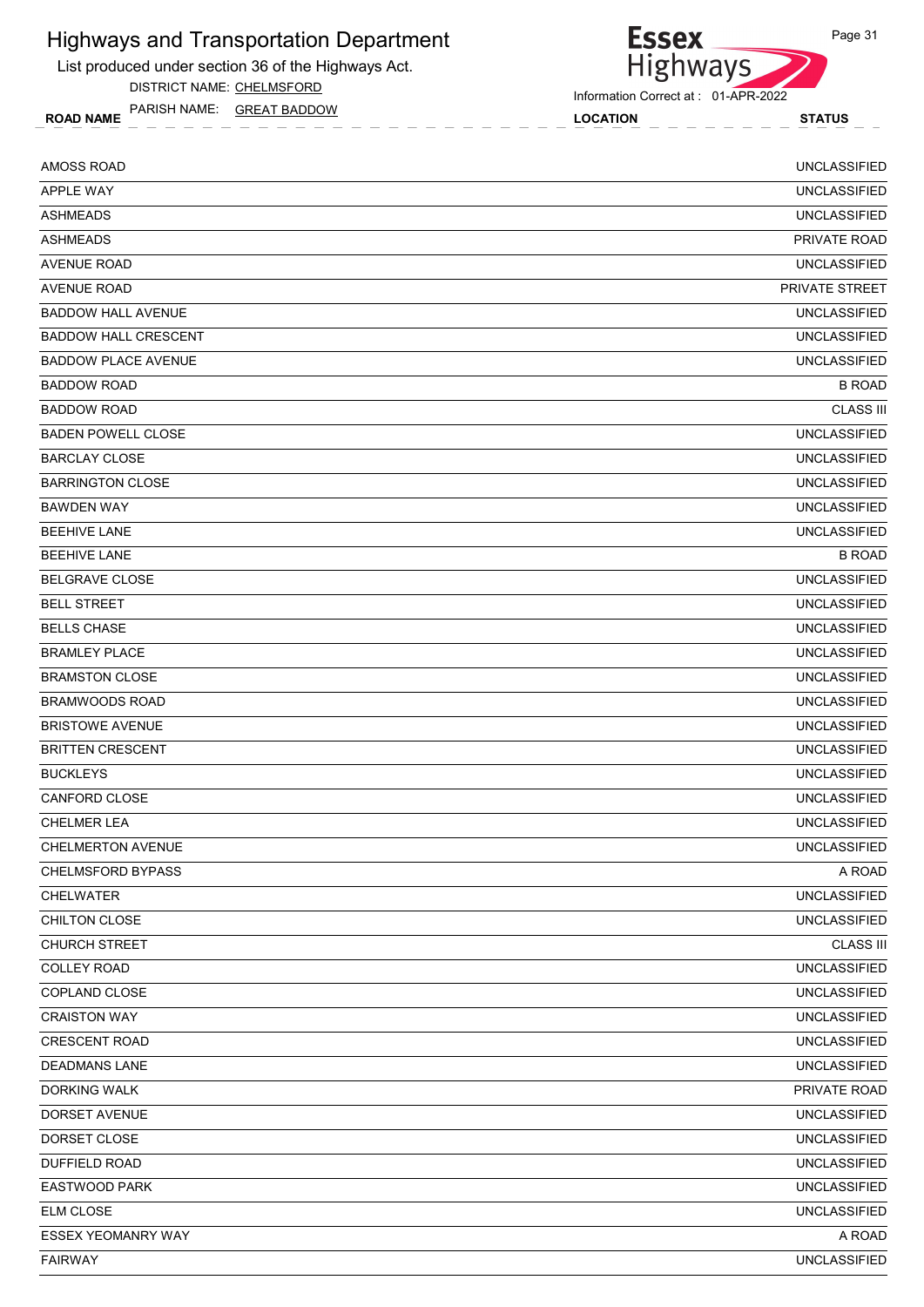List produced under section 36 of the Highways Act.

DISTRICT NAME: CHELMSFORD

ROAD NAME LOCATION STATUS PARISH NAME: GREAT BADDOW

Highways

Information Correct at : 01-APR-2022

**Essex** 

| FIRECREST ROAD               |                | <b>UNCLASSIFIED</b> |
|------------------------------|----------------|---------------------|
| <b>FLYOVER APPROACH</b>      |                | A ROAD              |
| <b>FOXHOLES ROAD</b>         |                | <b>UNCLASSIFIED</b> |
| GALLEYWOOD ROAD              |                | <b>CLASS III</b>    |
| <b>GARDENERS</b>             |                | <b>UNCLASSIFIED</b> |
| <b>GERARD GARDENS</b>        |                | <b>UNCLASSIFIED</b> |
| <b>GILMORE WAY</b>           |                | <b>UNCLASSIFIED</b> |
| <b>GOODWIN CLOSE</b>         |                | <b>UNCLASSIFIED</b> |
| <b>GOWERS AVENUE</b>         |                | <b>UNCLASSIFIED</b> |
| <b>GREAT SIR HUGHES LANE</b> |                | <b>UNCLASSIFIED</b> |
| <b>GREENLAND GARDENS</b>     |                | <b>UNCLASSIFIED</b> |
| <b>GROSVENOR CLOSE</b>       |                | <b>UNCLASSIFIED</b> |
| <b>HALL CLOSE</b>            |                | <b>UNCLASSIFIED</b> |
| <b>HAMPTON ROAD</b>          |                | <b>UNCLASSIFIED</b> |
| <b>HANLEE BROOK</b>          |                | <b>UNCLASSIFIED</b> |
| <b>HARBERD TYE</b>           |                | <b>UNCLASSIFIED</b> |
| <b>HARROW WAY</b>            |                | <b>UNCLASSIFIED</b> |
| <b>HEREFORD COURT</b>        |                | <b>UNCLASSIFIED</b> |
| <b>HEYCROFT WAY</b>          |                | <b>UNCLASSIFIED</b> |
| <b>HIGH STREET</b>           |                | <b>CLASS III</b>    |
| <b>HIGH STREET</b>           |                | <b>UNCLASSIFIED</b> |
| <b>HOLLYCROFT</b>            | OFF MOLRAMS LA | PRIVATE ROAD        |
| <b>HOLLYCROFT</b>            | OFF MOLRAMS LA | <b>UNCLASSIFIED</b> |
| HOLLYWOOD CLOSE              |                | <b>UNCLASSIFIED</b> |
| HONEY CLOSE                  |                | <b>UNCLASSIFIED</b> |
| <b>HOPWOOD VIEW</b>          |                | <b>UNCLASSIFIED</b> |
| <b>HOPWOOD VIEW</b>          |                | PRIVATE ROAD        |
| <b>ISAAC SQUARE</b>          |                | <b>UNCLASSIFIED</b> |
| <b>JACKSON PLACE</b>         |                | <b>UNCLASSIFIED</b> |
| JEFFERY ROAD                 |                | <b>UNCLASSIFIED</b> |
| JOHNSON ROAD                 |                | <b>UNCLASSIFIED</b> |
| LAMBOURNE CHASE              |                | <b>UNCLASSIFIED</b> |
| LATHCOATES CRESCENT          |                | <b>UNCLASSIFIED</b> |
| LEACH CLOSE                  |                | <b>UNCLASSIFIED</b> |
| LODGE AVENUE                 |                | <b>UNCLASSIFIED</b> |
| <b>LOFTIN WAY</b>            |                | <b>UNCLASSIFIED</b> |
| LONGFIELD ROAD               |                | <b>UNCLASSIFIED</b> |
| LONGMEAD AVENUE              |                | <b>UNCLASSIFIED</b> |
| LONGMORE AVENUE              |                | <b>UNCLASSIFIED</b> |
| LUCKSFIELD WAY               |                | <b>FOOTPATH</b>     |
| <b>LYSTER AVENUE</b>         |                | <b>UNCLASSIFIED</b> |
| <b>MALDON ROAD</b>           |                | <b>CLASS III</b>    |
| <b>MALDON ROAD</b>           |                | A ROAD              |
| <b>MALTINGS ROAD</b>         |                | <b>UNCLASSIFIED</b> |
| <b>MANOR DRIVE</b>           |                | <b>UNCLASSIFIED</b> |
| MARNEY CLOSE                 |                | <b>UNCLASSIFIED</b> |
|                              |                |                     |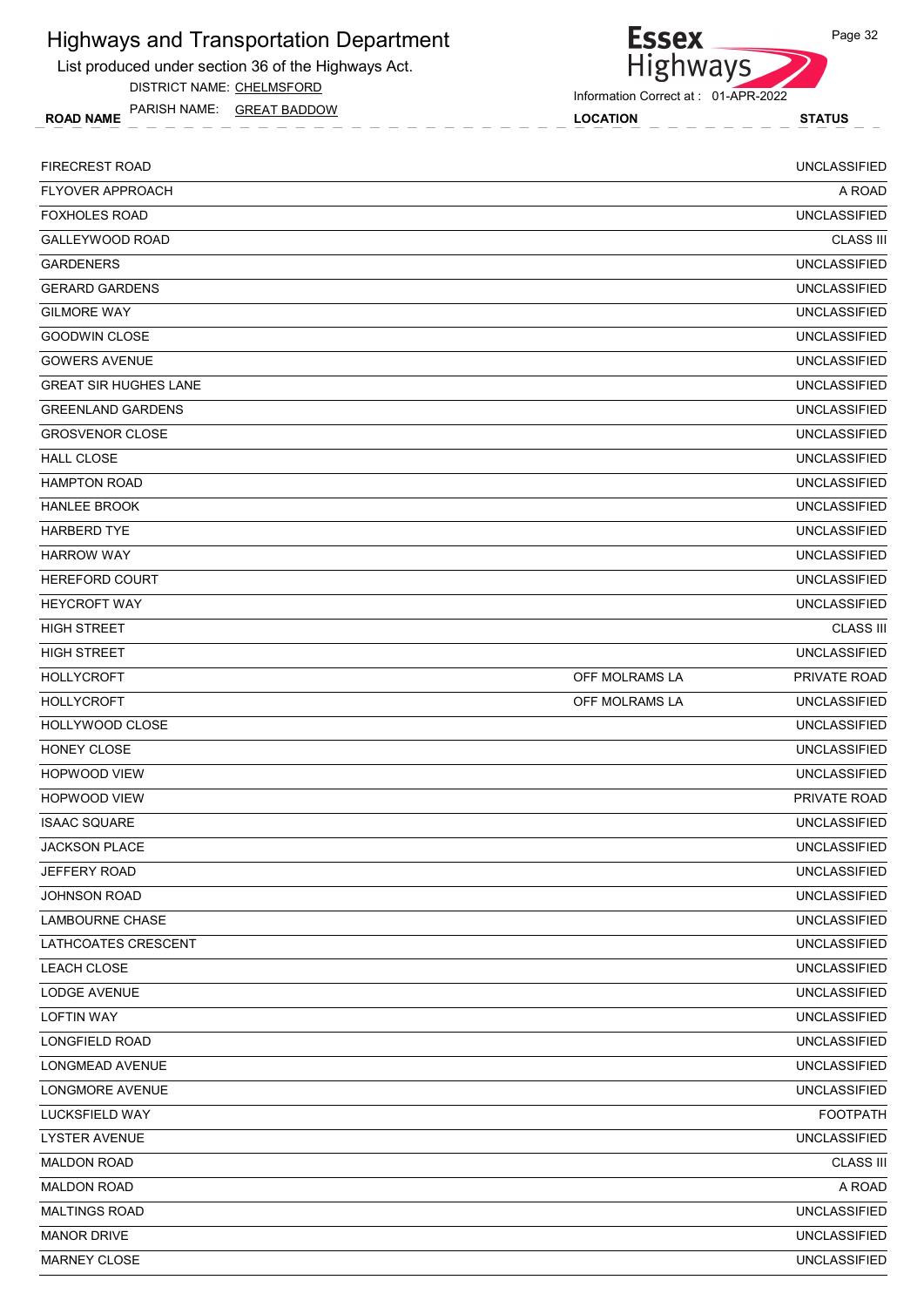List produced under section 36 of the Highways Act.

DISTRICT NAME: CHELMSFORD

ROAD NAME LOCATION STATUS PARISH NAME: GREAT BADDOW



Information Correct at : 01-APR-2022

| <b>MASCALLS WAY</b>                                                    |                                                   | <b>UNCLASSIFIED</b> |
|------------------------------------------------------------------------|---------------------------------------------------|---------------------|
| <b>MEADGATE AVENUE</b>                                                 |                                                   | <b>UNCLASSIFIED</b> |
| <b>MEADGATE TERRACE</b>                                                |                                                   | <b>UNCLASSIFIED</b> |
| <b>MERCIA CLOSE</b>                                                    |                                                   | <b>UNCLASSIFIED</b> |
| <b>MILLER CROFT</b>                                                    |                                                   | <b>UNCLASSIFIED</b> |
| <b>MOLRAMS LANE</b>                                                    |                                                   | <b>CLASS III</b>    |
| <b>NEW ROAD</b>                                                        |                                                   | <b>UNCLASSIFIED</b> |
| <b>NEWPORT CLOSE</b>                                                   |                                                   | <b>UNCLASSIFIED</b> |
| <b>NOAKES AVENUE</b>                                                   |                                                   | <b>UNCLASSIFIED</b> |
| <b>NORTH DRIVE</b>                                                     |                                                   | <b>UNCLASSIFIED</b> |
| NORTH ROUNDABOUT                                                       | CHELMSFORD<br><b>BYPASS</b><br><b>INTERCHANGE</b> | A ROAD              |
| NORTHBOUND SLIP FROM CHELMSFORD BYPASS TO ESSEX<br>YEOMANRY WAY        | <b>GT BADDOW</b>                                  | A ROAD              |
| NORTHBOUND SLIP FROM ESSEX YEOMANRY WAY TO<br><b>CHELMSFORD BYPASS</b> | <b>GT BADDOW</b>                                  | A ROAD              |
| NORTHBOUND SLIP FROM MALDON ROAD TO ESSEX YEOMANRY<br>WAY              | <b>NORTHBOUND</b><br>MALDON-<br><b>CHELMSFORD</b> | A ROAD              |
| <b>OLDBURY AVENUE</b>                                                  |                                                   | <b>UNCLASSIFIED</b> |
| ORCHARD CLOSE                                                          |                                                   | <b>UNCLASSIFIED</b> |
| <b>PARK VIEW CRESCENT</b>                                              |                                                   | <b>UNCLASSIFIED</b> |
| PASCHAL WAY                                                            |                                                   | <b>UNCLASSIFIED</b> |
| <b>PAWLE CLOSE</b>                                                     |                                                   | <b>UNCLASSIFIED</b> |
| <b>PEARL SQUARE</b>                                                    |                                                   | <b>UNCLASSIFIED</b> |
| PERTWEE DRIVE                                                          |                                                   | <b>UNCLASSIFIED</b> |
| PITT CHASE                                                             |                                                   | PRIVATE ROAD        |
| PLUMTREE AVENUE                                                        |                                                   | <b>UNCLASSIFIED</b> |
| <b>PUMP HILL</b>                                                       |                                                   | <b>UNCLASSIFIED</b> |
| <b>READERS COURT</b>                                                   |                                                   | <b>UNCLASSIFIED</b> |
| REGAL CLOSE                                                            |                                                   | <b>UNCLASSIFIED</b> |
| <b>REYNARDS COURT</b>                                                  |                                                   | <b>UNCLASSIFIED</b> |
| <b>REYNARDS COURT</b>                                                  |                                                   | PRIVATE ROAD        |
| <b>RIFFHAMS DRIVE</b>                                                  |                                                   | <b>UNCLASSIFIED</b> |
| ROSSETER CLOSE                                                         |                                                   | <b>UNCLASSIFIED</b> |
| ROTHMANS AVENUE                                                        |                                                   | <b>UNCLASSIFIED</b> |
| ROTHMANS PLACE                                                         |                                                   | <b>UNCLASSIFIED</b> |
| <b>RUBY LINK</b>                                                       |                                                   | <b>UNCLASSIFIED</b> |
| SANDFORD MILL LANE                                                     |                                                   | <b>CLASS III</b>    |
| SANDFORD MILL LANE                                                     |                                                   | A ROAD              |
| SANDFORD MILL LANE                                                     |                                                   | <b>UNCLASSIFIED</b> |
| <b>SAWKINS AVENUE</b>                                                  |                                                   | <b>UNCLASSIFIED</b> |
| SAWKINS CLOSE                                                          |                                                   | <b>UNCLASSIFIED</b> |
| <b>SAWKINS GARDENS</b>                                                 |                                                   | <b>UNCLASSIFIED</b> |
| <b>SEABROOK ROAD</b>                                                   |                                                   | <b>UNCLASSIFIED</b> |
| <b>SEARLE CLOSE</b>                                                    |                                                   | <b>UNCLASSIFIED</b> |
| SHROPSHIRE CLOSE                                                       |                                                   | <b>UNCLASSIFIED</b> |
|                                                                        |                                                   |                     |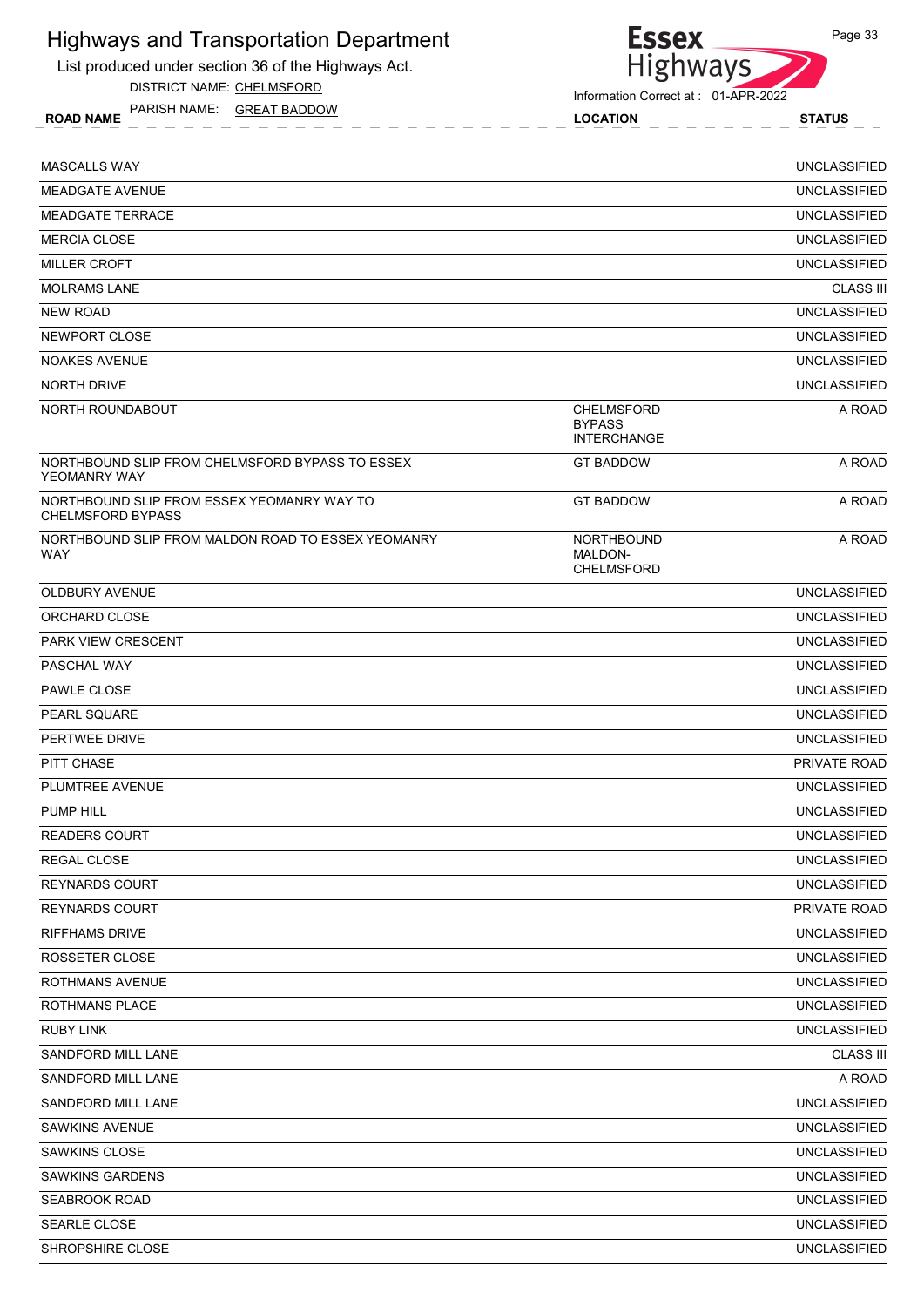List produced under section 36 of the Highways Act.

DISTRICT NAME: CHELMSFORD

ROAD NAME LOCATION STATUS PARISH NAME: GREAT BADDOW



| SMITHERS DRIVE                                                    |                   | <b>UNCLASSIFIED</b> |
|-------------------------------------------------------------------|-------------------|---------------------|
| <b>SNELLING GROVE</b>                                             |                   | <b>UNCLASSIFIED</b> |
| SOUTHBOUND SLIP FROM CHELMSFORD BYPASS TO SOUTHEND<br><b>ROAD</b> | <b>HOWE GREEN</b> | A ROAD              |
| SOUTHBOUND SLIP FROM ESSEX YEOMANRY WAY TO MALDON<br><b>ROAD</b>  | <b>MALDON RD</b>  | A ROAD              |
| SOUTHEND ROAD                                                     |                   | <b>CLASS III</b>    |
| SOUTHEND ROAD                                                     |                   | A ROAD              |
| <b>SPALDING WAY</b>                                               |                   | <b>UNCLASSIFIED</b> |
| <b>SPRING POND CLOSE</b>                                          |                   | <b>UNCLASSIFIED</b> |
| ST MARYS CLOSE                                                    |                   | <b>UNCLASSIFIED</b> |
| <b>STUART CLOSE</b>                                               |                   | <b>UNCLASSIFIED</b> |
| SYDNER CLOSE                                                      |                   | <b>UNCLASSIFIED</b> |
| <b>TABORS AVENUE</b>                                              |                   | <b>UNCLASSIFIED</b> |
| <b>TAYLOR WAY</b>                                                 |                   | <b>UNCLASSIFIED</b> |
| THE BRINGEY                                                       |                   | <b>UNCLASSIFIED</b> |
| THE CAUSEWAY                                                      |                   | <b>UNCLASSIFIED</b> |
| THE CHASE                                                         |                   | <b>UNCLASSIFIED</b> |
| THE DELL                                                          |                   | <b>UNCLASSIFIED</b> |
| THE RIDINGS                                                       |                   | <b>UNCLASSIFIED</b> |
| THE SPIRES                                                        |                   | <b>UNCLASSIFIED</b> |
| THE VINEYARDS                                                     |                   | PRIVATE ROAD        |
| THE WESTERINGS                                                    |                   | <b>UNCLASSIFIED</b> |
| <b>TYRELLS WAY</b>                                                |                   | <b>UNCLASSIFIED</b> |
| <b>VICARAGE LANE</b>                                              |                   | <b>UNCLASSIFIED</b> |
| <b>VICARAGE LANE</b>                                              |                   | <b>CLASS III</b>    |
| <b>VICARAGE MEWS</b>                                              |                   | PRIVATE ROAD        |
| <b>WEST HANNINGFIELD ROAD</b>                                     |                   | <b>UNCLASSIFIED</b> |
| <b>WESTBOURNE GROVE</b>                                           |                   | <b>UNCLASSIFIED</b> |
| <b>WHITEHOUSE CRESCENT</b>                                        |                   | <b>UNCLASSIFIED</b> |
| WINCHELSEA DRIVE                                                  |                   | <b>UNCLASSIFIED</b> |
| WOOD DALE                                                         |                   | <b>UNCLASSIFIED</b> |
| <b>WORCESTER COURT</b>                                            |                   | <b>UNCLASSIFIED</b> |
| <b>TOTAL</b>                                                      | 165               |                     |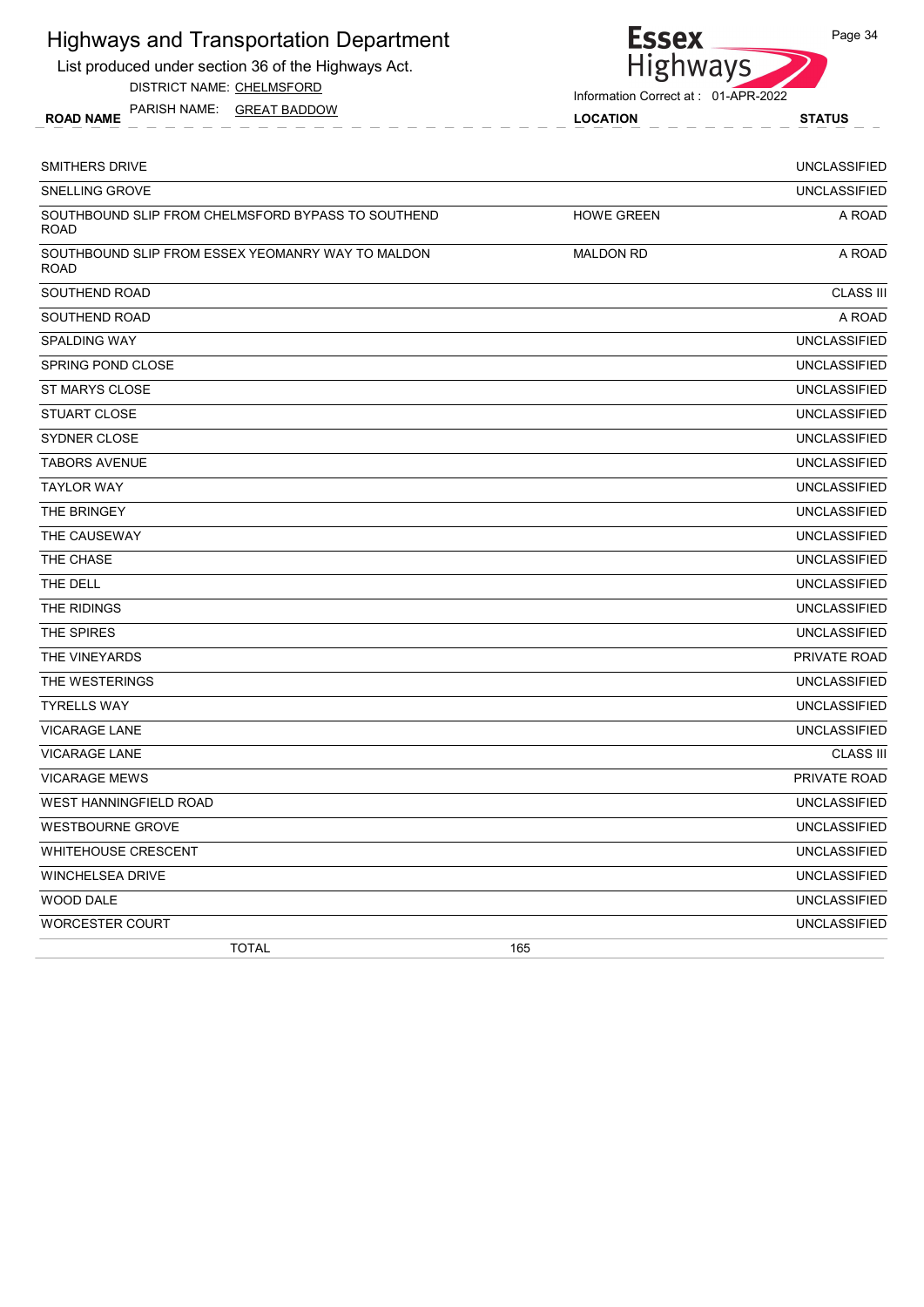List produced under section 36 of the Highways Act.

DISTRICT NAME: CHELMSFORD

ROAD NAME LOCATION STATUS PARISH NAME: GREAT WALTHAM

**Essex** 

| <b>BACK LANE</b>           | <b>FORD END</b>     | <b>UNCLASSIFIED</b> |
|----------------------------|---------------------|---------------------|
| <b>BAKERS MEAD</b>         |                     | <b>UNCLASSIFIED</b> |
| <b>BANBURY SQUARE</b>      |                     | <b>UNCLASSIFIED</b> |
| <b>BARRACK LANE</b>        |                     | <b>UNCLASSIFIED</b> |
| <b>BENNETTS LANE</b>       |                     | <b>UNCLASSIFIED</b> |
| <b>BLACK CHAPEL LANE</b>   |                     | <b>CLASS III</b>    |
| <b>BREEDS ROAD</b>         |                     | <b>CLASS III</b>    |
| <b>BRIDGE CROFT</b>        |                     | <b>UNCLASSIFIED</b> |
| <b>BROOK HILL</b>          |                     | <b>CLASS III</b>    |
| <b>BROOK MEAD</b>          |                     | <b>UNCLASSIFIED</b> |
| <b>BURY LANE</b>           |                     | <b>UNCLASSIFIED</b> |
| <b>CHATHAM HALL LANE</b>   |                     | <b>UNCLASSIFIED</b> |
| CHELMSFORD ROAD            |                     | <b>CLASS III</b>    |
| <b>CHERRY GARDEN ROAD</b>  |                     | <b>UNCLASSIFIED</b> |
| <b>CHURCH LANE</b>         | <b>FORD END</b>     | <b>UNCLASSIFIED</b> |
| <b>DICKEYMOORS</b>         |                     | <b>UNCLASSIFIED</b> |
| <b>DUFFRIES CLOSE</b>      |                     | <b>UNCLASSIFIED</b> |
| DUNMOW ROAD                |                     | <b>B ROAD</b>       |
| <b>ESSEX REGIMENT WAY</b>  |                     | <b>B ROAD</b>       |
| <b>FANNERS GREEN</b>       |                     | <b>UNCLASSIFIED</b> |
| <b>HALL CHASE</b>          |                     | <b>UNCLASSIFIED</b> |
| <b>HARTFORD END</b>        |                     | <b>B ROAD</b>       |
| <b>HATCHFIELDS</b>         |                     | <b>UNCLASSIFIED</b> |
| <b>HOE LANE</b>            |                     | <b>UNCLASSIFIED</b> |
| <b>HUMPHREYS FARM LANE</b> |                     | <b>UNCLASSIFIED</b> |
| <b>HYDE HALL LANE</b>      |                     | <b>UNCLASSIFIED</b> |
| <b>LARKS LANE</b>          |                     | <b>CLASS III</b>    |
| <b>LAWN HALL CHASE</b>     |                     | <b>UNCLASSIFIED</b> |
| <b>LAWN HALL CHASE</b>     |                     | PRIVATE ROAD        |
| <b>LITTLEY GREEN ROAD</b>  |                     | <b>CLASS III</b>    |
| LITTLEY PARK LANE          | <b>HARTFORD END</b> | <b>UNCLASSIFIED</b> |
| <b>LUCKS LANE</b>          | <b>HOWE STREET</b>  | <b>UNCLASSIFIED</b> |
| <b>MABBS FARM LANE</b>     |                     | <b>UNCLASSIFIED</b> |
| <b>MAIN ROAD</b>           |                     | <b>B ROAD</b>       |
| <b>MAIN ROAD</b>           |                     | <b>UNCLASSIFIED</b> |
| <b>MAIN ROAD</b>           |                     | <b>CLASS III</b>    |
| MARGARET WOODS ROAD        |                     | <b>CLASS III</b>    |
| <b>MASHBURY ROAD</b>       |                     | <b>UNCLASSIFIED</b> |
| MILL ROAD                  | <b>NORTH END</b>    | <b>CLASS III</b>    |
| <b>NORTHEND</b>            |                     | <b>UNCLASSIFIED</b> |
| OLD SHAWS LANE             |                     | <b>UNCLASSIFIED</b> |
| PARSONAGE LANE             | <b>HOWE STREET</b>  | <b>UNCLASSIFIED</b> |
| PARSONAGE LANE             | <b>HOWE STREET</b>  | <b>CLASS III</b>    |
| PENDEN HILL                |                     | <b>CLASS III</b>    |
| PLESHEY ROAD               | FORD END            | <b>UNCLASSIFIED</b> |
| RAY MEAD                   |                     | <b>UNCLASSIFIED</b> |
|                            |                     |                     |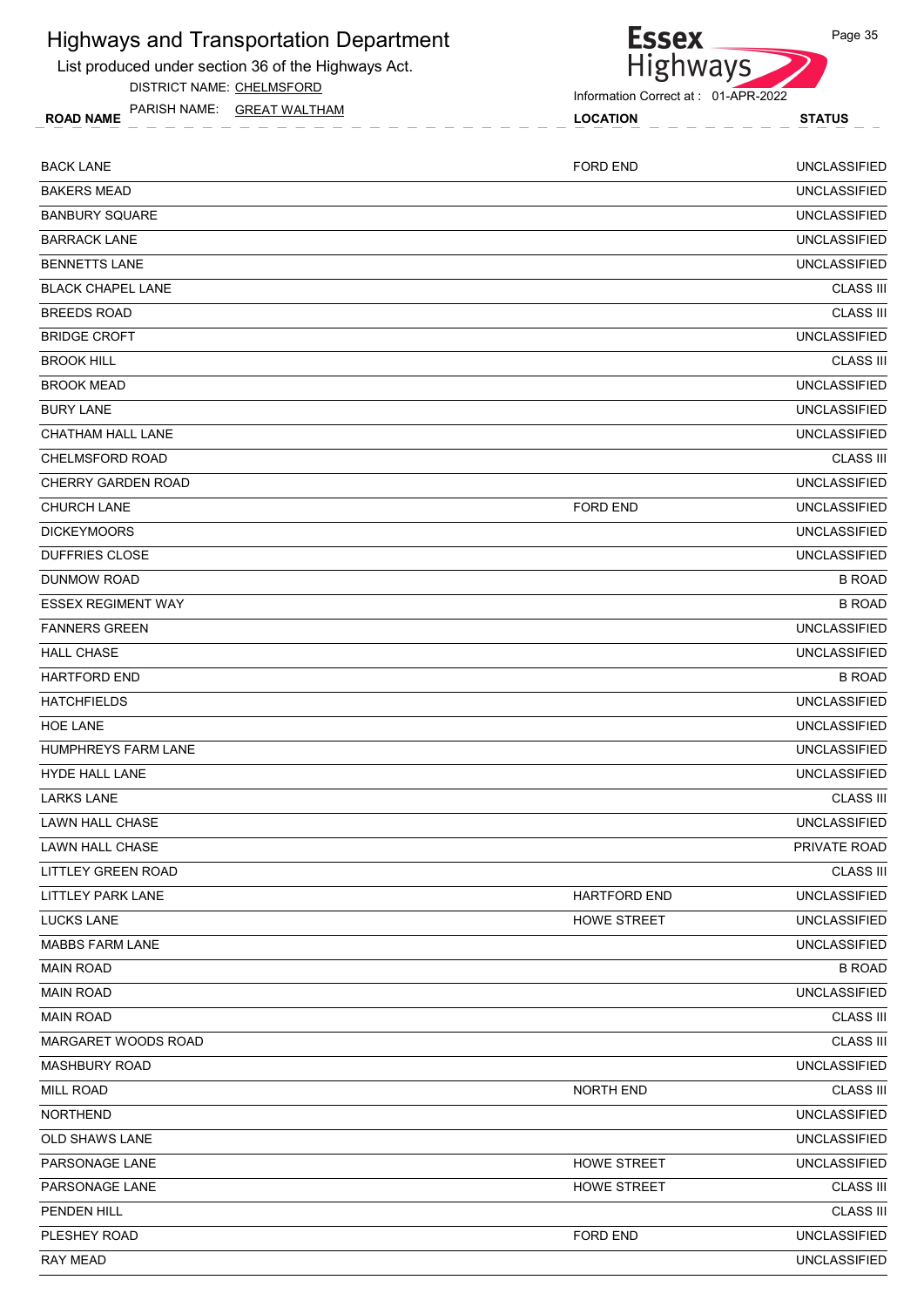List produced under section 36 of the Highways Act. DISTRICT NAME: CHELMSFORD

PARISH NAME: GREAT WALTHAM



Information Correct at : 01-APR-2022

| <b>FANJOH IVAIVIE.</b><br><b>UNEAI WALITAM</b><br><b>ROAD NAME</b> | <b>LOCATION</b> | <b>STATUS</b>       |
|--------------------------------------------------------------------|-----------------|---------------------|
| RINGTAIL GREEN                                                     | FORD END        | <b>UNCLASSIFIED</b> |
| SOUTH STREET                                                       |                 | <b>CLASS III</b>    |
| THE VILLAGE                                                        |                 | <b>CLASS III</b>    |
| UPPER MOORS                                                        |                 | <b>UNCLASSIFIED</b> |
| WALLACE LANE                                                       | <b>FORD END</b> | <b>UNCLASSIFIED</b> |
| WARNERS FARM ROUNDABOUT                                            |                 | <b>B ROAD</b>       |
| WHITE BARNS                                                        | <b>FORD END</b> | <b>UNCLASSIFIED</b> |
| WOLMERS HEY                                                        |                 | <b>UNCLASSIFIED</b> |

WOODS ROAD UNCLASSIFIED FORD END FORD END UNCLASSIFIED

TOTAL 55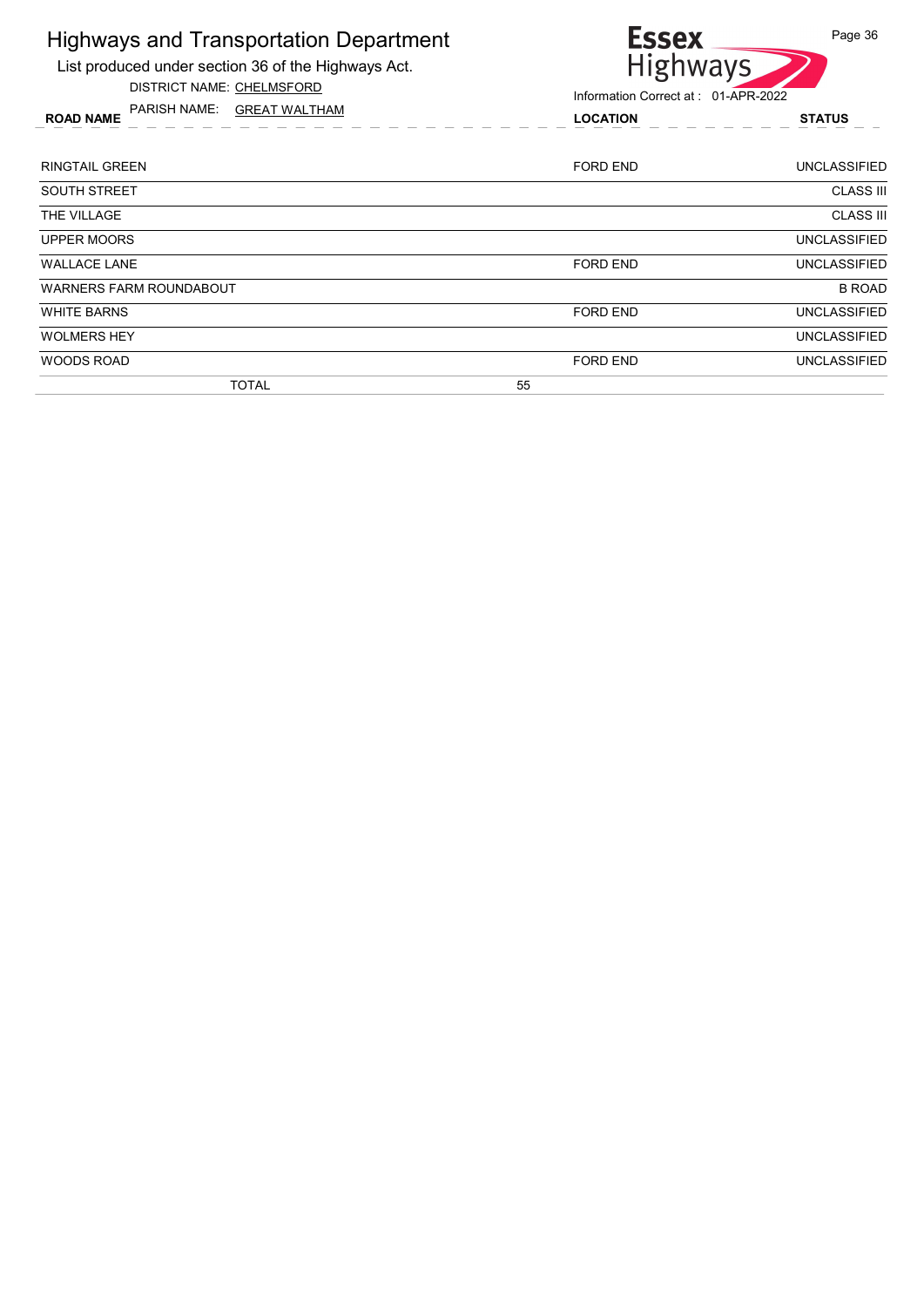

DISTRICT NAME: CHELMSFORD

ROAD NAME LOCATION STATUS PARISH NAME: HIGHWOOD



| <b>TOTAL</b>             | 17                                        |
|--------------------------|-------------------------------------------|
| <b>WYSES ROAD</b>        | <b>UNCLASSIFIED</b>                       |
| <b>WOODLAND WAY</b>      | <b>UNCLASSIFIED</b>                       |
| <b>WOODLAND WAY</b>      | PRIVATE ROAD                              |
| <b>SPARROWS CLOSE</b>    | <b>LOVES GREEN</b><br><b>UNCLASSIFIED</b> |
| RADLEY GREEN ROAD        | <b>CLASS III</b>                          |
| <b>ONGAR ROAD</b>        | A ROAD                                    |
| <b>OLD BARNS LANE</b>    | <b>UNCLASSIFIED</b>                       |
| <b>NATHANS LANE</b>      | <b>UNCLASSIFIED</b>                       |
| <b>METSONS LANE</b>      | <b>UNCLASSIFIED</b>                       |
| <b>LOVES GREEN</b>       | <b>CLASS III</b>                          |
| <b>INGATESTONE ROAD</b>  | UNCLASSIFIED                              |
| HIGHWOOD ROAD CUL DE SAC | <b>UNCLASSIFIED</b><br><b>LOVES GREEN</b> |
| <b>HIGHWOOD ROAD</b>     | <b>CLASS III</b>                          |
| <b>COOKSMILL GREEN</b>   | <b>UNCLASSIFIED</b>                       |
| <b>COCK LANE</b>         | <b>UNCLASSIFIED</b>                       |
| <b>BUCKNELLS MEAD</b>    | <b>UNCLASSIFIED</b>                       |
| <b>BLACKMORE ROAD</b>    | <b>CLASS III</b>                          |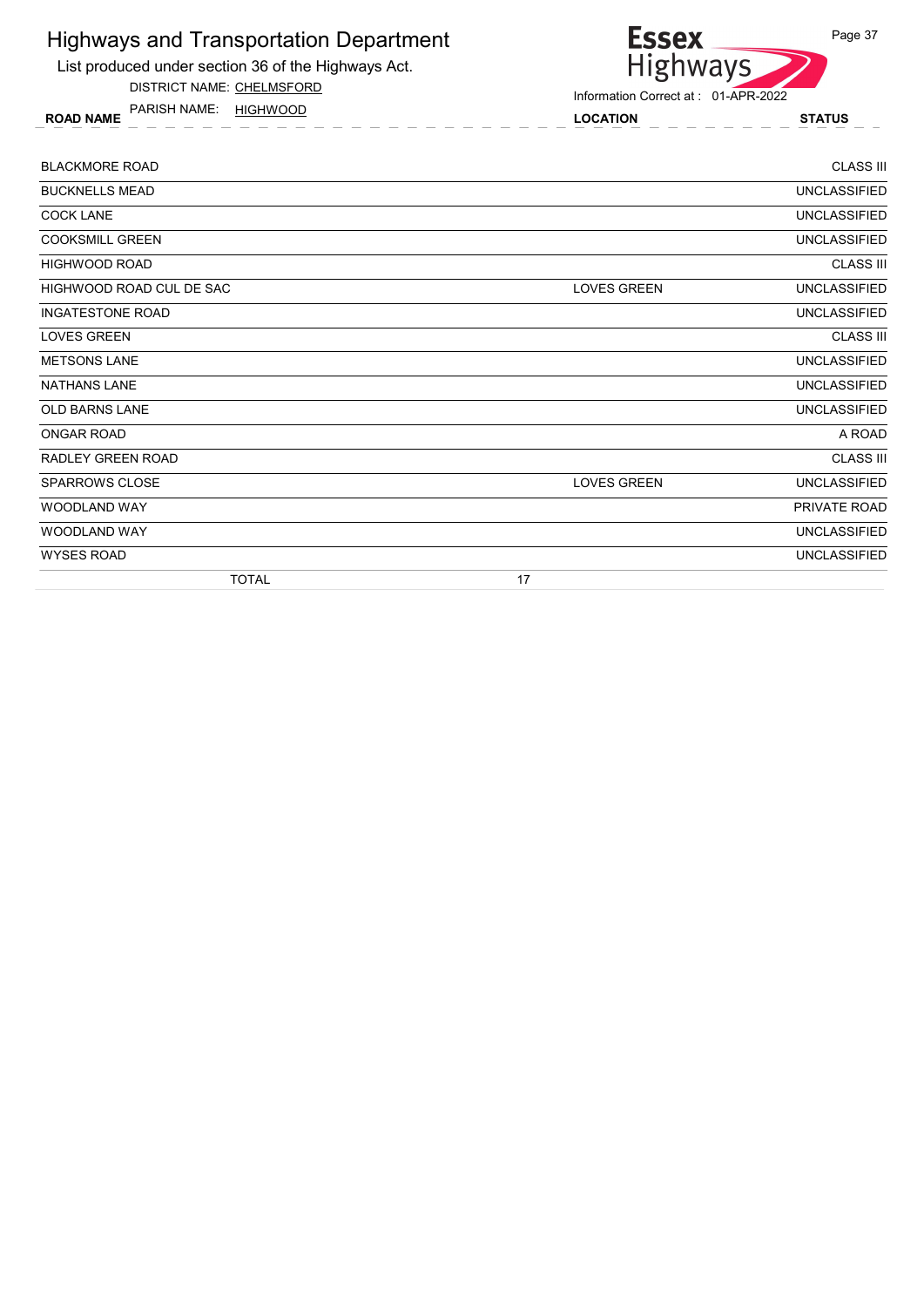List produced under section 36 of the Highways Act.

DISTRICT NAME: CHELMSFORD

ROAD NAME LOCATION STATUS PARISH NAME: LITTLE BADDOW



| <b>CHAPEL LANE</b>      | <b>UNCLASSIFIED</b>   |
|-------------------------|-----------------------|
| <b>CHESTNUT WALK</b>    | PRIVATE STREET        |
| <b>CHURCH ROAD</b>      | <b>CLASS III</b>      |
| <b>CLARKS FARM ROAD</b> | <b>UNCLASSIFIED</b>   |
| <b>CLARKS FARM ROAD</b> | PRIVATE ROAD          |
| <b>COLAM LANE</b>       | <b>CLASS III</b>      |
| FIR TREE LANE           | PRIVATE STREET        |
| <b>GRACES LANE</b>      | <b>UNCLASSIFIED</b>   |
| <b>HAMMONDS ROAD</b>    | <b>CLASS III</b>      |
| <b>HIGH PASTURES</b>    | PRIVATE ROAD          |
| <b>HOLYBREAD LANE</b>   | <b>UNCLASSIFIED</b>   |
| <b>HURRELLS LANE</b>    | <b>UNCLASSIFIED</b>   |
| <b>JARVIS FIELD</b>     | <b>UNCLASSIFIED</b>   |
| LINGWOOD CHASE          | PRIVATE ROAD          |
| LITCHBOROUGH PARK       | <b>UNCLASSIFIED</b>   |
| <b>MILL LANE</b>        | <b>UNCLASSIFIED</b>   |
| NEW LODGE CHASE         | <b>UNCLASSIFIED</b>   |
| NORTH HILL              | <b>CLASS III</b>      |
| <b>RIFFHAMS CHASE</b>   | <b>UNCLASSIFIED</b>   |
| <b>RUNSELL LANE</b>     | <b>UNCLASSIFIED</b>   |
| <b>RYSLEY</b>           | <b>UNCLASSIFIED</b>   |
| SPRING CLOSE            | <b>UNCLASSIFIED</b>   |
| SPRING ELMS LANE        | <b>CLASS III</b>      |
| THE RIDGE               | <b>CLASS III</b>      |
| THE RYE FIELD           | <b>UNCLASSIFIED</b>   |
| <b>TOFTS CHASE</b>      | <b>UNCLASSIFIED</b>   |
| <b>TWITTY FEE</b>       | <b>UNCLASSIFIED</b>   |
| <b>WAYSIDE</b>          | <b>PRIVATE STREET</b> |
| WOODSIDE                | PRIVATE STREET        |
| <b>TOTAL</b>            | 29                    |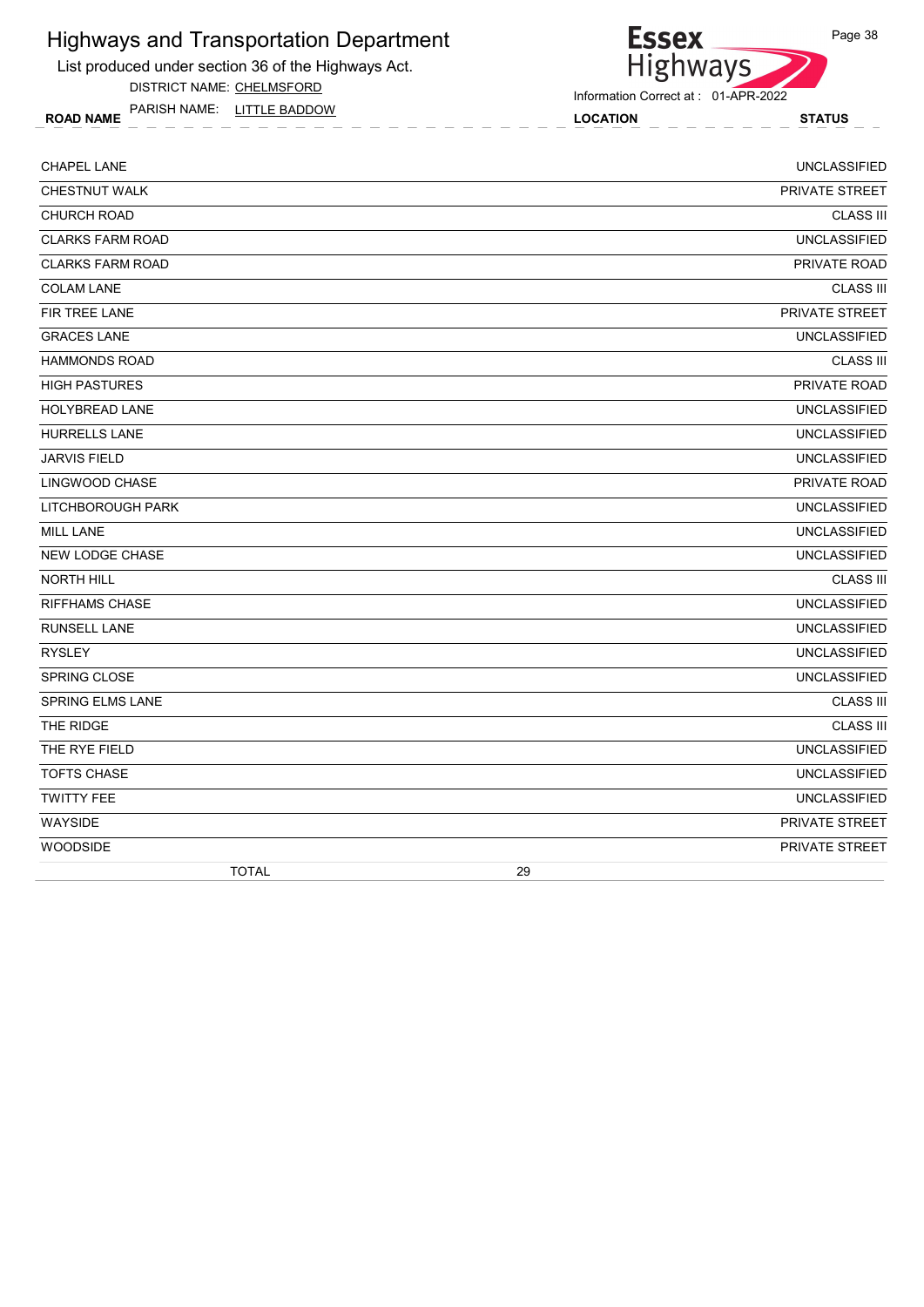List produced under section 36 of the Highways Act.

DISTRICT NAME: CHELMSFORD

ROAD NAME LOCATION STATUS PARISH NAME: LITTLE WALTHAM



Information Correct at : 01-APR-2022

| <b>BACK LANE</b>               |    | <b>UNCLASSIFIED</b> |
|--------------------------------|----|---------------------|
| <b>BACK LANE</b>               |    | <b>CLASS III</b>    |
| <b>BELSTEADS FARM LANE</b>     |    | <b>UNCLASSIFIED</b> |
| <b>BRAINTREE ROAD</b>          |    | A ROAD              |
| <b>BROOK HILL</b>              |    | <b>CLASS III</b>    |
| <b>BROOK HILL</b>              |    | <b>UNCLASSIFIED</b> |
| <b>CHANNELS DRIVE</b>          |    | <b>UNCLASSIFIED</b> |
| <b>CHAPEL DRIVE</b>            |    | <b>UNCLASSIFIED</b> |
| <b>CHATHAM GREEN</b>           |    | <b>UNCLASSIFIED</b> |
| CHATHAM HALL LANE              |    | <b>UNCLASSIFIED</b> |
| <b>CHELMER AVENUE</b>          |    | <b>UNCLASSIFIED</b> |
| <b>CHELMSFORD ROAD</b>         |    | <b>B ROAD</b>       |
| <b>CHELMSFORD ROAD</b>         |    | <b>CLASS III</b>    |
| <b>CHURCH HILL</b>             |    | <b>UNCLASSIFIED</b> |
| <b>CRANHAM ROAD</b>            |    | <b>UNCLASSIFIED</b> |
| <b>CROXTONS LANE</b>           |    | <b>UNCLASSIFIED</b> |
| <b>DOMSEY LANE</b>             |    | <b>UNCLASSIFIED</b> |
| <b>DRAKES LANE</b>             |    | <b>CLASS III</b>    |
| <b>ESSEX REGIMENT WAY</b>      |    | A ROAD              |
| <b>ESSEX REGIMENT WAY</b>      |    | <b>B ROAD</b>       |
| <b>HAZELDON CLOSE</b>          |    | <b>UNCLASSIFIED</b> |
| <b>HYDE ROAD</b>               |    | <b>UNCLASSIFIED</b> |
| LEIGHS ROAD                    |    | <b>UNCLASSIFIED</b> |
| <b>MAIN ROAD</b>               |    | <b>B ROAD</b>       |
| <b>MAIN ROADS INTERSECTION</b> |    | <b>UNCLASSIFIED</b> |
| <b>MANOR CRESCENT</b>          |    | <b>UNCLASSIFIED</b> |
| NORTH COURT ROAD               |    | <b>UNCLASSIFIED</b> |
| PRATTS FARM LANE               |    | <b>UNCLASSIFIED</b> |
| PRATTS FARM ROUNDABOUT         |    | A ROAD              |
| <b>RECTORY CLOSE</b>           |    | UNCLASSIFIED        |
| <b>ROMAN ROAD</b>              |    | <b>UNCLASSIFIED</b> |
| SCURVY HALL LANE               |    | <b>UNCLASSIFIED</b> |
| SHEEPCOTES ROUNDABOUT          |    | A ROAD              |
| SORRELL CLOSE                  |    | <b>UNCLASSIFIED</b> |
| <b>STRAWBROOK HILL</b>         |    | A ROAD              |
| THE STREET                     |    | <b>CLASS III</b>    |
| WHEELERS FARM ROUNDABOUT       |    | A ROAD              |
| <b>WHEELERS HILL</b>           |    | <b>CLASS III</b>    |
| WHITBREADS FARM LANE           |    | <b>UNCLASSIFIED</b> |
| <b>WINCKFORD CLOSE</b>         |    | <b>UNCLASSIFIED</b> |
| WOODHOUSE LANE                 |    | <b>UNCLASSIFIED</b> |
| <b>TOTAL</b>                   | 41 |                     |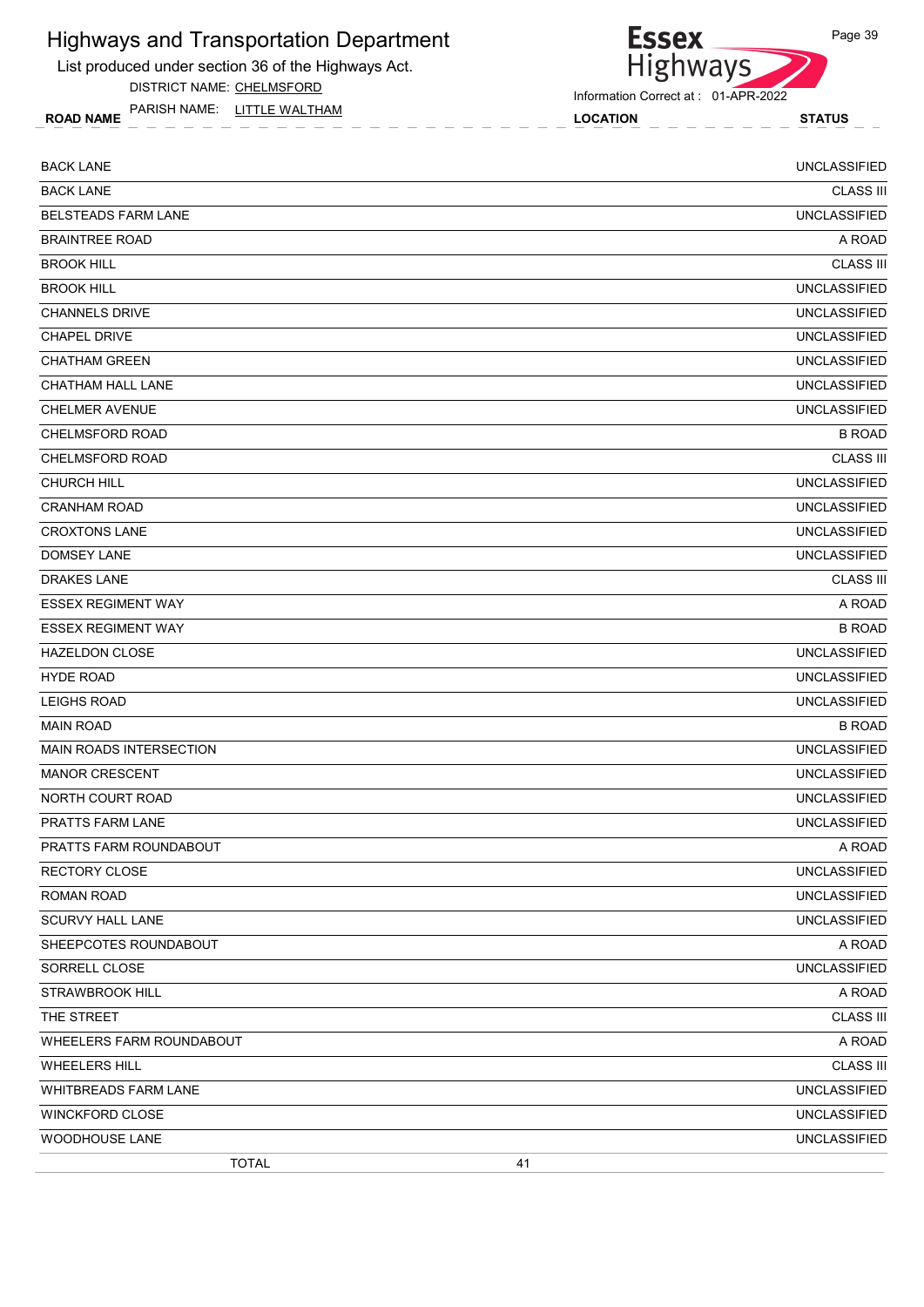List produced under section 36 of the Highways Act.

DISTRICT NAME: CHELMSFORD

ROAD NAME LOCATION STATUS PARISH NAME: MARGARETTING



Information Correct at : 01-APR-2022

| <b>CHELMSFORD BYPASS</b>                                               |                     | A ROAD                |
|------------------------------------------------------------------------|---------------------|-----------------------|
| CHURCH LANE                                                            |                     | <b>UNCLASSIFIED</b>   |
| <b>COPTFOLD HALL DRIVE</b>                                             |                     | PRIVATE ROAD          |
| <b>CRONDON HALL LANE</b>                                               |                     | <b>UNCLASSIFIED</b>   |
| EASTBOUND SLIP FROM THREE MILE HILL TO CHELMSFORD<br><b>BYPASS</b>     |                     | A ROAD                |
| <b>HANDLEY GREEN LANE</b>                                              |                     | <b>UNCLASSIFIED</b>   |
| <b>IVY BARN LANE</b>                                                   |                     | <b>UNCLASSIFIED</b>   |
| LINK BETWEEN THREE MILE HILL ROUNDABOUT AND WHITES<br>PLACE ROUNDABOUT |                     | A ROAD                |
| <b>MAIN ROAD</b>                                                       |                     | <b>B ROAD</b>         |
| <b>MALDON ROAD</b>                                                     |                     | <b>CLASS III</b>      |
| MARGARETTING BYPASS                                                    |                     | A ROAD                |
| NORTHBOUND SLIP FROM A12 TO MARGARETTING                               |                     | A ROAD                |
| NORTHBOUND SLIP FROM CHELMSFORD BYPASS TO THREE MILE<br><b>HILL</b>    |                     | A ROAD                |
| ORTON CLOSE                                                            |                     | <b>UNCLASSIFIED</b>   |
| <b>PARSONAGE LANE</b>                                                  |                     | <b>UNCLASSIFIED</b>   |
| <b>PENNYS LANE</b>                                                     |                     | <b>UNCLASSIFIED</b>   |
| <b>PRIVATE ROAD</b>                                                    |                     | <b>PRIVATE STREET</b> |
| SOUTHBOUND SLIP FROM MARGARETTING TO A12                               | <b>MARGARETTING</b> | A ROAD                |
| <b>SWAN LANE</b>                                                       |                     | <b>UNCLASSIFIED</b>   |
| THE TYE                                                                |                     | <b>UNCLASSIFIED</b>   |
| THREE MILE HILL                                                        |                     | A ROAD                |
| THREE MILE HILL INTERSECTION 4                                         |                     | A ROAD                |
| THREE MILE HILL ROUNDABOUT                                             | <b>WEBBS FARM</b>   | A ROAD                |
| <b>WANTZ ROAD</b>                                                      |                     | <b>CLASS III</b>      |
| WESTBOUND SLIP FROM CHELMSFORD BYPASS TO MAIN ROAD                     | <b>WHITES PLACE</b> | A ROAD                |
| WESTBOUND SLIP FROM MAIN ROAD TO CHELMSFORD BYPASS                     | <b>WHITES PLACE</b> | A ROAD                |
| WHITES PLACE ROUNDABOUT                                                |                     | A ROAD                |
| <b>WRITTLE ROAD</b>                                                    |                     | <b>CLASS III</b>      |
| <b>TOTAL</b>                                                           | 28                  |                       |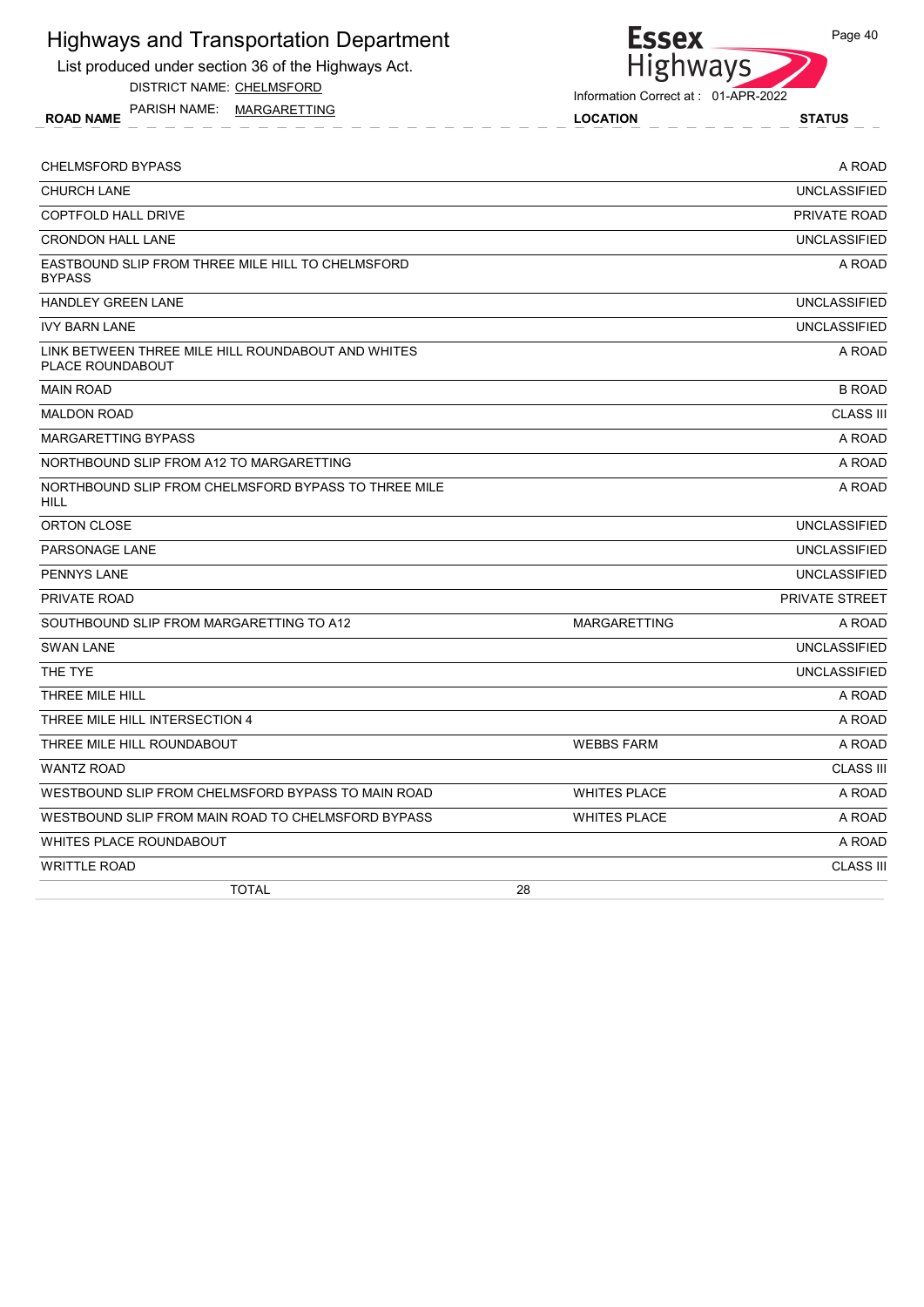

DISTRICT NAME: CHELMSFORD

ROAD NAME LOCATION STATUS PARISH NAME: MASHBURY



| <b>BARRACK ROAD</b>       | <b>CLASS III</b>    |
|---------------------------|---------------------|
| <b>BEDFORDS HILL</b>      | <b>CLASS III</b>    |
| <b>CHIGNAL ROAD</b>       | <b>CLASS III</b>    |
| <b>FOX ROAD</b>           | <b>UNCLASSIFIED</b> |
| <b>MASHBURY HALL LANE</b> | <b>UNCLASSIFIED</b> |
| <b>MASHBURY ROAD</b>      | <b>UNCLASSIFIED</b> |
| <b>SMALLSHOES HILL</b>    | <b>CLASS III</b>    |
| <b>WINCHMORE HILL</b>     | <b>CLASS III</b>    |
| <b>TOTAL</b>              | 8                   |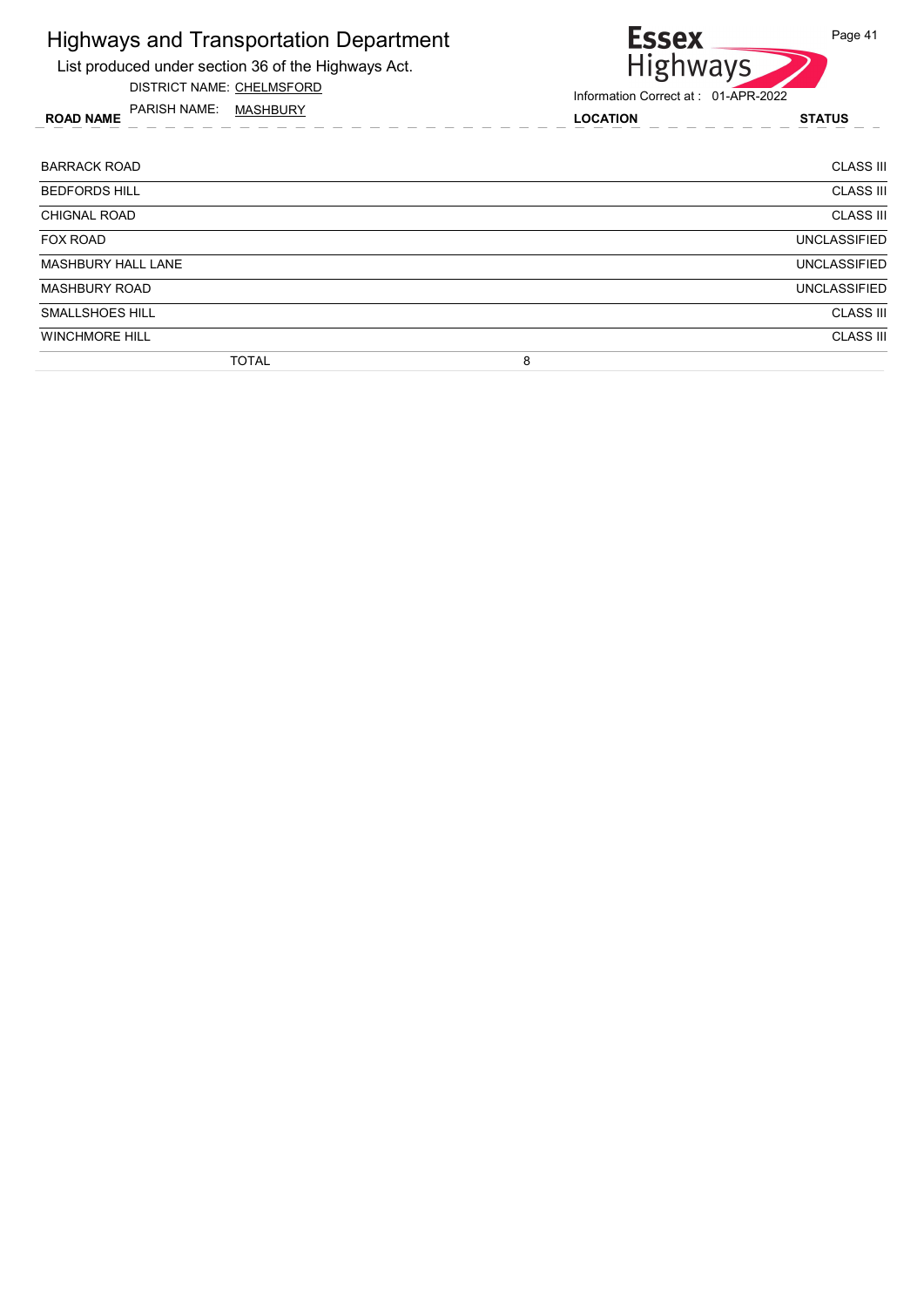

List produced under section 36 of the Highways Act. DISTRICT NAME: CHELMSFORD

ROAD NAME LOCATION STATUS PARISH NAME: PLESHEY

| <b>BACK LANE</b>     |              | <b>UNCLASSIFIED</b> |
|----------------------|--------------|---------------------|
| <b>BLAKES LANE</b>   |              | <b>UNCLASSIFIED</b> |
| <b>BURY ROAD</b>     |              | <b>CLASS III</b>    |
| FORD END ROAD        |              | <b>UNCLASSIFIED</b> |
| <b>GRANGE ROAD</b>   |              | <b>UNCLASSIFIED</b> |
| <b>MASHBURY ROAD</b> |              | <b>CLASS III</b>    |
| <b>PARK ROAD</b>     |              | <b>UNCLASSIFIED</b> |
| PLESHEY ROAD         |              | <b>CLASS III</b>    |
| <b>PUMP LANE</b>     |              | <b>UNCLASSIFIED</b> |
| THE STREET           |              | <b>CLASS III</b>    |
| <b>VICARAGE ROAD</b> |              | <b>UNCLASSIFIED</b> |
| <b>WOOLMERS MEAD</b> |              | <b>UNCLASSIFIED</b> |
|                      | <b>TOTAL</b> | 12                  |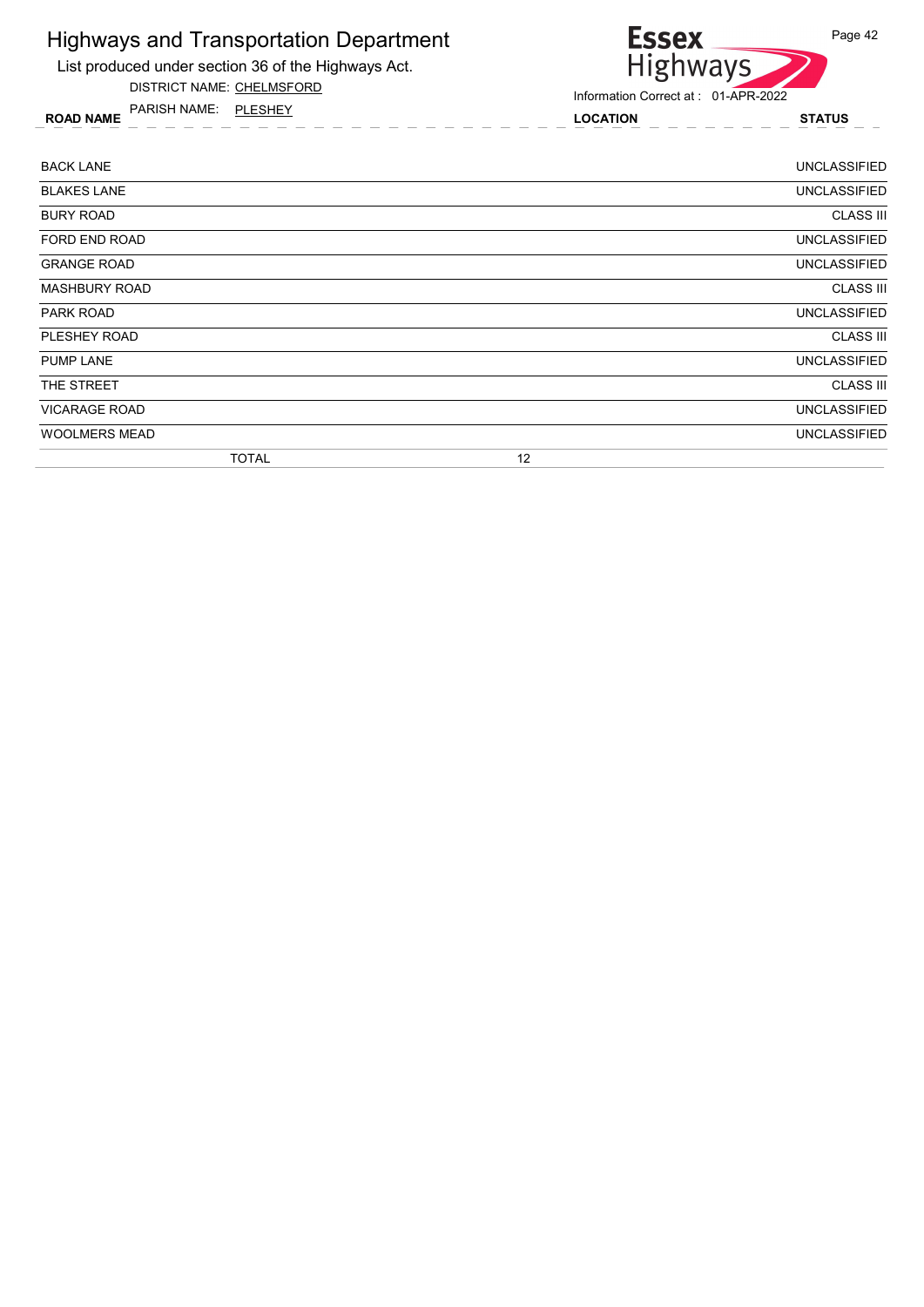

DISTRICT NAME: CHELMSFORD

ROAD NAME LOCATION STATUS PARISH NAME: RETTENDON



| A130 NEW BYPASS                           |    | <b>UNCLASSIFIED</b> |
|-------------------------------------------|----|---------------------|
| A130 NEW BYPASS ROUNDABOUT                |    | <b>UNCLASSIFIED</b> |
| <b>BATTLESBRIDGE BYPASS</b>               |    | A ROAD              |
| <b>BUCKHATCH LANE</b>                     |    | <b>UNCLASSIFIED</b> |
| <b>BURNHAM ROAD</b>                       |    | PRIVATE ROAD        |
| <b>BURNHAM ROAD</b>                       |    | A ROAD              |
| <b>CHALK STREET</b>                       |    | <b>CLASS III</b>    |
| <b>CHURCH CHASE</b>                       |    | <b>UNCLASSIFIED</b> |
| COALHILL                                  |    | PRIVATE ROAD        |
| EAST HANNINGFIELD ROAD                    |    | <b>CLASS III</b>    |
| <b>FARM CRESCENT</b>                      |    | PRIVATE ROAD        |
| <b>FARM CRESCENT</b>                      |    | <b>UNCLASSIFIED</b> |
| <b>HAWK HILL</b>                          |    | <b>CLASS III</b>    |
| <b>HAWK LANE</b>                          |    | <b>UNCLASSIFIED</b> |
| <b>HAWK LANE</b>                          |    | PRIVATE ROAD        |
| <b>HAYES CHASE</b>                        |    | PRIVATE ROAD        |
| <b>HOE LANE</b>                           |    | <b>CLASS III</b>    |
| <b>MAIN ROAD</b>                          |    | <b>UNCLASSIFIED</b> |
| <b>MAIN ROAD</b>                          |    | A ROAD              |
| <b>MALTINGS ROAD</b>                      |    | <b>UNCLASSIFIED</b> |
| <b>MEADOW ROAD</b>                        |    | <b>UNCLASSIFIED</b> |
| OLD BARN LANE                             |    | <b>UNCLASSIFIED</b> |
| <b>RECTORY LANE</b>                       |    | <b>UNCLASSIFIED</b> |
| <b>RETTENDON TURNPIKE</b>                 |    | A ROAD              |
| <b>RUNWELL ROAD</b>                       |    | A ROAD              |
| SALFORAL CLOSE                            |    | <b>UNCLASSIFIED</b> |
| SLIP ROAD FROM A130 NEW BYPASS NORTHBOUND |    | <b>UNCLASSIFIED</b> |
| SLIP ROAD FROM A130 NEW BYPASS SOUTHBOUND |    | <b>UNCLASSIFIED</b> |
| SLIP ROAD TO A130 NEW BYPASS NORTHBOUND   |    | <b>UNCLASSIFIED</b> |
| SLIP ROAD TO A130 NEW BYPASS SOUTHBOUND   |    | <b>UNCLASSIFIED</b> |
| SONTERS DOWN                              |    | <b>UNCLASSIFIED</b> |
| SOUTH HANNINGFIELD ROAD                   |    | <b>CLASS III</b>    |
| SOUTH VIEW ROAD                           |    | <b>UNCLASSIFIED</b> |
| <b>TABRUMS LANE</b>                       |    | <b>UNCLASSIFIED</b> |
| TILEWORKS LANE                            |    | <b>UNCLASSIFIED</b> |
| <b>TURNPIKE LINK</b>                      |    | A ROAD              |
| <b>WARREN ROAD</b>                        |    | <b>UNCLASSIFIED</b> |
| WOODHAM ROAD                              |    | <b>CLASS III</b>    |
| WOODHAM ROAD                              |    | <b>UNCLASSIFIED</b> |
| <b>TOTAL</b>                              | 39 |                     |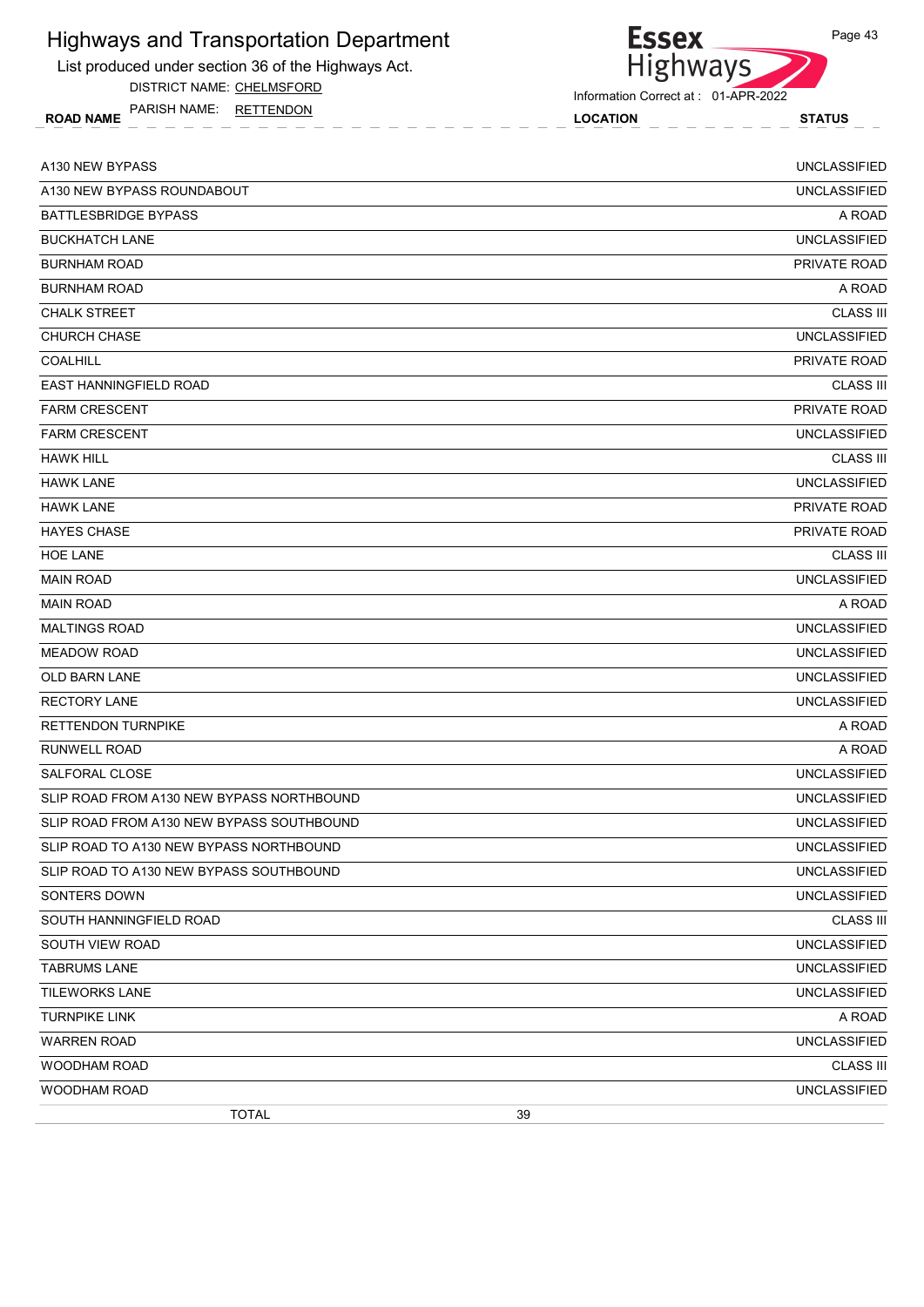| <b>Highways and Transportation Department</b><br>List produced under section 36 of the Highways Act. | <b>Essex</b><br>Highways            | Page 44             |
|------------------------------------------------------------------------------------------------------|-------------------------------------|---------------------|
| DISTRICT NAME: CHELMSFORD                                                                            | Information Correct at: 01-APR-2022 |                     |
| PARISH NAME: ROXWELL<br><b>ROAD NAME</b>                                                             | <b>LOCATION</b>                     | <b>STATUS</b>       |
| <b>BISHOPS STORTFORD ROAD</b>                                                                        |                                     | <b>UNCLASSIFIED</b> |
| <b>BISHOPS STORTFORD ROAD</b>                                                                        |                                     | A ROAD              |
| <b>BOYTON CROSS</b>                                                                                  |                                     | A ROAD              |
| <b>BOYTON CROSS LANE</b>                                                                             |                                     | <b>CLASS III</b>    |
| <b>BOYTON HALL LANE</b>                                                                              |                                     | <b>UNCLASSIFIED</b> |
| <b>BUTT HATCH LANE</b>                                                                               |                                     | <b>UNCLASSIFIED</b> |
| <b>CHURCH GREEN</b>                                                                                  |                                     | <b>UNCLASSIFIED</b> |
| <b>COLLEY BRIDGE LANE</b>                                                                            |                                     | PRIVATE ROAD        |
| <b>COOKSMILL GREEN</b>                                                                               |                                     | <b>UNCLASSIFIED</b> |
| <b>ELM LANE</b>                                                                                      |                                     | <b>UNCLASSIFIED</b> |
| <b>FARMBRIDGE END ROAD</b>                                                                           |                                     | <b>UNCLASSIFIED</b> |
| <b>GRAVELLY LANE</b>                                                                                 |                                     | <b>UNCLASSIFIED</b> |
| <b>GREEN LANE</b>                                                                                    |                                     | <b>UNCLASSIFIED</b> |
| <b>HOE STREET</b>                                                                                    |                                     | <b>UNCLASSIFIED</b> |
| <b>MILL CLOSE</b>                                                                                    |                                     | <b>UNCLASSIFIED</b> |
| <b>NEWNEY GREEN</b>                                                                                  |                                     | <b>UNCLASSIFIED</b> |
| <b>RADLEY GREEN ROAD</b>                                                                             |                                     | <b>CLASS III</b>    |
| <b>ROXWELL ROAD</b>                                                                                  |                                     | A ROAD              |
| <b>SKREENS PARK ROAD</b>                                                                             | <b>ROXWELL</b>                      | <b>CLASS III</b>    |
| <b>ST MICHAELS DRIVE</b>                                                                             |                                     | <b>UNCLASSIFIED</b> |
| <b>STONEHILL ROAD</b>                                                                                |                                     | <b>CLASS III</b>    |
| THE STREET                                                                                           |                                     | <b>CLASS III</b>    |
| <b>TYE HALL CHASE</b>                                                                                |                                     | <b>UNCLASSIFIED</b> |
| <b>VICARAGE ROAD</b>                                                                                 |                                     | <b>CLASS III</b>    |
| <b>TOTAL</b>                                                                                         | 24                                  |                     |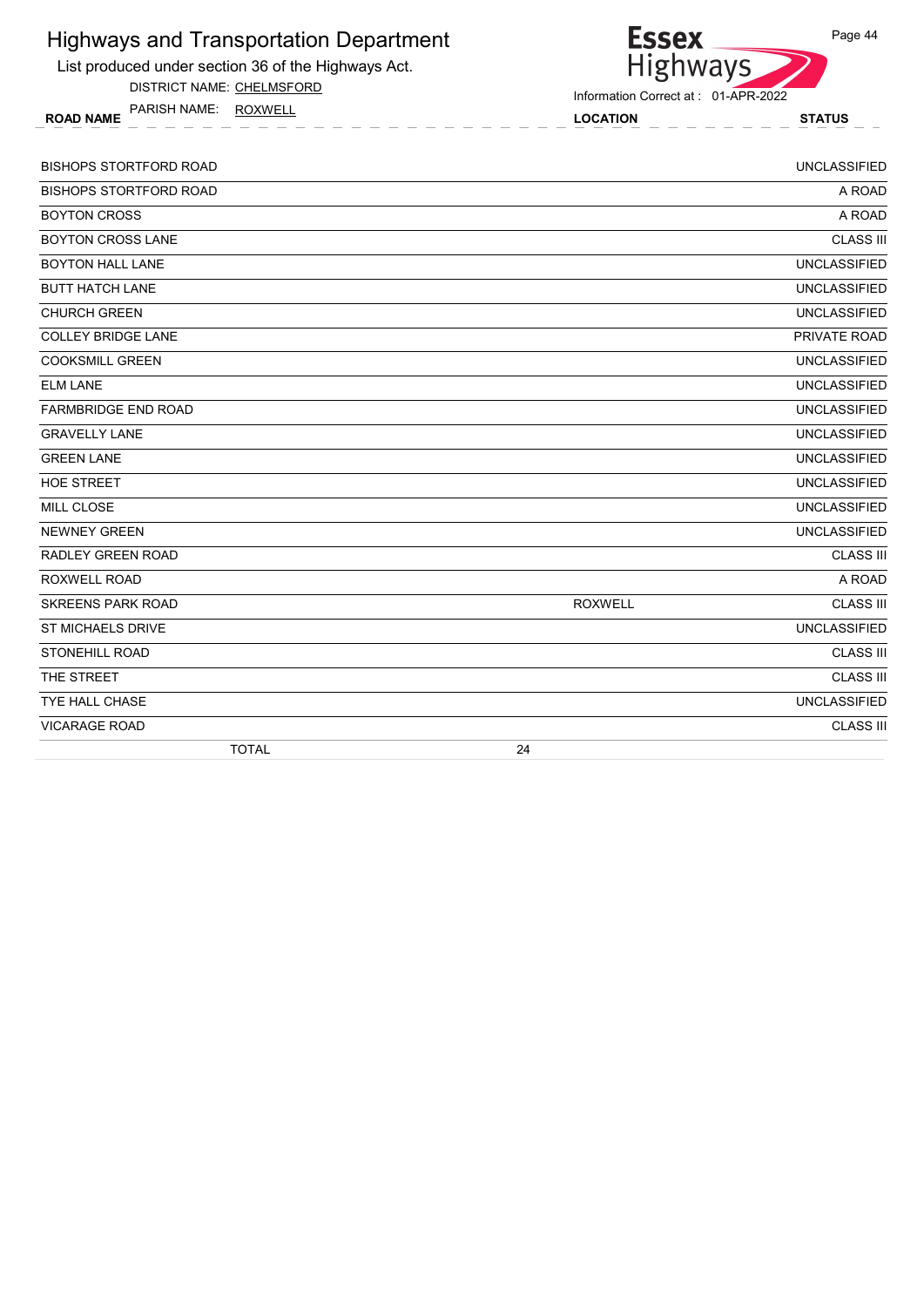

DISTRICT NAME: CHELMSFORD

ROAD NAME LOCATION STATUS PARISH NAME: RUNWELL



Information Correct at : 01-APR-2022

| A130 NEW BYPASS          | <b>UNCLASSIFIED</b> |
|--------------------------|---------------------|
| ATHELSTAN GARDENS        | <b>UNCLASSIFIED</b> |
| <b>BARNET PARK ROAD</b>  | PRIVATE ROAD        |
| <b>BIRS CLOSE</b>        | <b>UNCLASSIFIED</b> |
| <b>BROCK HILL</b>        | <b>CLASS III</b>    |
| <b>BROCK HILL DRIVE</b>  | PRIVATE ROAD        |
| <b>BROWNS AVENUE</b>     | PRIVATE ROAD        |
| <b>CANEWDON CLOSE</b>    | <b>UNCLASSIFIED</b> |
| <b>CANEWDON GARDENS</b>  | <b>UNCLASSIFIED</b> |
| CANUTE CLOSE             | <b>UNCLASSIFIED</b> |
| <b>CARLTON ROAD</b>      | <b>UNCLASSIFIED</b> |
| <b>CARRUTHERS CLOSE</b>  | <b>UNCLASSIFIED</b> |
| <b>CARRUTHERS DRIVE</b>  | <b>UNCLASSIFIED</b> |
| <b>CHURCH END AVENUE</b> | <b>UNCLASSIFIED</b> |
| <b>CHURCH END LANE</b>   | <b>CLASS III</b>    |
| <b>CLARE AVENUE</b>      | <b>UNCLASSIFIED</b> |
| DAVID AVENUE             | <b>UNCLASSIFIED</b> |
| <b>DELMAR GARDENS</b>    | <b>UNCLASSIFIED</b> |
| DOWNHAM ROAD             | <b>UNCLASSIFIED</b> |
| <b>EGBERT GARDENS</b>    | <b>UNCLASSIFIED</b> |
| <b>ETHELRED GARDENS</b>  | <b>UNCLASSIFIED</b> |
| <b>GRANGE ROAD</b>       | <b>UNCLASSIFIED</b> |
| <b>HAROLD GARDENS</b>    | <b>UNCLASSIFIED</b> |
| <b>KEITH AVENUE</b>      | <b>UNCLASSIFIED</b> |
| <b>KEMBLE WAY</b>        | PRIVATE ROAD        |
| LINDON ROAD              | <b>UNCLASSIFIED</b> |
| LOCARNO AVENUE           | <b>UNCLASSIFIED</b> |
| <b>LYNFORDS DRIVE</b>    | PRIVATE ROAD        |
| <b>MERLIN WAY</b>        | <b>UNCLASSIFIED</b> |
| PEARMAIN CLOSE           | <b>UNCLASSIFIED</b> |
| REGENCY CLOSE            | <b>UNCLASSIFIED</b> |
| <b>RUNWELL CHASE</b>     | <b>UNCLASSIFIED</b> |
| RUNWELL GARDENS          | <b>UNCLASSIFIED</b> |
| RUNWELL ROAD             | A ROAD              |
| SAXON CLOSE              | <b>UNCLASSIFIED</b> |
| SOUTH HANNINGFIELD WAY   | <b>UNCLASSIFIED</b> |
| SOUTH HANNINGFIELD WAY   | PRIVATE ROAD        |
| ST LUKES WAY             | PRIVATE ROAD        |
| THE GREENWAY             | <b>UNCLASSIFIED</b> |
| TIDWORTH AVENUE          | <b>UNCLASSIFIED</b> |
| <b>VIKING WAY</b>        | <b>UNCLASSIFIED</b> |
| <b>WAVERLEY CRESCENT</b> | <b>UNCLASSIFIED</b> |
| <b>WINDSOR GARDENS</b>   | <b>UNCLASSIFIED</b> |
| <b>TOTAL</b>             | 43                  |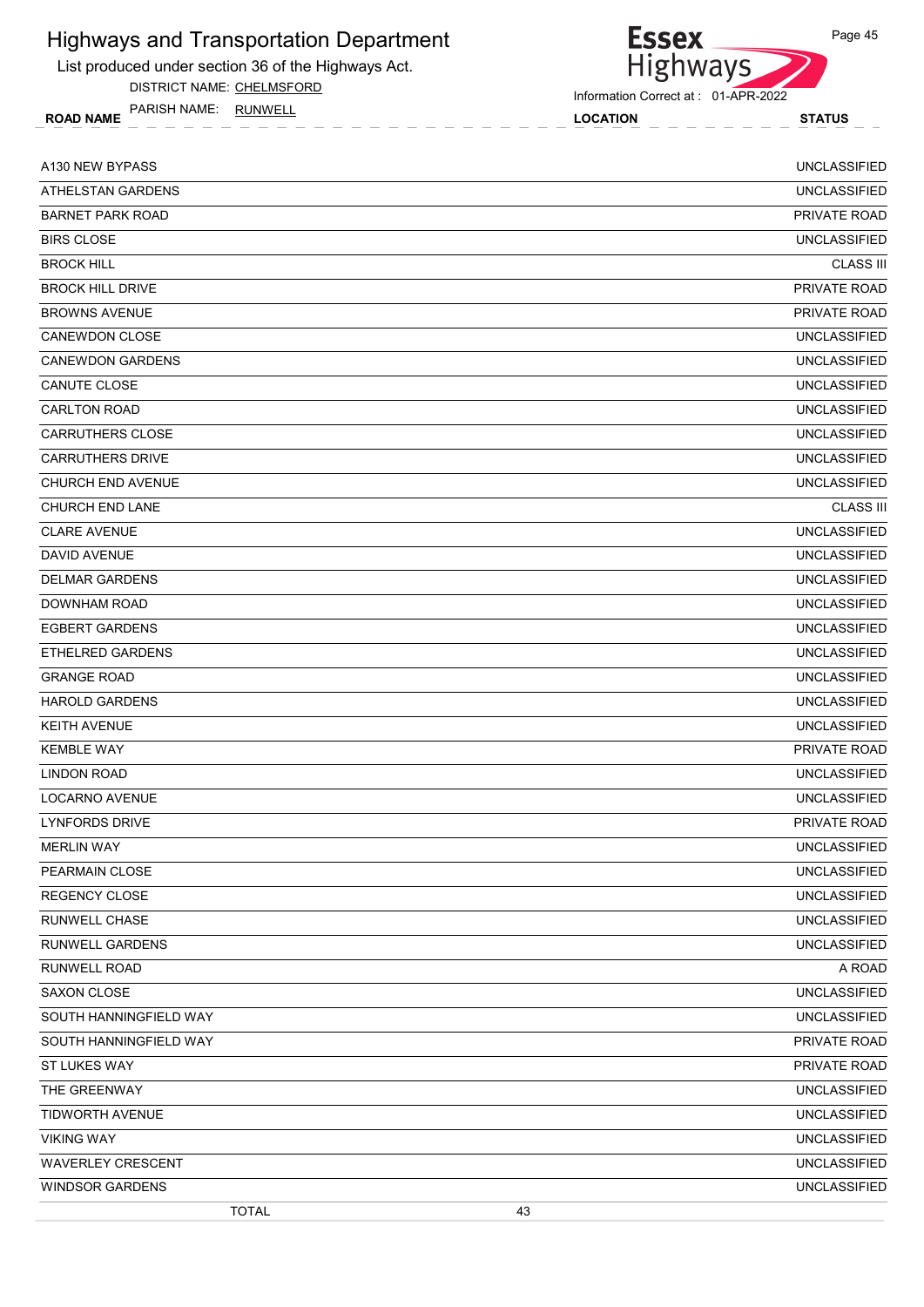

List produced under section 36 of the Highways Act.

DISTRICT NAME: CHELMSFORD

ROAD NAME LOCATION STATUS PARISH NAME: SANDON

Information Correct at : 01-APR-2022

| A130 NEW BYPASS                                                 |                | <b>UNCLASSIFIED</b> |
|-----------------------------------------------------------------|----------------|---------------------|
| <b>ALEXANDER MEWS</b>                                           |                | <b>PRIVATE ROAD</b> |
| <b>BRICK KILN ROAD</b>                                          |                | <b>UNCLASSIFIED</b> |
| <b>BROOK VIEW</b>                                               |                | <b>UNCLASSIFIED</b> |
| <b>BUTTS GREEN ROAD</b>                                         |                | <b>UNCLASSIFIED</b> |
| <b>CARDS ROAD</b>                                               |                | <b>UNCLASSIFIED</b> |
| <b>CHALKLANDS</b>                                               |                | <b>UNCLASSIFIED</b> |
| <b>CHELMSFORD BYPASS</b>                                        |                | A ROAD              |
| <b>EAST HANNINGFIELD ROAD</b>                                   |                | <b>CLASS III</b>    |
| <b>GABLEFIELDS</b>                                              |                | <b>UNCLASSIFIED</b> |
| <b>GARRETTLANDS</b>                                             |                | PRIVATE ROAD        |
| <b>HALL LANE</b>                                                |                | <b>UNCLASSIFIED</b> |
| <b>HAMMONDS ROAD</b>                                            |                | <b>CLASS III</b>    |
| <b>HULLS LANE</b>                                               |                | <b>UNCLASSIFIED</b> |
| <b>MALDON ROAD</b>                                              |                | A ROAD              |
| <b>MAYES LANE</b>                                               |                | <b>UNCLASSIFIED</b> |
| <b>MOLRAMS LANE</b>                                             |                | <b>CLASS III</b>    |
| NORTHBOUND SLIP FROM CHELMSFORD BYPASS TO MALDON<br><b>ROAD</b> | <b>DANBURY</b> | A ROAD              |
| NORTHBOUND SLIP FROM MALDON ROAD TO CHELMSFORD<br><b>BYPASS</b> | <b>DANBURY</b> | A ROAD              |
| OLD SOUTHEND ROAD                                               |                | <b>UNCLASSIFIED</b> |
| SANDFORD MILL ROAD                                              |                | A ROAD              |
| <b>SANDON BROOK PLACE</b>                                       |                | <b>UNCLASSIFIED</b> |
| SOUTHBOUND SLIP FROM CHELMSFORD BYPASS TO MALDON<br><b>ROAD</b> | DANBURY/SANDON | A ROAD              |
| SOUTHBOUND SLIP FROM MALDON ROAD TO CHELMSFORD<br><b>BYPASS</b> | DANBURY/SANDON | A ROAD              |
| SOUTHEND ROAD                                                   |                | A ROAD              |
| SOUTHLANDS CHASE                                                |                | <b>UNCLASSIFIED</b> |
| SPORHAMS LANE                                                   |                | <b>UNCLASSIFIED</b> |
| THE GREEN                                                       |                | <b>UNCLASSIFIED</b> |
| THE LINTONS                                                     |                | <b>UNCLASSIFIED</b> |
| WOODHILL COMMON ROAD                                            |                | <b>UNCLASSIFIED</b> |
| <b>WOODHILL ROAD</b>                                            |                | <b>CLASS III</b>    |
| <b>TOTAL</b>                                                    | 31             |                     |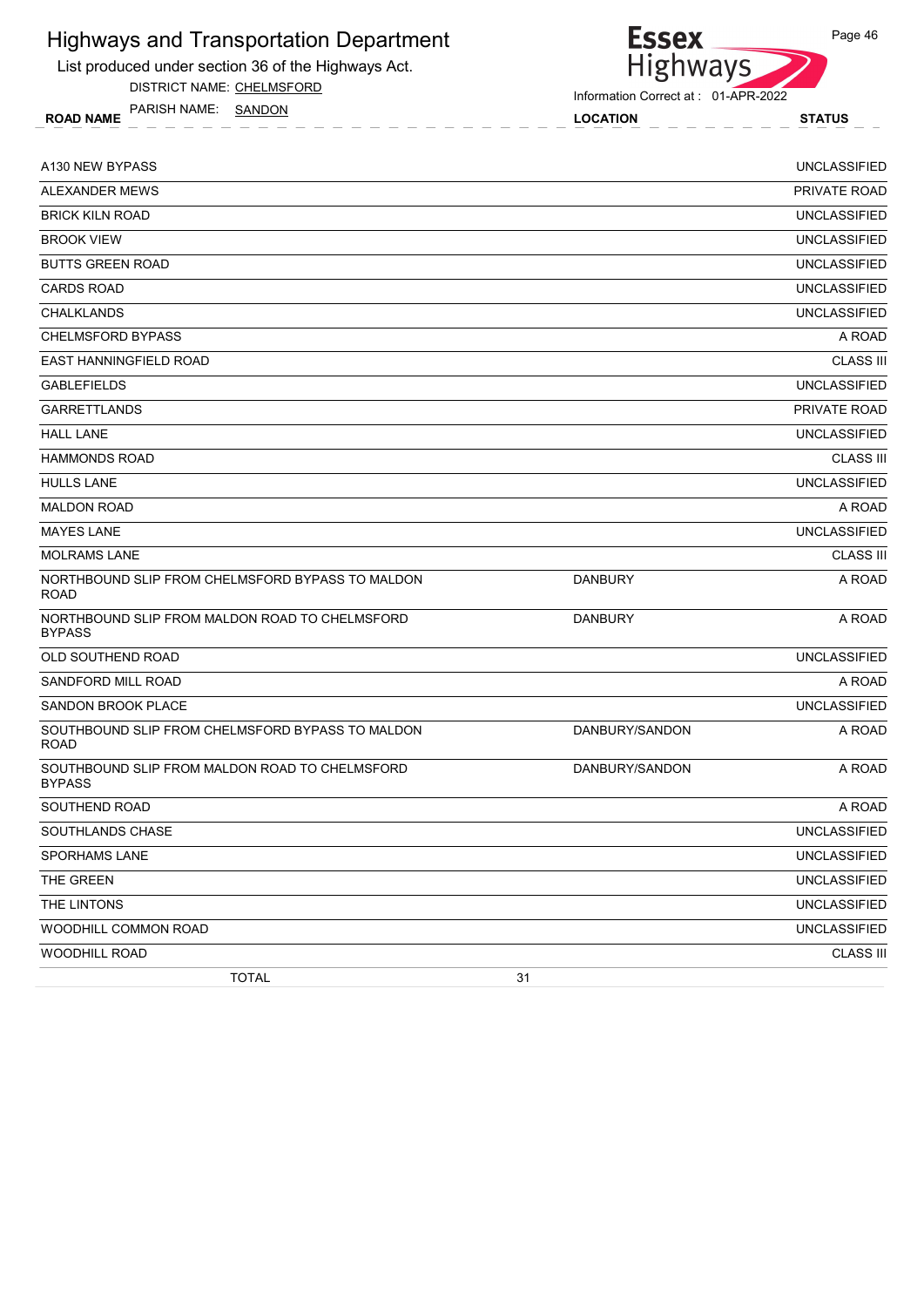List produced under section 36 of the Highways Act.

DISTRICT NAME: CHELMSFORD

ROAD NAME LOCATION STATUS PARISH NAME: SOUTH HANNINGFIELD



| <b>TOTAL</b>                   | 41                   |                     |
|--------------------------------|----------------------|---------------------|
| <b>WINDSOR ROAD</b>            |                      | PRIVATE ROAD        |
| WILLOWMEADE                    | <b>RAMSDEN HEATH</b> | PRIVATE ROAD        |
| <b>WARREN ROAD</b>             |                      | <b>UNCLASSIFIED</b> |
| <b>VERA ROAD</b>               |                      | PRIVATE ROAD        |
| <b>TIPLERS BRIDGE</b>          |                      | <b>UNCLASSIFIED</b> |
| SUDBURY ROAD                   |                      | <b>CLASS III</b>    |
| <b>STONEY HILLS</b>            |                      | <b>UNCLASSIFIED</b> |
| SOUTH HANNINGFIELD ROAD        |                      | <b>CLASS III</b>    |
| SHORT LANE                     |                      | <b>UNCLASSIFIED</b> |
| <b>SCHOOL ROAD</b>             |                      | <b>CLASS III</b>    |
| <b>RECREATION WALK</b>         |                      | <b>UNCLASSIFIED</b> |
| PARK LANE                      |                      | UNCLASSIFIED        |
| OAK ROAD                       | <b>DOWNHAM</b>       | <b>BRIDLEWAY</b>    |
| NORTON PLACE                   | <b>RAMSDEN HEATH</b> | <b>UNCLASSIFIED</b> |
| <b>MOAT CLOSE</b>              |                      | <b>UNCLASSIFIED</b> |
| <b>MILL LANE</b>               |                      | <b>UNCLASSIFIED</b> |
| MIDDLEMEAD                     |                      | <b>UNCLASSIFIED</b> |
| <b>MANOR CLOSE</b>             | OFF SHORT LA         | <b>UNCLASSIFIED</b> |
| LITTLE ABBOTTS LANE            |                      | <b>UNCLASSIFIED</b> |
| <b>LINDHURST DRIVE</b>         |                      | <b>UNCLASSIFIED</b> |
| <b>HOMELANDS GROVE</b>         |                      | <b>UNCLASSIFIED</b> |
| <b>HEATH ROAD SERVICE ROAD</b> |                      | <b>UNCLASSIFIED</b> |
| <b>HEATH ROAD</b>              |                      | <b>CLASS III</b>    |
| <b>HAWKSWOOD ROAD</b>          |                      | <b>CLASS III</b>    |
| <b>GRANGE LANE</b>             |                      | <b>UNCLASSIFIED</b> |
| <b>GIFFORDS LANE</b>           |                      | <b>UNCLASSIFIED</b> |
| <b>DOWSETT LANE</b>            |                      | <b>CLASS III</b>    |
| DOWNHAM ROAD SERVICE ROAD      |                      | <b>UNCLASSIFIED</b> |
| DOWNHAM ROAD                   | <b>RAMSDEN HEATH</b> | <b>CLASS III</b>    |
| DOVEDALE CLOSE                 |                      | <b>UNCLASSIFIED</b> |
| DE BEAUVOIR CHASE              |                      | <b>PRIVATE ROAD</b> |
| <b>CUMMING ROAD</b>            |                      | PRIVATE ROAD        |
| <b>CROWSHEATH LANE</b>         |                      | <b>UNCLASSIFIED</b> |
| <b>CHURCH ROAD</b>             |                      | <b>CLASS III</b>    |
| <b>CHURCH LANE</b>             | S HANNINGFIELD       | <b>UNCLASSIFIED</b> |
| <b>CASTLEDON ROAD</b>          |                      | <b>UNCLASSIFIED</b> |
| CARSEY CLOSE                   |                      | <b>UNCLASSIFIED</b> |
| <b>BROCK HILL</b>              |                      | <b>CLASS III</b>    |
| <b>BRABNER GARDENS</b>         |                      | <b>UNCLASSIFIED</b> |
| <b>BIRDS CLOSE</b>             |                      | <b>UNCLASSIFIED</b> |
| <b>ALLENS ROAD</b>             |                      | <b>UNCLASSIFIED</b> |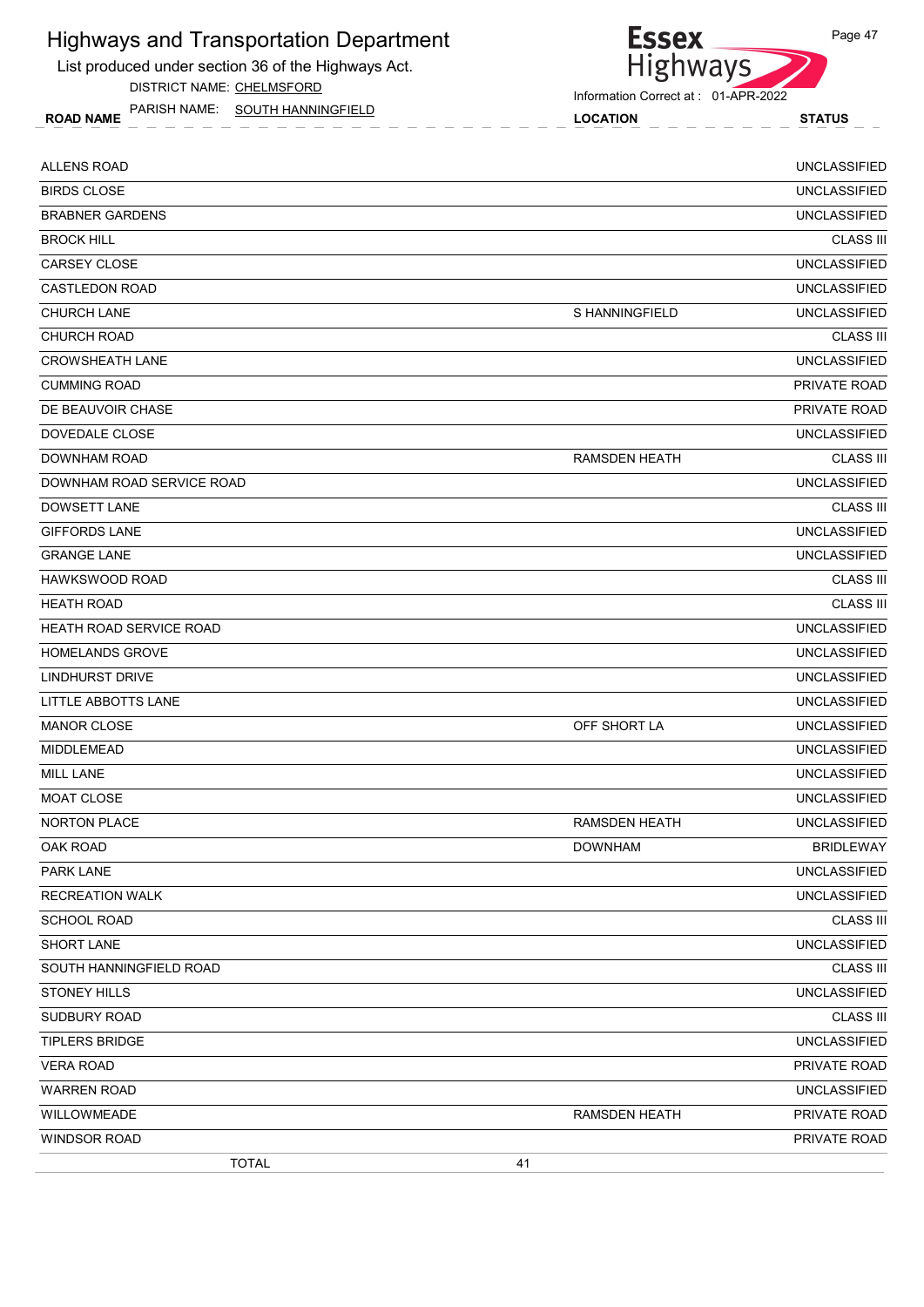List produced under section 36 of the Highways Act. DISTRICT NAME: CHELMSFORD

ROAD NAME LOCATION STATUS PARISH NAME: SOUTH WOODHAM FERRERS

#### Information Correct at : 01-APR-2022

Highways

**Essex** 

| ABBOTSLEIGH ROAD                 | <b>UNCLASSIFIED</b> |
|----------------------------------|---------------------|
| AKENFIELD CLOSE                  | <b>UNCLASSIFIED</b> |
| ALBERT ROAD                      | <b>UNCLASSIFIED</b> |
| <b>ALGARS WAY</b>                | <b>UNCLASSIFIED</b> |
| <b>ANCHOR REACH</b>              | <b>UNCLASSIFIED</b> |
| ANSON CLOSE                      | <b>UNCLASSIFIED</b> |
| <b>ARLINGTON SQUARE</b>          | <b>UNCLASSIFIED</b> |
| <b>ARWEN GROVE</b>               | <b>UNCLASSIFIED</b> |
| <b>ASHMANS ROW</b>               | <b>UNCLASSIFIED</b> |
| <b>BAKERS CLOSE</b>              | <b>UNCLASSIFIED</b> |
| <b>BANCROFTS ROAD</b>            | <b>UNCLASSIFIED</b> |
| <b>BANDHILLS CLOSE</b>           | <b>UNCLASSIFIED</b> |
| <b>BANKSIDE CLOSE</b>            | <b>UNCLASSIFIED</b> |
| <b>BARON ROAD</b>                | <b>UNCLASSIFIED</b> |
| <b>BARTON CLOSE</b>              | <b>UNCLASSIFIED</b> |
| <b>BEATTY RISE</b>               | <b>UNCLASSIFIED</b> |
| <b>BECKET WAY</b>                | <b>UNCLASSIFIED</b> |
| <b>BENBOW DRIVE</b>              | <b>UNCLASSIFIED</b> |
| <b>BERRY VALE</b>                | <b>UNCLASSIFIED</b> |
| <b>BICKERTON POINT</b>           | <b>UNCLASSIFIED</b> |
| <b>BLACKWOOD CHINE</b>           | <b>UNCLASSIFIED</b> |
| <b>BLAKE COURT</b>               | PRIVATE ROAD        |
| <b>BRACE WALK</b>                | <b>UNCLASSIFIED</b> |
| <b>BREE HILL</b>                 | <b>UNCLASSIFIED</b> |
| <b>BRENT AVENUE</b>              | <b>UNCLASSIFIED</b> |
| <b>BRESSINGHAM GARDENS</b>       | <b>UNCLASSIFIED</b> |
| <b>BRICKFIELDS ROAD</b>          | <b>UNCLASSIFIED</b> |
| <b>BRIDGEND CLOSE</b>            | <b>UNCLASSIFIED</b> |
| <b>BROUGHTON ROAD</b>            | <b>UNCLASSIFIED</b> |
| <b>BRUNEL WAY</b>                | <b>UNCLASSIFIED</b> |
| <b>BUCKLAND GATE</b>             | <b>UNCLASSIFIED</b> |
| <b>BUCKLEBURY HEATH</b>          | <b>UNCLASSIFIED</b> |
| <b>BULBECKS WALK</b>             | <b>UNCLASSIFIED</b> |
| <b>BURNHAM ROAD</b>              | A ROAD              |
| <b>BURNHAM ROAD</b>              | <b>B ROAD</b>       |
| <b>BURNHAM ROAD INTERSECTION</b> | <b>B ROAD</b>       |
| <b>BUSHEY CLOSE</b>              | <b>UNCLASSIFIED</b> |
| <b>BUTTERBUR CHASE</b>           | <b>UNCLASSIFIED</b> |
| <b>BYWATER ROAD</b>              | <b>UNCLASSIFIED</b> |
| CARISBROOKE DRIVE                | <b>UNCLASSIFIED</b> |
| <b>CARRON MEAD</b>               | <b>UNCLASSIFIED</b> |
| <b>CELEBORN STREET</b>           | <b>UNCLASSIFIED</b> |
| <b>CHADWICK ROAD</b>             | <b>UNCLASSIFIED</b> |
| <b>CHAMBERLAINS RIDE</b>         | <b>UNCLASSIFIED</b> |
| <b>CHAMPIONS WAY</b>             | <b>UNCLASSIFIED</b> |
| CHARLOTTE COURT                  | <b>UNCLASSIFIED</b> |
|                                  |                     |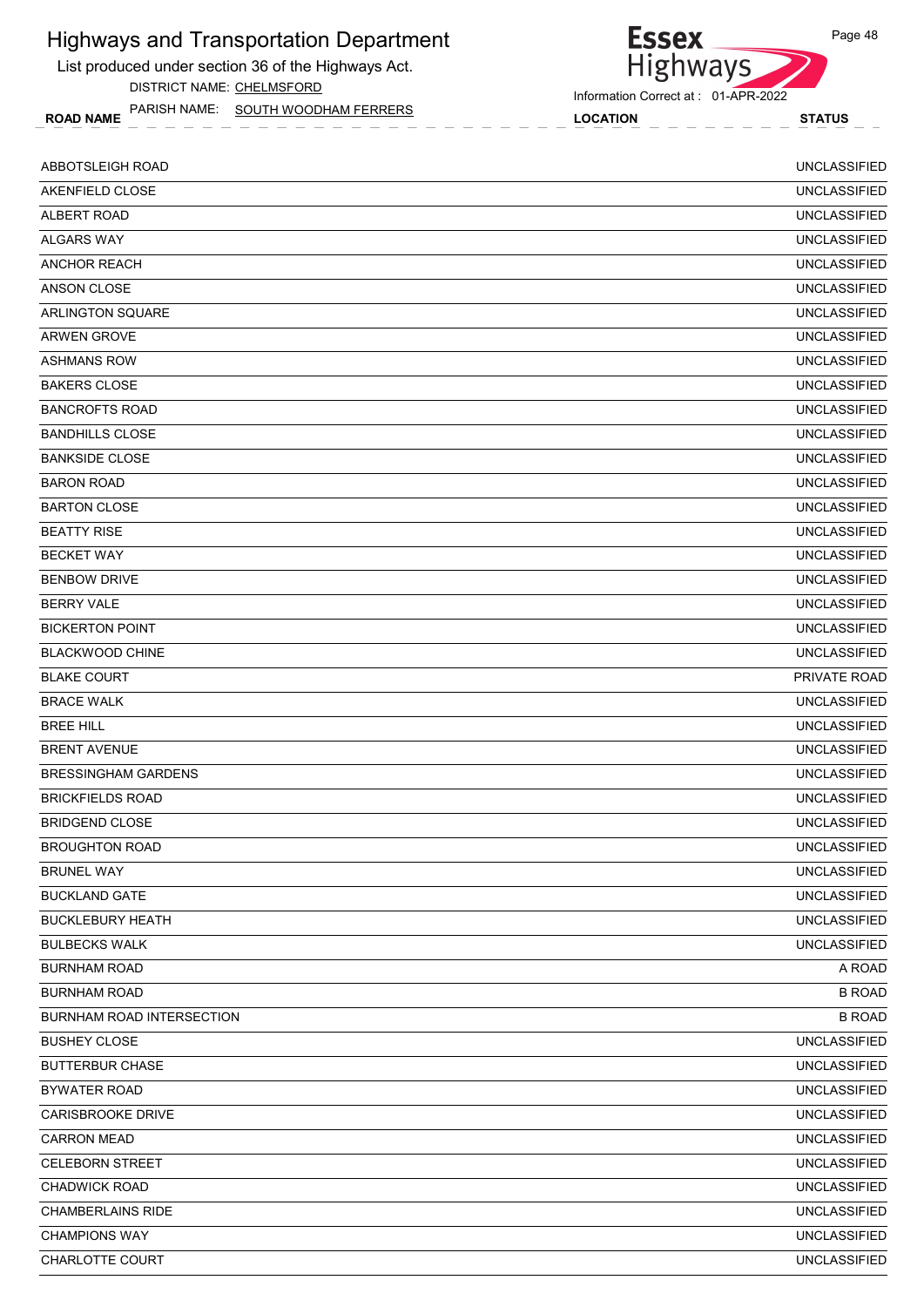List produced under section 36 of the Highways Act. DISTRICT NAME: CHELMSFORD

ROAD NAME LOCATION STATUS PARISH NAME: SOUTH WOODHAM FERRERS

## Essex<br>Highways Information Correct at : 01-APR-2022

| <b>CHASE DRIVE</b>         | <b>UNCLASSIFIED</b> |
|----------------------------|---------------------|
| <b>CHIPPING ROW</b>        | <b>FOOTPATH</b>     |
| <b>CIMARRON CLOSE</b>      | <b>UNCLASSIFIED</b> |
| <b>CLEMENTS GREEN LANE</b> | <b>UNCLASSIFIED</b> |
| <b>CLEMENTS PLACE</b>      | <b>UNCLASSIFIED</b> |
| <b>CLEVIS DRIVE</b>        | <b>UNCLASSIFIED</b> |
| <b>COBURG PLACE</b>        | <b>UNCLASSIFIED</b> |
| COLLINGWOOD ROAD           | <b>UNCLASSIFIED</b> |
| COLNE CLOSE                | <b>UNCLASSIFIED</b> |
| <b>CONNAUGHT DRIVE</b>     | <b>UNCLASSIFIED</b> |
| <b>CORAL CLOSE</b>         | <b>UNCLASSIFIED</b> |
| <b>CORNFIELDS</b>          | <b>UNCLASSIFIED</b> |
| <b>CORNISH GROVE</b>       | <b>UNCLASSIFIED</b> |
| <b>CORNWALLIS DRIVE</b>    | <b>UNCLASSIFIED</b> |
| <b>COXS CLOSE</b>          | <b>UNCLASSIFIED</b> |
| <b>CREEKVIEW ROAD</b>      | <b>UNCLASSIFIED</b> |
| <b>CRICKHOLLOW</b>         | <b>UNCLASSIFIED</b> |
| <b>CRINGLE LOCK</b>        | <b>UNCLASSIFIED</b> |
| <b>CROUCH BECK</b>         | <b>UNCLASSIFIED</b> |
| <b>CULVER RISE</b>         | <b>UNCLASSIFIED</b> |
| <b>CUTLERS ROAD</b>        | PRIVATE ROAD        |
| <b>CUTLERS ROAD</b>        | <b>UNCLASSIFIED</b> |
| DAWBERRY PLACE             | <b>FOOTPATH</b>     |
| <b>DOWNLEAZE</b>           | <b>UNCLASSIFIED</b> |
| <b>DRAPERS ROAD</b>        | <b>UNCLASSIFIED</b> |
| <b>DRYWOODS</b>            | <b>UNCLASSIFIED</b> |
| <b>DUNLIN CLOSE</b>        | <b>UNCLASSIFIED</b> |
| <b>EAST BRIDGE ROAD</b>    | <b>UNCLASSIFIED</b> |
| EDWIN HALL VIEW            | <b>UNCLASSIFIED</b> |
| ELLIOT CLOSE               | <b>UNCLASSIFIED</b> |
| <b>ELM ROAD</b>            | PRIVATE ROAD        |
| <b>ELM ROAD</b>            | <b>UNCLASSIFIED</b> |
| <b>ELRONDS REST</b>        | <b>UNCLASSIFIED</b> |
| FEN PATH                   | <b>UNCLASSIFIED</b> |
| FEN ROUNDABOUT             | A ROAD              |
| <b>FENN CLOSE</b>          | <b>UNCLASSIFIED</b> |
| <b>FENNFIELDS ROAD</b>     | <b>UNCLASSIFIED</b> |
| <b>FERRERS ROAD</b>        | <b>CLASS III</b>    |
| <b>FINCHLAND VIEW</b>      | <b>UNCLASSIFIED</b> |
| FORREST CLOSE              | <b>UNCLASSIFIED</b> |
| FOULGAR CLOSE              | <b>UNCLASSIFIED</b> |
| FREMANTLE CLOSE            | <b>UNCLASSIFIED</b> |
| <b>GALADRIEL SPRING</b>    | <b>UNCLASSIFIED</b> |
| <b>GANDALFS RIDE</b>       | <b>UNCLASSIFIED</b> |
| <b>GIMLI WATCH</b>         | <b>UNCLASSIFIED</b> |
| <b>GLADDEN FIELDS</b>      | <b>UNCLASSIFIED</b> |

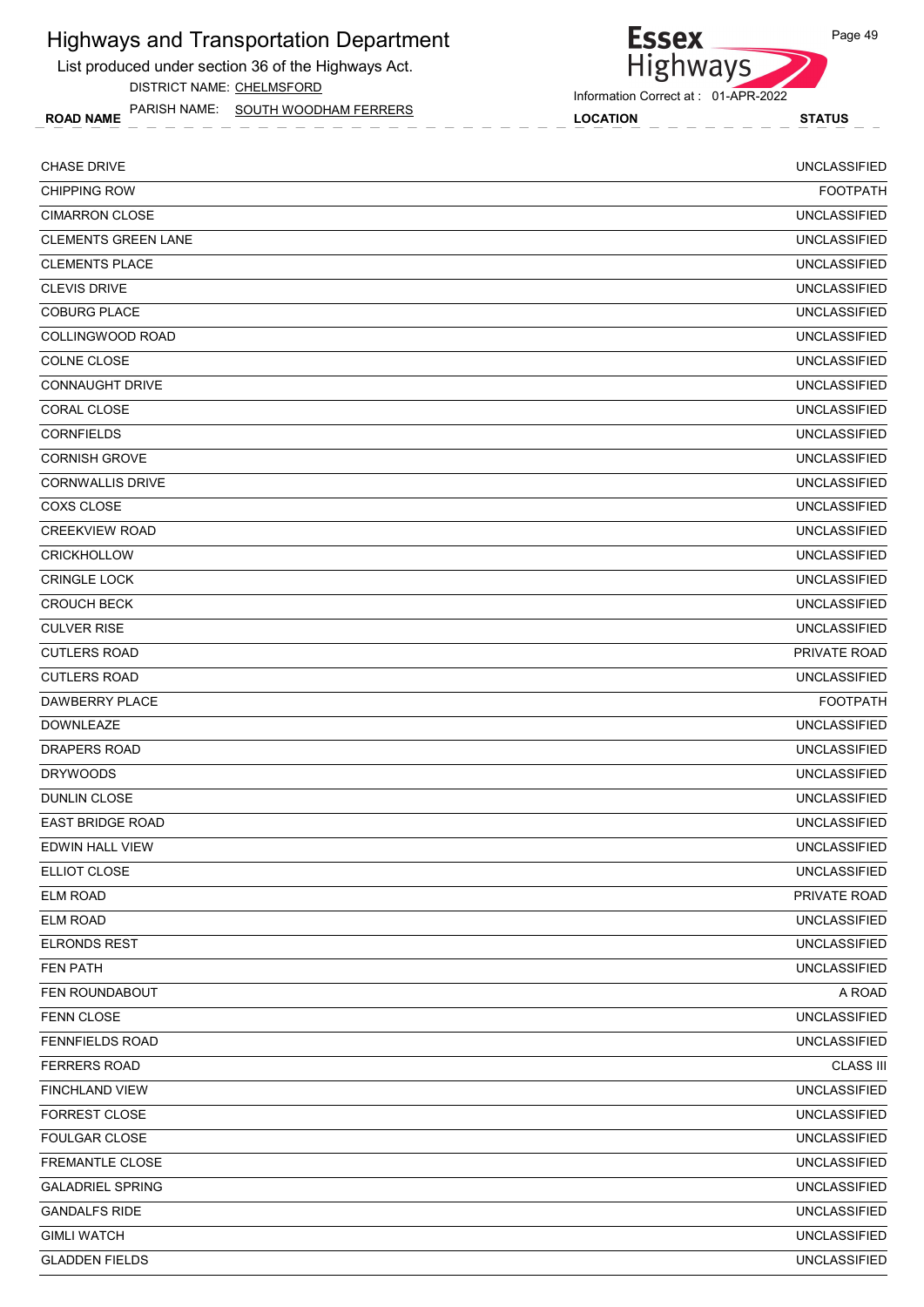List produced under section 36 of the Highways Act. DISTRICT NAME: CHELMSFORD

ROAD NAME LOCATION STATUS PARISH NAME: SOUTH WOODHAM FERRERS

# Highways

Information Correct at : 01-APR-2022

**Essex** 

| <b>GLENDALE</b>              | <b>UNCLASSIFIED</b> |
|------------------------------|---------------------|
| <b>GOLDBERRY MEAD</b>        | <b>UNCLASSIFIED</b> |
| <b>GREAT SMIALS</b>          | <b>UNCLASSIFIED</b> |
| <b>GREEN LANE</b>            | <b>UNCLASSIFIED</b> |
| <b>GREEN LANE CUL DE SAC</b> | PRIVATE ROAD        |
| <b>GREEN MEAD</b>            | <b>UNCLASSIFIED</b> |
| <b>GUILD WAY</b>             | <b>FOOTPATH</b>     |
| <b>GUYS FARM ROAD</b>        | <b>UNCLASSIFIED</b> |
| <b>HADDON MEAD</b>           | <b>UNCLASSIFIED</b> |
| <b>HALLOWELL DOWN</b>        | <b>UNCLASSIFIED</b> |
| <b>HALTWHISTLE ROAD</b>      | <b>UNCLASSIFIED</b> |
| <b>HALYARD REACH</b>         | <b>UNCLASSIFIED</b> |
| <b>HAMBERTS ROAD</b>         | <b>UNCLASSIFIED</b> |
| <b>HAMBERTS ROAD</b>         | PRIVATE ROAD        |
| <b>HARVEST CLOSE</b>         | <b>UNCLASSIFIED</b> |
| <b>HAWKWOOD CLOSE</b>        | <b>UNCLASSIFIED</b> |
| <b>HAWTHORN WALK</b>         | <b>UNCLASSIFIED</b> |
| <b>HELENA COURT</b>          | <b>UNCLASSIFIED</b> |
| <b>HILLCREST ROAD</b>        | <b>UNCLASSIFIED</b> |
| HITHER BLAKERS               | <b>UNCLASSIFIED</b> |
| <b>HOBBITON HILL</b>         | <b>UNCLASSIFIED</b> |
| <b>HOLBROOK CLOSE</b>        | <b>UNCLASSIFIED</b> |
| <b>HOLKHAM AVENUE</b>        | <b>UNCLASSIFIED</b> |
| <b>HULLBRIDGE ROAD</b>       | PRIVATE ROAD        |
| <b>HULLBRIDGE ROAD</b>       | <b>CLASS III</b>    |
| <b>INCHBONNIE ROAD</b>       | <b>UNCLASSIFIED</b> |
| <b>KEATS SQUARE</b>          | <b>UNCLASSIFIED</b> |
| KING EDWARDS ROAD            | <b>UNCLASSIFIED</b> |
| <b>KINGS WAY</b>             | <b>UNCLASSIFIED</b> |
| KNIGHT STREET                | <b>UNCLASSIFIED</b> |
| <b>LEEWARD ROAD</b>          | <b>UNCLASSIFIED</b> |
| LEIGHLANDS ROAD              | <b>UNCLASSIFIED</b> |
| LETTONS CHASE                | <b>UNCLASSIFIED</b> |
| LITTLECROFT                  | <b>UNCLASSIFIED</b> |
| LONGFIELD ROAD               | <b>UNCLASSIFIED</b> |
| <b>LONGHAMS DRIVE</b>        | <b>UNCLASSIFIED</b> |
| <b>LORIEN GARDENS</b>        | <b>UNCLASSIFIED</b> |
| <b>MAIN ROAD</b>             | <b>B ROAD</b>       |
| <b>MANOR ROAD</b>            | <b>UNCLASSIFIED</b> |
| MARKET SQUARE                | PRIVATE ROAD        |
| <b>MARKLAY DRIVE</b>         | <b>UNCLASSIFIED</b> |
| <b>MARSH FARM ROAD</b>       | <b>CLASS III</b>    |
| MAYDENE                      | <b>UNCLASSIFIED</b> |
| <b>MEADOW MEWS</b>           | <b>UNCLASSIFIED</b> |
| MELVILLE HEATH               | <b>UNCLASSIFIED</b> |
| <b>MERCHANT STREET</b>       | <b>UNCLASSIFIED</b> |
|                              |                     |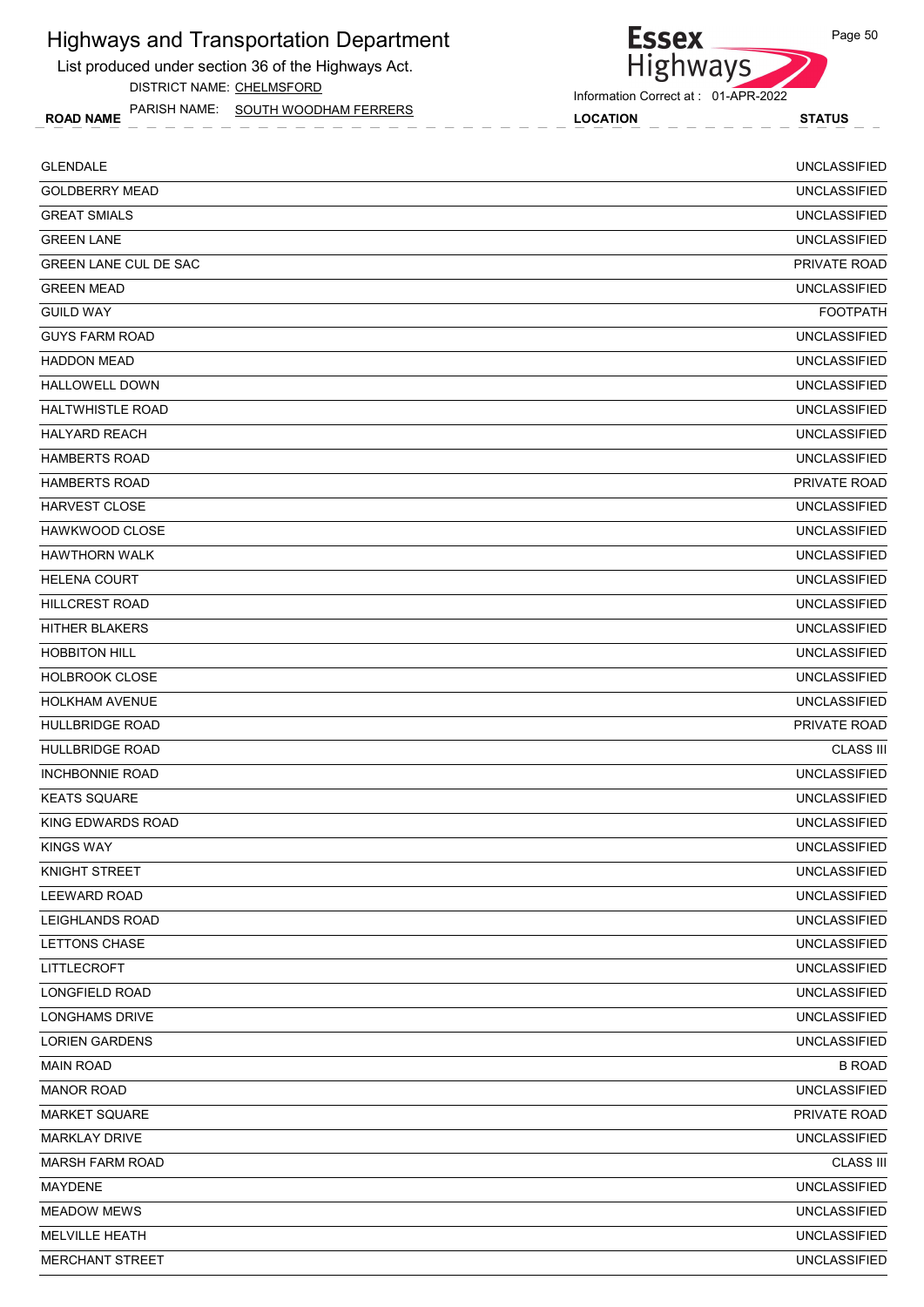List produced under section 36 of the Highways Act. DISTRICT NAME: CHELMSFORD

ROAD NAME LOCATION STATUS PARISH NAME: SOUTH WOODHAM FERRERS

#### Information Correct at : 01-APR-2022

Highways

**Essex** 

| <b>MEREWORTH ROAD</b>    | <b>UNCLASSIFIED</b> |
|--------------------------|---------------------|
| <b>MERIADOC DRIVE</b>    | <b>UNCLASSIFIED</b> |
| <b>MERTON PLACE</b>      | <b>UNCLASSIFIED</b> |
| <b>MIDDLETON ROW</b>     | <b>UNCLASSIFIED</b> |
| <b>MILLARS CLOSE</b>     | PRIVATE ROAD        |
| <b>MILLARS CLOSE</b>     | <b>UNCLASSIFIED</b> |
| <b>MITCHELL WAY</b>      | <b>UNCLASSIFIED</b> |
| MOUNT PLEASANT ROAD      | PRIVATE ROAD        |
| <b>NELSON PLACE</b>      | <b>UNCLASSIFIED</b> |
| OLD WICKFORD ROAD        | <b>UNCLASSIFIED</b> |
| ORCHID PLACE             | <b>UNCLASSIFIED</b> |
| <b>ORMESBY CHINE</b>     | <b>UNCLASSIFIED</b> |
| <b>OSTERLEY PLACE</b>    | <b>UNCLASSIFIED</b> |
| <b>OVERMEAD DRIVE</b>    | <b>UNCLASSIFIED</b> |
| <b>PASTON CLOSE</b>      | <b>UNCLASSIFIED</b> |
| PENSHURST DRIVE          | <b>UNCLASSIFIED</b> |
| PERTWEE DRIVE            | <b>UNCLASSIFIED</b> |
| <b>PINTOLLS</b>          | <b>UNCLASSIFIED</b> |
| POPLAR CLOSE             | <b>UNCLASSIFIED</b> |
| <b>QUARTER GATE</b>      | <b>UNCLASSIFIED</b> |
| <b>RAYMONDS CLOSE</b>    | <b>UNCLASSIFIED</b> |
| <b>REDHILLS ROAD</b>     | PRIVATE ROAD        |
| <b>REDSHANK CRESCENT</b> | <b>UNCLASSIFIED</b> |
| <b>REEVES WAY</b>        | <b>UNCLASSIFIED</b> |
| <b>REYNOLDS GATE</b>     | <b>UNCLASSIFIED</b> |
| <b>RIVENDELL VALE</b>    | <b>UNCLASSIFIED</b> |
| <b>RODING LEIGH</b>      | <b>UNCLASSIFIED</b> |
| <b>SALTCOATS</b>         | <b>UNCLASSIFIED</b> |
| SALTCOATS ROUNDABOUT     | <b>B ROAD</b>       |
| <b>SCHOLARS WALK</b>     | <b>UNCLASSIFIED</b> |
| SHIREBOURN VALE          | <b>UNCLASSIFIED</b> |
| SOUTHERN DRIVE           | <b>UNCLASSIFIED</b> |
| SOUTHVIEW CLOSE          | PRIVATE ROAD        |
| SPENCER COURT            | <b>UNCLASSIFIED</b> |
| SQUIRE STREET            | <b>UNCLASSIFIED</b> |
| <b>STANDEN AVENUE</b>    | <b>UNCLASSIFIED</b> |
| STARBOARD VIEW           | <b>UNCLASSIFIED</b> |
| <b>STATION APPROACH</b>  | <b>UNCLASSIFIED</b> |
| <b>STATION APPROACH</b>  | PRIVATE ROAD        |
| <b>TAFFRAIL GARDENS</b>  | <b>UNCLASSIFIED</b> |
| <b>TALLOW GATE</b>       | UNCLASSIFIED        |
| <b>TANNERS WAY</b>       | <b>UNCLASSIFIED</b> |
| THE BIGHT                | <b>UNCLASSIFIED</b> |
| THE CEDARS               | PRIVATE ROAD        |
| THE CHASE                | <b>UNCLASSIFIED</b> |
| THE LAURELS              | <b>UNCLASSIFIED</b> |
|                          |                     |

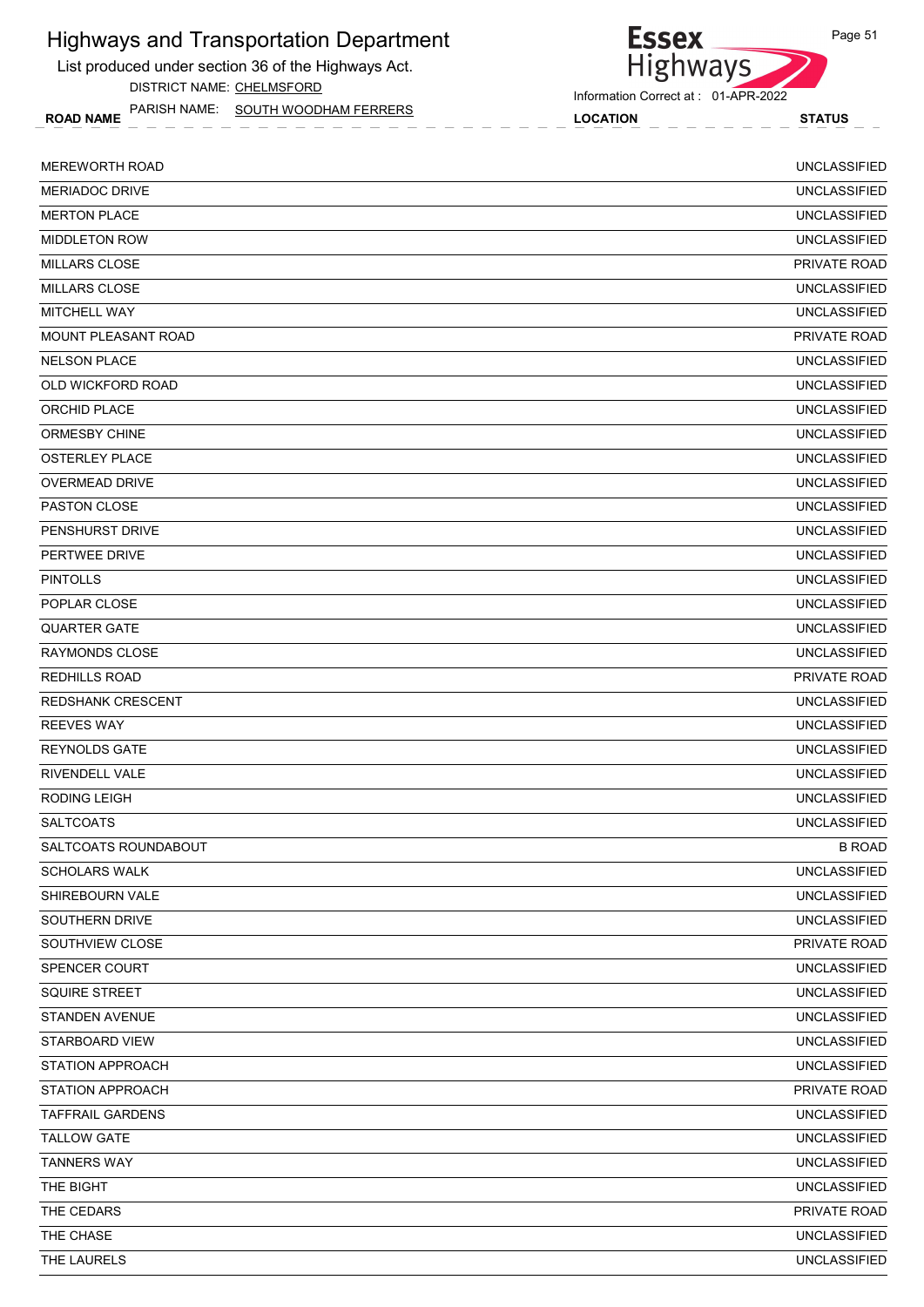List produced under section 36 of the Highways Act. DISTRICT NAME: CHELMSFORD

ROAD NAME LOCATION STATUS PARISH NAME: SOUTH WOODHAM FERRERS

#### Information Correct at : 01-APR-2022

Essex<br>Highways

| THE SPINNAKER              |              |     | <b>UNCLASSIFIED</b> |
|----------------------------|--------------|-----|---------------------|
| THE TABRUMS                |              |     | <b>UNCLASSIFIED</b> |
| THE WITHYWINDLE            |              |     | <b>UNCLASSIFIED</b> |
| <b>THORINS GATE</b>        |              |     | <b>UNCLASSIFIED</b> |
| <b>THORNBOROUGH AVENUE</b> |              |     | <b>UNCLASSIFIED</b> |
| <b>TIGHFIELD WALK</b>      |              |     | <b>UNCLASSIFIED</b> |
| <b>TOOK DRIVE</b>          |              |     | <b>UNCLASSIFIED</b> |
| <b>TREEBEARD COPSE</b>     |              |     | <b>UNCLASSIFIED</b> |
| <b>TROUBRIDGE CLOSE</b>    |              |     | <b>UNCLASSIFIED</b> |
| <b>TUTORS WAY</b>          |              |     | <b>UNCLASSIFIED</b> |
| <b>TYLERS RIDE</b>         |              |     | PRIVATE ROAD        |
| <b>TYTHE BARN WAY</b>      |              |     | <b>UNCLASSIFIED</b> |
| <b>VICTORIA ROAD</b>       |              |     | <b>UNCLASSIFIED</b> |
| <b>WESTMARCH</b>           |              |     | <b>UNCLASSIFIED</b> |
| WESTWAY                    |              |     | <b>UNCLASSIFIED</b> |
| WHITE TREE COURT           |              |     | <b>UNCLASSIFIED</b> |
| <b>WHITEHOUSE ROAD</b>     |              |     | PRIVATE ROAD        |
| <b>WICKFORD ROAD</b>       |              |     | <b>CLASS III</b>    |
| <b>WILLOW GROVE</b>        |              |     | <b>CLASS III</b>    |
| <b>WILLOW GROVE</b>        |              |     | <b>UNCLASSIFIED</b> |
| <b>WINDWARD WAY</b>        |              |     | <b>UNCLASSIFIED</b> |
| <b>WOODHAM HALT</b>        |              |     | PRIVATE ROAD        |
| <b>WOODHAM ROAD</b>        |              |     | <b>CLASS III</b>    |
| <b>WOODHAM ROAD</b>        |              |     | <b>B ROAD</b>       |
| <b>WOOLARDS WAY</b>        |              |     | <b>UNCLASSIFIED</b> |
|                            | <b>TOTAL</b> | 209 |                     |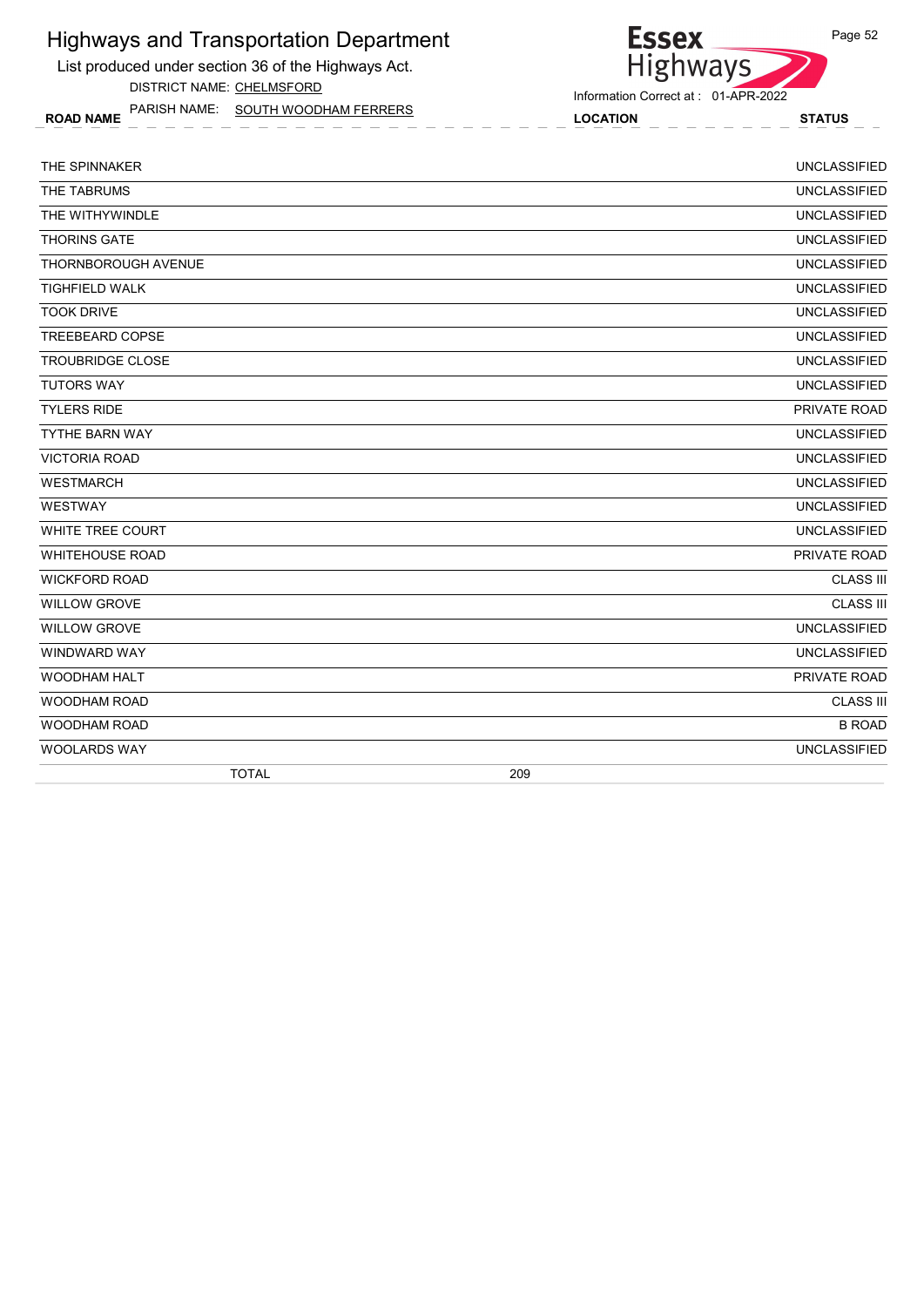List produc



Page 53

| List produced under section 36 of the Highways Act. | <b>Highways</b>                     |                     |  |
|-----------------------------------------------------|-------------------------------------|---------------------|--|
| DISTRICT NAME: CHELMSFORD                           | Information Correct at: 01-APR-2022 |                     |  |
| PARISH NAME: SPRINGFIELD<br><b>ROAD NAME</b>        | <b>LOCATION</b>                     | <b>STATUS</b>       |  |
| ABELL WAY                                           | CHELMER VILLAGE                     | <b>UNCLASSIFIED</b> |  |
| ALBEMARLE LINK                                      |                                     | <b>UNCLASSIFIED</b> |  |
| <b>ALBRA MEAD</b>                                   | <b>CHELMER VILLAGE</b>              | <b>UNCLASSIFIED</b> |  |
| ALDRIDGE CLOSE                                      |                                     | <b>UNCLASSIFIED</b> |  |
| ALICK HORNSNELL VIEW                                |                                     | PRIVATE ROAD        |  |
| <b>ALLEN WAY</b>                                    | <b>CHELMER VILLAGE</b>              | <b>UNCLASSIFIED</b> |  |
| ALYSSUM CLOSE                                       |                                     | <b>UNCLASSIFIED</b> |  |
| ANJOU GREEN                                         |                                     | <b>UNCLASSIFIED</b> |  |
| <b>ANVIL WAY</b>                                    |                                     | <b>UNCLASSIFIED</b> |  |
| <b>ARGYLL ROAD</b>                                  |                                     | <b>UNCLASSIFIED</b> |  |
| <b>ARMISTICE AVENUE</b>                             |                                     | PRIVATE ROAD        |  |
| <b>ASHTON PLACE</b>                                 |                                     | <b>UNCLASSIFIED</b> |  |
| <b>ASHURST DRIVE</b>                                |                                     | <b>UNCLASSIFIED</b> |  |
| <b>ASTER COURT</b>                                  |                                     | <b>UNCLASSIFIED</b> |  |
| ATHOLL ROAD                                         |                                     | <b>UNCLASSIFIED</b> |  |
| <b>AZALEA COURT</b>                                 |                                     | <b>FOOTPATH</b>     |  |
| <b>BANKART LANE</b>                                 |                                     | <b>UNCLASSIFIED</b> |  |
| <b>BARLOWS REACH</b>                                |                                     | <b>UNCLASSIFIED</b> |  |
| <b>BARN GREEN</b>                                   |                                     | <b>UNCLASSIFIED</b> |  |
| <b>BARNES FARM SCHOOL ACCESS ROAD</b>               |                                     | <b>UNCLASSIFIED</b> |  |
| <b>BARNES MILL ROAD</b>                             |                                     | PRIVATE ROAD        |  |
| <b>BARROW CHASE</b>                                 | CHELMER VILLAGE                     | <b>UNCLASSIFIED</b> |  |
| <b>BEARDSLEY DRIVE</b>                              |                                     | <b>UNCLASSIFIED</b> |  |
| <b>BEAUCHAMPS CLOSE</b>                             |                                     | <b>UNCLASSIFIED</b> |  |
| <b>BEAUFORT ROAD</b>                                |                                     | <b>UNCLASSIFIED</b> |  |
| BEAULIEU BOULEVARD                                  |                                     | <b>UNCLASSIFIED</b> |  |
| <b>BEELEIGH LINK</b>                                |                                     | <b>UNCLASSIFIED</b> |  |
| BEELEIGH LINK ROUNDABOUT                            | SPRINGFIELD                         | A ROAD              |  |
| <b>BEGONIA CLOSE</b>                                |                                     | <b>UNCLASSIFIED</b> |  |
| <b>BELMONDE DRIVE</b>                               |                                     | <b>UNCLASSIFIED</b> |  |
| <b>BELMONT CLOSE</b>                                |                                     | <b>UNCLASSIFIED</b> |  |
| <b>BEN WILSON LINK</b>                              |                                     | PRIVATE ROAD        |  |

BERKELY DRIVE CHELMER VILLAGE UNCLASSIFIED

| CHASE<br><b>BILL</b><br><b>FRS</b> |                        | <b>SIFIED</b><br>UNCI ASS                 |
|------------------------------------|------------------------|-------------------------------------------|
| <b>BINLEY ROAD</b>                 | _AGE<br>CHE<br>MER VII | <b>UNCL</b><br>$I = I = F$<br>ΛC<br>'FIEL |

BLACKLOCK UNCLASSIFIED

BLACKSMITH CLOSE UNCLASSIFIED BLUEBELL GREEN FOOTPATH

BLUEBELL GREEN UNCLASSIFIED

BONINGTON CHASE UNCLASSIFIED

BOUCHERS MEAD UNCLASSIFIED

BRACKENDEN DRIVE UNCLASSIFIED

BRAGANZA WAY UNCLASSIFIED

BRAGANZA WAY PRIVATE ROAD

BRIARSWOOD UNCLASSIFIED

BROOK END ROAD NORTH **EXECUTE IS A RELEASE OF A RELEASE OF A RELEASE OF A RELEASE OF A RELEASE OF A RELEASE OF A RELEASE OF A RELEASE OF A RELEASE OF A RELEASE OF A RELEASE OF A RELEASE OF A RELEASE OF A RELEASE OF A RELEA**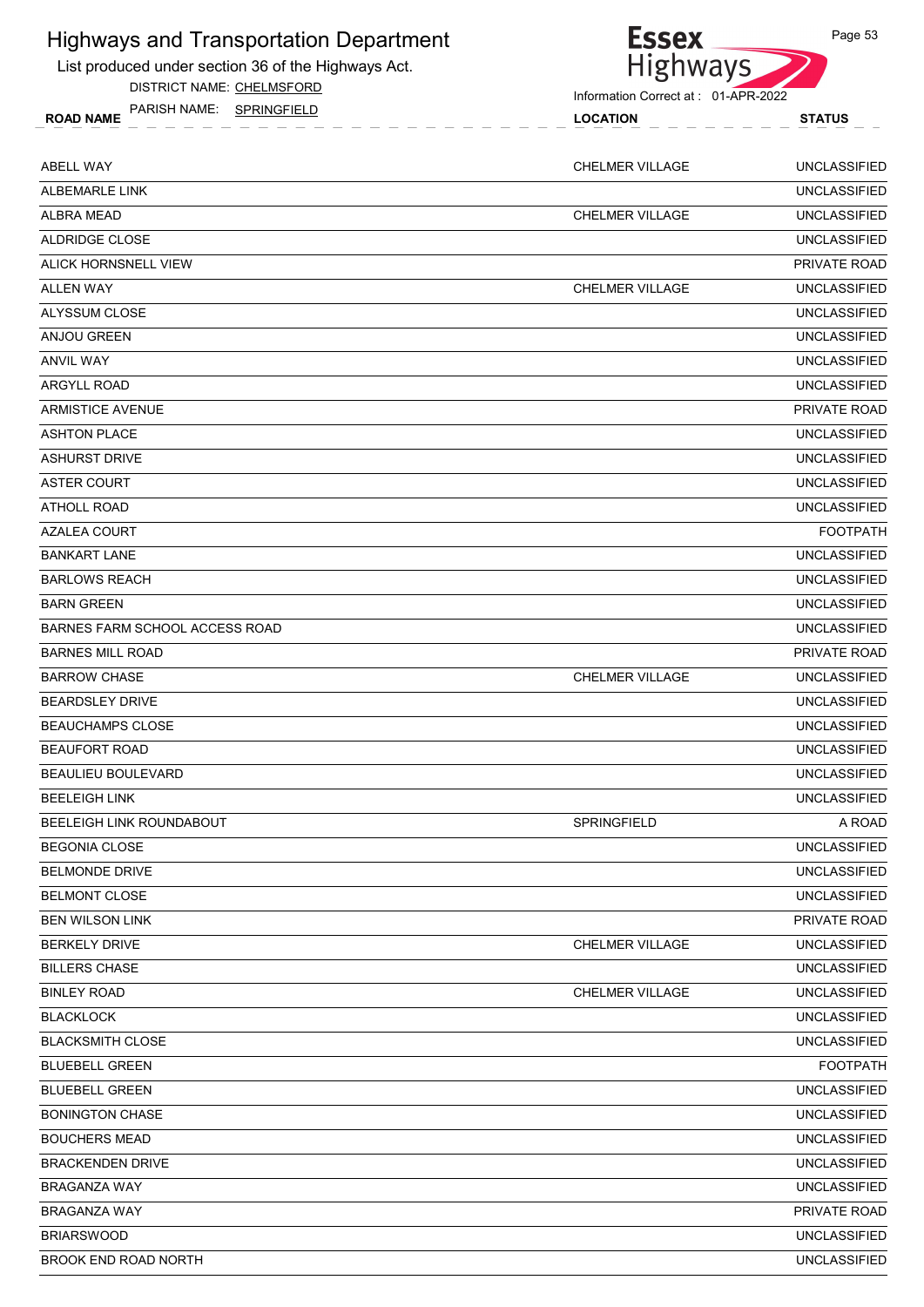List produced under section 36 of the Highways Act.

DISTRICT NAME: CHELMSFORD

ROAD NAME LOCATION STATUS PARISH NAME: SPRINGFIELD



Information Correct at : 01-APR-2022

| <b>BROOK END ROAD SOUTH</b>    |                        | <b>UNCLASSIFIED</b> |
|--------------------------------|------------------------|---------------------|
| <b>BROOK LANE</b>              |                        | <b>UNCLASSIFIED</b> |
| <b>BRYANT LINK</b>             | <b>CHELMER VILLAGE</b> | <b>UNCLASSIFIED</b> |
| <b>BUCKINGHAM COURT</b>        | <b>CHELMER VILLAGE</b> | PRIVATE ROAD        |
| <b>BURGESS FIELD</b>           |                        | <b>UNCLASSIFIED</b> |
| <b>BURNELL GATE</b>            |                        | <b>UNCLASSIFIED</b> |
| <b>BURTON PLACE</b>            |                        | <b>UNCLASSIFIED</b> |
| <b>CAMELLIA CLOSE</b>          |                        | <b>UNCLASSIFIED</b> |
| <b>CANDYTUFT ROAD</b>          |                        | <b>UNCLASSIFIED</b> |
| <b>CANVEY WALK</b>             |                        | PRIVATE ROAD        |
| <b>CANVEY WALK</b>             |                        | <b>UNCLASSIFIED</b> |
| <b>CARNATION CLOSE</b>         |                        | <b>UNCLASSIFIED</b> |
| <b>CARRIAGE DRIVE</b>          |                        | <b>UNCLASSIFIED</b> |
| <b>CARTWRIGHT WALK</b>         |                        | <b>UNCLASSIFIED</b> |
| <b>CASWELL MEWS</b>            |                        | <b>UNCLASSIFIED</b> |
| <b>CAWKWELL CLOSE</b>          |                        | <b>UNCLASSIFIED</b> |
| <b>CENTENARY WAY</b>           |                        | <b>PRIVATE ROAD</b> |
| <b>CHANCELLOR AVENUE</b>       | <b>CHELMER VILLAGE</b> | <b>UNCLASSIFIED</b> |
| <b>CHELMER ROAD</b>            |                        | A ROAD              |
| <b>CHELMER VALLEY ROAD</b>     |                        | A ROAD              |
| CHELMER VILLAGE WAY            |                        | A ROAD              |
| CHELMER VILLAGE WAY            |                        | <b>UNCLASSIFIED</b> |
| CHELMER VILLAGE WAY ROUNDABOUT | <b>CHELMER VILLAGE</b> | <b>UNCLASSIFIED</b> |
| <b>CHELMSFORD BYPASS</b>       |                        | A ROAD              |
| <b>CHURCHILL RISE</b>          |                        | <b>UNCLASSIFIED</b> |
| <b>CLACHAR CLOSE</b>           |                        | <b>UNCLASSIFIED</b> |
| <b>CLARENCE CLOSE</b>          |                        | <b>UNCLASSIFIED</b> |
| <b>CLEMATIS TYE</b>            |                        | <b>UNCLASSIFIED</b> |
| <b>CLEMENTS CLOSE</b>          | <b>CHELMER VILLAGE</b> | <b>UNCLASSIFIED</b> |
| <b>CLUNFORD PLACE</b>          |                        | <b>UNCLASSIFIED</b> |
| <b>COLCHESTER ROAD</b>         |                        | PRIVATE ROAD        |
| <b>COLCHESTER ROAD</b>         |                        | <b>B ROAD</b>       |
| COLCHESTER ROAD ROUNDABOUT     |                        | <b>B ROAD</b>       |
| <b>COLYERS REACH</b>           |                        | <b>UNCLASSIFIED</b> |
| <b>CONSTABLE VIEW</b>          |                        | <b>UNCLASSIFIED</b> |
| COOK PLACE                     |                        | <b>UNCLASSIFIED</b> |
| <b>CORNELIUS VALE</b>          | <b>CHELMER VILLAGE</b> | <b>UNCLASSIFIED</b> |
| <b>CORNFLOWER DRIVE</b>        |                        | <b>UNCLASSIFIED</b> |
| <b>COWDRIE WAY</b>             | CHELMER VILLAGE        | <b>UNCLASSIFIED</b> |
| <b>CROCUS WAY</b>              |                        | <b>UNCLASSIFIED</b> |
| CROFT CLOSE                    |                        | <b>UNCLASSIFIED</b> |
| <b>CROFT COURT</b>             |                        | <b>UNCLASSIFIED</b> |
| <b>CROZIER TERRACE</b>         | <b>CHELMER VILLAGE</b> | <b>UNCLASSIFIED</b> |
| <b>CURZON WAY</b>              |                        | <b>UNCLASSIFIED</b> |
| <b>CUSAK ROAD</b>              | <b>CHELMER VILLAGE</b> | <b>UNCLASSIFIED</b> |
| <b>CUTON GROVE</b>             | <b>CHELMER VILLAGE</b> | PRIVATE ROAD        |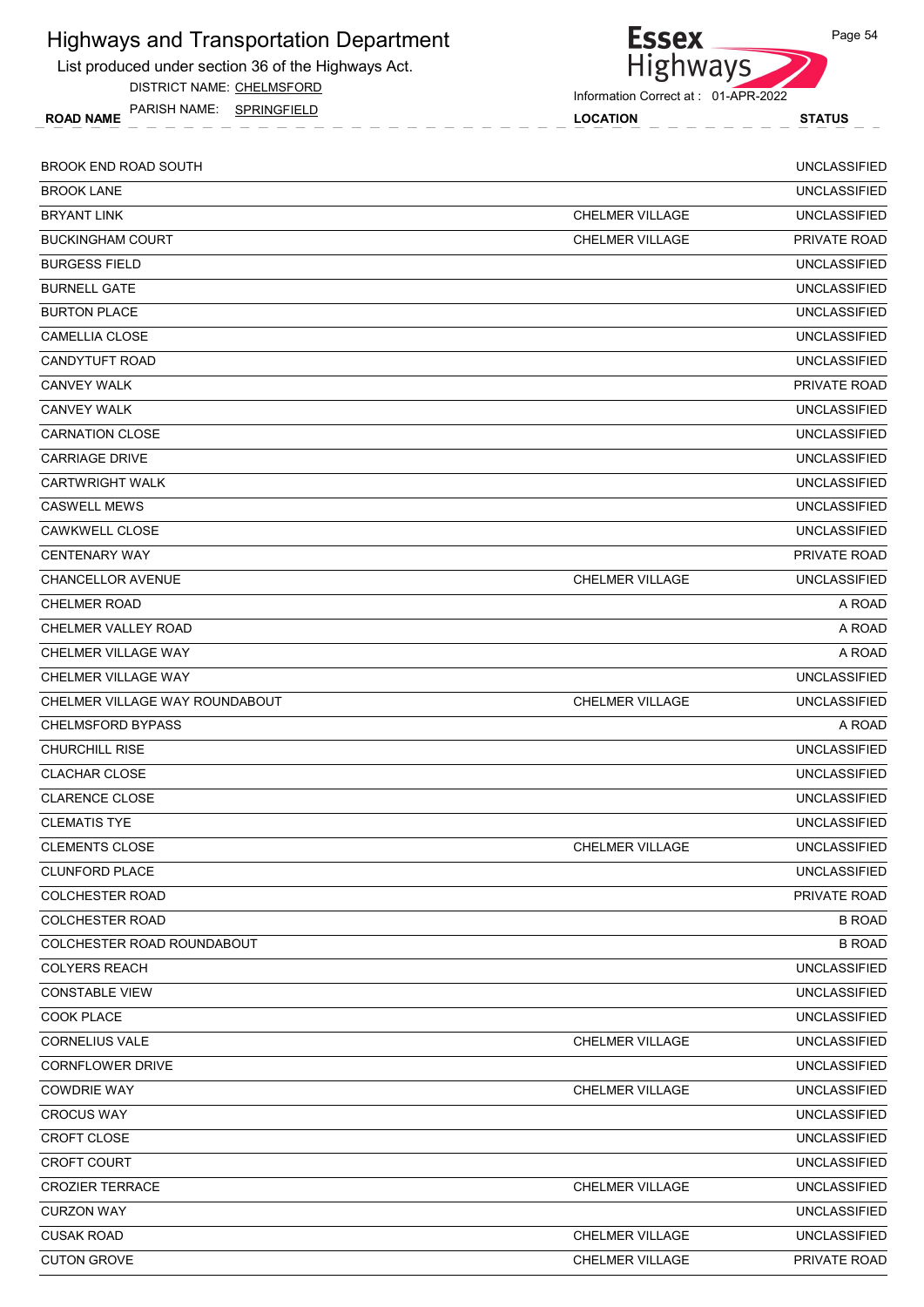

DISTRICT NAME: CHELMSFORD

ROAD NAME LOCATION STATUS PARISH NAME: SPRINGFIELD



Information Correct at : 01-APR-2022

| <b>CUTON HALL FLYOVER</b>      |                        | A ROAD              |
|--------------------------------|------------------------|---------------------|
| <b>CUTON HALL LANE</b>         |                        | <b>UNCLASSIFIED</b> |
| <b>CUTON HALL SERVICE ROAD</b> |                        | <b>UNCLASSIFIED</b> |
| <b>CUTON ROUNDABOUT</b>        |                        | <b>B ROAD</b>       |
| DAFFODIL WAY                   |                        | <b>UNCLASSIFIED</b> |
| DAHLIA CLOSE                   |                        | <b>UNCLASSIFIED</b> |
| DAIRY ROAD                     |                        | PRIVATE ROAD        |
| <b>DAISY COURT</b>             |                        | <b>UNCLASSIFIED</b> |
| <b>DESBOROUGH PATH</b>         |                        | <b>UNCLASSIFIED</b> |
| DOLBY RISE                     | <b>CHELMER VILLAGE</b> | <b>UNCLASSIFIED</b> |
| <b>DOWNSWAY</b>                |                        | <b>UNCLASSIFIED</b> |
| <b>DUKES LANE</b>              |                        | <b>UNCLASSIFIED</b> |
| DUNMORE ROAD                   |                        | <b>UNCLASSIFIED</b> |
| <b>EARLSFIELD DRIVE</b>        | <b>CHELMER VILLAGE</b> | <b>UNCLASSIFIED</b> |
| <b>EASTERN APPROACH</b>        |                        | A ROAD              |
| <b>EGLINTON DRIVE</b>          | <b>CHELMER VILLAGE</b> | <b>PRIVATE ROAD</b> |
| <b>EGLINTON DRIVE</b>          | <b>CHELMER VILLAGE</b> | <b>UNCLASSIFIED</b> |
| <b>EMBERSON COURT</b>          |                        | <b>UNCLASSIFIED</b> |
| <b>ERIDGE CLOSE</b>            |                        | <b>UNCLASSIFIED</b> |
| <b>ESSEX REGIMENT WAY</b>      |                        | A ROAD              |
| <b>FAIRFAX MEAD</b>            |                        | <b>UNCLASSIFIED</b> |
| <b>FAWKNER CLOSE</b>           |                        | <b>UNCLASSIFIED</b> |
| FLEETWOOD SQUARE               |                        | <b>UNCLASSIFIED</b> |
| <b>FORDSON ROAD</b>            |                        | <b>UNCLASSIFIED</b> |
| <b>FOREFIELD GREEN</b>         |                        | <b>UNCLASSIFIED</b> |
| <b>FORSYTHIA CLOSE</b>         |                        | <b>UNCLASSIFIED</b> |
| <b>FOXGLOVE WAY</b>            |                        | <b>UNCLASSIFIED</b> |
| <b>FRANCES GREEN</b>           |                        | <b>UNCLASSIFIED</b> |
| FULCHER AVENUE                 | <b>CHELMER VILLAGE</b> | <b>UNCLASSIFIED</b> |
| <b>GAIGER CLOSE</b>            |                        | <b>UNCLASSIFIED</b> |
| <b>GEPP PLACE</b>              | <b>CHELMER VILLAGE</b> | <b>UNCLASSIFIED</b> |
| GILSON CLOSE                   |                        | <b>UNCLASSIFIED</b> |
| GODDARD WAY                    |                        | <b>UNCLASSIFIED</b> |
| <b>GOLDEN ACRES</b>            |                        | <b>UNCLASSIFIED</b> |
| <b>GOLDING THOROUGHFARE</b>    |                        | <b>UNCLASSIFIED</b> |
| <b>GRAFTON PLACE</b>           |                        | PRIVATE ROAD        |
| GREENWOOD CLOSE                |                        | <b>UNCLASSIFIED</b> |
| HARNESS CLOSE                  |                        | <b>UNCLASSIFIED</b> |
| <b>HARRINGTON MEAD</b>         | <b>CHELMER VILLAGE</b> | PRIVATE ROAD        |
| HARTLEY CLOSE                  |                        | <b>UNCLASSIFIED</b> |
| <b>HAVENGORE</b>               |                        | <b>UNCLASSIFIED</b> |
| <b>HEATHER COURT</b>           |                        | <b>UNCLASSIFIED</b> |
| <b>HENNIKER GATE</b>           |                        | <b>UNCLASSIFIED</b> |
| <b>HERRINGHAM GREEN</b>        | CHELMER VILLAGE        | <b>FOOTPATH</b>     |
| <b>HOLLIS LOCK</b>             |                        | <b>UNCLASSIFIED</b> |
| HONEYSUCKLE PATH               |                        | <b>UNCLASSIFIED</b> |
|                                |                        |                     |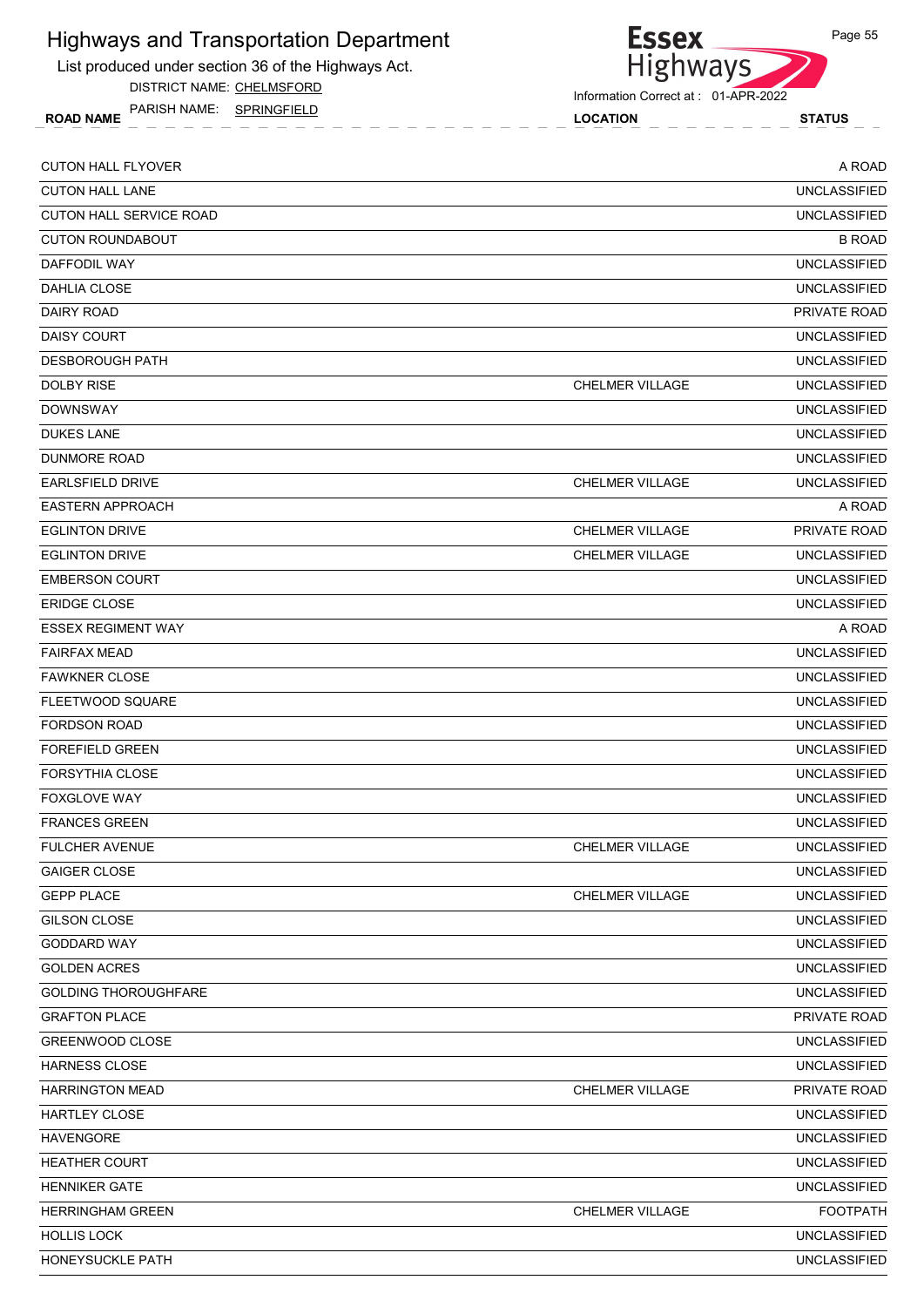List produced under section 36 of the Highways Act.

DISTRICT NAME: CHELMSFORD

ROAD NAME LOCATION STATUS PARISH NAME: SPRINGFIELD



**Essex** 

| <b>HONOR LINK</b>       |                        | <b>UNCLASSIFIED</b> |
|-------------------------|------------------------|---------------------|
| <b>HOPKINS MEAD</b>     |                        | <b>UNCLASSIFIED</b> |
| <b>HOPKINS MEAD</b>     |                        | PRIVATE ROAD        |
| <b>HOWARD DRIVE</b>     |                        | <b>UNCLASSIFIED</b> |
| <b>HUNTERS WAY</b>      |                        | <b>UNCLASSIFIED</b> |
| <b>HURST WAY</b>        | <b>CHELMER VILLAGE</b> | <b>UNCLASSIFIED</b> |
| <b>HYACINTH COURT</b>   |                        | <b>UNCLASSIFIED</b> |
| <b>INKERPOLE PLACE</b>  |                        | <b>UNCLASSIFIED</b> |
| <b>IRIS CLOSE</b>       |                        | <b>UNCLASSIFIED</b> |
| <b>JACARANDA CLOSE</b>  |                        | <b>UNCLASSIFIED</b> |
| <b>JAMES FENTON WAY</b> |                        | <b>UNCLASSIFIED</b> |
| <b>JASMINE CLOSE</b>    |                        | <b>UNCLASSIFIED</b> |
| <b>JEFFCUT ROAD</b>     | <b>CHELMER VILLAGE</b> | <b>UNCLASSIFIED</b> |
| <b>JENNER MEAD</b>      |                        | <b>UNCLASSIFIED</b> |
| <b>JUDGE ROAD</b>       | <b>CHELMER VILLAGE</b> | <b>UNCLASSIFIED</b> |
| <b>KERBY RISE</b>       |                        | <b>UNCLASSIFIED</b> |
| KINGSFORD DRIVE         | <b>CHELMER VILLAGE</b> | <b>UNCLASSIFIED</b> |
| <b>KIRK PLACE</b>       |                        | <b>UNCLASSIFIED</b> |
| <b>KIRK PLACE</b>       |                        | PRIVATE ROAD        |
| <b>KNAPTON CLOSE</b>    |                        | <b>UNCLASSIFIED</b> |
| <b>LAKIN CLOSE</b>      |                        | <b>UNCLASSIFIED</b> |
| <b>LAVENDER COURT</b>   |                        | <b>UNCLASSIFIED</b> |
| <b>LAWN LANE</b>        |                        | <b>CLASS III</b>    |
| LAWN LANE ROUNDABOUT    | CH.VALL.RTE.STH        | A ROAD              |
| LEAPINGWELL CLOSE       |                        | <b>UNCLASSIFIED</b> |
| LEYBOURNE DRIVE         |                        | <b>UNCLASSIFIED</b> |
| <b>LILY CLOSE</b>       |                        | <b>UNCLASSIFIED</b> |
| <b>LITTELL TWEED</b>    | <b>CHELMER VILLAGE</b> | <b>UNCLASSIFIED</b> |
| LITTLE WALTHAM ROAD     |                        | <b>CLASS III</b>    |
| LOBELIA CLOSE           |                        | <b>UNCLASSIFIED</b> |
| <b>LONEBARN LINK</b>    |                        | <b>UNCLASSIFIED</b> |
| LOUVAIN DRIVE           |                        | <b>UNCLASSIFIED</b> |
| LOVIBOND PLACE          |                        | <b>UNCLASSIFIED</b> |
| LUPIN DRIVE             |                        | <b>UNCLASSIFIED</b> |
| <b>LUPIN MEWS</b>       |                        | PRIVATE ROAD        |
| <b>LUPIN MEWS</b>       |                        | <b>UNCLASSIFIED</b> |
| MARIGOLD CLOSE          |                        | <b>UNCLASSIFIED</b> |
| <b>MARSTON BECK</b>     |                        | <b>UNCLASSIFIED</b> |
| MARTINGALE DRIVE        |                        | <b>UNCLASSIFIED</b> |
| MATFIELD CLOSE          |                        | <b>UNCLASSIFIED</b> |
| MAYNE CREST             |                        | <b>UNCLASSIFIED</b> |
| <b>MEARNS PLACE</b>     |                        | <b>UNCLASSIFIED</b> |
| MEGGY TYE               | <b>CHELMER VILLAGE</b> | <b>UNCLASSIFIED</b> |
| <b>MENISH WAY</b>       |                        | <b>UNCLASSIFIED</b> |
| <b>MILBANK</b>          | CHELMER VILLAGE        | <b>UNCLASSIFIED</b> |
| MILL VUE ROAD           |                        | <b>UNCLASSIFIED</b> |
|                         |                        |                     |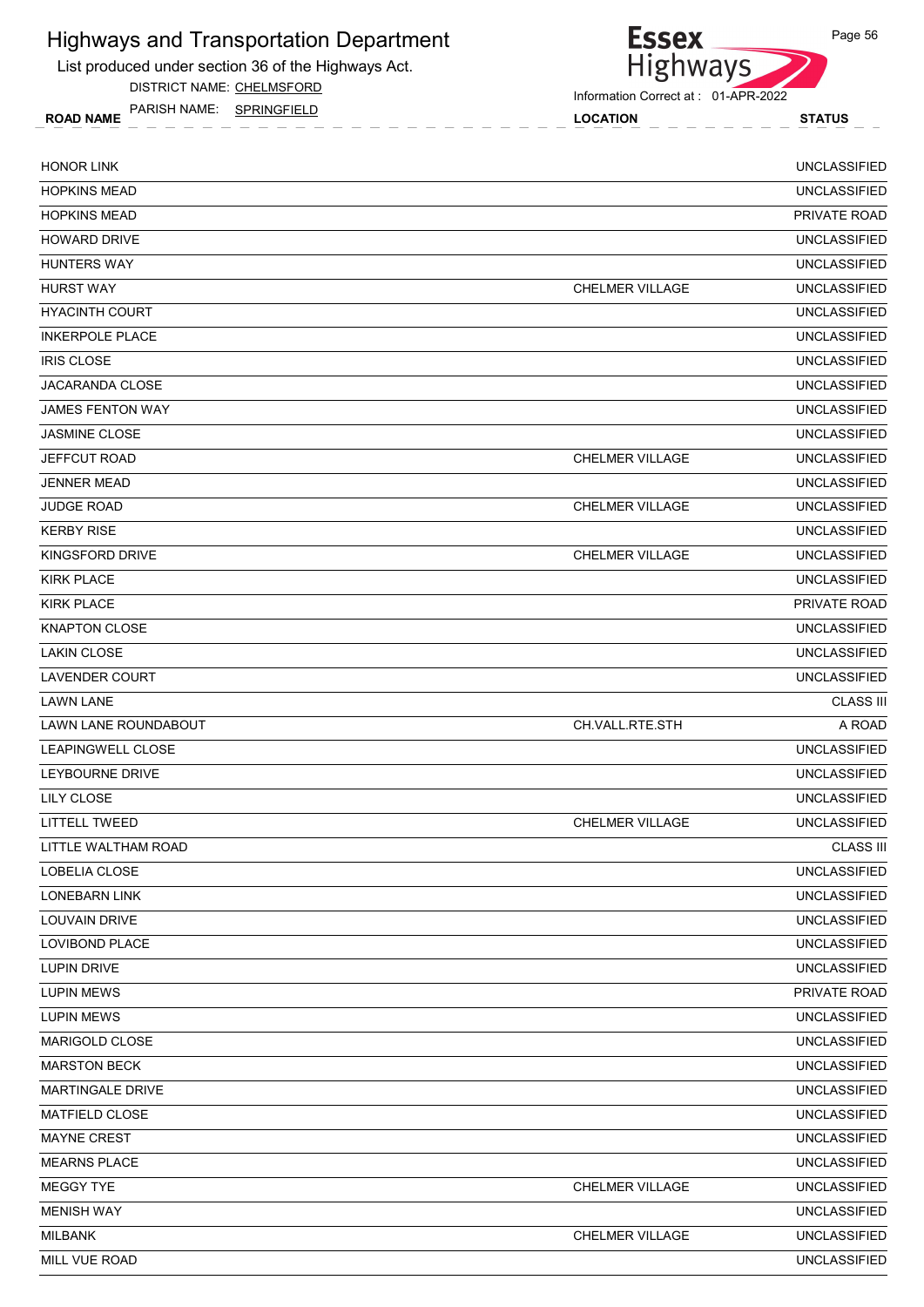

DISTRICT NAME: CHELMSFORD

Essex<br>Highways

Page 57

Information Correct at : 01-APR-2022

ROAD NAME LOCATION STATUS PARISH NAME: SPRINGFIELD

| <b>MILLSON BANK</b>                           |                        | <b>UNCLASSIFIED</b> |
|-----------------------------------------------|------------------------|---------------------|
| <b>MIMOSA CLOSE</b>                           |                        | <b>UNCLASSIFIED</b> |
| <b>MITTON VALE</b>                            |                        | <b>UNCLASSIFIED</b> |
| <b>MONTAGU GARDENS</b>                        |                        | <b>UNCLASSIFIED</b> |
| MONTGOMERY CLOSE                              |                        | <b>UNCLASSIFIED</b> |
| <b>MONTROSE ROAD</b>                          |                        | PRIVATE ROAD        |
| <b>MONTROSE ROAD</b>                          |                        | <b>UNCLASSIFIED</b> |
| MOUNTBATTEN WAY                               |                        | <b>UNCLASSIFIED</b> |
| <b>MULTON LEA</b>                             |                        | <b>UNCLASSIFIED</b> |
| <b>MURRELL LOCK</b>                           |                        | <b>UNCLASSIFIED</b> |
| NABBOTTS FARM ROUNDABOUT                      | CHELMER VALLEY         | A ROAD              |
| <b>NEW BOWERS WAY</b>                         |                        | <b>UNCLASSIFIED</b> |
| NEW BOWERS WAY ROUNDABOUT                     |                        | A ROAD              |
| NEW DUKES WAY                                 |                        | <b>UNCLASSIFIED</b> |
| <b>NEW NABBOTTS WAY</b>                       |                        | <b>UNCLASSIFIED</b> |
| NEW NABBOTTS WAY ROUNDABOUT                   |                        | A ROAD              |
| <b>NORTH DELL</b>                             |                        | <b>UNCLASSIFIED</b> |
| NORTHBOUND SLIP FROM A12 TO BOREHAM           | <b>BOREHAM</b>         | A ROAD              |
| NORTHBOUND SLIP FROM SPRINGFIELD ROAD TO A138 |                        | A ROAD              |
| NORTHUMBERLAND COURT                          |                        | <b>UNCLASSIFIED</b> |
| OAK LODGE TYE                                 |                        | <b>UNCLASSIFIED</b> |
| <b>OSEA WAY</b>                               |                        | <b>UNCLASSIFIED</b> |
| PADDOCK DRIVE                                 |                        | <b>UNCLASSIFIED</b> |
| <b>PALMERS CROFT</b>                          | <b>CHELMER VILLAGE</b> | <b>UNCLASSIFIED</b> |
| PEERS SQUARE                                  | <b>CHELMER VILLAGE</b> | <b>UNCLASSIFIED</b> |
| <b>PERRICLOSE</b>                             |                        | <b>UNCLASSIFIED</b> |
| <b>PETREBROOK</b>                             |                        | <b>UNCLASSIFIED</b> |
| PETUNIA CRESCENT                              |                        | <b>UNCLASSIFIED</b> |
| POCKLINGTON CLOSE                             |                        | <b>UNCLASSIFIED</b> |
| POLLARDS GREEN                                |                        | <b>UNCLASSIFIED</b> |
| POPPY GREEN                                   |                        | <b>FOOTPATH</b>     |
| <b>PORTWAY</b>                                | <b>CHELMER VILLAGE</b> | <b>UNCLASSIFIED</b> |
| PRIMULA WAY                                   |                        | <b>UNCLASSIFIED</b> |
| PUMP LANE                                     |                        | <b>UNCLASSIFIED</b> |
| QUALE ROAD                                    | CHELMER VILLAGE        | <b>UNCLASSIFIED</b> |
| RAMSHAW DRIVE                                 | CHELMER VILLAGE        | <b>UNCLASSIFIED</b> |
| RAPHAEL DRIVE                                 |                        | <b>UNCLASSIFIED</b> |
| RATCLIFFE GATE                                |                        | <b>UNCLASSIFIED</b> |
| REMBRANDT GROVE                               |                        | <b>UNCLASSIFIED</b> |
| <b>RENNIE PLACE</b>                           | <b>CHELMER VILLAGE</b> | <b>UNCLASSIFIED</b> |
| <b>RENOIR PLACE</b>                           |                        | <b>UNCLASSIFIED</b> |
| RICHMOND ROAD                                 |                        | <b>UNCLASSIFIED</b> |
| ROBERT MCCARTHY PLACE                         |                        | PRIVATE ROAD        |
| <b>RUBENS GATE</b>                            |                        | <b>UNCLASSIFIED</b> |
| <b>RUSHLEYDALE</b>                            |                        | <b>UNCLASSIFIED</b> |
| SADDLE RISE                                   |                        | <b>UNCLASSIFIED</b> |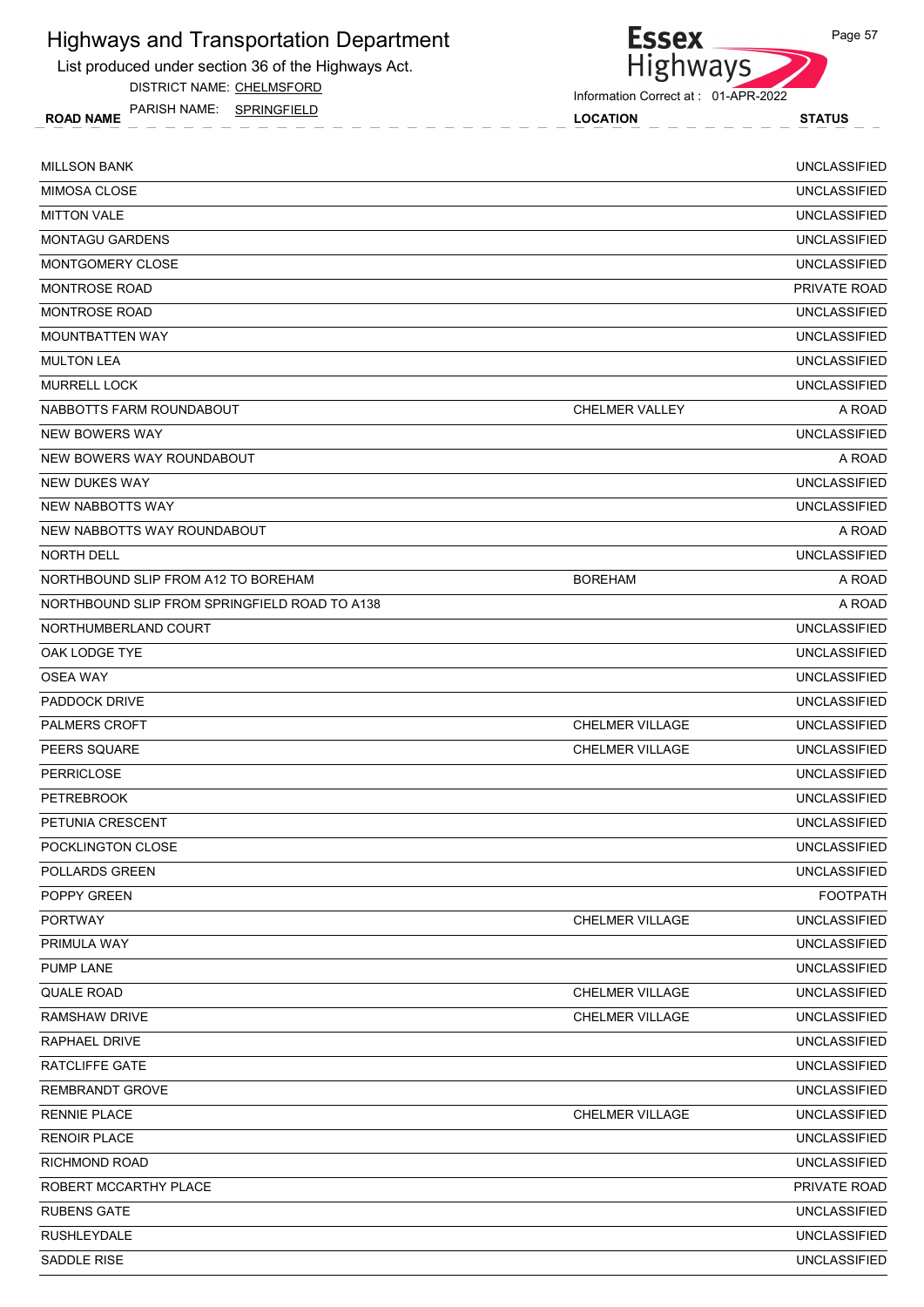List produced under section 36 of the Highways Act.

DISTRICT NAME: CHELMSFORD

ROAD NAME LOCATION STATUS PARISH NAME: SPRINGFIELD



Information Correct at : 01-APR-2022

| SAINSBURYS APPROACH                                                  |                        | <b>UNCLASSIFIED</b> |
|----------------------------------------------------------------------|------------------------|---------------------|
| <b>SALTER PLACE</b>                                                  |                        | <b>UNCLASSIFIED</b> |
| <b>SAMUEL MANOR</b>                                                  | <b>CHELMER VILLAGE</b> | <b>UNCLASSIFIED</b> |
| SANDFORD MILL ROAD                                                   |                        | <b>UNCLASSIFIED</b> |
| SAYWELL BROOK                                                        |                        | <b>UNCLASSIFIED</b> |
| <b>SHARDELOW AVENUE</b>                                              |                        | PRIVATE ROAD        |
| SHARDELOW AVENUE                                                     |                        | <b>UNCLASSIFIED</b> |
| SHARDELOW AVENUE ROUNDABOUT                                          |                        | <b>UNCLASSIFIED</b> |
| <b>SHEEPCOTES</b>                                                    |                        | <b>UNCLASSIFIED</b> |
| <b>SHELDRICK LINK</b>                                                | <b>CHELMER VILLAGE</b> | <b>UNCLASSIFIED</b> |
| SHEPPARD DRIVE                                                       |                        | <b>UNCLASSIFIED</b> |
| SHIRE CLOSE                                                          |                        | <b>UNCLASSIFIED</b> |
| SIDMOUTH ROAD                                                        |                        | <b>UNCLASSIFIED</b> |
| SIDNEY PLACE                                                         |                        | <b>UNCLASSIFIED</b> |
| SILVESTER WAY                                                        | <b>CHELMER VILLAGE</b> | <b>UNCLASSIFIED</b> |
| SNOWDROP CLOSE                                                       |                        | <b>UNCLASSIFIED</b> |
| SOUTHBOUND SLIP FROM CHELMER ROAD TO CUTON HALL<br><b>ROUNDABOUT</b> |                        | A ROAD              |
| SPRINGFIELD LYONS APPROACH                                           |                        | <b>UNCLASSIFIED</b> |
| SPRINGFIELD LYONS APPROACH                                           |                        | <b>PRIVATE ROAD</b> |
| SPRINGFIELD ROAD                                                     |                        | <b>B ROAD</b>       |
| <b>STABLECROFT</b>                                                   |                        | <b>UNCLASSIFIED</b> |
| <b>STANLEY RISE</b>                                                  |                        | <b>UNCLASSIFIED</b> |
| <b>STIRRUP CLOSE</b>                                                 |                        | <b>UNCLASSIFIED</b> |
| <b>SUFFOLK DRIVE</b>                                                 |                        | <b>UNCLASSIFIED</b> |
| SUNFLOWER CLOSE                                                      |                        | <b>UNCLASSIFIED</b> |
| <b>SUTTON MEAD</b>                                                   |                        | <b>UNCLASSIFIED</b> |
| <b>THOMAS CLOSE</b>                                                  | <b>CHELMER VILLAGE</b> | <b>UNCLASSIFIED</b> |
| <b>TOWNSEND</b>                                                      | <b>CHELMER VILLAGE</b> | <b>UNCLASSIFIED</b> |
| TRENCHARD CRESCENT                                                   |                        | <b>UNCLASSIFIED</b> |
| <b>TULIP CLOSE</b>                                                   |                        | <b>UNCLASSIFIED</b> |
| <b>TWIN OAKS</b>                                                     |                        | PRIVATE ROAD        |
| TYTHE CLOSE                                                          |                        | <b>UNCLASSIFIED</b> |
| <b>UPLANDS DRIVE</b>                                                 |                        | <b>UNCLASSIFIED</b> |
| <b>VERMEER RIDE</b>                                                  |                        | <b>UNCLASSIFIED</b> |
| <b>VILLAGE GATE</b>                                                  |                        | PRIVATE ROAD        |
| <b>VILLAGE SQUARE</b>                                                | CHELMER VILLAGE        | PRIVATE ROAD        |
| <b>VIOLET CLOSE</b>                                                  |                        | <b>UNCLASSIFIED</b> |
| <b>WALFORD PLACE</b>                                                 |                        | <b>UNCLASSIFIED</b> |
| <b>WALKERS CLOSE</b>                                                 |                        | <b>UNCLASSIFIED</b> |
| <b>WALLFLOWER COURT</b>                                              |                        | <b>UNCLASSIFIED</b> |
| <b>WARD PATH</b>                                                     | <b>CHELMER VILLAGE</b> | <b>UNCLASSIFIED</b> |
| <b>WAVELL CLOSE</b>                                                  |                        | <b>UNCLASSIFIED</b> |
| <b>WEBB CLOSE</b>                                                    | <b>CHELMER VILLAGE</b> | <b>UNCLASSIFIED</b> |
| WESTERDALE                                                           |                        | <b>UNCLASSIFIED</b> |
| <b>WHARTON DRIVE</b>                                                 |                        | <b>UNCLASSIFIED</b> |
|                                                                      |                        |                     |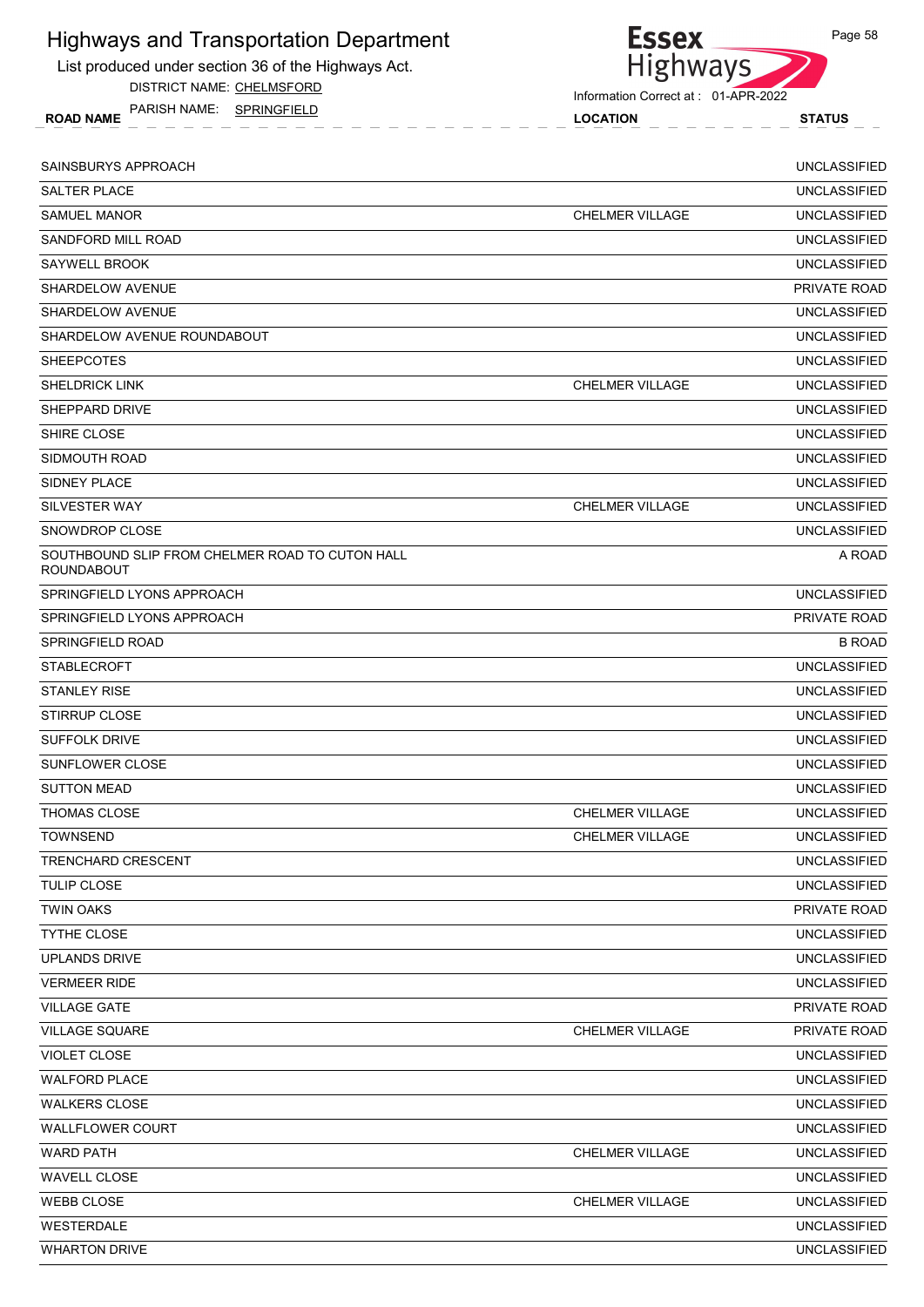List produced under section 36 of the Highways Act.

DISTRICT NAME: CHELMSFORD

ROAD NAME LOCATION STATUS PARISH NAME: SPRINGFIELD



| <b>WHITE HART LANE</b>     |                        | <b>UNCLASSIFIED</b> |
|----------------------------|------------------------|---------------------|
| <b>WHITE HART LANE</b>     |                        | A ROAD              |
| WHITE HART LANE ROUNDABOUT |                        | A ROAD              |
| WHITMORE CRESCENT          | <b>CHELMER VILLAGE</b> | <b>UNCLASSIFIED</b> |
| <b>WHYVERNE CLOSE</b>      |                        | UNCLASSIFIED        |
| WIGGINS VIEW               | <b>CHELMER VILLAGE</b> | <b>UNCLASSIFIED</b> |
| <b>WILKINSONS MEAD</b>     |                        | <b>UNCLASSIFIED</b> |
| <b>WILLOUGHBY DRIVE</b>    |                        | UNCLASSIFIED        |
| <b>WILSHIRE AVENUE</b>     | <b>CHELMER VILLAGE</b> | <b>UNCLASSIFIED</b> |
| WINSFORD WAY               |                        | <b>UNCLASSIFIED</b> |
| WINSFORD WAY ROUNDABOUT    |                        | <b>UNCLASSIFIED</b> |
| WOODROFFE CLOSE            |                        | <b>UNCLASSIFIED</b> |
| <b>WRIGHT CRESCENT</b>     |                        | PRIVATE ROAD        |
| <b>WRIGHT MEAD</b>         | <b>CHELMER VILLAGE</b> | <b>UNCLASSIFIED</b> |
| YELDHAM LOCK               | <b>CHELMER VILLAGE</b> | <b>UNCLASSIFIED</b> |
| TOTAL                      | 290                    |                     |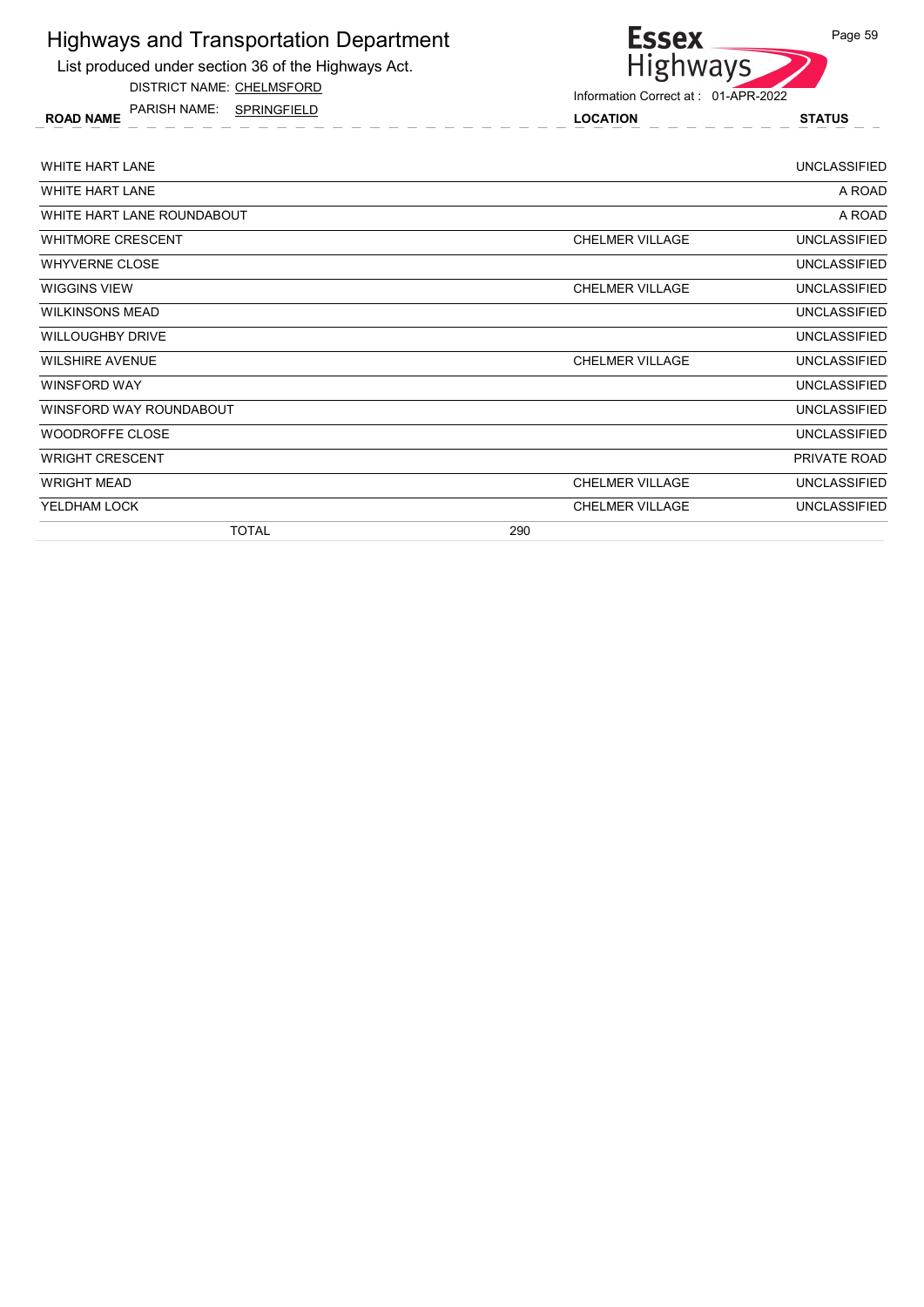

DISTRICT NAME: CHELMSFORD

PARISH NAME: STOCK



Information Correct at : 01-APR-2022

Page 60

ROAD NAME TANISH IVAIVIE. **STOCK** CONTROL CONTROL CONTROL CONTROL CONTROL CONTROL STATUS AUSTEN DRIVE UNCLASSIFIED BACK LANE UNCLASSIFIED BIRCH LANE PRIVATE ROAD BIRCH LANE UNCLASSIFIED BRITTONS LANE UNCLASSIFIED BROOKMANS ROAD UNCLASSIFIED BROOMWOOD LANE UNCLASSIFIED **BUTTSBURY** CLASS III CAMBRIDGE CLOSE UNCLASSIFIED CHELMSFORD BYPASS A ROAD CHELMSFORD BYPASS A ROAD CHELMSFORD BYPASS A ROAD CHELMSFORD BYPASS COMMON LANE UNCLASSIFIED COMMON ROAD UNCLASSIFIED CRONDON PARK LANE UNCLASSIFIED DAKYN DRIVE PRIVATE ROAD DAKYN DRIVE UNCLASSIFIED DOWNHAM ROAD CLASS III **DOWSETT LANE** CLASS III EASTBOUND SLIP FROM CHELMSFORD BYPASS TO STOCK ROAD GALLEYWOOD GALLEY OOD **FALKNER CLOSE** UNCLASSIFIED FURZE LANE UNCLASSIFIED GOATSMOOR LANE UNCLASSIFIED GREAT PRESTONS LANE UNCLASSIFIED HIGH STREET **Example 2008** ROAD CONTROL AND RESERVE AT A STREET AND RESERVE AT A STREET AND RESERVE AT A STREET HIGH TREES PRIVATE ROAD HONEYPOT LANE UNCLASSIFIED INGATESTONE ROAD CLASS III LILYSTONE CLOSE PRIVATE ROAD MADLES LANE UNCLASSIFIED MARIGOLD LANE UNCLASSIFIED MEADOWGATE UNCLASSIFIED MILL LANE UNCLASSIFIED MILL ROAD CLASS III MYLN MEADOW UNCLASSIFIED PETER STREET AND INTERNATIONAL SERVICES IN A SERVICE OF STREET AND INCLUSION ON THE STREET AND INCLUSION ON THE STREET RECTORY CLOSE PRIVATE ROAD AND RECTORY CLOSE PRIVATE ROAD AND RECTORY CLOSE PRIVATE ROAD AND RECTORY CLOSE PRIVATE ROAD SCHOOL LANE UNCLASSIFIED SEAMANS LANE UNCLASSIFIED SMALLGAINS LANE UNCLASSIFIED STOCK ROAD B ROAD B ROAD B ROAD B ROAD B ROAD B ROAD B ROAD B ROAD B ROAD B ROAD B ROAD B ROAD B ROAD B ROAD B SWAN LANE UNCLASSIFIED THE LINDENS UNCLASSIFIED CONTROLLER CONTROLLER THE LINDENS UNCLASSIFIED THE PADDOCK **EXECUTIVE PRIVATE ROAD** THE SQUARE **UNCLASSIFIED** THORNTON PLACE OFF MILL RD UNCLASSIFIED UNWIN PLACE PRIVATE ROAD

VALENTINES UNCLASSIFIED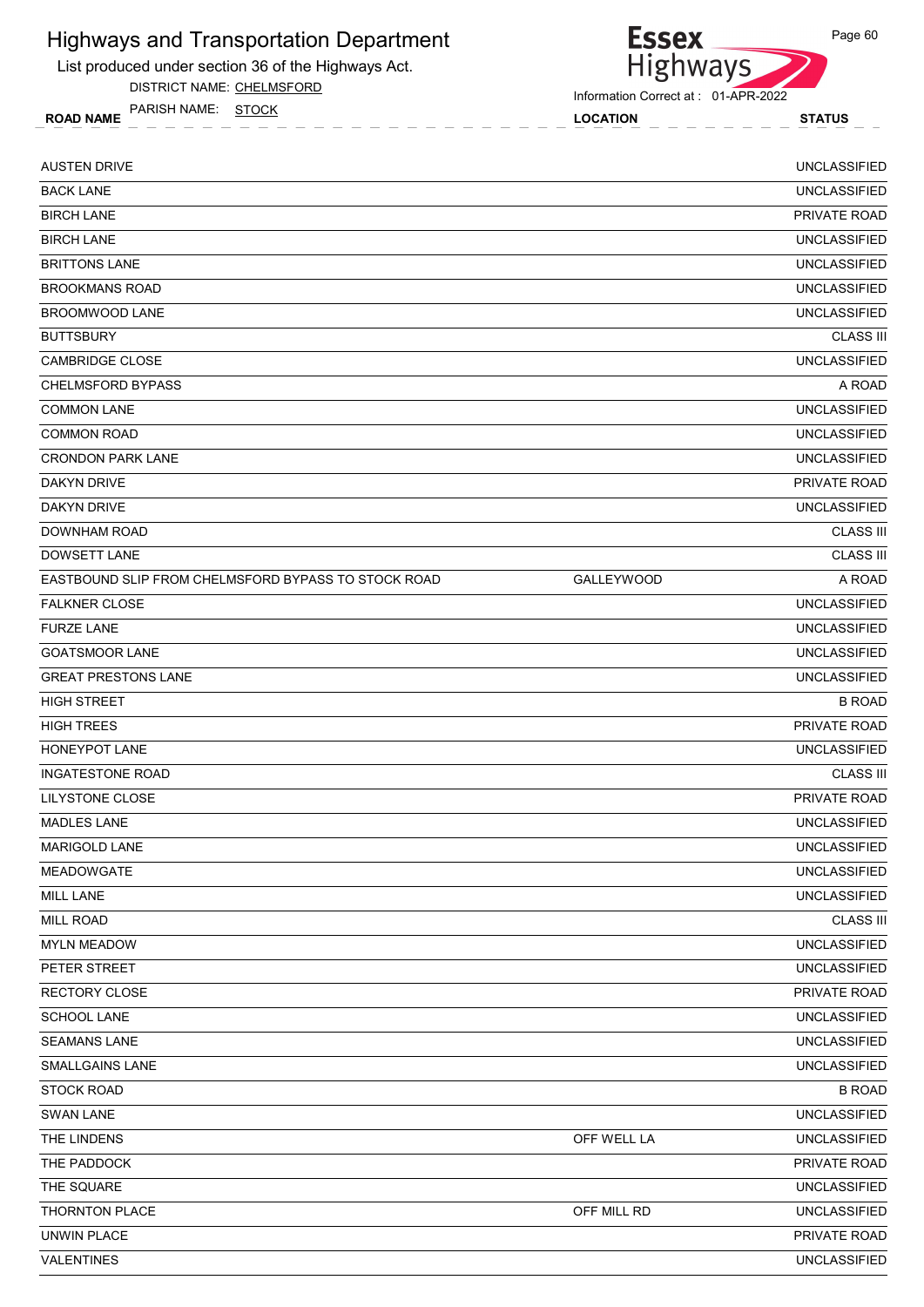| <b>Highways and Transportation Department</b><br>List produced under section 36 of the Highways Act.<br><b>DISTRICT NAME: CHELMSFORD</b> | <b>Essex</b>      | Page 61<br><b>Highways</b><br>Information Correct at: 01-APR-2022 |
|------------------------------------------------------------------------------------------------------------------------------------------|-------------------|-------------------------------------------------------------------|
| PARISH NAME:<br>STOCK<br><b>ROAD NAME</b>                                                                                                | <b>LOCATION</b>   | <b>STATUS</b>                                                     |
| <b>VERNON CORNER</b>                                                                                                                     |                   | <b>UNCLASSIFIED</b>                                               |
| <b>WELL LANE</b>                                                                                                                         |                   | <b>UNCLASSIFIED</b>                                               |
| WELL LANE CUL DE SAC                                                                                                                     |                   | PRIVATE ROAD                                                      |
| WESTBOUND SLIP FROM STOCK ROAD TO CHELMSFORD BYPASS                                                                                      | <b>GALLEYWOOD</b> | A ROAD                                                            |
| <b>WHITES HILL</b>                                                                                                                       |                   | <b>UNCLASSIFIED</b>                                               |
| <b>TOTAL</b>                                                                                                                             | 51                |                                                                   |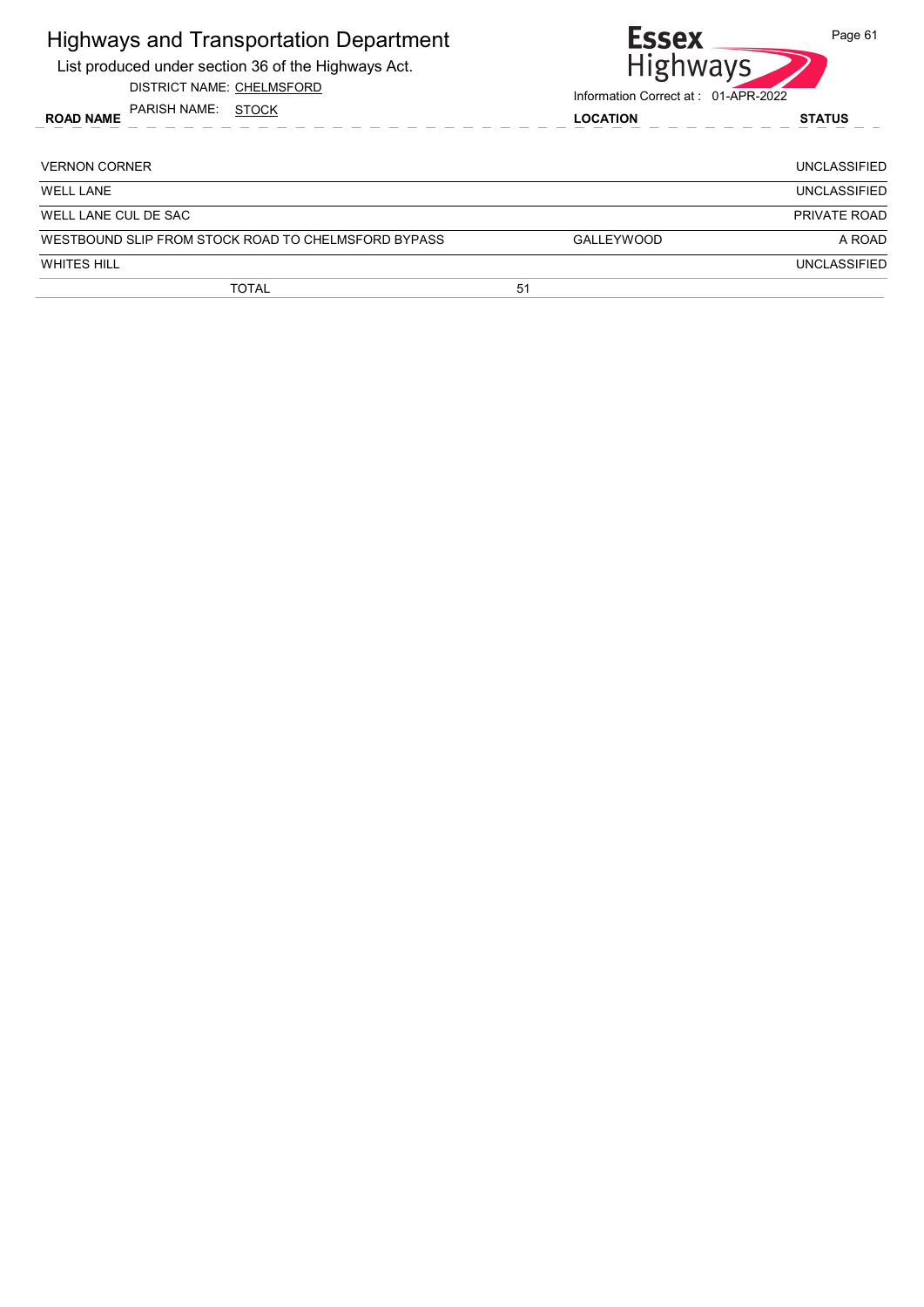

DISTRICT NAME: CHELMSFORD

ROAD NAME LOCATION STATUS PARISH NAME: WEST HANNINGFIELD



Information Correct at : 01-APR-2022

| A130 NEW BYPASS               |                 | <b>UNCLASSIFIED</b> |
|-------------------------------|-----------------|---------------------|
| <b>BAKERS LANE</b>            |                 | <b>UNCLASSIFIED</b> |
| <b>BLIND LANE</b>             |                 | <b>UNCLASSIFIED</b> |
| <b>CHURCH ROAD</b>            |                 | <b>UNCLASSIFIED</b> |
| <b>DOWNHAM ROAD</b>           |                 | <b>CLASS III</b>    |
| <b>ELMS FARM LANE</b>         |                 | <b>UNCLASSIFIED</b> |
| <b>HALL LANE</b>              |                 | <b>UNCLASSIFIED</b> |
| <b>HELMONS LANE</b>           |                 | <b>UNCLASSIFIED</b> |
| <b>HOLLIDAY HILL</b>          |                 | <b>UNCLASSIFIED</b> |
| <b>KENTS FARM LANE</b>        |                 | <b>UNCLASSIFIED</b> |
| <b>LOWER STOCK ROAD</b>       |                 | <b>UNCLASSIFIED</b> |
| <b>MIDDLEMEAD</b>             |                 | <b>UNCLASSIFIED</b> |
| <b>PANDAN CLOSE</b>           |                 | <b>UNCLASSIFIED</b> |
| SHIP ROAD                     |                 | <b>UNCLASSIFIED</b> |
| <b>SHORT LANE</b>             | OFF W H'GFLD RD | <b>UNCLASSIFIED</b> |
| SOUTHEND ROAD                 |                 | A ROAD              |
| <b>STOCK ROAD</b>             |                 | <b>B ROAD</b>       |
| <b>TANFIELD TYE LANE</b>      | S GILDEN WAY    | PRIVATE ROAD        |
| <b>WEST HANNINGFIELD ROAD</b> |                 | <b>UNCLASSIFIED</b> |
| <b>TOTAL</b>                  | 19              |                     |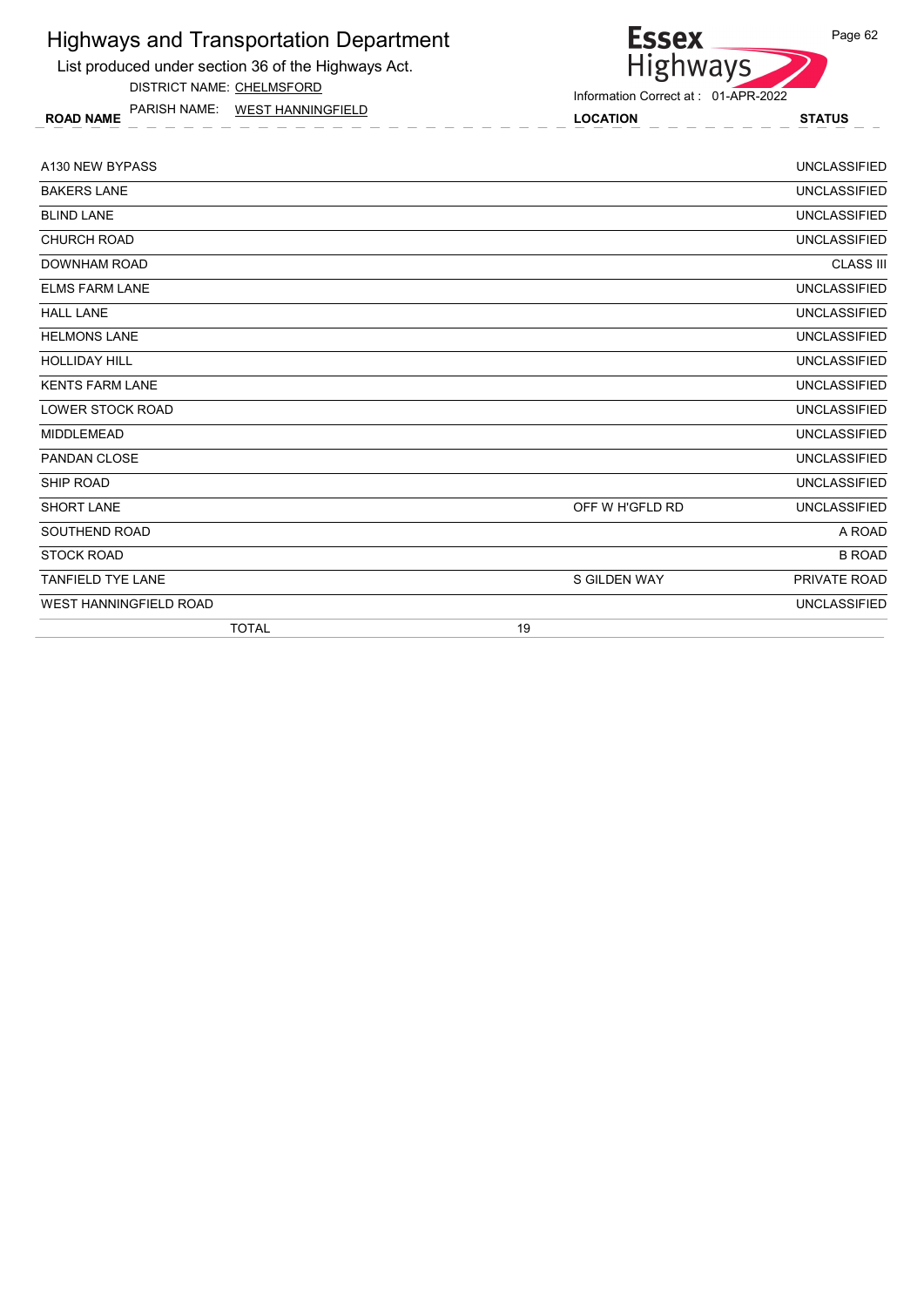List produced under section 36 of the Highways Act. DISTRICT NAME: CHELMSFORD

ROAD NAME LOCATION STATUS PARISH NAME: WOODHAM FERRERS



| <b>BUCKHATCH LANE</b>    |              |    | <b>UNCLASSIFIED</b> |
|--------------------------|--------------|----|---------------------|
| <b>CHARITY FARM LANE</b> |              |    | UNCLASSIFIED        |
| <b>CREEPHEDGE LANE</b>   |              |    | <b>UNCLASSIFIED</b> |
| <b>CROWS LANE</b>        |              |    | <b>UNCLASSIFIED</b> |
| EDWINS HALL ROAD         |              |    | <b>UNCLASSIFIED</b> |
| <b>HOLLANDS LANE</b>     |              |    | <b>UNCLASSIFIED</b> |
| <b>MAIN ROAD</b>         |              |    | <b>B ROAD</b>       |
| ORMONDS CRESCENT         |              |    | <b>UNCLASSIFIED</b> |
| THE STREET               |              |    | <b>UNCLASSIFIED</b> |
| <b>WORKHOUSE LANE</b>    |              |    | <b>UNCLASSIFIED</b> |
|                          | <b>TOTAL</b> | 10 |                     |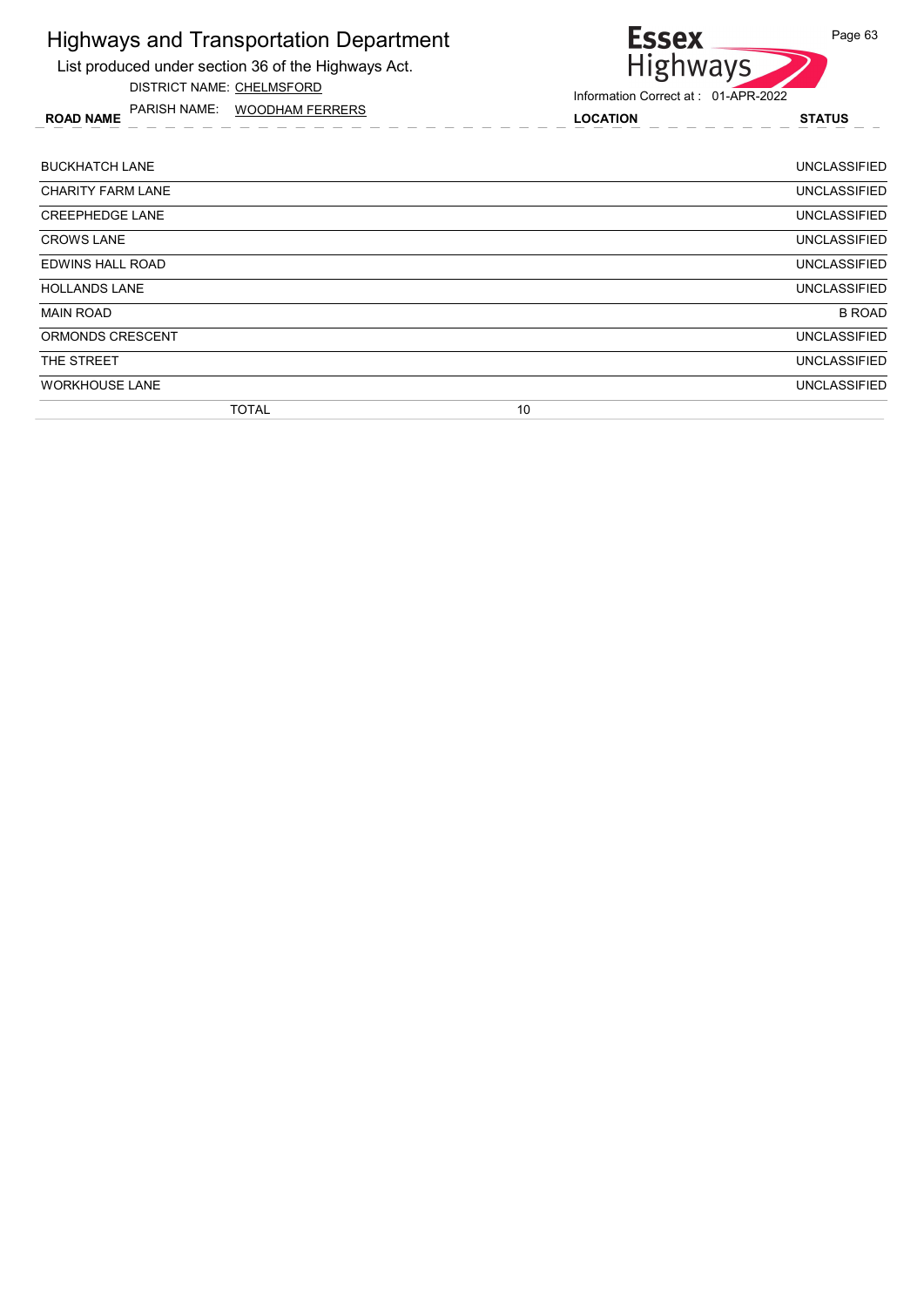

DISTRICT NAME: CHELMSFORD

ROAD NAME LOCATION STATUS PARISH NAME: WRITTLE



Information Correct at : 01-APR-2022

| <b>ACCESS ROAD</b>           | OFF WRITTLE ROAD | <b>UNCLASSIFIED</b> |
|------------------------------|------------------|---------------------|
| <b>BACK ROAD</b>             |                  | <b>UNCLASSIFIED</b> |
| <b>BACK ROAD ACCESS ROAD</b> |                  | <b>UNCLASSIFIED</b> |
| <b>BLACKTHORN CLOSE</b>      |                  | PRIVATE ROAD        |
| <b>BRIDGE STREET</b>         |                  | <b>CLASS III</b>    |
| <b>BRUCE ROAD</b>            |                  | <b>UNCLASSIFIED</b> |
| <b>BUGLERS RISE</b>          |                  | <b>UNCLASSIFIED</b> |
| <b>BULIMERS WAY</b>          | <b>WRITTLE</b>   | <b>CLASS III</b>    |
| <b>BYPASS WESTERN LINK</b>   |                  | <b>CLASS III</b>    |
| <b>CHANCERY PLACE</b>        |                  | PRIVATE ROAD        |
| <b>CHELMSFORD ROAD</b>       |                  | <b>CLASS III</b>    |
| <b>CHEQUERS ROAD</b>         |                  | <b>CLASS III</b>    |
| <b>CHEQUERS ROAD</b>         |                  | <b>UNCLASSIFIED</b> |
| <b>CHURCH LANE</b>           |                  | <b>UNCLASSIFIED</b> |
| <b>COMYNS PLACE</b>          |                  | <b>UNCLASSIFIED</b> |
| <b>COMYNS PLACE</b>          |                  | <b>PRIVATE ROAD</b> |
| <b>COW WATERING LANE</b>     |                  | <b>UNCLASSIFIED</b> |
| DAWS CLOSE                   |                  | <b>UNCLASSIFIED</b> |
| <b>EAST VIEW</b>             |                  | <b>CLASS III</b>    |
| <b>EAST VIEW</b>             |                  | <b>UNCLASSIFIED</b> |
| <b>FIRS DRIVE</b>            |                  | <b>PRIVATE ROAD</b> |
| <b>FOSTERS CLOSE</b>         |                  | <b>UNCLASSIFIED</b> |
| <b>FURTHER MEADOW</b>        |                  | <b>UNCLASSIFIED</b> |
| <b>GRAVELLY LANE</b>         |                  | <b>UNCLASSIFIED</b> |
| <b>GREAT GODFREYS</b>        |                  | <b>UNCLASSIFIED</b> |
| <b>GREEN CLOSE</b>           |                  | PRIVATE ROAD        |
| <b>GREENBURY WAY</b>         |                  | A ROAD              |
| <b>HIGHWOOD ROAD</b>         |                  | <b>CLASS III</b>    |
| HIGHWOOD ROAD ROUNDABOUT     |                  | A ROAD              |
| <b>HOME MEAD</b>             |                  | <b>UNCLASSIFIED</b> |
| HUNTS CLOSE                  |                  | <b>UNCLASSIFIED</b> |
| <b>HUNTS DRIVE</b>           |                  | <b>UNCLASSIFIED</b> |
| HYLANDS PARK ENTRANCE ROAD   |                  | <b>UNCLASSIFIED</b> |
| LAURENCE CROFT               |                  | <b>UNCLASSIFIED</b> |
| <b>LAWFORD LANE</b>          |                  | <b>UNCLASSIFIED</b> |
| <b>LITTLE MEADOW</b>         |                  | <b>UNCLASSIFIED</b> |
| LITTLE STILE                 |                  | <b>UNCLASSIFIED</b> |
| LODGE ROAD                   |                  | <b>CLASS III</b>    |
| LODGE ROAD                   |                  | <b>UNCLASSIFIED</b> |
| LONG BRANDOCKS               |                  | <b>UNCLASSIFIED</b> |
| LONGMEADS CLOSE              |                  | <b>UNCLASSIFIED</b> |
| LORDSHIP ROAD                |                  | <b>CLASS III</b>    |
| LOVES WALK                   |                  | <b>UNCLASSIFIED</b> |
| <b>LUCERNE WAY</b>           |                  | <b>UNCLASSIFIED</b> |
| <b>MANSFIELDS</b>            |                  | <b>UNCLASSIFIED</b> |
| MARGARETTING ROAD            |                  | <b>CLASS III</b>    |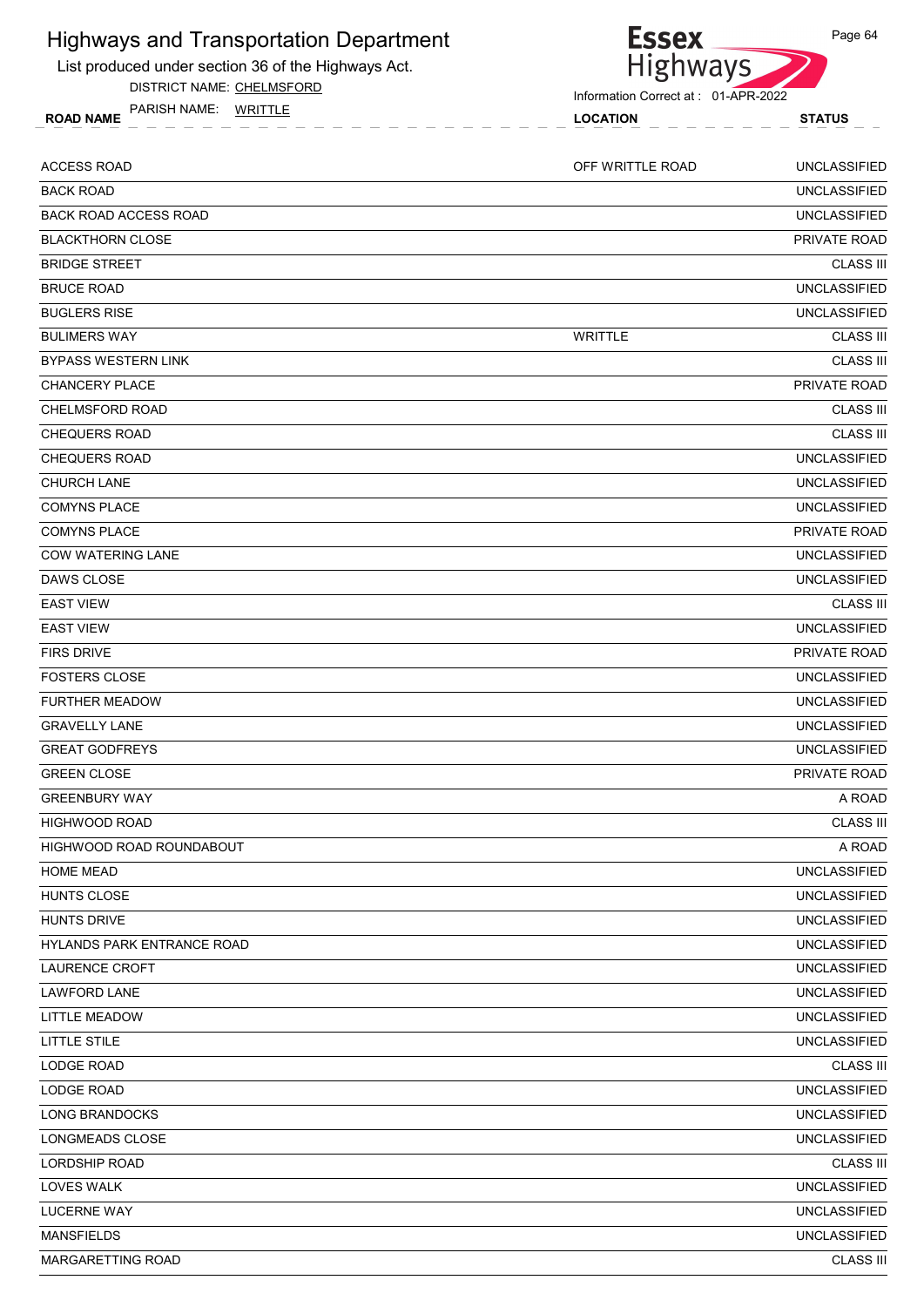| <b>Highways and Transportation Department</b>       | <b>Essex</b>                        | Page 65             |
|-----------------------------------------------------|-------------------------------------|---------------------|
| List produced under section 36 of the Highways Act. | Highways                            |                     |
| DISTRICT NAME: CHELMSFORD                           | Information Correct at: 01-APR-2022 |                     |
| PARISH NAME: WRITTLE<br><b>ROAD NAME</b>            | <b>LOCATION</b>                     | <b>STATUS</b>       |
| MARGARETTING ROAD ROUNDABOUT                        |                                     | A ROAD              |
| <b>MAYFIELD ROAD</b>                                |                                     | <b>UNCLASSIFIED</b> |
| <b>MELBA COURT</b>                                  |                                     | <b>UNCLASSIFIED</b> |
| <b>MILLFIELDS</b>                                   |                                     | <b>UNCLASSIFIED</b> |
| <b>NATHANS LANE</b>                                 |                                     | <b>UNCLASSIFIED</b> |
| <b>NEWNEY GREEN</b>                                 |                                     | <b>UNCLASSIFIED</b> |
| NICHOLAS CLOSE                                      |                                     | <b>UNCLASSIFIED</b> |
| OLD ROXWELL ROAD                                    |                                     | <b>UNCLASSIFIED</b> |
| <b>ONGAR ROAD</b>                                   |                                     | <b>CLASS III</b>    |
| <b>ONGAR ROAD</b>                                   |                                     | <b>UNCLASSIFIED</b> |
| ONGAR ROAD WEST                                     | <b>WRITTLE</b>                      | A ROAD              |
| ORCHARD CLOSE                                       |                                     | PRIVATE ROAD        |
| <b>OXNEY MEAD</b>                                   |                                     | <b>UNCLASSIFIED</b> |
| PARADISE ROAD                                       |                                     | <b>UNCLASSIFIED</b> |
| PENROSE MEAD                                        |                                     | PRIVATE ROAD        |
| POUND FIELDS                                        |                                     | <b>UNCLASSIFIED</b> |
| PURCELL COLE                                        |                                     | <b>UNCLASSIFIED</b> |
| <b>RECTORY ROAD</b>                                 |                                     | <b>UNCLASSIFIED</b> |
| REDWOOD DRIVE                                       |                                     | <b>UNCLASSIFIED</b> |
| <b>ROLLESTONS</b>                                   |                                     | <b>UNCLASSIFIED</b> |
| <b>ROMANS PLACE</b>                                 |                                     | <b>UNCLASSIFIED</b> |
| <b>ROMANS WAY</b>                                   |                                     | <b>UNCLASSIFIED</b> |
| ROXWELL ROAD                                        |                                     | A ROAD              |
| ROXWELL ROAD ROUNDABOUT                             |                                     | A ROAD              |
| <b>SAWNEY BROOK</b>                                 |                                     | <b>UNCLASSIFIED</b> |
| <b>SHAKESTON CLOSE</b>                              |                                     | <b>UNCLASSIFIED</b> |
| ST JOHNS GREEN                                      |                                     | <b>UNCLASSIFIED</b> |
| <b>ST JOHNS GREEN</b>                               |                                     | PRIVATE ROAD        |
| ST JOHNS ROAD                                       |                                     | <b>UNCLASSIFIED</b> |
| THE CAUSEWAY                                        |                                     | <b>CLASS III</b>    |
| THE COVERTS                                         |                                     | <b>UNCLASSIFIED</b> |
| THE GREEN                                           |                                     | <b>UNCLASSIFIED</b> |
| THE GREEN                                           |                                     | <b>CLASS III</b>    |
| THE PRIORY                                          |                                     | <b>UNCLASSIFIED</b> |
| THE RYLE                                            |                                     | <b>UNCLASSIFIED</b> |
| THE SHRUBBERIES                                     |                                     | <b>UNCLASSIFIED</b> |
| THREE MILE HILL                                     |                                     | A ROAD              |
| THREE MILE HILL INTERSECTION 1                      |                                     | A ROAD              |
| THREE MILE HILL INTERSECTION 2                      |                                     | A ROAD              |
| THREE MILE HILL INTERSECTION 3                      |                                     | A ROAD              |
| <b>TOWER ROAD</b>                                   |                                     | <b>UNCLASSIFIED</b> |
| <b>VICTORIA ROAD</b>                                |                                     | <b>UNCLASSIFIED</b> |
| <b>WELL FIELD</b>                                   |                                     | <b>UNCLASSIFIED</b> |
| <b>WHITEHEAD CLOSE</b>                              |                                     | <b>UNCLASSIFIED</b> |
| <b>WRITTLE ROAD</b>                                 |                                     | <b>CLASS III</b>    |
| <b>WYKEHAM ROAD</b>                                 |                                     | <b>UNCLASSIFIED</b> |